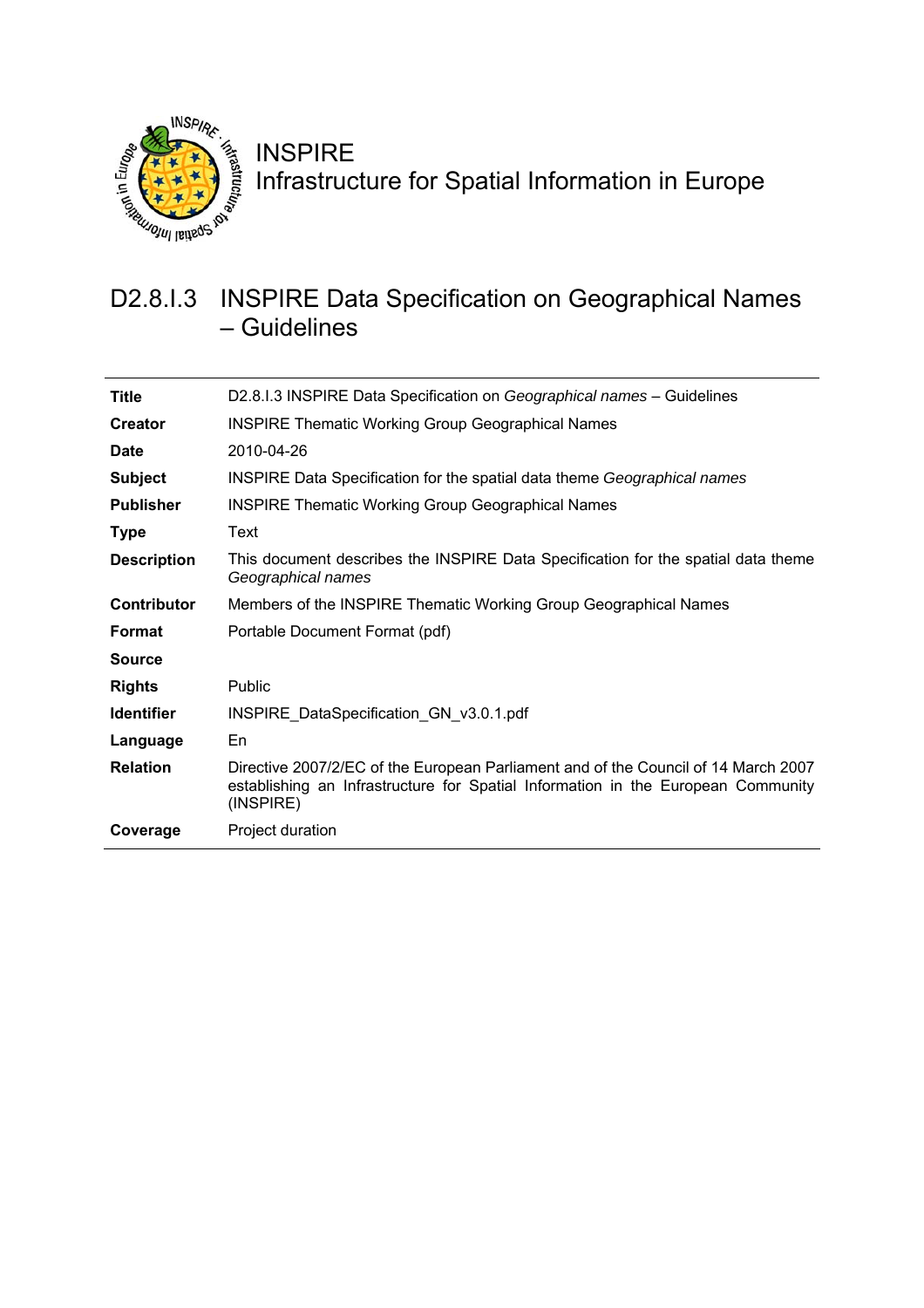| <b>INSPIRE</b> | Reference: INSPIRE DataSpecification GN.doc1.pdf |            |        |
|----------------|--------------------------------------------------|------------|--------|
| TWG-GN         | INSPIRE Data Specification on Geographical names | 2010-04-26 | Page n |

# **Foreword How to read the document?**

This guideline describes the INSPIRE Data Specification on *Geographical names* as developed by the Thematic Working Group Geographical Names using both natural and a conceptual schema languages. The data specification is based on the agreed common INSPIRE data specification template.

The guideline contains detailed technical documentation of the data specification highlighting the mandatory and the recommended elements related to the implementation of INSPIRE. The technical provisions and the underlying concepts are often illustrated by examples. Smaller examples are within the text of the specification, while longer explanatory examples are attached in the annexes. The technical details are expected to be of prime interest to those organisations that are/will be responsible for implementing INSPIRE within the field of *Geographical names*.

At the beginning of the document, two executive summaries are included that provide a quick overview of the INSPIRE data specification process in general, and the content of the data specification on *Geographical names* in particular. We highly recommend that managers, decision makers, and all those new to the INSPIRE process and/or information modelling should read these executive summaries first.

The UML diagrams (in Chapter 5) offer a rapid way to see the main elements of the specifications and their relationships. Chapter 5 also contains the Feature Catalogue including the definition of the spatial object types, attributes, and relationships. People having thematic expertise but not familiar with UML can fully understand the content of the data model focusing on the Feature Catalogue. Users might also find the Feature Catalogue especially useful to check if it contains the data necessary for the applications that they run.

The document will be publicly available as a 'non-paper'. It does not represent an official position of the European Commission, and as such can not be invoked in the context of legal procedures.

#### **Legal Notice**

Neither the European Commission nor any person acting on behalf of the Commission is responsible for the use which might be made of this publication.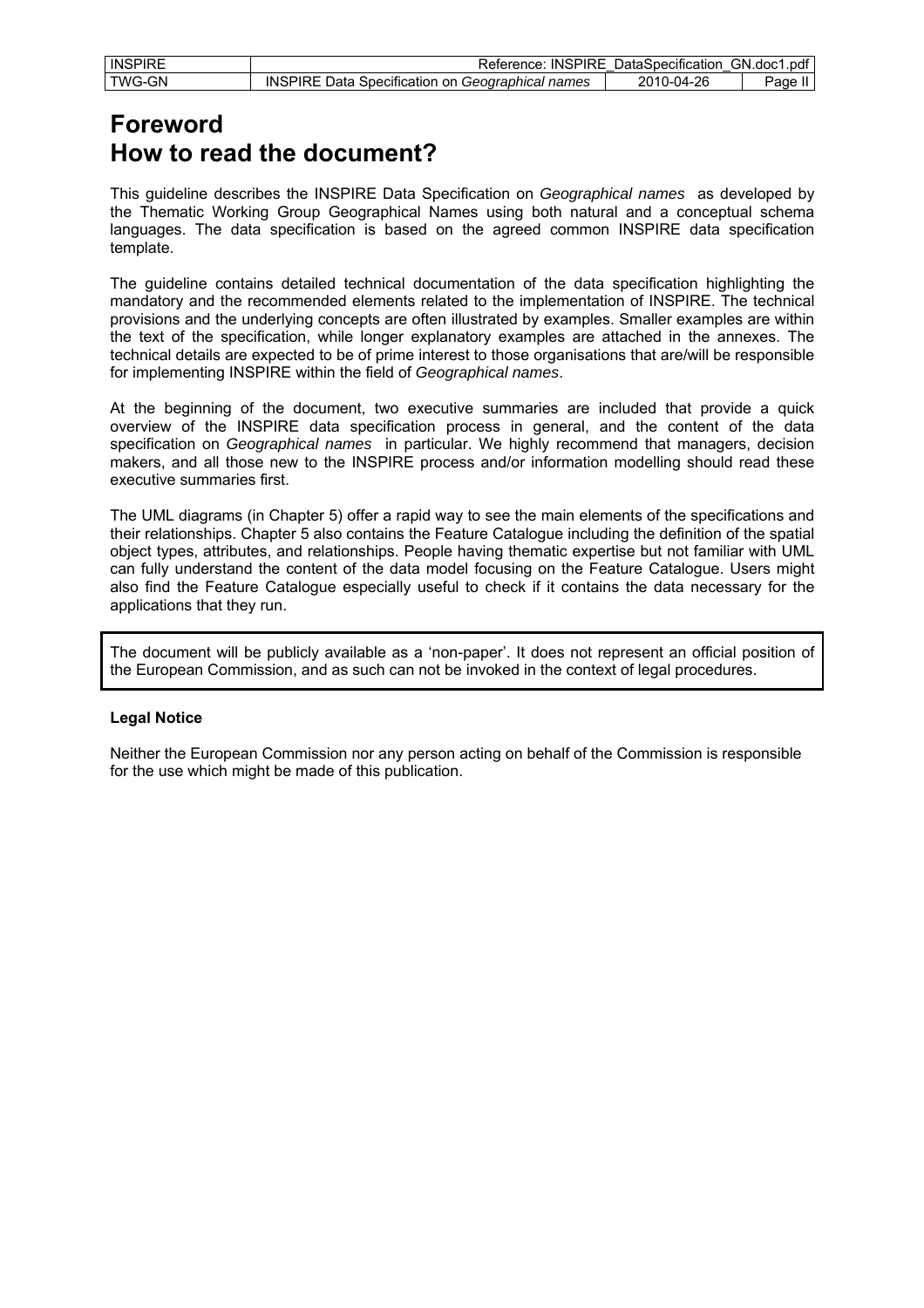| <b>INSPIRE</b> | <b>INSPIRE</b><br>Reference:                                   | DataSpecification | GN.doc1.pdf |
|----------------|----------------------------------------------------------------|-------------------|-------------|
| TWG-GN         | <b>INSPIRE L</b><br>: Data Specification on Geographical names | 2010-04-26        | Page        |

# **Interoperability of Spatial Data Sets and Services – General Executive Summary**

The challenges regarding the lack of availability, quality, organisation, accessibility, and sharing of spatial information are common to a large number of policies and activities and are experienced across the various levels of public authority in Europe. In order to solve these problems it is necessary to take measures of coordination between the users and providers of spatial information. The Directive 2007/2/EC of the European Parliament and of the Council adopted on 14 March 2007 aims at establishing an Infrastructure for Spatial Information in the European Community (INSPIRE) for environmental policies, or policies and activities that have an impact on the environment.

INSPIRE will be based on the infrastructures for spatial information that are created and maintained by the Member States. To support the establishment of a European infrastructure, Implementing Rules addressing the following components of the infrastructure are being specified: metadata, interoperability of spatial data themes (as described in Annexes I, II, III of the Directive) and spatial data services, network services and technologies, data and service sharing, and monitoring and reporting procedures.

INSPIRE does not require collection of new data. However, after the period specified in the Directive<sup>1</sup> Member States have to make their data available according to the Implementing Rules.

Interoperability in INSPIRE means the possibility to combine spatial data and services from different sources across the European Community in a consistent way without involving specific efforts of humans or machines. It is important to note that "interoperability" is understood as providing access to spatial data sets through network services, typically via Internet. Interoperability may be achieved by either changing (harmonising) and storing existing data sets or transforming them via services for publication in the INSPIRE infrastructure. It is expected that users will spend less time and efforts on understanding and integrating data when they build their applications based on data delivered within INSPIRE.

In order to benefit from the endeavours of international standardisation bodies and organisations established under international law their standards and technical means have been referenced, whenever possible.

To facilitate the implementation of INSPIRE, it is important that all stakeholders have the opportunity to participate its specification and development. For this reason, the Commission has put in place a consensus building process involving data users and providers together with representatives of industry, research, and government. These stakeholders, organised through Spatial Data Interest Communities (SDIC) and Legally Mandated Organisations  $(LMO)^2$ , have provided reference materials, participated in the user requirement and technical<sup>3</sup> surveys, proposed experts for the Data Specification Drafting Team<sup>4</sup> and Thematic Working Groups<sup>5</sup>, expressed their views on the drafts of the technical documents of the data specification development framework $6$ ; they have reviewed and tested the draft data specifications and have been invited to comment the draft structure of the implementing rule on interoperability of spatial data sets and services.

The development framework elaborated by the Data Specification Drafting Team aims at keeping the data specifications of the different themes coherent. It summarises the methodology to be used for the

 1 For Annex I data: within two years of the adoption of the corresponding Implementing Rules for newly collected and extensively restructured data and within 7 years for other data in electronic format still in use.

<sup>2</sup> and extensively restructured data and widing research in 1990.<br><sup>2</sup> The number of SDICs and LMOs on 21/08/2009 was 301 and 176 respectively

<sup>&</sup>lt;sup>3</sup> Surveys on unique identifiers and usage of the elements of the spatial and temporal schema,

<sup>&</sup>lt;sup>4</sup> The Data Specification Drafting Team has been composed of experts from Austria, Belgium, Czech Republic, France, Germany, Greece, Italy, Netherlands, Norway, Poland, Switzerland, UK, and the European

Environmental Agency<br><sup>5</sup> The Thematic Working Groups of Annex I themes have been composed of experts from Belgium, Czech Republic, Denmark, Finland, France, Germany, Hungary, Italy Netherland, Norway, Poland, Portugal, Slovenia, Spain, Sweden, Switzerland, UK, the European Commission, and the European Environmental Agency 6

Four documents describing common principles for data specifications across all spatial data themes. See further details in the text.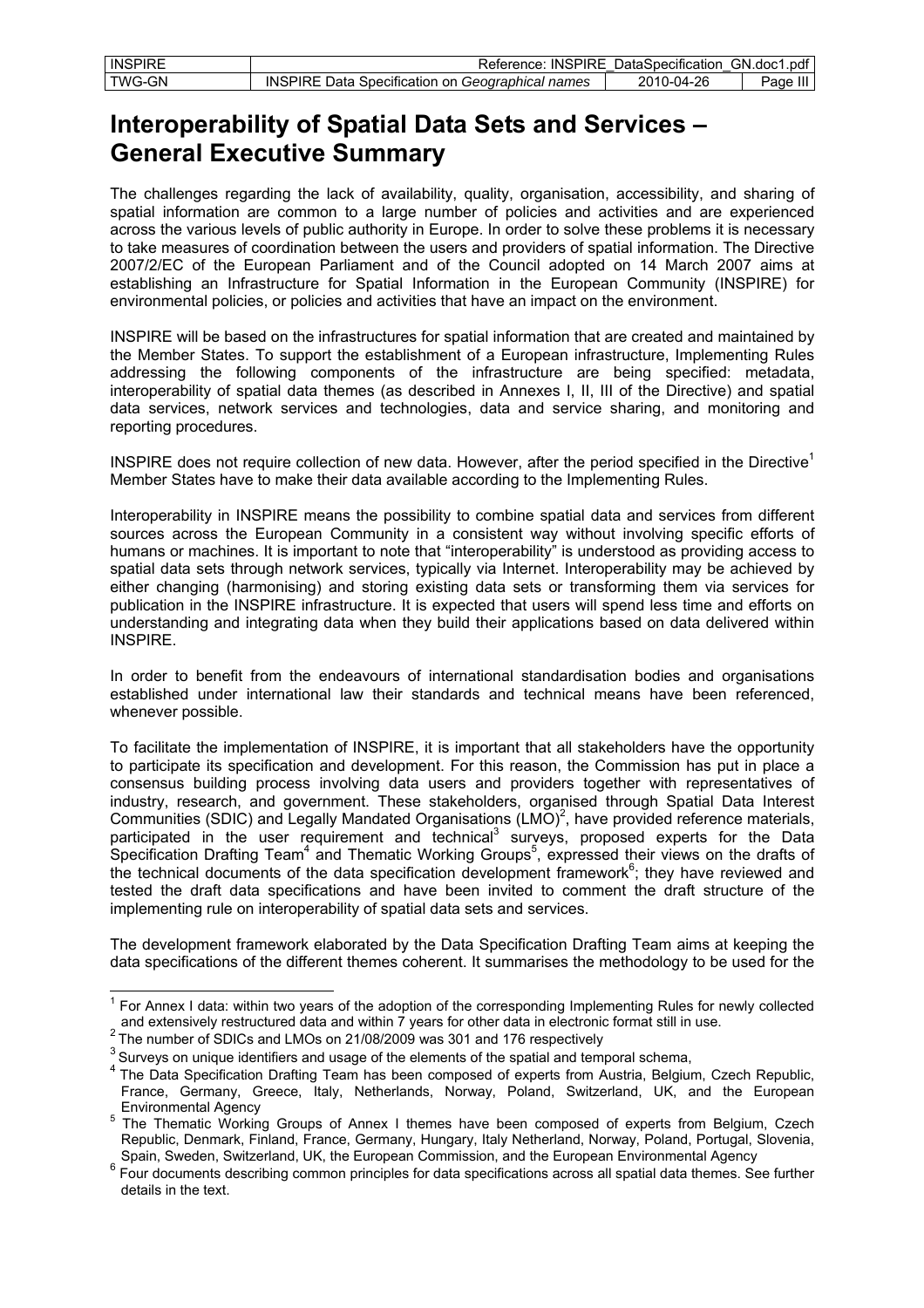| <b>INSPIRE</b> | <b>INSPIRE</b><br>Reference:                                 | DataSpecification | GN.doc1.pdf         |
|----------------|--------------------------------------------------------------|-------------------|---------------------|
| TWG-GN         | <b>INSPIRE</b><br>∟ Data Specification on Geographical names | 2010-04-26        | aae<br>$\mathbf{v}$ |

data specifications and provides a coherent set of requirements and recommendations to achieve interoperability. The pillars of the framework are four technical documents:

- The Definition of Annex Themes and Scope<sup>7</sup> describes in greater detail the spatial data themes defined in the Directive, and thus provides a sound starting point for the thematic aspects of the data specification development.
- The Generic Conceptual Model<sup>8</sup> defines the elements necessary for interoperability and data harmonisation including cross-theme issues. It specifies requirements and recommendations with regard to data specification elements of common use, like the spatial and temporal schema, unique identifier management, object referencing, a generic network model, some common code lists, etc. Those requirements of the Generic Conceptual Model that are directly implementable will be included in the Implementing Rule on Interoperability of Spatial Data Sets and Services.
- The Methodology for the Development of Data Specifications<sup>9</sup> defines a repeatable methodology enabling to arrive from user requirements to a data specification through a number of steps including use-case development, initial specification development and analysis of analogies and gaps for further specification refinement.
- The "Guidelines for the Encoding of Spatial Data"<sup>10</sup> defines how geographic information can be encoded to enable transfer processes between the systems of the data providers in the Member States. Even though it does not specify a mandatory encoding rule it sets GML (ISO 19136) as the default encoding for INSPIRE.

Based on the data specification development framework, the Thematic Working Groups have created the INSPIRE data specification for each Annex I theme. The data specifications follow the structure of "ISO 19131 Geographic information - Data product specifications" standard. They include the technical documentation of the application schema, the spatial object types with their properties, and other specifics of the spatial data themes using natural language as well as a formal conceptual schema  $lanauge<sup>11</sup>$ .

A consolidated model repository, feature concept dictionary, and glossary are being maintained to support the consistent specification development process and potential further reuse of specification elements. The consolidated model consists of the harmonised models of the relevant standards from the ISO 19100 series, the INSPIRE Generic Conceptual Model, and the application schemas<sup>12</sup> developed for each spatial data theme. The multilingual INSPIRE Feature Concept Dictionary contains the definition and description of the INSPIRE themes together with the definition of the spatial object types present in the specification. The INSPIRE Glossary defines all the terms (beyond the spatial object types) necessary for understanding the INSPIRE documentation including the terminology of other components (metadata, network services, data sharing, and monitoring).

By listing a number of requirements and making the necessary recommendations, the data specifications enable full system interoperability across the Member States, within the scope of the application areas targeted by the Directive. They are published as technical guidelines and provide the basis for the content of the Implementing Rule on Interoperability of Spatial Data Sets and Services for data themes included in Annex I of the Directive. The Implementing Rule will be extracted from the data specifications keeping in mind the technical feasibility as well as cost-benefit considerations. The Implementing Rule will be legally binding for the Member States.

In addition to providing a basis for the interoperability of spatial data in INSPIRE, the data specification development framework and the thematic data specifications can be reused in other environments at

l

http://inspire.jrc.ec.europa.eu/reports/ImplementingRules/DataSpecifications/D2.3\_Definition\_of\_Annex\_Theme s and scope v3.0.pdf

<sup>&</sup>lt;sup>8</sup><br>http://inspire.jrc.ec.europa.eu/reports/ImplementingRules/DataSpecifications/D2.5\_v3.1.pdf<br>http://inspire.jrc.ec.europa.eu/reports/ImplementingRules/DataSpecifications/D2.6\_v3.0.pdf<br>10 http://inspire.jrc.ec.europa.eu/r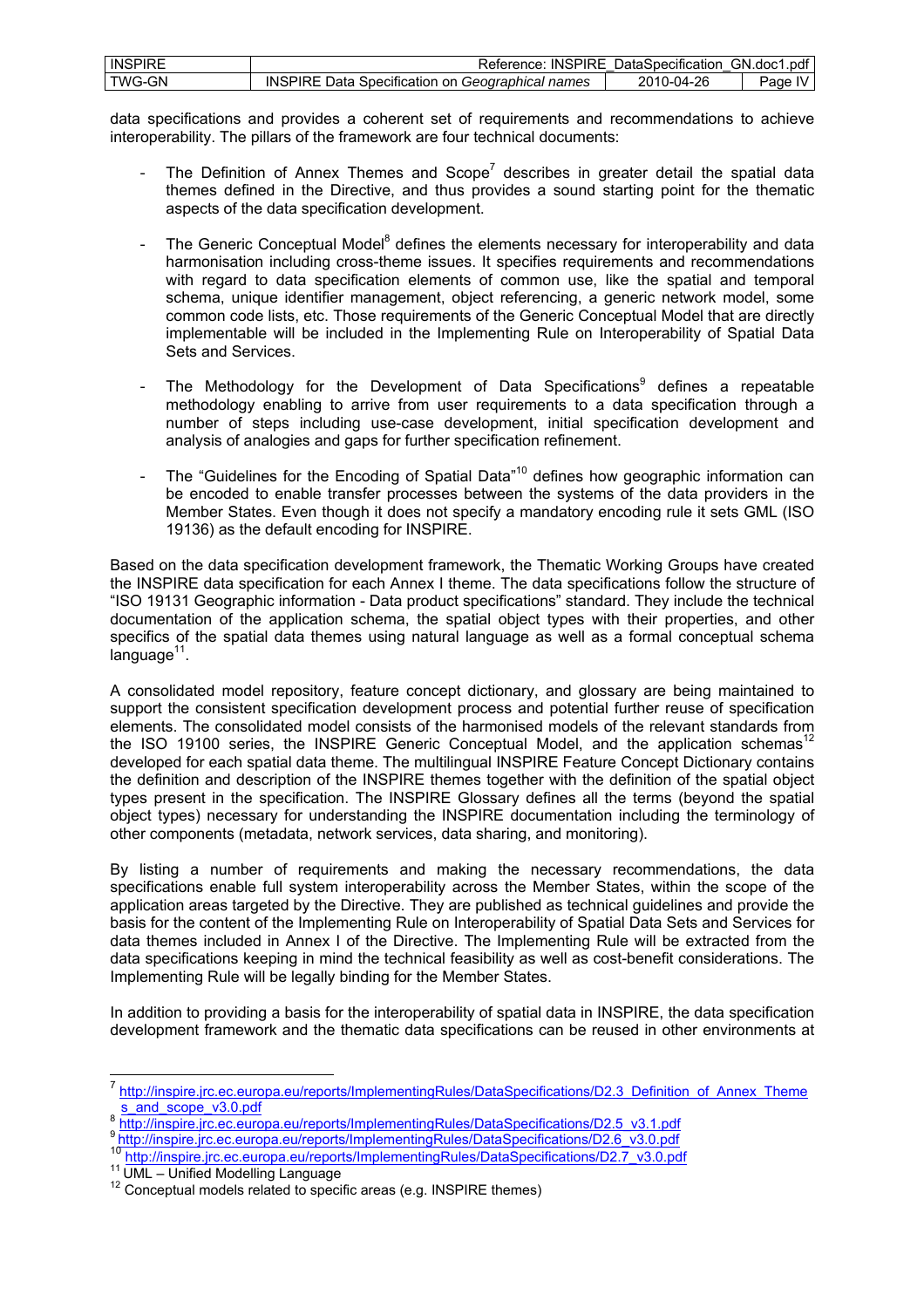| <b>INSPIRE</b> | Reference:                                                   | : INSPIRE DataSpecification | GN.doc1.pdf |
|----------------|--------------------------------------------------------------|-----------------------------|-------------|
| <b>TWG-GN</b>  | <b>INSPIRE</b><br>∠ Data Specification on Geographical names | 2010-04-26                  | aae         |

local, regional, national and global level contributing to improvements in the coherence and interoperability of data in spatial data infrastructures.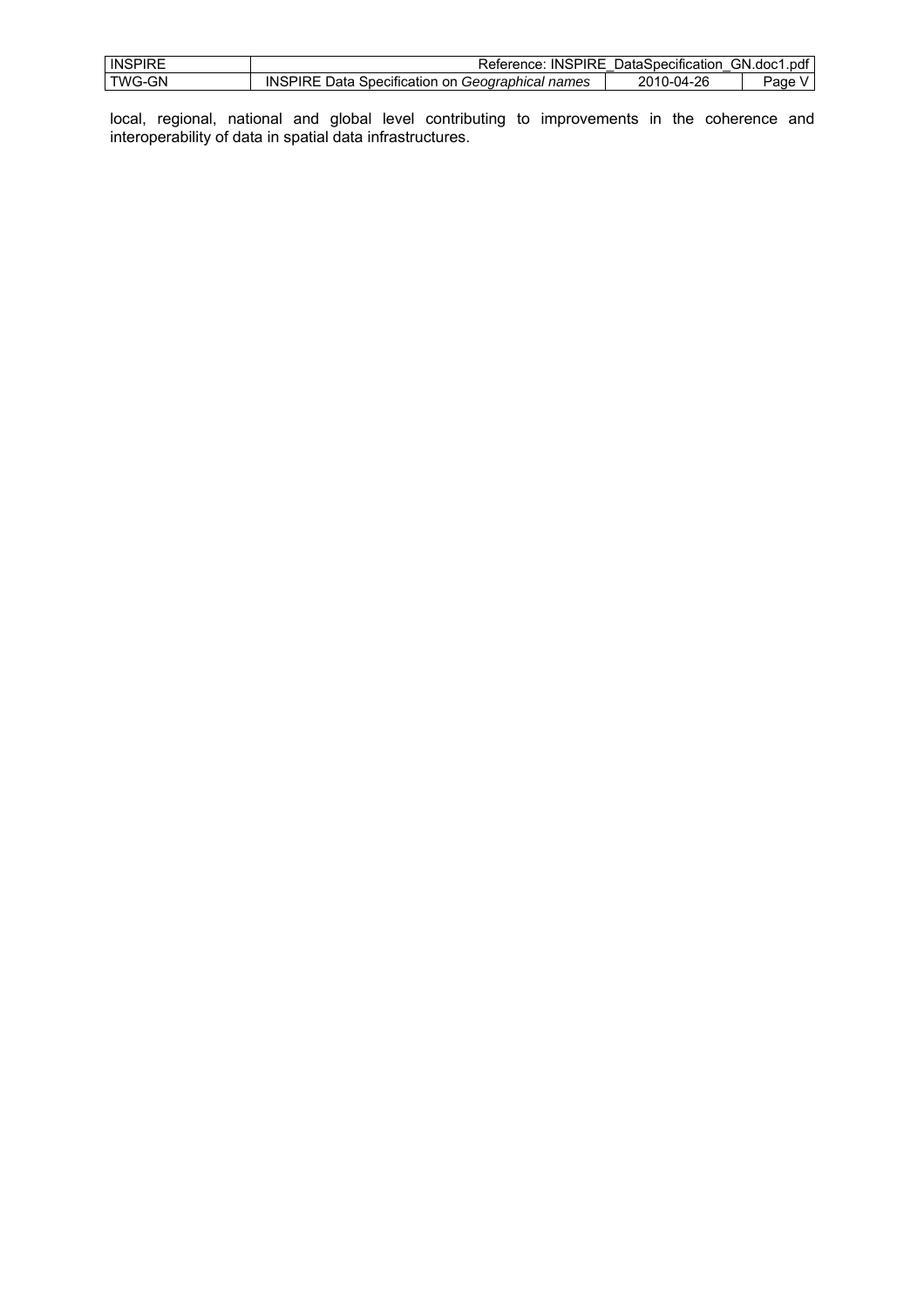# *Geographical names* **- Executive Summary**

Geographical names are included in Annex I of the Directive, which means that they are considered as reference data, i.e. data that constitute the spatial frame for recognising geographical location in general, as well as linking to and/or pointing at other information that belong to specific thematic fields such as environment, addresses, area management, human health and many others.

Geographical names are widely used in every-day communication for referring to various natural and man-made objects in the real world. Consequently they are interconnected with other themes in INSPIRE. Administrative units, addresses, elements of hydrography (lakes, rivers etc.), elements of transport networks (airports, bridges etc.) and protected sites are usually referred to by their names.

Geographical names are used extensively when searching for information in web-services (including geoportals), navigating, referencing thematic information to a location (geocoding), visualising geographic information on maps and screens, as well as when processing spatial data sets comprising historical data. Correct usage of geographical names is a principal aspect of everyday communication; consequently the status (official, historical…) linguistic properties (language, spelling, eventual transliteration, etc.) are a prime interest of many users, including press agencies, map publishers, spatial analysts, authorities, etc.

The INSPIRE data specification on geographical names has been prepared following the participative principle of a consensus building process. The stakeholders, based on their registration as a Spatial Data Interest Community (SDIC) or a Legally Mandated Organisation (LMO), had the opportunity to bring forward user requirements and reference materials, propose experts for the specification development, and to participate in reviewing and testing the data specifications. The Thematic Working Group responsible for the specification development of *Geographical names* was composed of experts coming from Belgium, Finland, France, Germany, Norway, and Spain. The specification process took place according to the methodology elaborated for INSPIRE respecting the requirements and the recommendation of the INSPIRE Generic Conceptual Model.

In everyday life, the same place can be referred to by several names. In order to reflect this approach the central element of the INSPIRE geographical names data model is the spatial object "named place" that can carry one or more names. The specifications of geographical names can be used for modelling names in any other INSPIRE theme.

Each named place has a unique INSPIRE identifier. It is further characterised by the eventual name(s), geometrical representation and if available, type<sup>13</sup>, local type<sup>14</sup>, indicative scale of usage, and the possibly related spatial objects. The latter helps to preserve consistency between data at different levels of detail. In addition, life-cycle information<sup>15</sup> should be given if available.

Geographical names are proper nouns applied to real world entities. All names related to the same real world entity have to be provided with correct spelling. If available, further properties on the names are given, such as the language, the source and the status<sup>16</sup> of the name, the script<sup>17</sup> used, and (when relevant) the transliteration<sup>18</sup> scheme. A specific attribute describes if the name is an endonym<sup>19</sup> or

l

 $13$  Characterisation of the kind of entity designated by the geographical names according to the code list of INSPIRE. Whenever possible, types are taken from the INSPIRE Feature Concept Dictionary (administrative units, buildings, hydrography, land cover, transport network, protected sites) that are complemented by other frequently used types like elements of landforms and populated places. The not categorised types belong to the Other category.<br>
<sup>14</sup> Characterisation of the kind of entity as defined by the data provider.

<sup>&</sup>lt;sup>15</sup> when the named place has been inserted / changed, or eventually superseded / retired in the spatial data set <sup>16</sup> official. standardised, historical, other

<sup>&</sup>lt;sup>17</sup> Set of graphic symbols employed in writing a particular name, like Latin, Cyrillic, Greek, etc.<br><sup>18</sup> Method of conversion between different scripts<br><sup>18</sup> "Name of a spatial object in an official or well established lan situated." (from [UNGEGN Glossary 2007])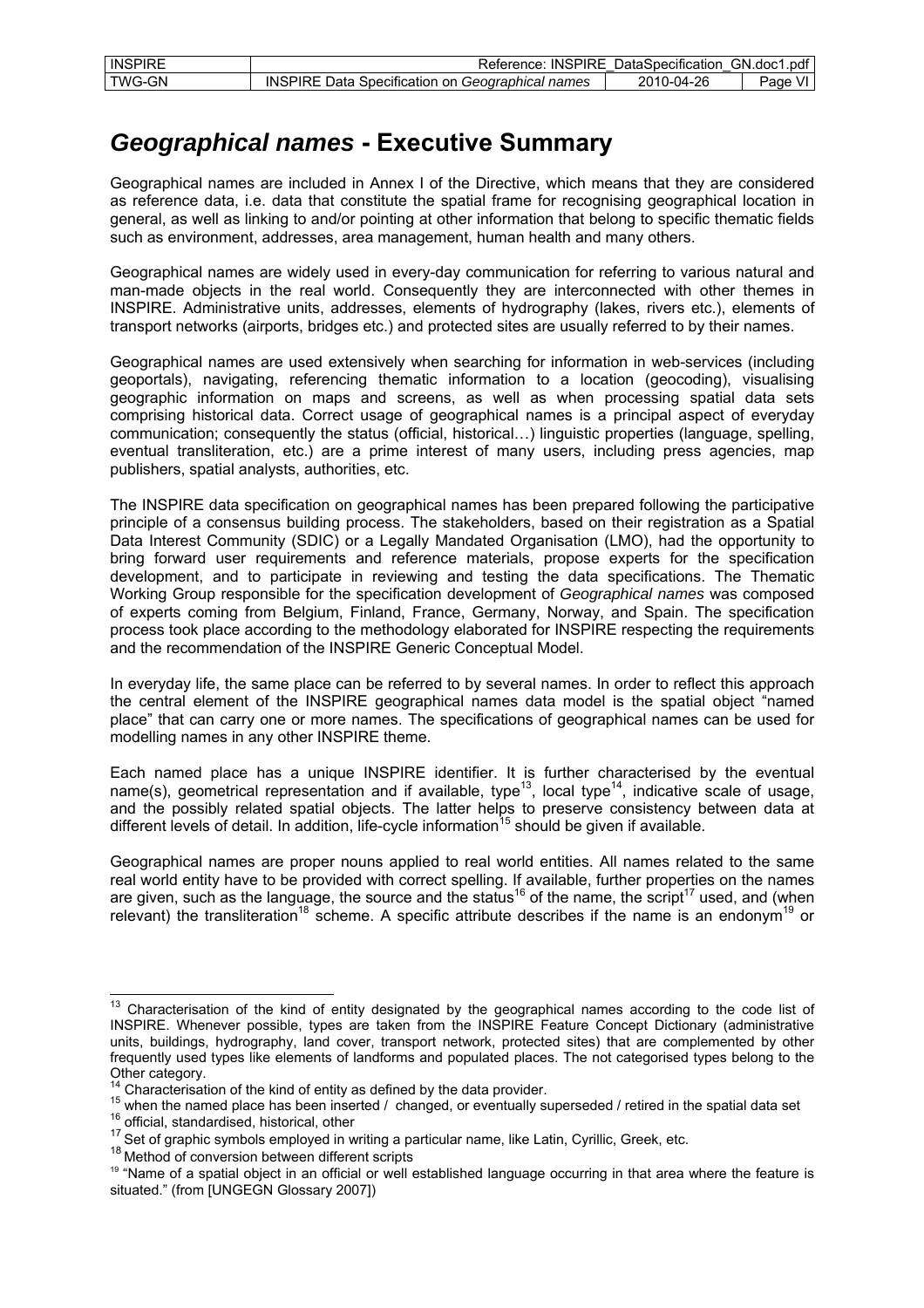| <b>INSPIRE</b> | <b>INSPIRE</b><br>Reference:                                    | DataSpecification | GN.doc1.pdf |
|----------------|-----------------------------------------------------------------|-------------------|-------------|
| TWG-GN         | <b>INSPIRE</b><br>Data<br>i Specification on Geographical names | 2010-04-26        | Page        |

exonym<sup>20</sup>. As part of linguistic information, the pronunciation of the name can be given either using the International Phonetic Alphabet, or linking the UR $I<sup>21</sup>$  of a sound file.

Interoperability is also supported by a common reference system $^{22}$  and provisions for visualisation. For the latter simple rules for default portrayal are given. The typefaces and fonts used for the portrayal of geographical names shall fully and correctly reproduce all the letters and diacritics/accents present in the spellings of the geographical names to be visualised.

The main value of the INSPIRE geographical names model is it is a simple yet flexible structure that allows geographical names to be used as an attribute of a spatial object, either modelled within the geographical names theme or in any other theme of INSPIRE. The possibility of linking more names with the same named places gives the opportunity to integrate minority languages and exonyms, which are an important contribution to European multilingualism.

As the specification on INSPIRE geographical names is the result of a detailed analysis of user requirements and involves strong consideration of existing initiatives $^{23}$  that go beyond the strictly environmental scope, it is expected that it will also be a solid element of a multi-purpose European spatial data infrastructure.

 $\overline{a}$ 

<sup>&</sup>lt;sup>20</sup> "Name used in a specific language for a geographical feature situated outside the area where that language is widely spoken, and differing in its form from the respective endonym(s) in the area where the geographical feature<br>is situated." (from [UNGEGN Glossary 2007])

<sup>&</sup>lt;sup>21</sup> Unique Resource Identifier<br>
<sup>22</sup> ETRS89 or (when applicable) ITRS<br>
<sup>23</sup> For example UNGEGN and EuroGeoNames project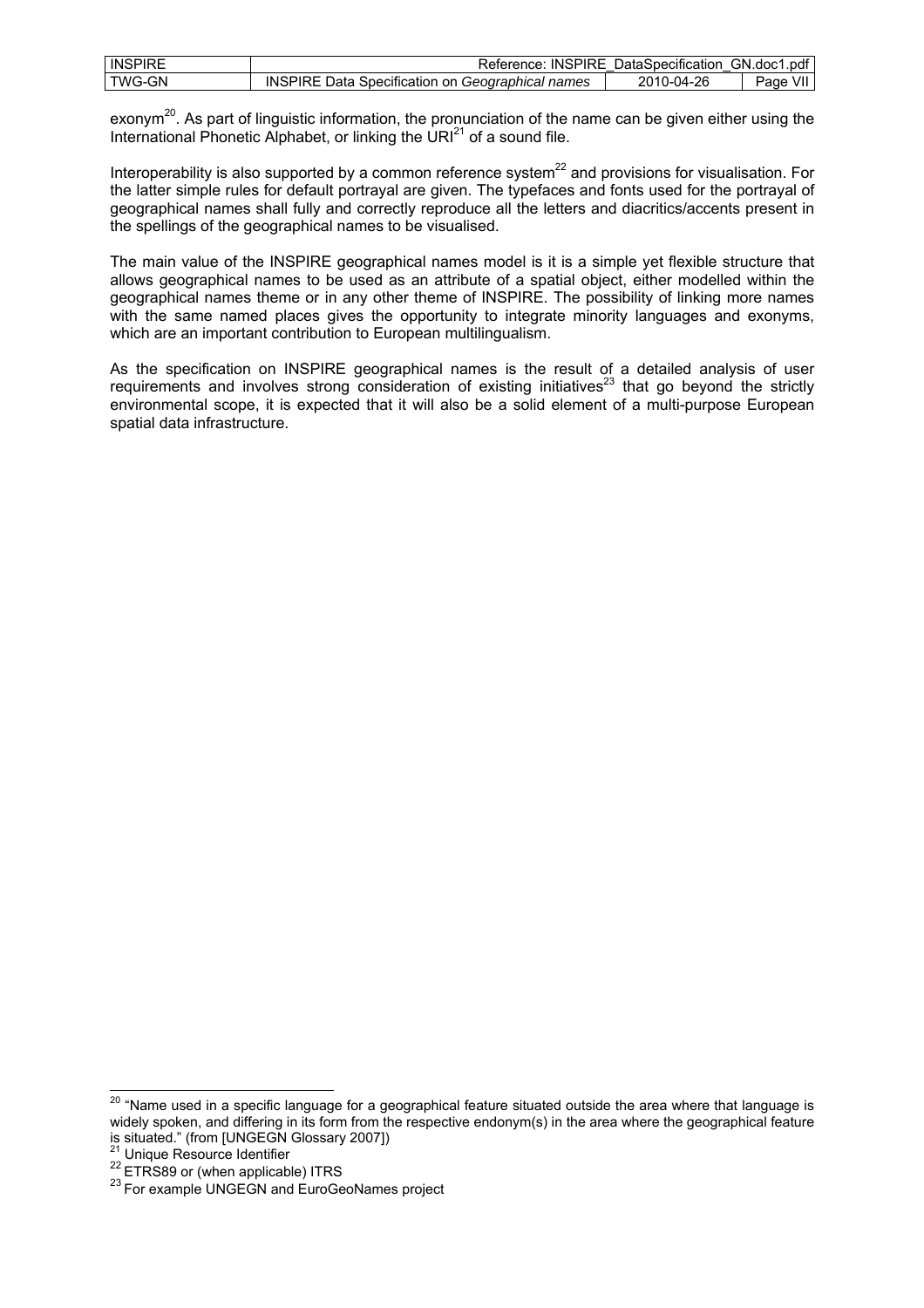| <b>INSPIRE</b> | Reference: INSPIRE DataSpecification GN.doc1.pdf |            |              |
|----------------|--------------------------------------------------|------------|--------------|
| TWG-GN         | INSPIRE Data Specification on Geographical names | 2010-04-26 | VIII<br>Page |

# **Acknowledgements**

Many individuals and organisations have contributed to the development of these Guidelines.

The Thematic Working Group Geographical Names (TWG-GN) included: Andreas Illert (TWG Facilitator), Sébastien Mustière (TWG Editor), Paloma Abad Power, Kathleen Van Doren, Kent-Jacob Jonsrud, Teemu Leskinen, Miquel Parella, Pier-Giorgio Zaccheddu, Katalin Tóth (European Commission contact point).

The Drafting Team Data Specifications included:

Clemens Portele (Chair), Andreas Illert (Vice-chair), Kristine Asch, Marek Baranowski, Eric Bayers, Andre Bernath, Francis Bertrand, Markus Erhard, Stephan Gruber, Heinz Habrich, Stepan Kafka, Dominique Laurent, Arvid Lillethun, Ute Maurer-Rurack, Keith Murray, George Panopoulos, Claudia Pegoraro, Marcel Reuvers, Anne Ruas, Markus Seifert, Peter Van Oosterom, Andrew Woolf and the European Commission contact points: Steve Peedell, Katalin Tóth, Paul Smits, Vanda Nunes de Lima.

The data specifications team of the Spatial Data Infrastructures Unit of the Joint Research Centre included the members who have been participating at different steps of the process: Freddy Fierens, Anders Friis-Christensen, Darja Lihteneger, Michael Lutz, Vanda Nunes de Lima,

Nicole Ostländer, Steve Peedell, Jan Schulze Althoff, Paul Smits, Robert Tomas, Katalin Tóth, Martin Tuchyna.

The Consolidated UML repository has been set up by Michael Lutz, Anders Friis-Christensen, and Clemens Portele. The INSPIRE Registry has been developed by Angelo Quaglia and Michael Lutz. The INSPIRE Feature Concept Dictionary and Glossary has been consolidated by Darja Lihteneger. The data specification testing has been coordinated by Martin Tuchyna. The Testing Wiki has been set up by Loizos Bailas, Karen Fullerton and Nicole Ostländer. Web communication and tools for the consultations have been developed by Karen Fullerton and Hildegard Gerlach.

The stakeholders participated, as Spatial Data Interested Communities (SDIC) or Legally Mandated Organisations (LMO), in different steps of the development of the data specification development framework documents and the technical guidelines, providing information on questionnaires and user surveys, participating in the consultation process and workshops, testing the draft data specifications and supporting the work of their members in the Thematic Working Groups and Drafting Team Data Specifications.

### **Contact information**

Vanda Nunes de Lima European Commission Joint Research Centre Institute for Environment and Sustainability Spatial Data Infrastructures Unit TP262, Via Fermi 2749 I-21027 Ispra (VA) ITALY E-mail: vanda.lima@jrc.ec.europa.eu Tel.: +39-0332-7865052 Fax: +39-0332-7866325 http://ies.jrc.ec.europa.eu/ http://ec.europa.eu/dgs/jrc/ http://inspire.jrc.ec.europa.eu/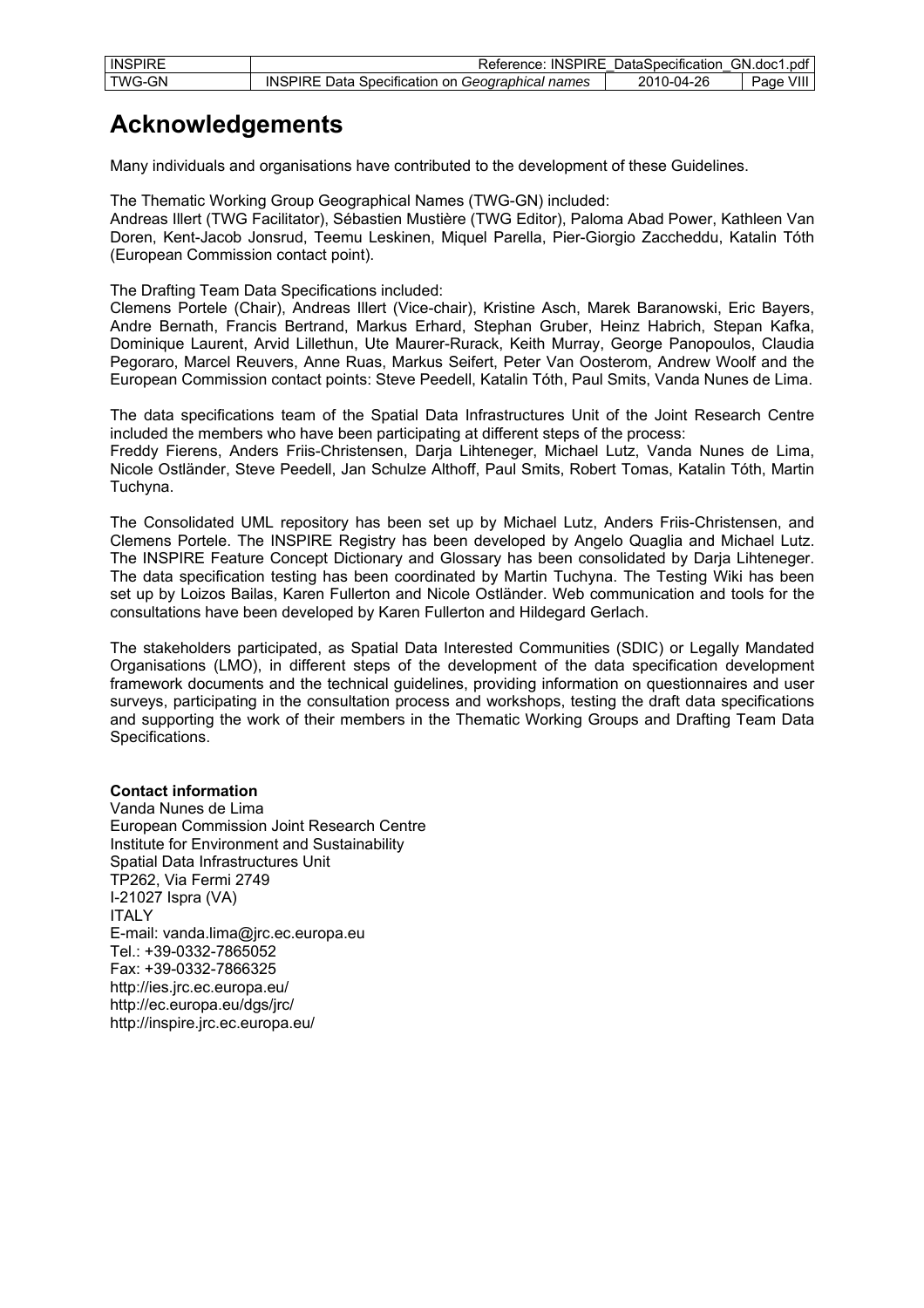| IN:<br>11 N.C           | – שµי<br>w<br>. .                                                | .<br>DataSpecification | .pdf<br>٩N<br>qoc. |
|-------------------------|------------------------------------------------------------------|------------------------|--------------------|
| G-GN<br>~M <sub>c</sub> | names<br>Geograph<br>Specification<br>nica'<br>on<br>) AT<br>. . | ገር<br>-גוי             | $\sqrt{ }$<br>aao  |

# **Table of contents**

| 1            |       |           |  |
|--------------|-------|-----------|--|
| $\mathbf{2}$ |       |           |  |
|              | 2.1   |           |  |
|              | 2.2   |           |  |
|              | 2.3   |           |  |
|              | 2.4   |           |  |
|              | 2.5   |           |  |
|              | 2.6   |           |  |
|              | 2.7   |           |  |
|              | 2.8   |           |  |
|              |       |           |  |
| 3            |       |           |  |
| 4            |       |           |  |
| 5            |       |           |  |
|              | 5.1   |           |  |
|              | 5.1.1 |           |  |
|              | 5.1.2 |           |  |
|              | 5.1.3 |           |  |
|              |       | 5.1.3.1   |  |
|              |       | 5.1.3.2   |  |
|              | 5.1.4 |           |  |
|              | 5.2   |           |  |
|              | 5.2.1 |           |  |
|              |       | 5.2.1.1   |  |
|              |       | 5.2.1.2   |  |
|              |       |           |  |
|              |       |           |  |
|              |       | 5.2.1.2.2 |  |
|              |       | 5.2.1.2.3 |  |
|              |       | 5.2.1.3   |  |
|              |       | 5.2.1.4   |  |
|              |       | 5.2.1.5   |  |
|              |       | 5.2.1.6   |  |
|              | 5.2.2 |           |  |
|              |       | 5.2.2.1   |  |
|              |       | 5.2.2.1.1 |  |
|              |       | 5.2.2.2   |  |
|              |       | 5.2.2.2.1 |  |
|              |       | 5.2.2.2.2 |  |
|              |       | 5.2.2.2.3 |  |
|              |       | 5.2.2.3   |  |
|              |       | 5.2.2.3.1 |  |
|              |       | 5.2.2.3.2 |  |
|              |       | 5.2.2.3.3 |  |
|              |       | 5.2.2.3.4 |  |
|              |       | 5.2.2.3.5 |  |
|              |       | 5.2.2.4   |  |
|              |       | 5.2.2.4.1 |  |
|              |       |           |  |
| 6            |       |           |  |
|              | 6.1   |           |  |
|              | 6.1.1 |           |  |
|              | 6.1.2 |           |  |
|              | 6.1.3 |           |  |
|              |       |           |  |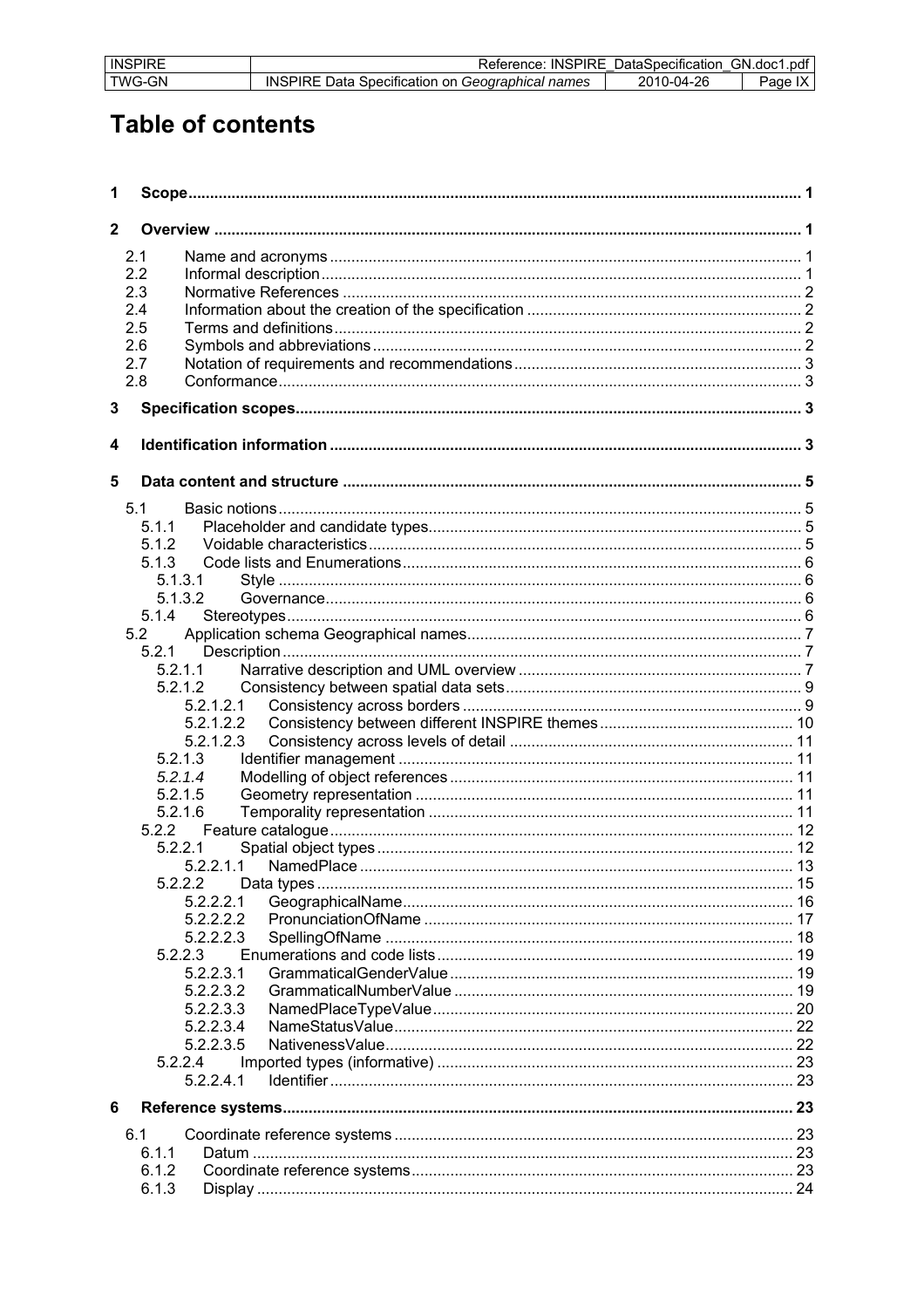| <b>INSPIRE</b>      | Reference: INSPIRE_DataSpecification_GN.doc1.pdf                                       |          |
|---------------------|----------------------------------------------------------------------------------------|----------|
| <b>TWG-GN</b>       | <b>INSPIRE Data Specification on Geographical names</b><br>$2010 - 04 - 26$            | Page $X$ |
| 6.1.4<br>6.2        |                                                                                        |          |
| 7                   |                                                                                        |          |
| 7.1                 |                                                                                        |          |
| 7.1.1               |                                                                                        |          |
| 7.2                 |                                                                                        |          |
| 7.2.1               |                                                                                        |          |
| 7.2.1.1             |                                                                                        |          |
| 8                   |                                                                                        |          |
| 8.1                 |                                                                                        |          |
| 8.1.1               |                                                                                        |          |
| 8.1.2<br>8.1.3      |                                                                                        |          |
| 8.1.4               |                                                                                        |          |
| 8.2                 |                                                                                        |          |
| 8.2.1               |                                                                                        |          |
| 8.2.2               |                                                                                        |          |
| 8.2.3               | Data Quality - Positional Accuracy - Absolute or external accuracy 31                  |          |
| 8.3                 | Guidelines on using metadata elements defined in Regulation 1205/2008/EC 31            |          |
| 8.3.1<br>8.3.2      |                                                                                        |          |
| 8.3.3               |                                                                                        |          |
|                     |                                                                                        |          |
| 9                   |                                                                                        |          |
| 9.1                 |                                                                                        |          |
| 9.2                 |                                                                                        |          |
| 9.2.1               |                                                                                        |          |
| 9.2.1.1             |                                                                                        |          |
| 10                  |                                                                                        |          |
| 11                  |                                                                                        |          |
| 11.1                |                                                                                        |          |
| 11.2                |                                                                                        |          |
| $12 \,$             |                                                                                        |          |
| 12.1                |                                                                                        |          |
| 12.2                |                                                                                        |          |
|                     |                                                                                        |          |
|                     |                                                                                        |          |
|                     |                                                                                        |          |
|                     |                                                                                        |          |
|                     |                                                                                        |          |
| B.1.1               |                                                                                        |          |
| <b>B.1.2</b>        |                                                                                        |          |
| <b>B.1.3</b>        |                                                                                        |          |
| B.2                 | City of Athens - named only in the Greek language and Greek script 40                  |          |
| B.2.1<br>B.2.2      |                                                                                        |          |
| <b>B.3</b>          | City of Athens - Greek endonym in two scripts, and English exonym  41                  |          |
| <b>B.3.1</b>        |                                                                                        |          |
| <b>B.4</b>          | Finland - several names in different languages (Helsinki, Helsingfors) 42              |          |
| <b>B.4.1</b>        |                                                                                        |          |
| <b>B.4.2</b>        |                                                                                        |          |
| <b>B.4.3</b>        |                                                                                        |          |
| <b>B.5</b><br>B.5.1 | Finland - several names in different languages (Ivalojoki, Avviljohka, Avveeljuuhâ) 44 |          |
|                     |                                                                                        |          |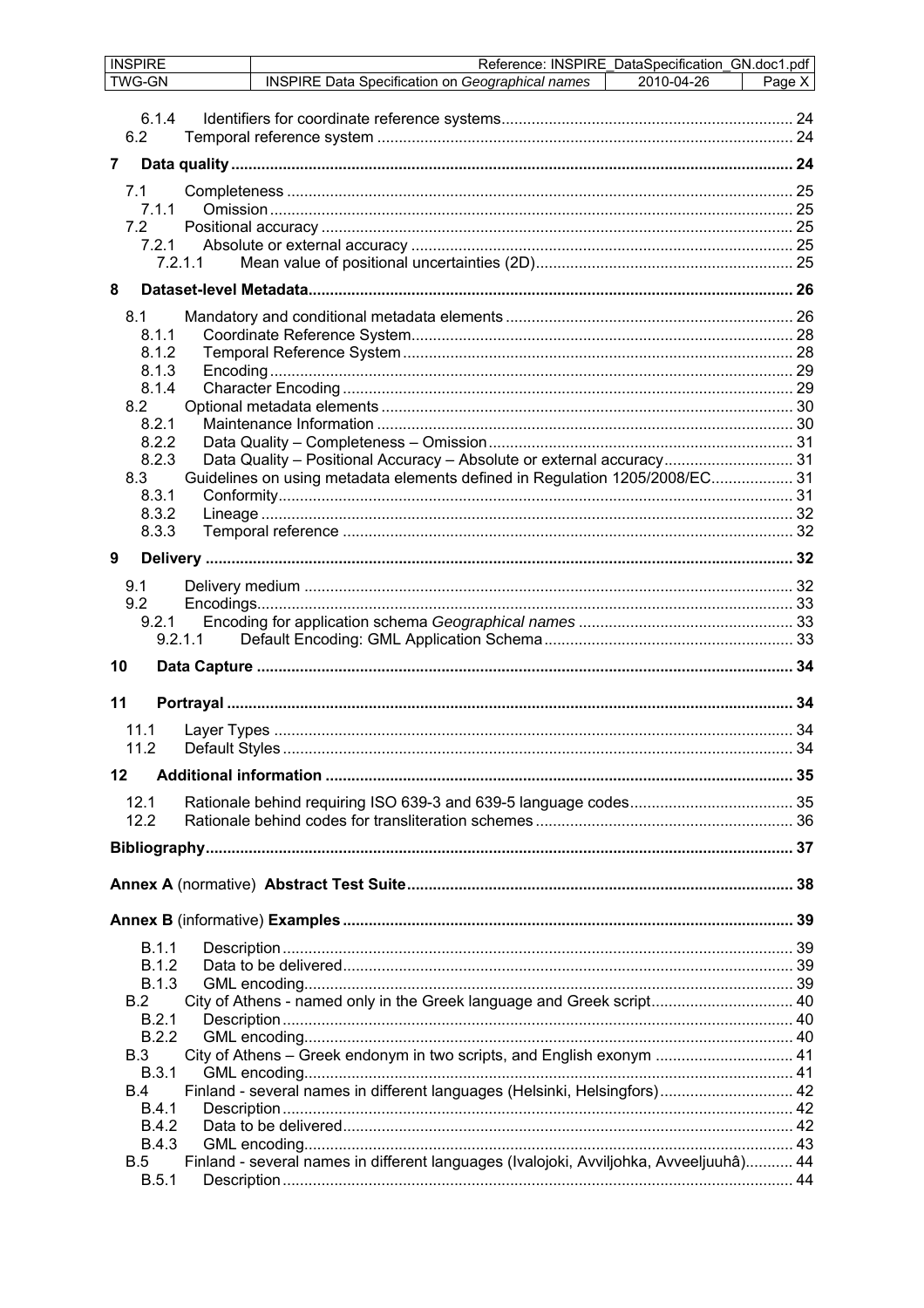| <b>INSPIRE</b> | Reference: INSPIRE DataSpecification GN.doc1.pdf                                     |         |
|----------------|--------------------------------------------------------------------------------------|---------|
| <b>TWG-GN</b>  | <b>INSPIRE Data Specification on Geographical names</b><br>2010-04-26                | Page XI |
|                |                                                                                      |         |
| B.5.2          |                                                                                      |         |
| <b>B.5.3</b>   |                                                                                      |         |
| B.6            | Oslo - several names with different status, and with multipoint geometry 46          |         |
| B.6.1          |                                                                                      |         |
| B.6.2          |                                                                                      |         |
| <b>B.7</b>     | Management of Danube in EuroGeoNames, illustrating the benefit of establishing cross |         |
|                |                                                                                      |         |
| B.7.1          |                                                                                      |         |
| B.7.2          |                                                                                      |         |
| B.8            |                                                                                      |         |
| <b>B.8.1</b>   |                                                                                      |         |
| B.8.2          |                                                                                      |         |
| <b>B.8.3</b>   |                                                                                      |         |
|                | Annex C (informative) Using the datatype GeographicalName in other INSPIRE themes 60 |         |
| C.1            | Importance of names and multilingual aspects in European products  60                |         |
| C.2            |                                                                                      |         |
|                |                                                                                      |         |

**Annex D** (informative) **Mapping INSPIRE** *Geographical names* **and INSPIRE Gazetteer .............. 63**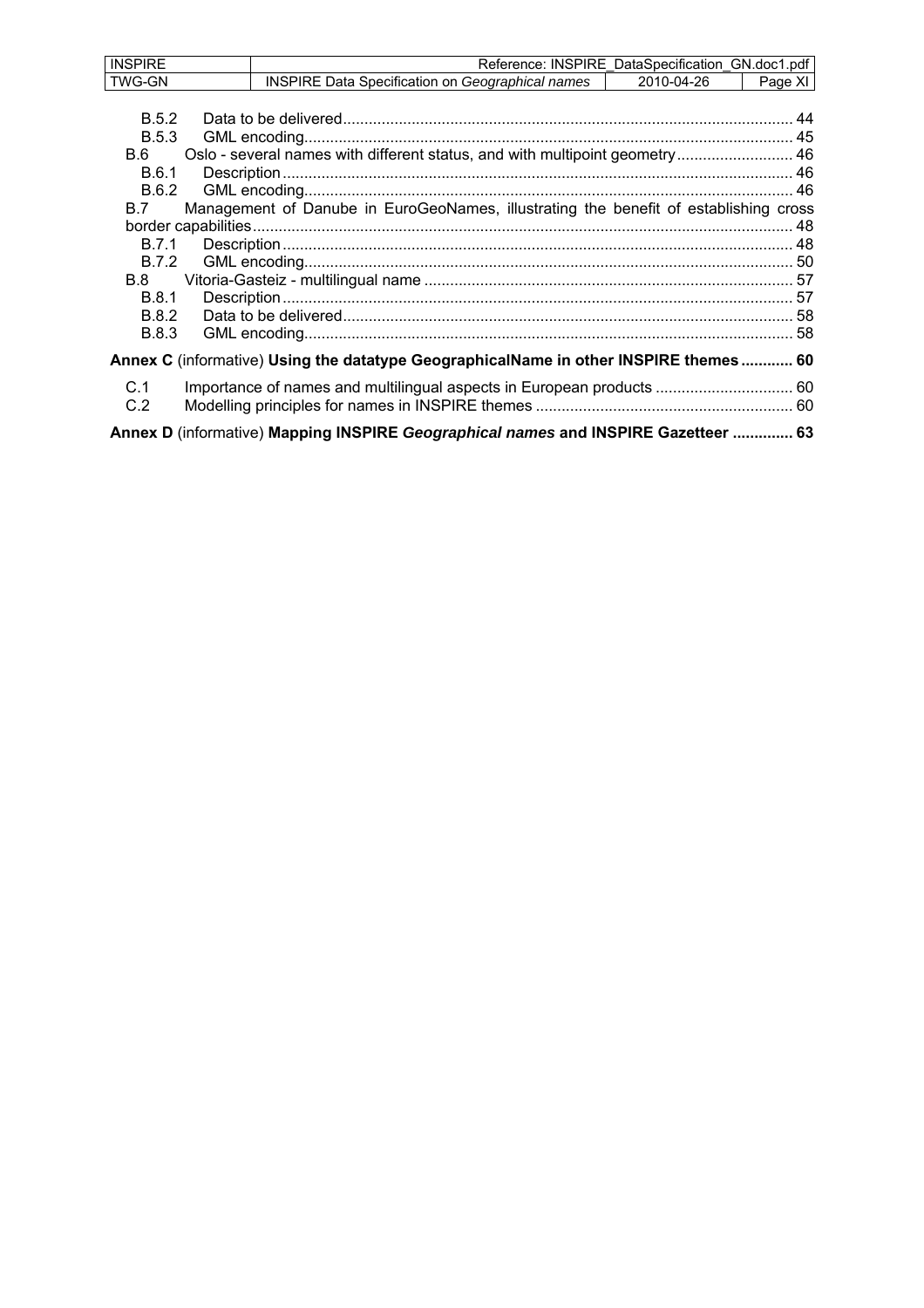| <b>INSPIRE</b> | Reference: INSPIRE DataSpecification GN.doc1.pdf I |            |      |
|----------------|----------------------------------------------------|------------|------|
| TWG-GN         | INSPIRE Data Specification on Geographical names   | 2010-04-26 | Page |

# **1 Scope**

This document specifies a harmonised data specification for the spatial data theme *Geographical Names* as defined in Annex I of the INSPIRE Directive.

This data specification provides the basis for the drafting of Implementing Rules according to Article 7 (1) of the INSPIRE Directive [Directive 2007/2/EC]. The entire data specification will be published as implementation guidelines accompanying these Implementing Rules.

# **2 Overview**

## *2.1 Name and acronyms*

INSPIRE data specification for the theme *Geographical Names*

## *2.2 Informal description*

### **Definition:**

Names of areas, regions, localities, cities, suburbs, towns or settlements, or any geographical or topographical feature of public or historical interest. [Directive 2007/2/EC]

### **Description:**

This data specification describes concepts related with geographical names, i.e. proper nouns applied to a natural, man-made or cultural real world entity. The data specification is guided by the multilanguage and multi-scriptual situation in Europe: a geographic entity can have different names in one or several languages, and each name can have different spellings, i.e. spellings in different scripts.

Because of this multi-language and multi-scriptual context, this specification defines a product that is feature oriented in order to enable to express which different names are used to designate one given place. In other words, the spatial objects defined in this specification are the 'named places', and the 'geographical names' are seen as information related to a named place. However, the product focuses on the description of names rather than the description of spatial objects: it particularly describes characteristics of names like their language and spellings in different scripts.

In some cases names can be applied as attributes of appropriately modelled spatial objects in other themes defined by INSPIRE. However, often the definition, classification, geometry and other attributes of these objects do not necessary correspond with the respective named places as defined by this data specification, which focuses on the names aspects. Besides, commonly named geographic entities such as elevations, islands or coastal land formations are seldom modelled as spatial objects in other themes, while they are modelled as named places in this specification.

| <b>Requirement 1</b> | Spatial data sets with a focus on Geographical Names (e.g. Toponymic data files, |
|----------------------|----------------------------------------------------------------------------------|
|                      | names data sets, gazetteers) shall be published according to the Geographical    |
|                      | names specification.                                                             |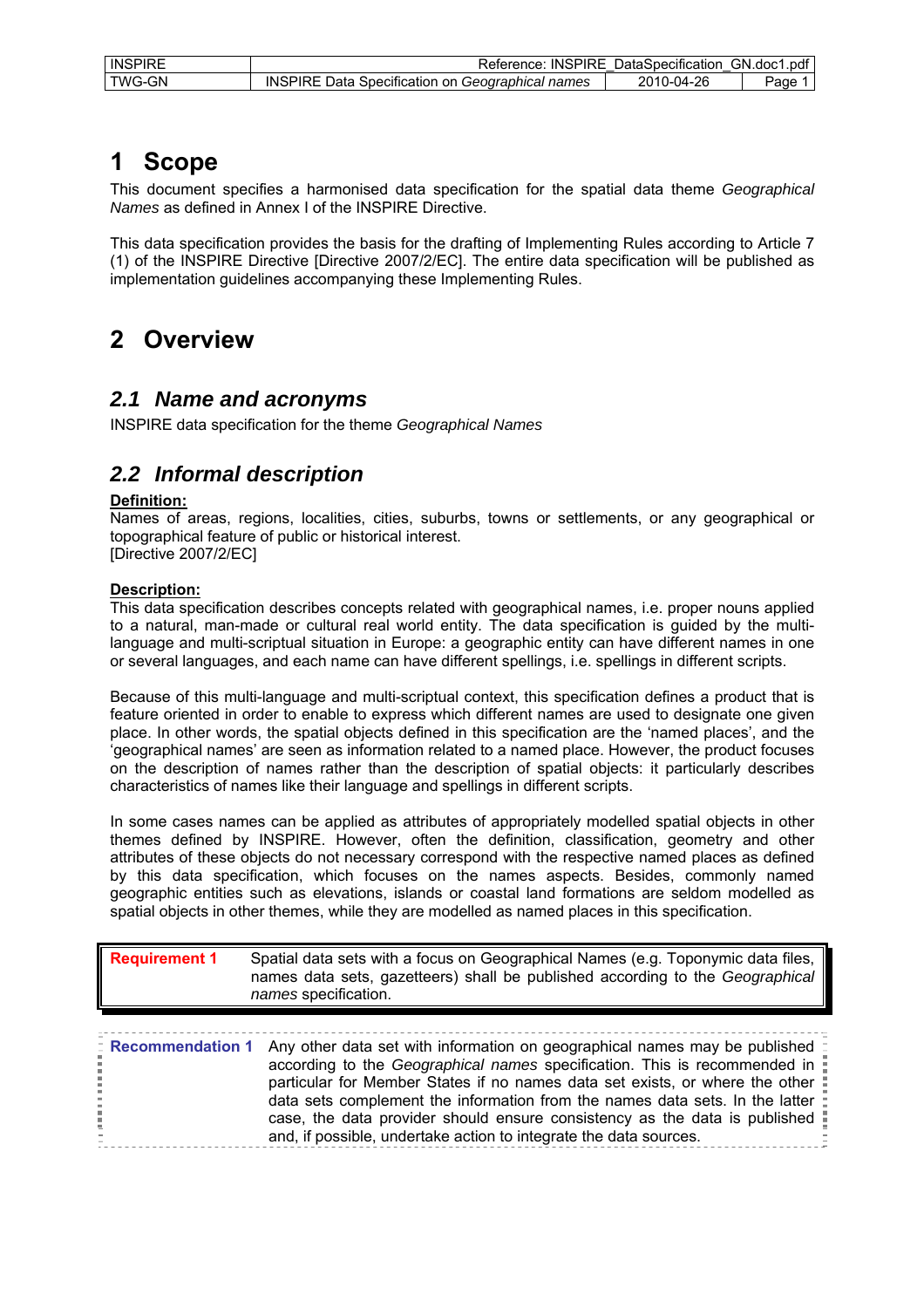| <b>INSPIRE</b> | <b>INSPIRE</b><br>Reference:                                 | DataSpecification | GN.doc1.pdf |
|----------------|--------------------------------------------------------------|-------------------|-------------|
| <b>TWG-GN</b>  | <b>INSPIRE</b><br>∟ Data Specification on Geographical names | 2010-04-26        | 'ade ∠      |

Geographical names serve as a means to identify locations. They may be used, together with appropriate information on the named entity, in different products like maps and gazetteers as well as respective services. *Gazetteers* and gazetteer services associate the names with corresponding features – or locations – by means of co-ordinates, feature types and/or other necessary information. Among other needs, this data specification aims at answering to the need of a multi-lingual pan-European gazetteer (service) that shall most probably be established as a part of INSPIRE.

## *2.3 Normative References*

[Directive 2007/2/EC] Directive 2007/2/EC of the European Parliament and of the Council of 14 March 2007 establishing an Infrastructure for Spatial Information in the European Community (INSPIRE)

- [ISO 19112] EN ISO 19112:2003, Geographic information Spatial referencing by geographic identifiers
- [ISO 19115] EN ISO 19115:2005, Geographic information Metadata (ISO 19115:2003)
- [ISO 15924] EN ISO 15924:2004, Codes for the representation of names of scripts
- [ISO 19136] EN ISO 19136:2007, Geographic information Geography Markup Language (GML)
- [ISO 19137] EN ISO 19137:2007, Geographic information -- Core profile of the spatial schema.
- [ISO 19139] ISO/TS 19139:2007, Geographic information Metadata XML schema implementation
- [ISO 639-2] EN ISO 639-2:1998, Codes for the representation of names of languages Part 2: Alpha-3 Code.
- [ISO 639-3] EN ISO 639-3:2007, Codes for the representation of names of languages Part 3: Alpha-3 code for comprehensive coverage of languages
- [ISO 639-5] EN ISO 639-5:2008, Codes for the representation of names of languages Part 5: Alpha-3 code for language families and groups

[Regulation 1205/2008/EC] Regulation 1205/2008/EC implementing Directive 2007/2/EC of the European Parliament and of the Council as regards metadata

## *2.4 Information about the creation of the specification*

| Document title:    | <b>INSPIRE Data Specification Geographical names</b> |
|--------------------|------------------------------------------------------|
| Reference date:    | 2010-04-26                                           |
| Responsible party: | <b>INSPIRE TWG Geographical names</b>                |
| Language:          | English                                              |

## *2.5 Terms and definitions*

 $\overline{a}$ 

Terms and definitions necessary for understanding this document are defined in the INSPIRE Glossarv $^{24}$ .

## *2.6 Symbols and abbreviations*

| EGN         | <b>EuroGeoNames</b>                   |
|-------------|---------------------------------------|
| <b>ETRS</b> | European Terrestrial Reference System |

 $^{24}$  The INSPIRE Glossary is available from http://inspire-registry.jrc.ec.europa.eu/registers/GLOSSARY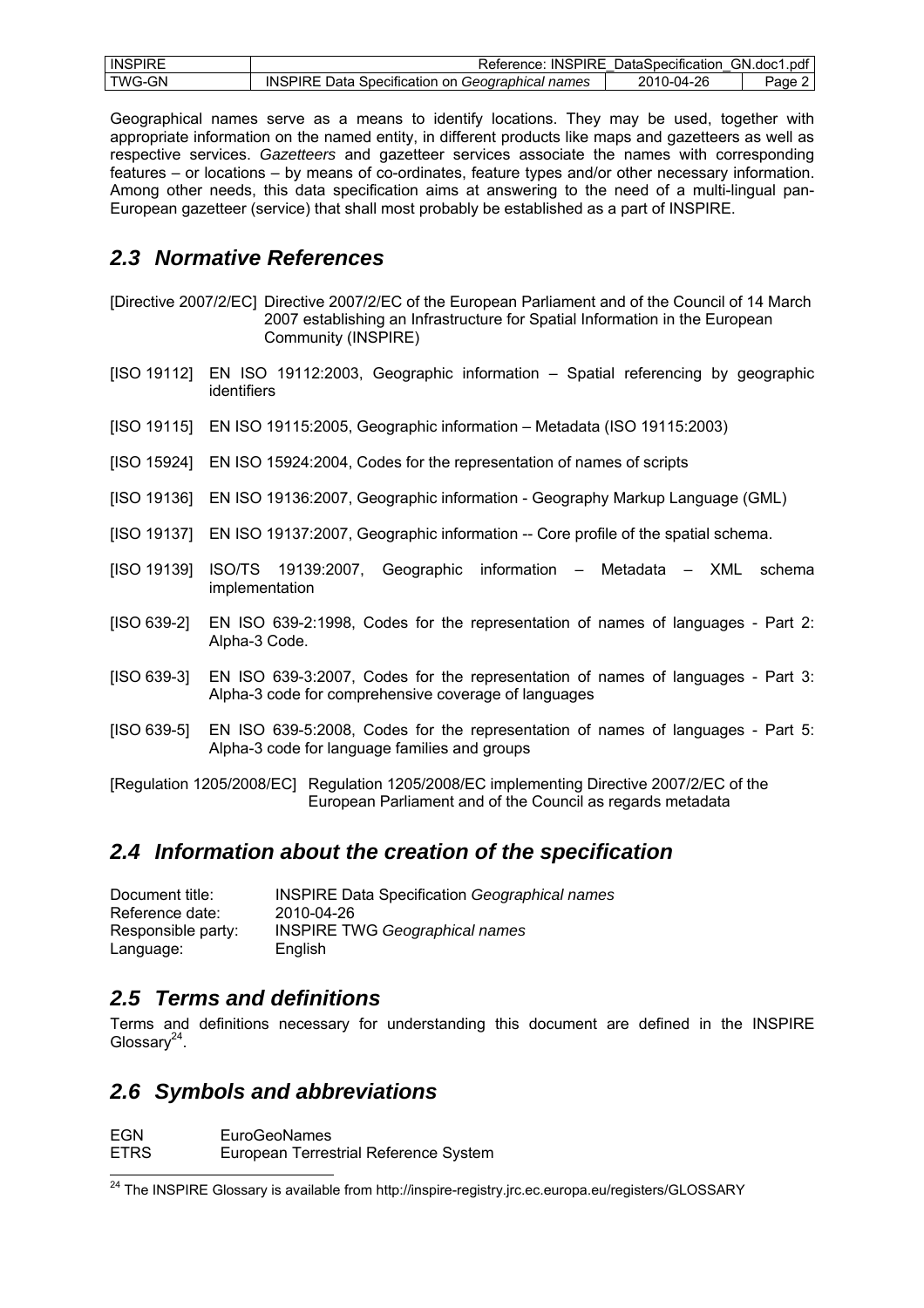# *2.7 Notation of requirements and recommendations*

To make it easier to identify the mandatory requirements and the recommendations for spatial data sets in the text, they are highlighted and numbered.

**Requirement X** Requirements are shown using this style. **Recommendation X** Recommendations are shown using this style.

# *2.8 Conformance*

**Requirement 2** Any dataset claiming conformance with this INSPIRE data specification shall pass the requirements described in the abstract test suite presented in Annex A.

# **3 Specification scopes**

This data specification has only one scope, the general scope.

# **4 Identification information**

**Table 1 – Information identifying the INSPIRE data specification** *Geographical names*

| Title    | <b>INSPIRE data specification Geographical names</b>                                                                                                                                                                                                                                                                                                                                                                                                                                                                                                                                                                                  |
|----------|---------------------------------------------------------------------------------------------------------------------------------------------------------------------------------------------------------------------------------------------------------------------------------------------------------------------------------------------------------------------------------------------------------------------------------------------------------------------------------------------------------------------------------------------------------------------------------------------------------------------------------------|
| Abstract | This specification describes how to model geographical names, i.e. proper nouns<br>applied to a natural, man-made or cultural feature on Earth.                                                                                                                                                                                                                                                                                                                                                                                                                                                                                       |
|          | Because of the multi-language and multi-scriptual context, this specification defines<br>a product that is feature oriented in order to enable to express which different<br>names are used to designate one given place. In other words, the spatial objects<br>defined in this specification are the 'named places', and the 'geographical names'<br>are seen as information related to a named place. However, the product focuses on<br>the description of names rather than the description of spatial objects: it particularly<br>describes characteristics of names like their language and spellings in different<br>scripts. |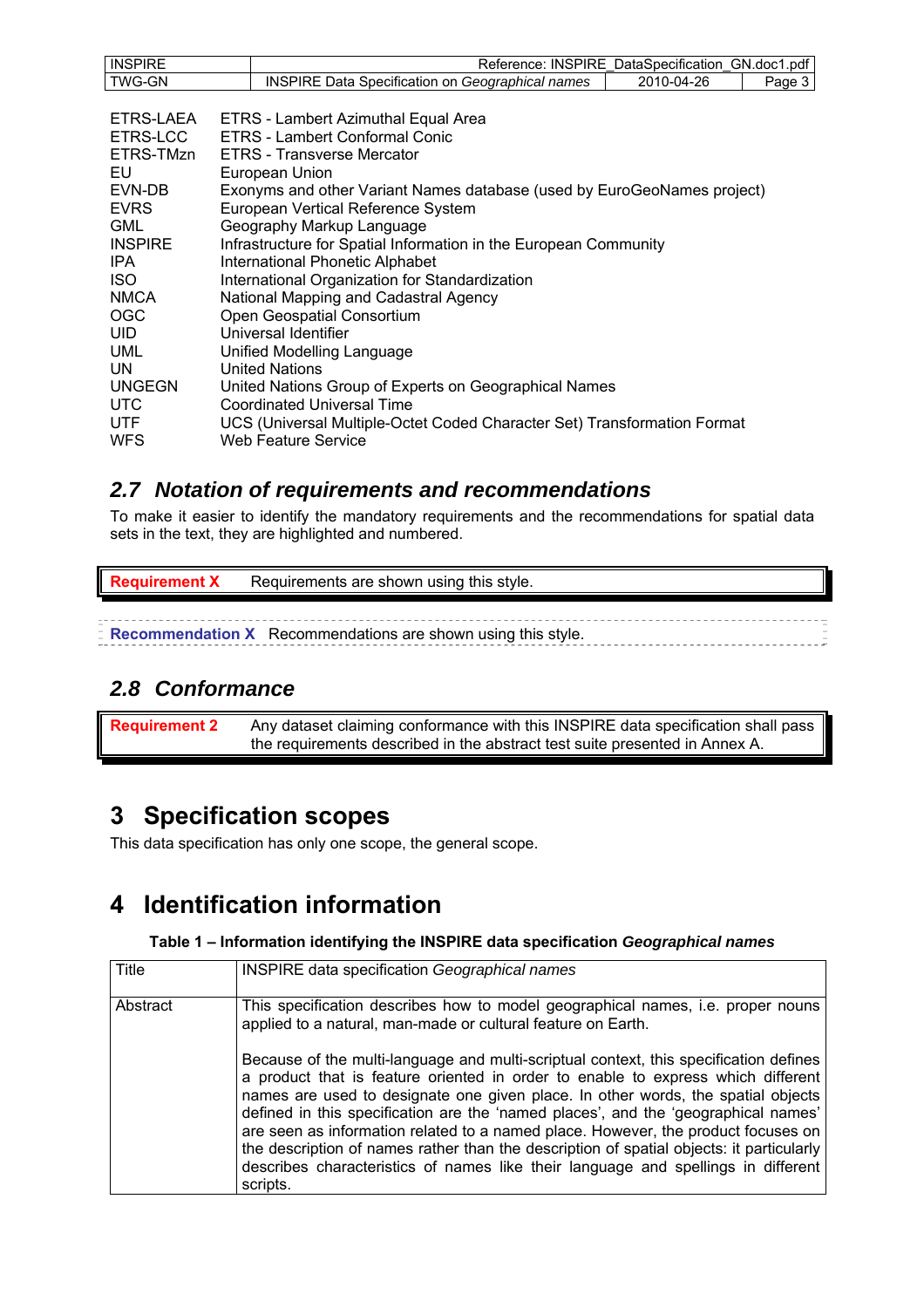| <b>INSPIRE</b> | <b>INSPIRE</b><br>Reference:                                 | DataSpecification | GN.doc1.pdf |
|----------------|--------------------------------------------------------------|-------------------|-------------|
| <b>TWG-GN</b>  | . Data Specification on Geographical names<br><b>INSPIRE</b> | 2010-04-26        | Paαe        |

| Topic categories                  | Location                                                                                                                                                                                                                                                                                                                                                                                                                                                                                                                                                                                                                                                                                                                                                 |
|-----------------------------------|----------------------------------------------------------------------------------------------------------------------------------------------------------------------------------------------------------------------------------------------------------------------------------------------------------------------------------------------------------------------------------------------------------------------------------------------------------------------------------------------------------------------------------------------------------------------------------------------------------------------------------------------------------------------------------------------------------------------------------------------------------|
| Geographic<br>description         | This INSPIRE data specification covers spatial data sets which relate to an area<br>where a Member State has and/or exercises jurisdictional rights.                                                                                                                                                                                                                                                                                                                                                                                                                                                                                                                                                                                                     |
| Purpose                           | The purpose of this document is to specify a harmonised data specification for the<br>spatial data theme Geographical names as defined in Annex I of the INSPIRE<br>Directive.                                                                                                                                                                                                                                                                                                                                                                                                                                                                                                                                                                           |
|                                   | Typically, geographical names may be useful<br>- as search criteria (location), e.g. in a geoportal, for rescue services,<br>geocoding, geoparsing and navigation.<br>- as geographical identifiers, e.g. in gazetteer services.<br>- for visualisation, e.g. as information layer in viewing services.<br>- in standardisation, translation, and compilation of maps, reports, documents<br>and articles. For instance, reliable information on the correct spelling and<br>the status of names is required by press agencies and map producers.<br>- for the processing of spatial data sets, e.g. for integration of historical data.<br>- in human and social science, e.g. in linguistic research, onomastic science,<br>archaeology and etymology. |
| Spatial<br>representation<br>type | Vector                                                                                                                                                                                                                                                                                                                                                                                                                                                                                                                                                                                                                                                                                                                                                   |
| Spatial<br>resolution             | Geographical names data are used at all levels of resolution. The spatial resolution<br>of a geographical names data set is typically described by the scale of the map<br>where it has been captured from, or for which it has been captured.                                                                                                                                                                                                                                                                                                                                                                                                                                                                                                           |
|                                   | Note1: At the data set level and for geographical names, the most significant aspect<br>related to spatial resolution is the density of features, i.e. the number of named<br>places per area. Other aspects related to the concept of spatial resolution, like the<br>precision or granularity of geometries of named places, are also relevant but<br>generally of secondary importance for most use cases.                                                                                                                                                                                                                                                                                                                                            |
|                                   | Note2: A typical names data source contains information at various spatial<br>resolutions (e.g. names of mountain ranges together with names of hamlets). In this<br>specification, the relevance of a given named place at a given scale may thus be<br>described at the feature level (see attributes defining the viewing scale range in<br>section 5.2.2.1.1).                                                                                                                                                                                                                                                                                                                                                                                       |
|                                   | Note3: Beyond the spatial resolution, the richness of a geographical names data set<br>may also be acknowledged through the number of names associated to each<br>named place and their related properties (like names in different languages, or<br>various forms of names such as complete and short forms of country and<br>administrative unit names).                                                                                                                                                                                                                                                                                                                                                                                               |
| Supplemental<br>information       | The schema defined in this specification, and more precisely the class<br>GeographicalName, together with its related classes SpellingOfName and<br>PronunciationOfName, may be used for modelling names in any other INSPIRE<br>theme. Some hints on this topic are given in Annex C, but this specification does not<br>formally specify requirements on this issue.                                                                                                                                                                                                                                                                                                                                                                                   |
|                                   | In addition, geographical names modelled according to this specification could be<br>used to populate a gazetteer. Some hints on this topic are given in Annex D even if<br>this specification does not formally specify requirements on this issue either.                                                                                                                                                                                                                                                                                                                                                                                                                                                                                              |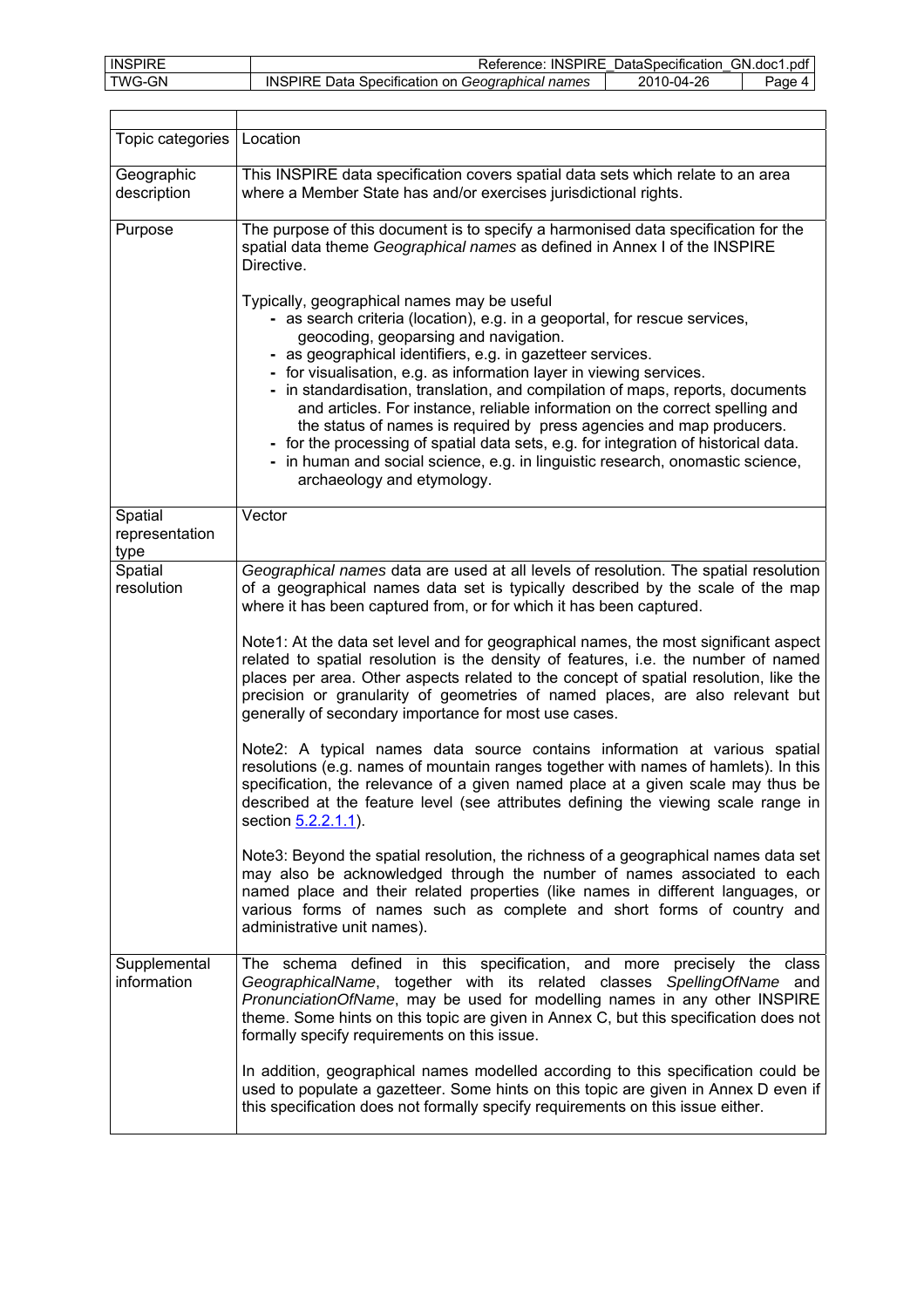| <b>INSPIRE</b> | Reference: INSPIRE DataSpecification GN.doc1.pdf        |            |        |
|----------------|---------------------------------------------------------|------------|--------|
| <b>TWG-GN</b>  | <b>INSPIRE Data Specification on Geographical names</b> | 2010-04-26 | Page 5 |

# **5 Data content and structure**

| <b>Requirement 3</b> | Spatial data sets related to the theme Geographical names shall be provided       |
|----------------------|-----------------------------------------------------------------------------------|
|                      | using the spatial object types and data types specified in the application schema |
|                      | in this section.                                                                  |

| <b>Requirement 4</b> | Each spatial object shall comply with all constraints specified for its spatial object, |
|----------------------|-----------------------------------------------------------------------------------------|
|                      | type or data types used in values of its properties, respectively.                      |

| E Recommendation 2 The reason for a void value should be provided where possible using a listed $\bar{z}$<br>value from the VoidValueReason code list to indicate the reason for the |  |
|--------------------------------------------------------------------------------------------------------------------------------------------------------------------------------------|--|
| missing value.                                                                                                                                                                       |  |

NOTE The application schema specifies requirements on the properties of each spatial object including its multiplicity, domain of valid values, constraints, etc. All properties have to be reported, if the relevant information is part of the data set. Most properties may be reported as "void", if the data set does not include relevant information. See the Generic Conceptual Model [INSPIRE DS-D2.5] for more details.

# *5.1 Basic notions*

This section explains some of the basic notions used in the INSPIRE application schemas. These explanations are based on the GCM [DS-D2.5].

## **5.1.1 Placeholder and candidate types**

Placeholder and candidate types are not applicable in the data specification on *Geographical names*,

## **5.1.2 Voidable characteristics**

If a characteristic of a spatial object is not present in the spatial data set, but may be present or applicable in the real world, the property shall receive this stereotype.

If and only if a property receives this stereotype, the value of *void* may be used as a value of the property. A *void* value shall imply that no corresponding value is contained in the spatial data set maintained by the data provider or no corresponding value can be derived from existing values at reasonable costs, even though the characteristic may be present or applicable in the real world.

It is possible to qualify a value of void in the data with a reason using the VoidValueReason type. The VoidValueReason type is a code list, which includes the following pre-defined values:

- − *Unpopulated*: The characteristic is not part of the dataset maintained by the data provider. However, the characteristic may exist in the real world. For example when the "elevation of the water body above the sea level" has not been included in a dataset containing lake spatial objects, then the reason for a void value of this property would be 'Unpopulated'. The characteristic receives this value for all objects in the spatial data set.
- − *Unknown*: The correct value for the specific spatial object is not known to, and not computable by the data provider. However, a correct value may exist. For example when the "elevation of the water body above the sea level" *of a certain lake* has not been measured, then the reason for a void value of this property would be 'Unknown'. This value is applied on an object-byobject basis in a spatial data set.

NOTE It is expected that additional reasons will be identified in the future, in particular to support reasons / special values in coverage ranges.

The «voidable» stereotype does not give any information on whether or not a characteristic exists in the real world. This is expressed using the multiplicity: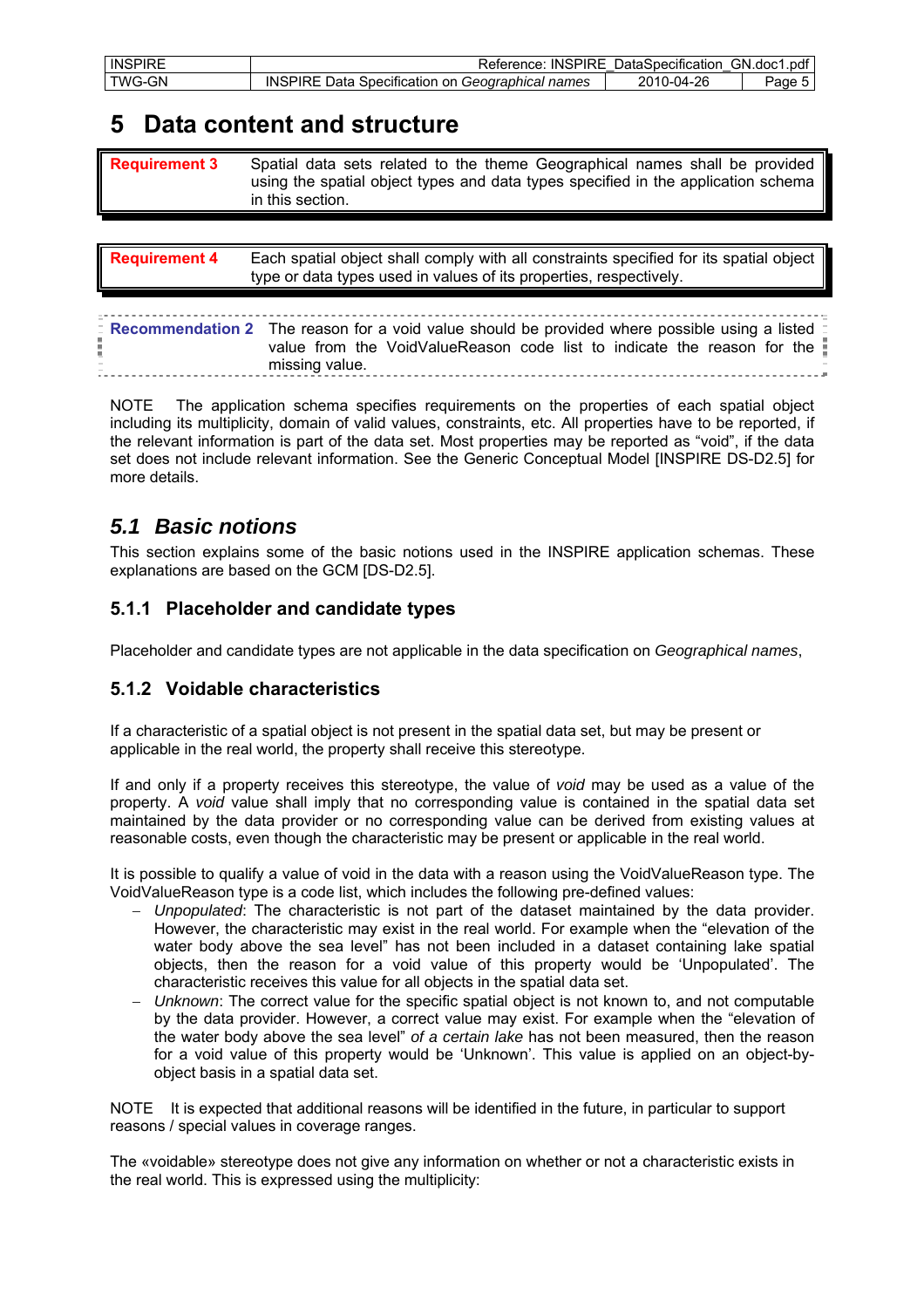| <b>INSPIRE</b> | <b>INSPIRE</b><br>Reference:                        | DataSpecification | GN.doc1.pdf |
|----------------|-----------------------------------------------------|-------------------|-------------|
| TWG-GN         | Data Specification on Geographical names<br>INSPIRE | 2010-04-26        | Page        |

- − If a characteristic may or may not exist in the real world, its minimum cardinality shall be defined as 0. For example, an if an Address may or may not have a house number, the multiplicity of the corresponding property shall be 0..1.
- − If at least one value for a certain characteristic exists in the real world, the minimum cardinality shall be defined as 1. For example, if an Administrative Unit always has at least one name, the multiplicity of the corresponding property shall be 1..\*.

In both cases, the «voidable» stereotype can be applied. A value (the real value or void) only needs to be made available for properties that have a minimum cardinality of 1.

## **5.1.3 Code lists and Enumerations**

### 5.1.3.1 Style

All code lists and enumerations use the following modelling style:

- − No initial value, but only the attribute name part is used.
- − The attribute name conforms to the rules for attributes names, i.e. is a lowerCamelCase name. Exceptions are words that consist of all uppercase letters (acronyms).

### 5.1.3.2 Governance

Two types of code lists can be distinguished:

- − code lists that shall be managed centrally in the INSPIRE code list register and only values from that register may be used, and
- − code lists that may be extended by data providers.

All code lists that are centrally managed shall receive the tagged value "codeList" with the preliminary value "urn:x-inspire:def:codeList:INSPIRE:<name of the class>".

## **5.1.4 Stereotypes**

In the application schemas in this sections several stereotypes are used that have been defined as part of a UML profile for use in INSPIRE [INSPIRE DS-D2.5]. These are explained in Table 2 below.

| <b>Stereotype</b> | <b>Model</b><br>element | <b>Description</b>                                                       |
|-------------------|-------------------------|--------------------------------------------------------------------------|
| applicationSchema | Package                 | An INSPIRE application schema according to ISO 19109 and the             |
|                   |                         | Generic Conceptual Model.                                                |
| featureType       | Class                   | A spatial object type.                                                   |
| type              | Class                   | A conceptual, abstract type that is not a spatial object type.           |
| dataType          | Class                   | A structured data type without identity.                                 |
| union             | Class                   | A structured data type without identity where exactly one of the         |
|                   |                         | properties of the type is present in any instance.                       |
| enumeration       | Class                   | A fixed list of valid identifiers of named literal values. Attributes of |
|                   |                         | an enumerated type may only take values from this list.                  |
| codeList          | Class                   | A flexible enumeration that uses string values for expressing a list     |
|                   |                         | of potential values.                                                     |
| placeholder       | Class                   | A placeholder class (see definition in section 5.1.1).                   |
| voidable          | Attribute,              | A voidable attribute or association role (see definition in section      |
|                   | association             | $5.1.2$ ).                                                               |
|                   | role                    |                                                                          |
| lifeCycleInfo     | Attribute,              | If in an application schema a property is considered to be part of       |
|                   | association             | the life-cycle information of a spatial object type, the property        |
|                   | role                    | shall receive this stereotype.                                           |
| version           | Association             | If in an application schema an association role ends at a spatial        |
|                   | role                    | object type, this stereotype denotes that the value of the property      |
|                   |                         | is meant to be a specific version of the spatial object, not the         |
|                   |                         | spatial object in general.                                               |

**Table 2 – Stereotypes (adapted from [INSPIRE DS-D2.5])**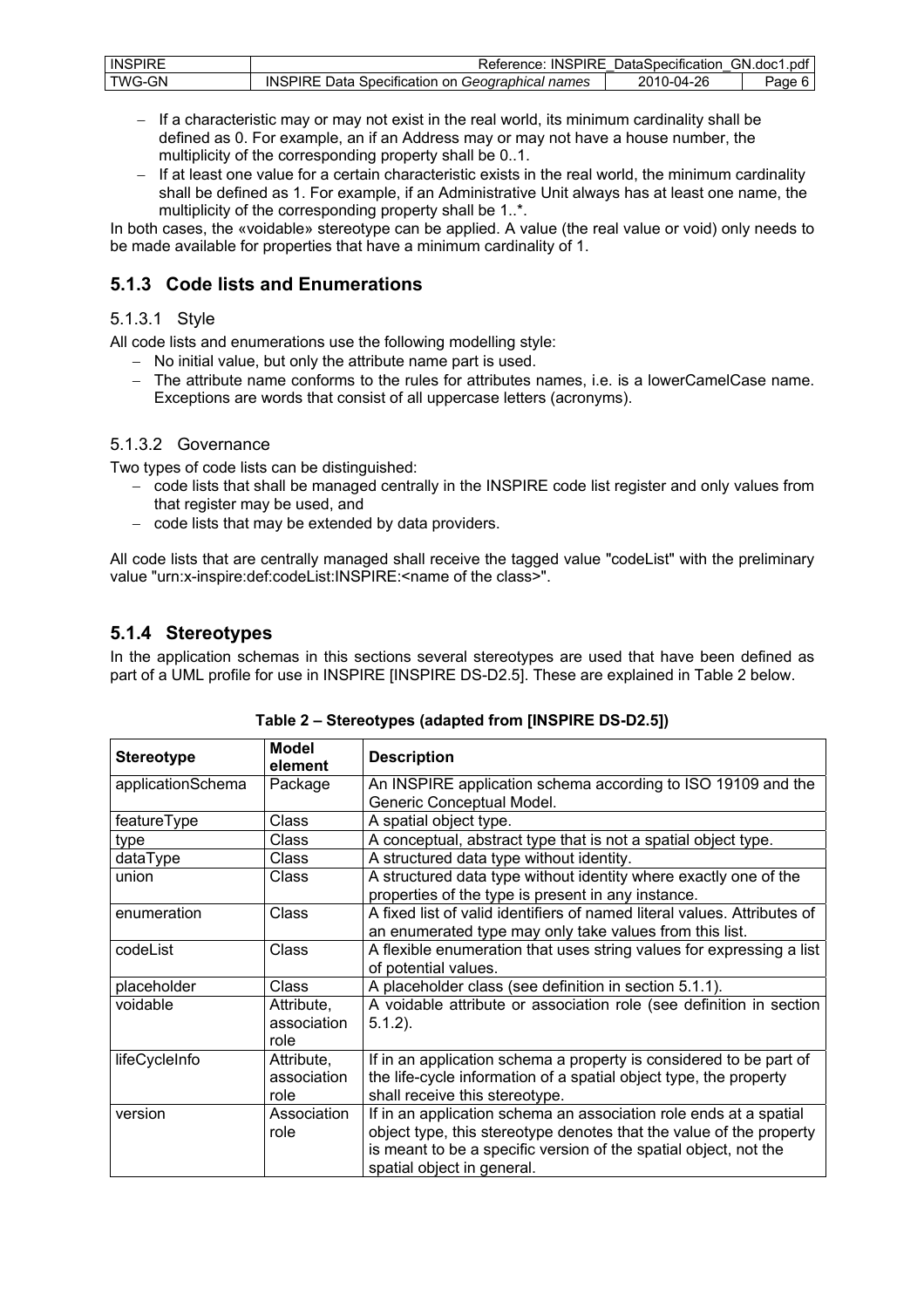| <b>INSPIRE</b> | <b>INSPIRE</b><br>Reference:                            | DataSpecification | GN.doc1.pdf |
|----------------|---------------------------------------------------------|-------------------|-------------|
| TWG-GN         | INSPIRE.<br>Le Data Specification on Geographical names | 2010-04-26        | Page        |

# *5.2 Application schema Geographical names*

## **5.2.1 Description**

5.2.1.1 Narrative description and UML overview

#### Overview:

The core of the *Geographical names* application schema is described in figure 1 that shows its nonvoidable elements.

| «featureType»<br><b>NamedPlace</b> |                                     |
|------------------------------------|-------------------------------------|
| inspireld: Identifier<br>÷         |                                     |
| name: GeographicalName [1*]<br>÷   |                                     |
|                                    |                                     |
| geometry: GM_Object<br>÷           |                                     |
| «dataType»<br>GeographicalName     | «dataType»<br><b>SpellingOfName</b> |

 **Figure 1 – UML class diagram: core of the** *Geographical names* **application schema** 

The only feature type of the schema is the feature type *NamedPlace*, representing any real world entity referred to by one or several proper nouns.

Each *NamedPlace* is associated with one or several geographical names, i.e. proper nouns applied to the spatial object, modelled with the data type *GeographicalName*. The different geographical names of one given spatial object may be for example the names in different languages or in different forms (e.g. complete and short forms of country and administrative unit names).

Each *GeographicalName* may have one or several spellings, i.e. proper ways of writing it, in one or several scripts like the Latin/Roman, Greek and Cyrillic scripts, modelled with the data type *SpellingOfName.* 

For example:

- − The city of Athens may be modelled in the schema as one NamedPlace.
- − The endonym "Athína" (Greek language) and exonym "Athens" (English language) are two different GeographicalName of this unique NamedPlace.
- − "Aθnνa" (Greek script) and its standard romanisation "Athína" (Latin script) are two different SpellingOfName of the same GeographicalName "Athína".

#### Narrative summary of individual classes:

Figure 2 summarizes the *Geographical names* application schema. More complete and precise definitions of the types and attributes are given in the following sections.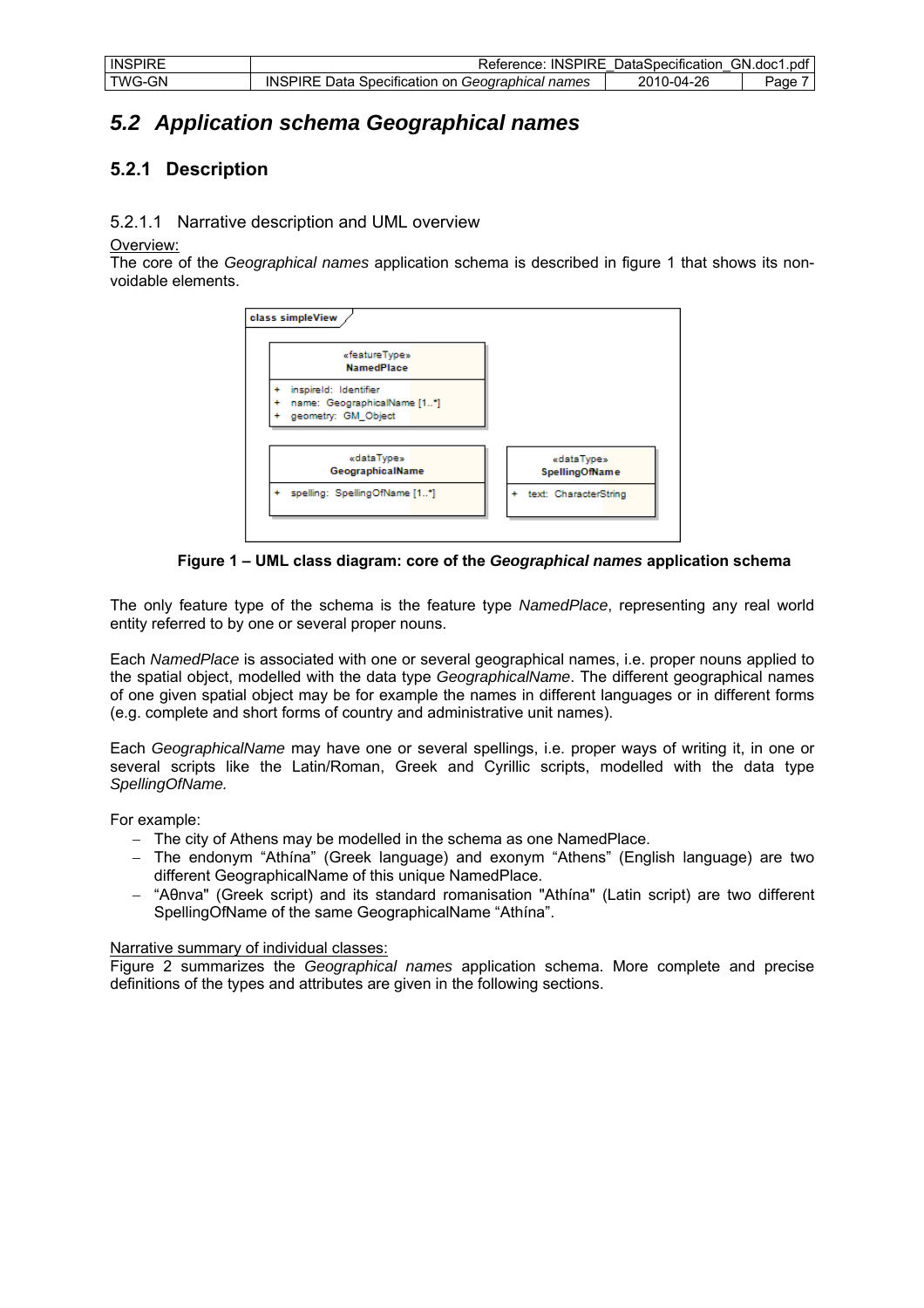



 **Figure 2 – UML class diagram: Overview of the** *Geographical names* **application schema** 

- One NamedPlace, representing any real world entity referred to by one or several proper nouns, is described by the following attributes:
	- o One *inspireId (non voidable)*, identifier of the spatial object.
	- o One or several *name(s)* (non voidable)*,* referring to the *NamedPlace.*
	- o One *geometry* (non voidable)*,* describing the footprint or a reference point of the *NamedPlace.* The geometry may be any of the geometries defined by the Simple Feature Specification, including compound geometries.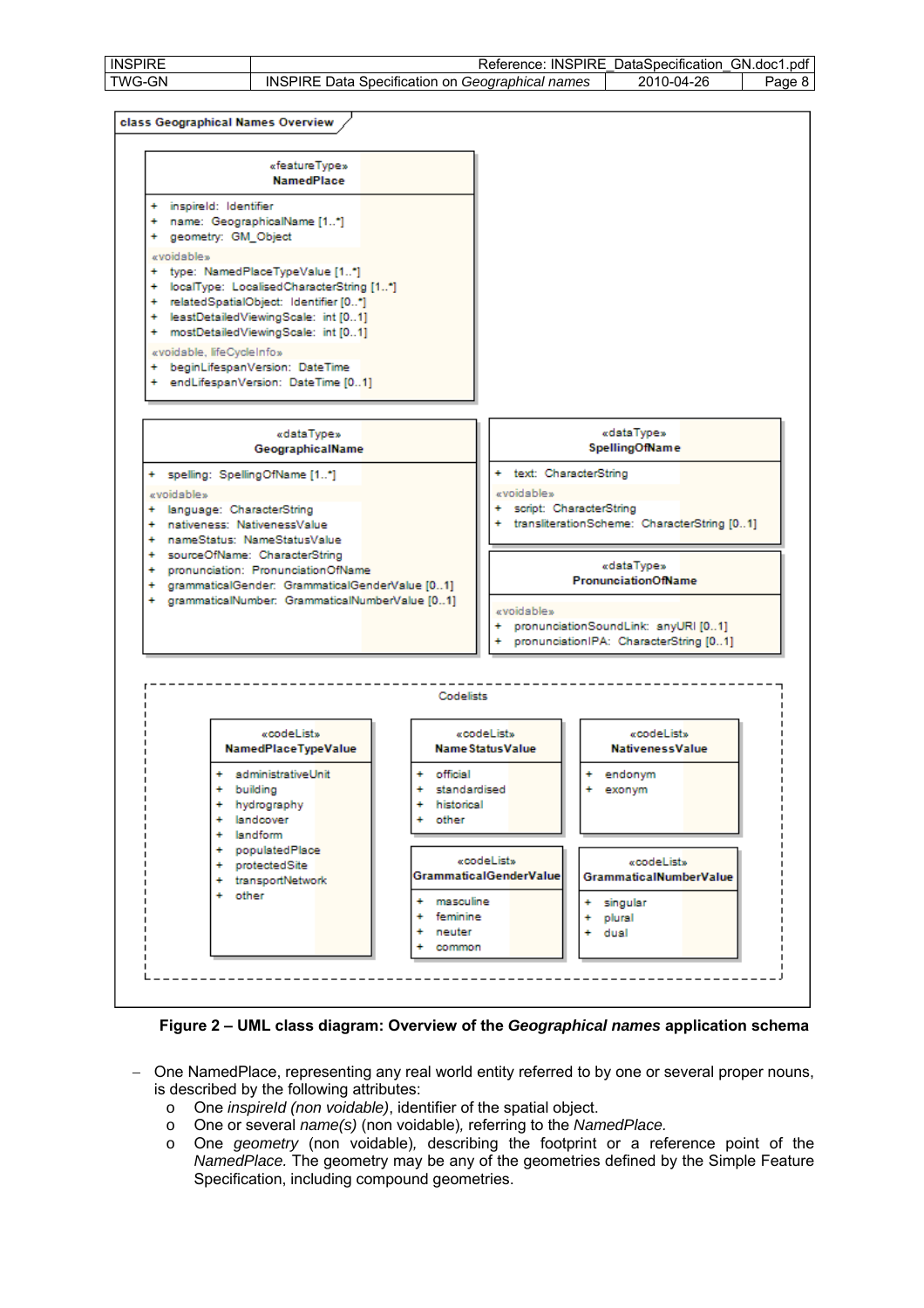| <b>INSPIRE</b> | <b>INSPIRE</b><br>Reference:                            | DataSpecification | .pdf<br>GN.doc1. |
|----------------|---------------------------------------------------------|-------------------|------------------|
| TWG-GN         | <b>INSPIRE Data Specification on Geographical names</b> | 2010-04-26        | Paαe             |

- o One or several *type(s),* characterising the kind of entity represented by the *NamedPlace,*  chosen from a harmonised and high-level list of values.
- o One or several *localType(s)*, which is a characterisation of the kind of feature represented by the *NamedPlace*, as defined by the data provider.
- o From zero to several *relatedSpatialObject(s)*, which are the identifiers of spatial objects representing the same entity than the *NamedPlace* but appearing in other themes of INSPIRE.
- o One or zero *LeastDetailedViewingScale* and zero or one *MostDetailedViewingScale*, representing at which viewing scale the names should be displayed, and holding some information about the importance of the *NamedPlace*.
- o One *beginLifespanVersion* and zero or one *endLifespanVersion,* representing when this version of the spatial object was inserted / changed / deleted / superseded in the spatial data set.
- − One GeographicalName, representing a proper noun of the NamedPlace, is described by the following attributes:
	- o One or several *spelling(s)* (non voidable), representing proper ways of writing the *GeographicalName*.
	- o One *language*, representing the language of the *GeographicalName*.
	- o One *nativeness* (values *'endonym'* or *'exonym'*), enabling to acknowledge if the name is the one that is/was used in the area where the feature is situated at the instant when the name is/was in use.
	- o One *nameStatus (values 'official', 'standardised', 'historical' or 'other')*, enabling to discern which credit should be given to the *GeographicalName* with respect to its standardisation and/or its topicality.
	- o One *sourceOfName*, representing the (original) data source from which the geographical name is taken from (e.g. gazetteer, geographical names data set).
	- o One *pronunciation*, representing the proper, correct or standard pronunciation of the *GeographicalName* expressed by means of text in the International Phonetic Alphabet, or with a link to an audio file, or both.
	- o Zero or one *grammaticalGender (values 'masculine', feminine, 'neuter' or 'common')*.
	- o Zero or one *grammaticalNumber (values 'singular', 'plural',* or *'dual'*).
- − One SpellingOfName, representing the proper way of writing a GeographicalName, is described by the following attributes:
	- o One *text* (non voidable), which is the textual spelling itself.
	- o One *script*, representing the script in which the *Spelling* is rendered.
	- o Zero or one *transliterationScheme* defining the method used for the conversion of the spelling from one script to another.
- − One PronunciationOfName, representing the proper way of writing a GeographicalName, is described by at least one of the following attributes:
	- o Zero or one *proncunciationIPA*, for expressing the pronunciation in the International Phonetic Alphabet
	- o Zero or one *proncunciationSoundLink*, for expressing the pronunciation as a link to a sound file.

#### 5.2.1.2 Consistency between spatial data sets

#### 5.2.1.2.1 Consistency across borders

Explanation of context and example

Each Member State may provide geographical names associated to spatial objects, while some of these spatial objects do cross borders. The linkage of border-crossing spatial objects will be dealt within each data specification for the respective INSPIRE themes. However, for geographical names a special situation appears: the Member States are mainly responsible for providing the endonyms, whereas language communities take care of the collection of exonyms. Moreover, the mutual consent between the data providers of the Member States and the custodians of language groups are not yet established on a multi-lateral level.

The Danube river example illustrates the complexity of related geographical names issues for bordercrossing spatial objects: Danube is a spatial entity crossing borders and associated with several names, endonyms as well as exonyms (see more detail in Annex B.7 or in [EGN D4.2e]). The number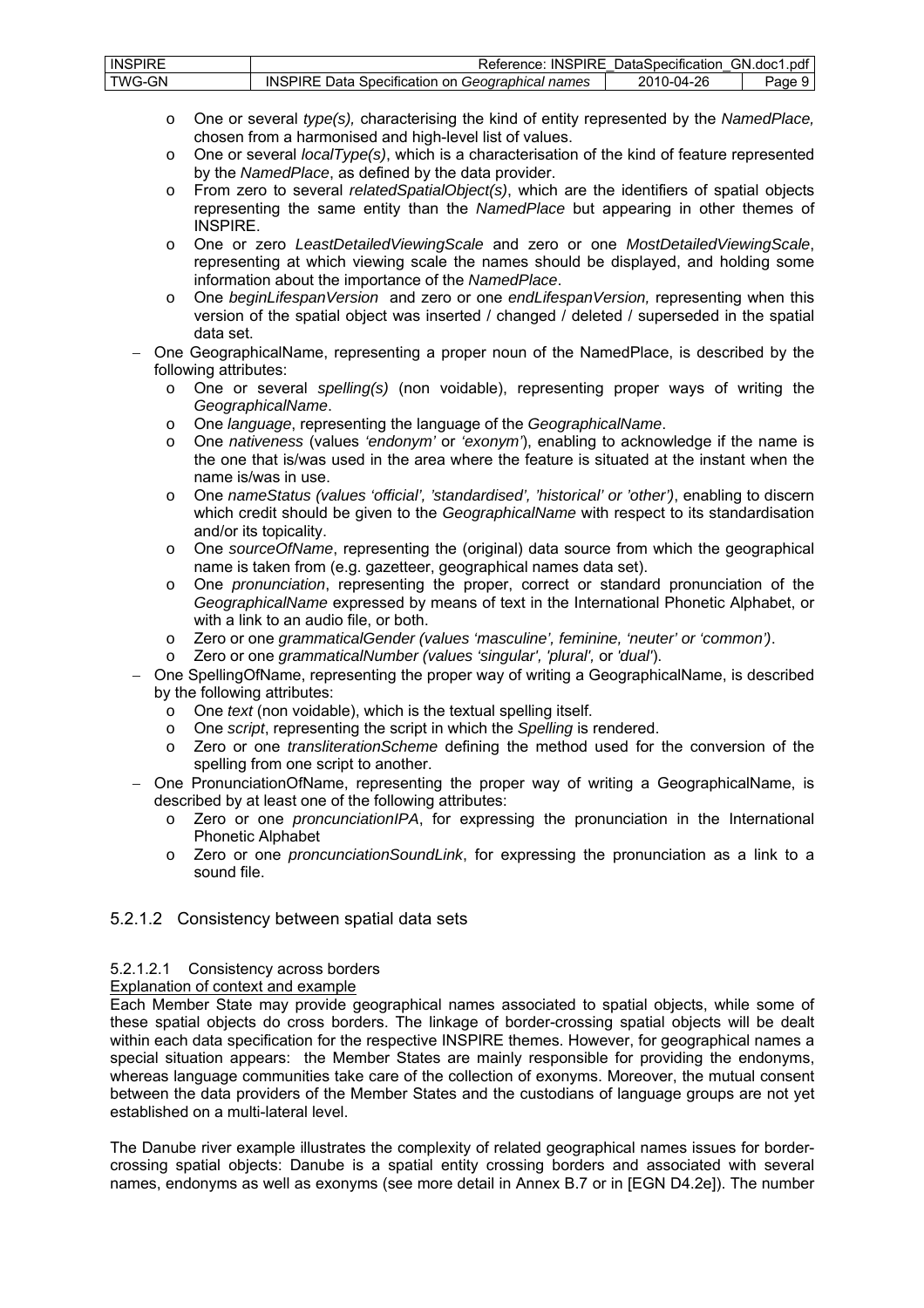| <b>INSPIRE</b> | Reference:                                                     | : INSPIRE DataSpecification | GN.doc1.pdf  |
|----------------|----------------------------------------------------------------|-----------------------------|--------------|
| TWG-GN         | E Data Specification on Geographical names<br><b>INSPIRE D</b> | 2010-04-26                  | 10 I<br>Page |

of endonyms mainly depends on the languages spoken in that area where the spatial object is situated.

- − Endonyms appearing in the respective countries (in Member States data sets): Donau (Germany, Austria), Dunaj (Slovakia), Duna (Hungary), Dunav (Croatia), Dunav (Serbia), Dunav (Bulgaria), Dunărea (Romania), Dunărea (Moldova), Dunaj (Ukraine)
- − Exonyms appearing in the respective languages (in exonyms database): Danube (English), Dunava (Serbian.), etc.

Insights for managing this can be found within the EuroGeoNames project where it has been decided that the participating National Mapping and Cadastral Agencies (NMCAs) do provide one "compiled" spatial object for each national part of the Danube river. The respective endonyms are then associated to each national part of the Danube river and linked together within the EuroGeoNames pan-European gazetteer service. In addition, the existing exonyms, which are not part of the databases of the NMCAs, are linked to all related (national) "compiled" spatial objects across Europe through a centralised database of exonyms being a supplement database to the EGN gazetteer service.

#### Guidance for consistency across national borders

The correct relation of geographical names (endonyms and exonyms) with border-crossing spatial objects requires a solid understanding and experience of multi-lingual issues. Therefore, a coordinated approach on a European level should be preferred.

#### Note for cross-borders issues within national data sets

The same situation reported here for cross-international borders may appear within one Member State, and then within one single data set following this specification. Indeed, some spatial objects may cross different language areas within one state. It is thus let to the data providers to decide which more significant spatial objects should be delivered for holding names according to the situation in each state (e.g. only one spatial object for a full river in a country, or one spatial object for each part of the river in an administrative/linguistic area, or one spatial object for each river section…).

#### 5.2.1.2.2 Consistency between different INSPIRE themes

Geometry is the only information that can be used to find out in which administrative units a named place is located. However, this is very important information when using names, for example as a search criterion. Queries on intersections between geometries of named places and administrative units should thus certainly be important in a lot of use cases. As a consequence, a special care should be made on the consistency of geometries between the *Administrative units* and *Geographical names* INSPIRE spatial data themes. For example, if the geometry of a spatial object (e.g. populated place) is a reference point, this point should lie inside the footprint of the administrative unit (e.g. municipality) containing it when this is applicable.

| <b>Example 1 Secommendation 3</b> The geometry of the named places should be consistent with the geometry of $\bar{z}$ |
|------------------------------------------------------------------------------------------------------------------------|
| administrative units depicted in the INSPIRE theme ADMINISTRATIVE UNITS.                                               |

Besides, the same spatial entity may be represented by different spatial objects in different INSPIRE themes, which raises the following recommendation.

| <b>E</b> Recommendation 4 If a spatial entity is modelled as a NamedPlace but also as other feature types $\bar{z}$<br>defined in other INSPIRE themes, this multiple representation should be made "<br>explicit by populating the attribute relatedSpatialObject of Geographical names,<br>which contains the identifier of the other themes' spatial objects in question.<br>This is particularly recommended when data providers store data once (e.g.<br>one river) but publish data according to several INSPIRE data specifications<br>(e.g. Hydrography and Geographical names), as the information is then easily =<br>available. |
|--------------------------------------------------------------------------------------------------------------------------------------------------------------------------------------------------------------------------------------------------------------------------------------------------------------------------------------------------------------------------------------------------------------------------------------------------------------------------------------------------------------------------------------------------------------------------------------------------------------------------------------------|
|                                                                                                                                                                                                                                                                                                                                                                                                                                                                                                                                                                                                                                            |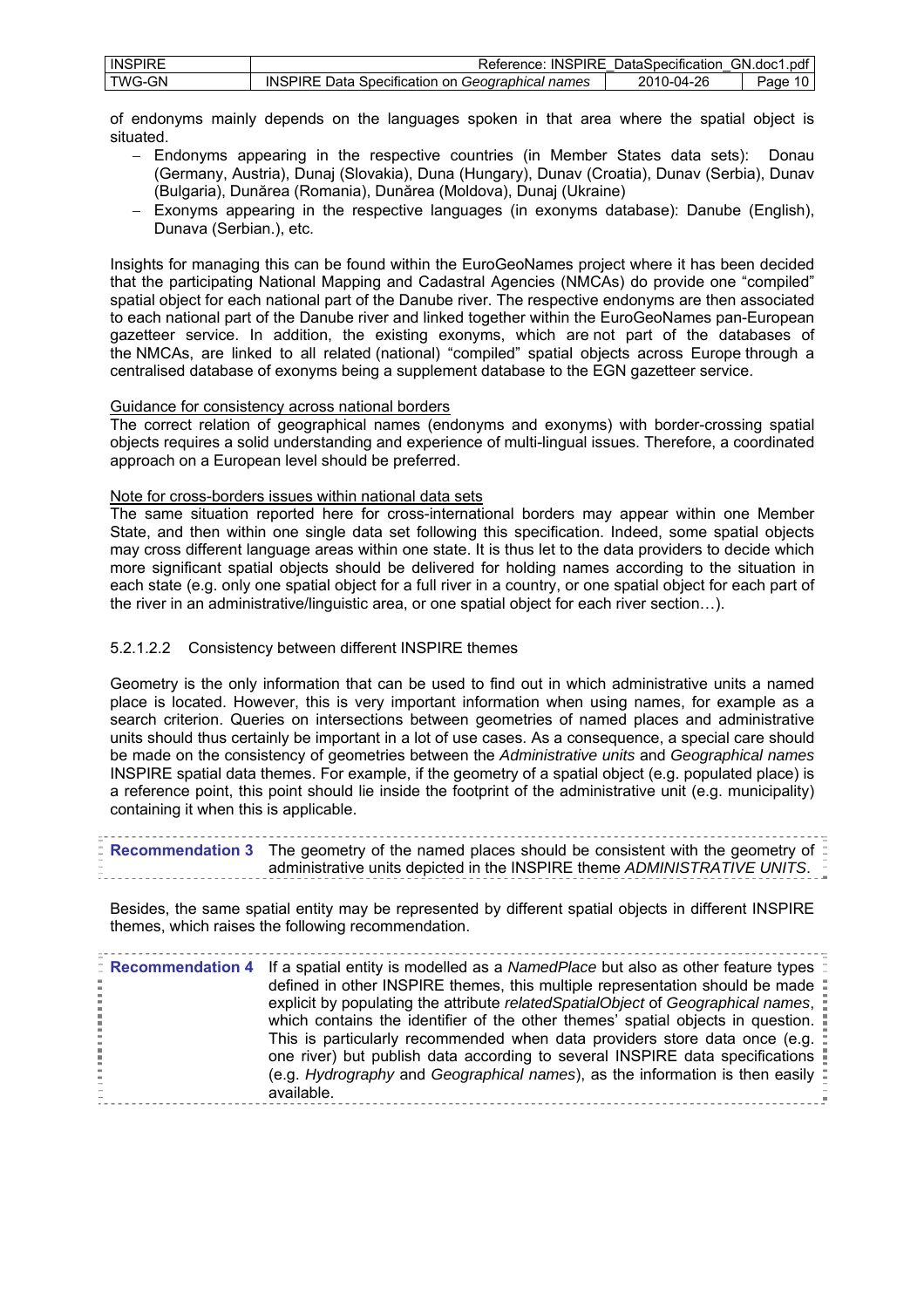| <b>INSPIRE</b> | Reference:                                              | : INSPIRE DataSpecification | GN.doc1.pdf |
|----------------|---------------------------------------------------------|-----------------------------|-------------|
| TWG-GN         | <b>INSPIRE Data Specification on Geographical names</b> | 2010-04-26                  | Page        |

#### 5.2.1.2.3 Consistency across levels of detail

One single real world entity may appear in different local/national names data sets with different levels of detail. In this case, data providers could decide to deliver one or several spatial objects corresponding to the same real world entity in one compiled data set, or in several data sets, each one representing a certain level of detail.

This specification does not put any requirement on this issue: avoiding multiplicity of occurrences is the best way to avoid redundancies and inconsistencies; however in some situations different representations of the same spatial object may be useful to reflect different points of views. In any case, whatever the solution chosen by data providers, a special attention should be paid on consistency between levels of detail.

#### 5.2.1.3 Identifier management

The generic requirements from the Generic Conceptual Model [DS-D2.5] apply for identifiers.

### *5.2.1.4* Modelling of object references

See Recommendation 4 in section 5.2.1.2.2 about *Consistency between different INSPIRE themes*.

### 5.2.1.5 Geometry representation

**Requirement 5** The value domain of spatial properties used in this specification shall be restricted to the Simple Feature spatial schema as defined by EN ISO 19125-1.

NOTE: The specification restricts the spatial schema to 0-, 1-, 2-, and 2.5-dimensional geometries where all curve interpolations are linear.

NOPE: This data specification does not restrict the geometry types of *NamedPlace* objects. The most common geometry types for a *NamedPlace* are a reference point (of ISO type GM\_Point) or a more precise geometry of the footprint (typically GM\_Curve or GM\_Surface). In addition, bounding boxes are also a common type of geometry in many names databases. Products defined by this specification should model bounding boxes with the ISO type GM\_Polygon (this specification does not allow for ISO type GM\_Envelope).

See also Recommendation 3 in section 5.2.1.2.2 about *Consistency between different INSPIRE themes*.

#### 5.2.1.6 Temporality representation

The application schema uses the derived attributes "beginLifespanObject" and "endLifespanObject" to record the lifespan of a spatial object.

The attributes "beginLifespanVersion" specifies the date and time at which this version of the spatial object was inserted or changed in the spatial data set. The attribute "endLifespanVersion" specifies the date and time at which this version of the spatial object was superseded or retired in the spatial data set.

NOTE 1 The attributes specify the beginning of the lifespan of the version in the spatial data set itself, which is different from the temporal characteristics of the real-world phenomenon described by the spatial object. This lifespan information, if available, supports mainly two requirements: First, knowledge about the spatial data set content at a specific time; second, knowledge about changes to a data set in a specific time frame. The lifespan information should be as detailed as in the data set (i.e., if the lifespan information in the data set includes seconds, the seconds should be represented in data published in INSPIRE) and include time zone information.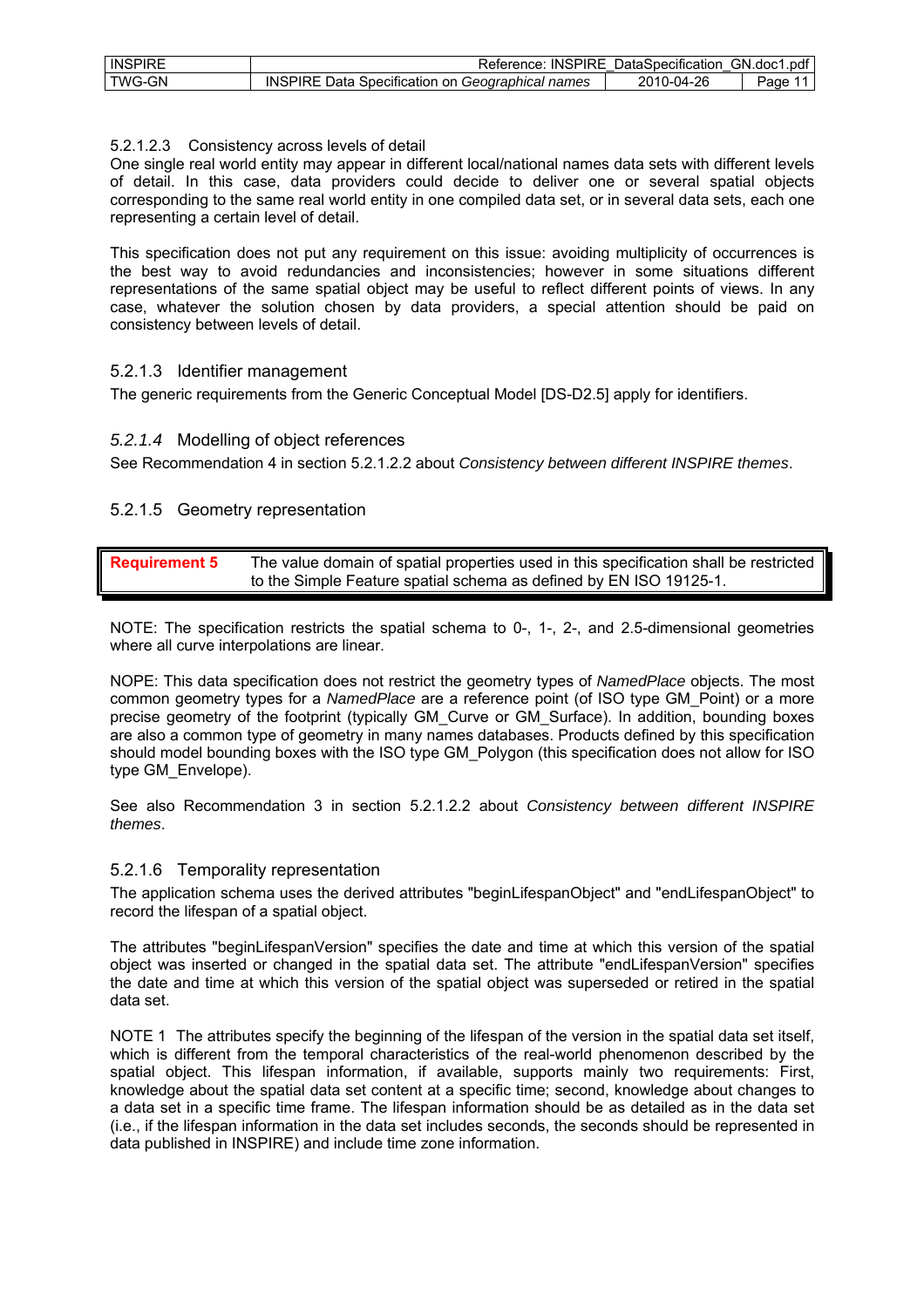| <b>INSPIRE</b> | <b>INSPIRE</b><br>⊀eterence:                                         | $\cdot$<br>⊟ataSpecification | GN.<br>.doc1<br>.pdf |
|----------------|----------------------------------------------------------------------|------------------------------|----------------------|
| <b>TWG-GN</b>  | INS<br>Data<br>.SPIRE 1<br>names<br>Specification on<br>Geographical | 2010-04-26                   | Page                 |

NOTE 2 Changes to the attribute "endLifespanVersion" does not trigger a change in the attribute "beginLifespanVersion".

| E Recommendation 5 If life-cycle information is not maintained as part of the spatial data set, all $\overline{z}$<br>spatial objects belonging to this data set should provide a void value with a $\frac{1}{2}$ |  |
|-------------------------------------------------------------------------------------------------------------------------------------------------------------------------------------------------------------------|--|
| reason of "unpopulated".                                                                                                                                                                                          |  |
|                                                                                                                                                                                                                   |  |

## **5.2.2 Feature catalogue**

#### **Table 3 – Feature catalogue metadata**

| Feature catalogue name | <b>INSPIRE feature catalogue Geographical names</b>  |
|------------------------|------------------------------------------------------|
| Scope                  | Geographical names                                   |
| Version number         | 3.0.1                                                |
| Version date           | 2010-04-26                                           |
| Definition source      | <b>INSPIRE data specification Geographical names</b> |

#### **Table 4 – Types defined in the feature catalogue**

| <b>Type</b>            | Package            | <b>Stereotypes</b> | <b>Section</b> |
|------------------------|--------------------|--------------------|----------------|
| GeographicalName       | Geographical names | «dataType»         | 5.2.2.2.1      |
| GrammaticalGenderValue | Geographical names | «codeList»         | 5.2.2.3.1      |
| GrammaticalNumberValue | Geographical names | «codeList»         | 0              |
| NamedPlace             | Geographical names | «featureType»      | 5.2.2.1.1      |
| NamedPlaceTypeValue    | Geographical names | «codeList»         | 5.2.2.3.3      |
| NameStatusValue        | Geographical names | «codeList»         | 5.2.2.3.4      |
| NativenessValue        | Geographical names | «codeList»         | 5.2.2.3.5      |
| PronunciationOfName    | Geographical names | «dataType»         | 5.2.2.2.2      |
| SpellingOfName         | Geographical names | «dataType»         | 5.2.2.2.3      |

#### 5.2.2.1 Spatial object types



**Figure 3 – UML class diagram: Spatial object types**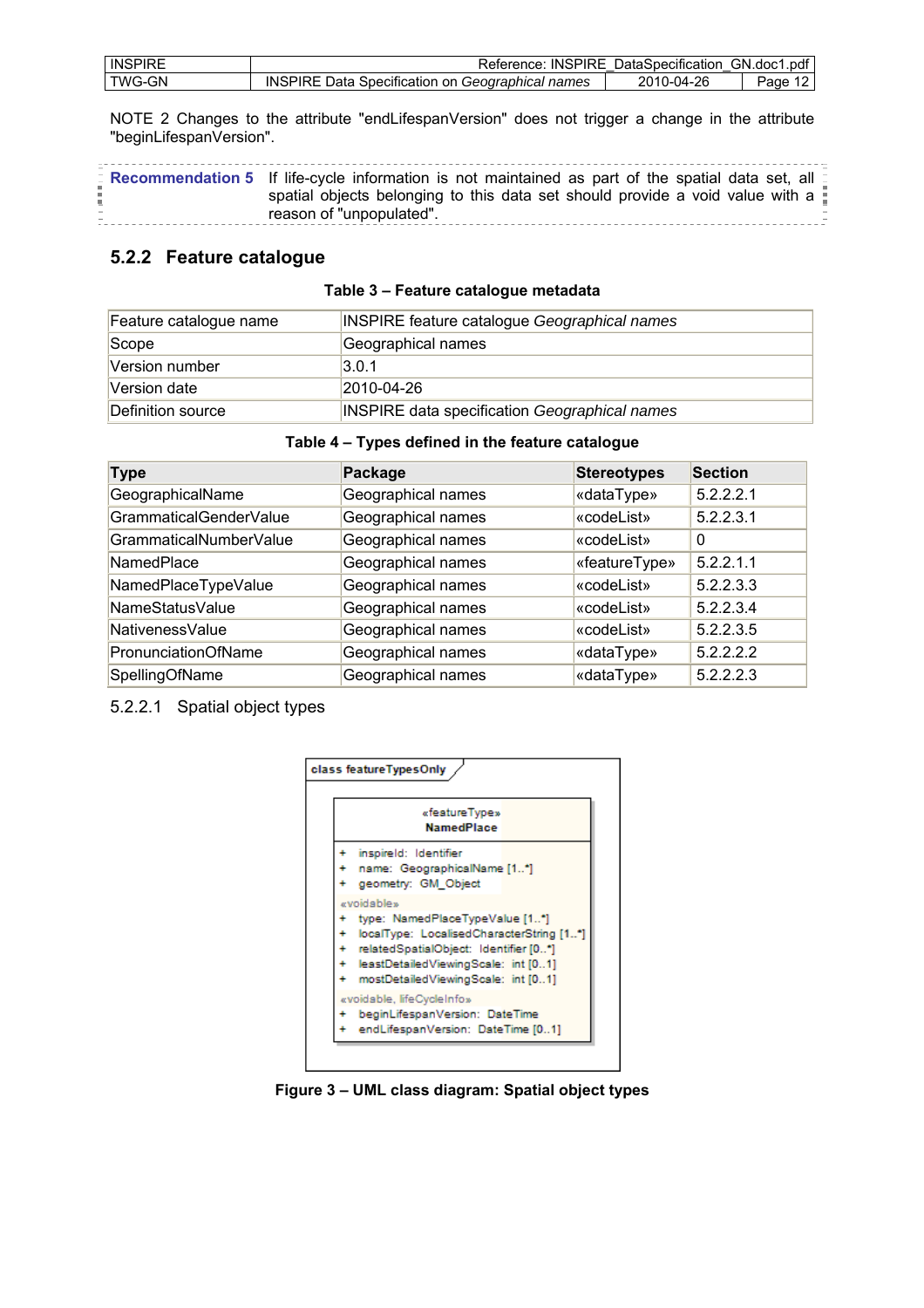| <b>INSPIRE</b> | : INSPIRE<br>Reference:                              | DataSpecification | ⊢GN.doc1.pdf |
|----------------|------------------------------------------------------|-------------------|--------------|
| TWG-GN         | Data Specification on Geographical names<br>INSPIRE. | 2010-04-26        | Page         |

### *5.2.2.1.1 NamedPlace*

| <b>NamedPlace</b> |                             |                                                                                                                                                                                                                                                                                                   |
|-------------------|-----------------------------|---------------------------------------------------------------------------------------------------------------------------------------------------------------------------------------------------------------------------------------------------------------------------------------------------|
|                   | Definition:                 | Any real world entity referred to by one or several proper nouns.                                                                                                                                                                                                                                 |
| Status:           |                             | Proposed                                                                                                                                                                                                                                                                                          |
|                   | Stereotypes:                | «featureType»                                                                                                                                                                                                                                                                                     |
|                   |                             | Attribute: beginLifespanVersion                                                                                                                                                                                                                                                                   |
|                   | Value type:                 | <b>DateTime</b>                                                                                                                                                                                                                                                                                   |
|                   | Definition:                 | Date and time at which this version of the spatial object was inserted or changed<br>in the spatial data set.                                                                                                                                                                                     |
|                   | Multiplicity:               |                                                                                                                                                                                                                                                                                                   |
|                   | Stereotypes:                | «voidable,lifeCycleInfo»                                                                                                                                                                                                                                                                          |
|                   |                             | Attribute: endLifespanVersion                                                                                                                                                                                                                                                                     |
|                   | Value type:                 | <b>DateTime</b>                                                                                                                                                                                                                                                                                   |
|                   | Definition:                 | Date and time at which this version of the spatial object was superseded or<br>retired in the spatial data set.                                                                                                                                                                                   |
|                   | Multiplicity:               | 0.1                                                                                                                                                                                                                                                                                               |
|                   | Stereotypes:                | «voidable,lifeCycleInfo»                                                                                                                                                                                                                                                                          |
|                   | <b>Attribute: geometry</b>  |                                                                                                                                                                                                                                                                                                   |
|                   | Value type:                 | GM Object                                                                                                                                                                                                                                                                                         |
|                   | Definition:                 | Geometry associated to the named place. This data specification does not<br>restrict the geometry types.                                                                                                                                                                                          |
|                   | Description:                | NOTE 1 The most common geometry types for a named place are a reference<br>point (modelled as GM_Point), a more precise geometry of the footprint (typically<br>modelled as GM_Curve or GM_Surface), or a bounding box (to be modelled as a<br>GM Envelope).                                      |
|                   |                             | NOTE 2 If the geometry depicts the spatial footprint of the named place, a<br>reference point and a bounding box could be derived from it. However, this<br>specification does not require the explicit provision of any specific type of<br>geometry such as bounding boxes or reference points. |
|                   |                             | NOTE 3 To avoid any misunderstanding, note that null geometry is not allowed<br>by this specification.                                                                                                                                                                                            |
|                   | Multiplicity:               | NOTE 4 3D geometries are not really required for Geographical names, but the<br>model allows for it, so a data provider may publish it.<br>1                                                                                                                                                      |
|                   | <b>Attribute: inspireld</b> |                                                                                                                                                                                                                                                                                                   |
|                   | Value type:                 | Identifier                                                                                                                                                                                                                                                                                        |
|                   | Definition:                 | External object identifier of the spatial object.                                                                                                                                                                                                                                                 |
|                   | Description:                | NOTE An external object identifier is a unique object identifier published by the<br>responsible body, which may be used by external applications to reference the<br>spatial object. The identifier is an identifier of the spatial object, not an identifier<br>of the real-world phenomenon.   |
|                   | Multiplicity:               | 1                                                                                                                                                                                                                                                                                                 |
|                   |                             | Attribute: leastDetailedViewingResolution                                                                                                                                                                                                                                                         |
|                   | Value type:                 | <b>MD</b> Resolution                                                                                                                                                                                                                                                                              |
|                   | Definition:                 | Resolution, expressed as the inverse of an indicative scale or a ground distance,<br>above which the named place and its associated name(s) should no longer be<br>displayed in a basic viewing service.                                                                                          |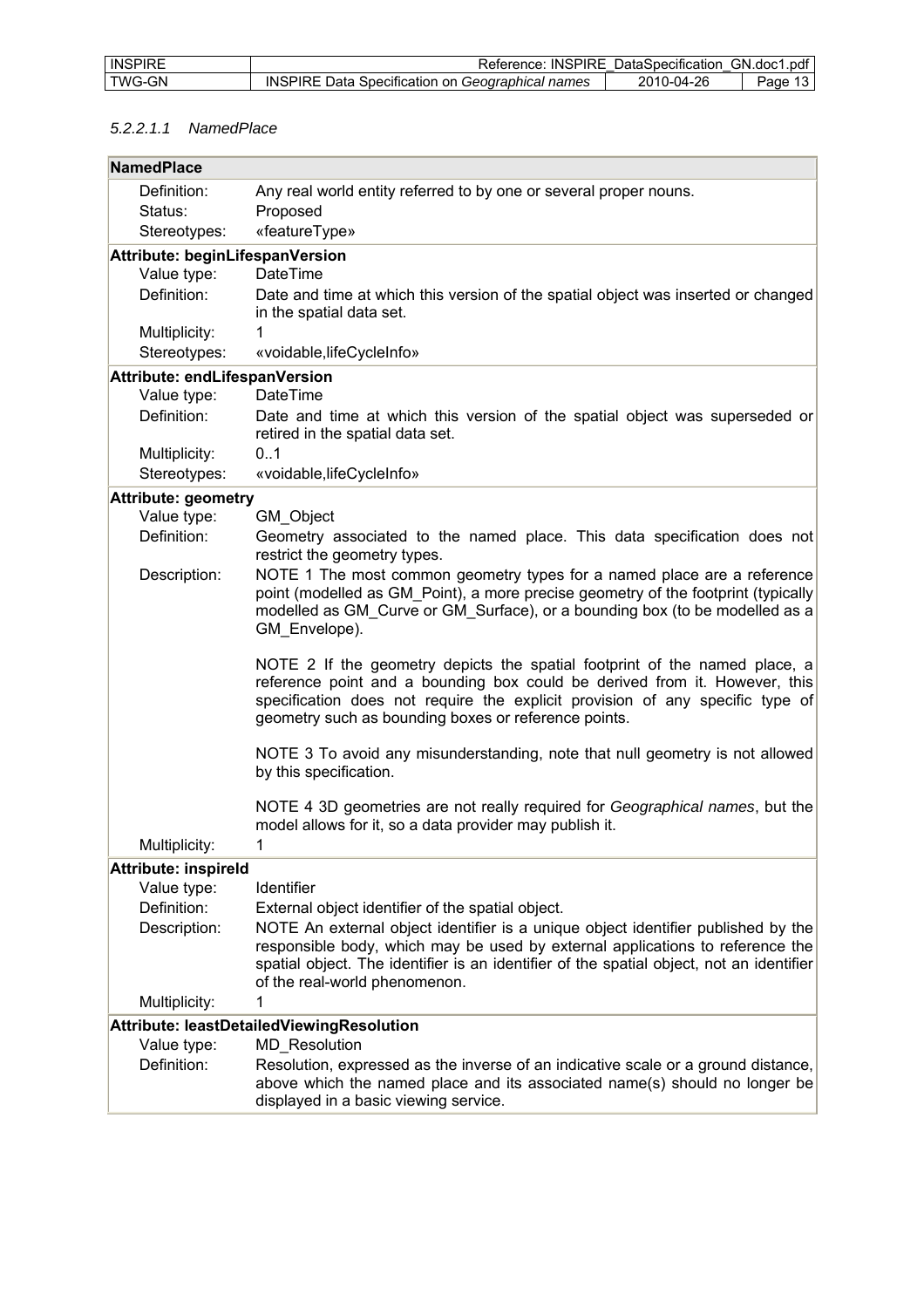| <b>INSPIRE</b>                | Reference: INSPIRE_DataSpecification_GN.doc1.pdf                                                                                                                                                                                                                                                                                                                                                                                                                                                                                                           |
|-------------------------------|------------------------------------------------------------------------------------------------------------------------------------------------------------------------------------------------------------------------------------------------------------------------------------------------------------------------------------------------------------------------------------------------------------------------------------------------------------------------------------------------------------------------------------------------------------|
| <b>TWG-GN</b>                 | <b>INSPIRE Data Specification on Geographical names</b><br>2010-04-26<br>Page $14$                                                                                                                                                                                                                                                                                                                                                                                                                                                                         |
| Description:                  | NOTE 1This information may be used to determine if the names of the named<br>place should be displayed at a given scale of display, only in the context of basic<br>viewing services intending to show the content of the data set containing names.<br>Even if this information is a valuable one for mapping in general, it is only<br>approximate; cartographic services intending to produce high quality maps<br>should certainly rely on other criteria and techniques for selecting names for the<br>map.                                           |
|                               | NOTE 2 Even if this attribute is "voidable" for practical reasons linked to its<br>availability in data sources, this information may be of first importance for viewing<br>services. Without this viewing services will inefficiently manage named places.                                                                                                                                                                                                                                                                                                |
|                               | EXAMPLES The following examples use the equivalentScale attribute of<br>MD Resolution to express the attribute value.<br>- Names of important cities in Europe may be displayed at all viewing scales<br>greater than 1/5,000,000. In this case, the value of the attribute is 5,000,000<br>- Names of small hamlets may only be displayed from all viewing scale greater<br>than 1/25,000. In this case, the value of the attribute is 25,000<br>- Names of countries may be displayed at any small scale. In this case, this<br>attribute is not filled. |
|                               | NOTE 3 If the data set contains multiple representations of the same real world<br>entity represented at different levels of detail, the scale ranges defined by the<br>attributes leastDetailedViewingResolution and mostDetailedViewingResolution<br>should not overlap, in order to avoid displaying the same names several times.                                                                                                                                                                                                                      |
|                               | NOTE 4 The geometry of the named place should have a level of detail (i.e.<br>resolution, granularity, precision, etc.) roughly compatible with its associated<br>viewing scales.                                                                                                                                                                                                                                                                                                                                                                          |
| Multiplicity:<br>Stereotypes: | 0.1<br>«voidable»                                                                                                                                                                                                                                                                                                                                                                                                                                                                                                                                          |
| <b>Attribute: localType</b>   |                                                                                                                                                                                                                                                                                                                                                                                                                                                                                                                                                            |
| Value type:                   | LocalisedCharacterString                                                                                                                                                                                                                                                                                                                                                                                                                                                                                                                                   |
| Definition:                   | Characterisation of the kind of entity designated by geographical name(s), as<br>defined by the data provider, given in at least in one official language of the<br>European Union.                                                                                                                                                                                                                                                                                                                                                                        |
| Description:                  | SOURCE Adapted from [UNGEGN Manual 2007].                                                                                                                                                                                                                                                                                                                                                                                                                                                                                                                  |
|                               | NOTE Local types may be defined in additional European languages, either EU<br>official languages or other languages such as the language(s) of the<br>geographical names provided.                                                                                                                                                                                                                                                                                                                                                                        |
| Multiplicity:                 | $1.1$ *<br>«voidable»                                                                                                                                                                                                                                                                                                                                                                                                                                                                                                                                      |
| Stereotypes:                  |                                                                                                                                                                                                                                                                                                                                                                                                                                                                                                                                                            |
|                               | Attribute: mostDetailedViewingResolution                                                                                                                                                                                                                                                                                                                                                                                                                                                                                                                   |
| Value type:<br>Definition:    | <b>MD</b> Resolution<br>Resolution, expressed as the inverse of an indicative scale or a ground distance,<br>below which the named place and its associated name(s) should no longer be<br>displayed in a basic viewing service.                                                                                                                                                                                                                                                                                                                           |
| Description:                  | NOTE See Description of leastDetailedViewingResolution                                                                                                                                                                                                                                                                                                                                                                                                                                                                                                     |
| Multiplicity:                 | EXAMPLES The following examples use the equivalentScale attribute of<br>MD_Resolution to express the attribute value.<br>- Names of wide areas like mountain ranges may not be displayed at all in<br>viewing scales greater than 1/100,000. In this case, the value of the attribute is<br>100,000<br>- Names of small hamlets may be displayed at any large scale. In this case, this<br>attribute is not filled.<br>0.1                                                                                                                                 |
|                               |                                                                                                                                                                                                                                                                                                                                                                                                                                                                                                                                                            |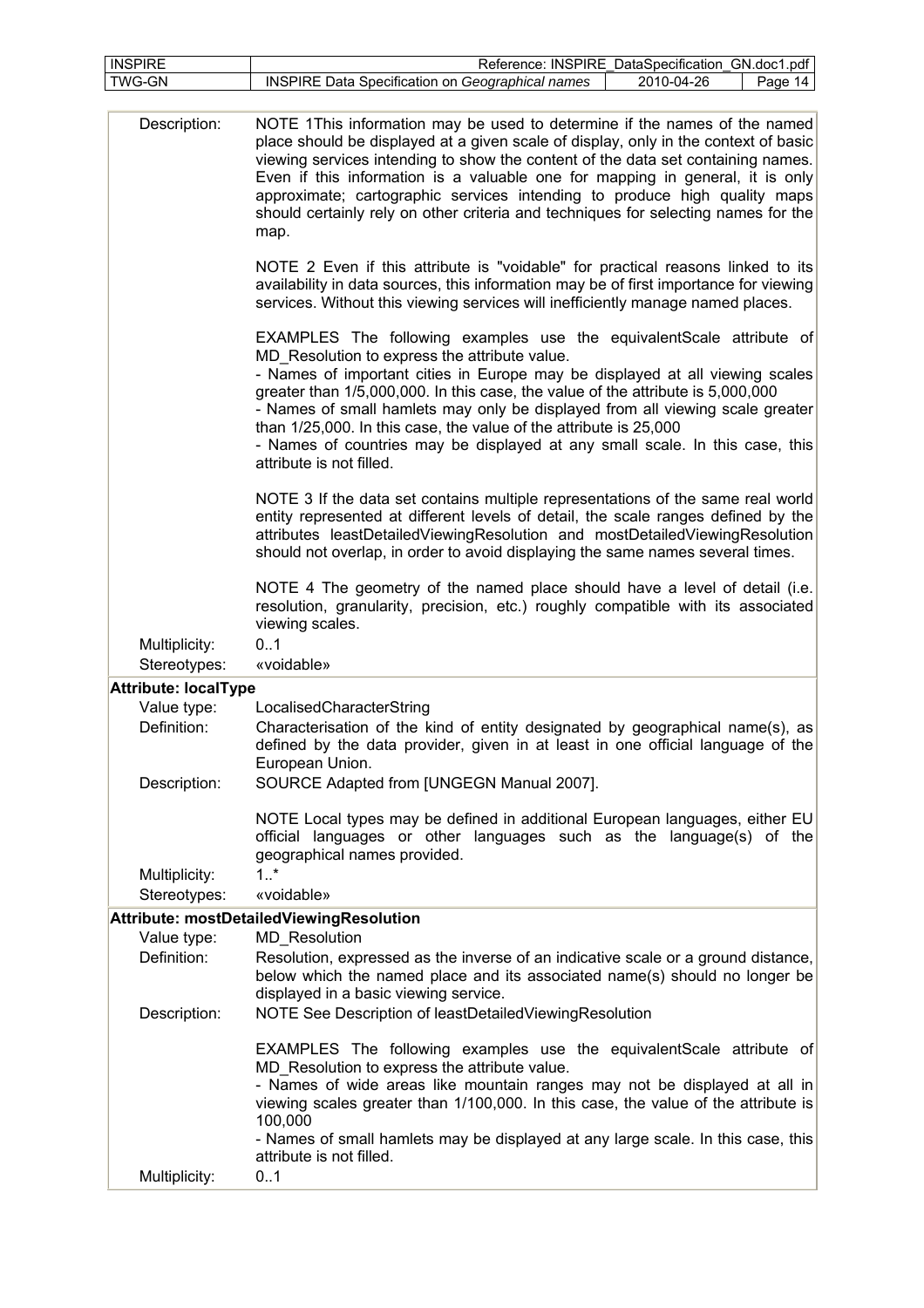| <b>INSPIRE</b> | Reference:                                              | : INSPIRE DataSpecification GN.doc1.pdf |      |
|----------------|---------------------------------------------------------|-----------------------------------------|------|
| TWG-GN         | <b>INSPIRE Data Specification on Geographical names</b> | 2010-04-26                              | Page |

| Stereotypes:                    | «voidable»                                                                                                                                                                                                                                                                                                                                             |
|---------------------------------|--------------------------------------------------------------------------------------------------------------------------------------------------------------------------------------------------------------------------------------------------------------------------------------------------------------------------------------------------------|
| Attribute: name                 |                                                                                                                                                                                                                                                                                                                                                        |
| Value type:                     | GeographicalName                                                                                                                                                                                                                                                                                                                                       |
| Definition:                     | Name of the named place.                                                                                                                                                                                                                                                                                                                               |
| Multiplicity:                   | $1.1$ *                                                                                                                                                                                                                                                                                                                                                |
| Attribute: relatedSpatialObject |                                                                                                                                                                                                                                                                                                                                                        |
| Value type:                     | Identifier                                                                                                                                                                                                                                                                                                                                             |
| Definition:                     | Identifier of a spatial object representing the same entity but appearing in other<br>themes of INSPIRE, if any.                                                                                                                                                                                                                                       |
| Description:                    | NOTE If no identifier is provided with features of other INSPIRE themes, those<br>features can of course not be referred by the NamedPlace.                                                                                                                                                                                                            |
| Multiplicity:                   | $0.1*$                                                                                                                                                                                                                                                                                                                                                 |
| Stereotypes:                    | «voidable»                                                                                                                                                                                                                                                                                                                                             |
| <b>Attribute: type</b>          |                                                                                                                                                                                                                                                                                                                                                        |
| Value type:                     | NamedPlaceTypeValue                                                                                                                                                                                                                                                                                                                                    |
| Definition:                     | Characterisation of the kind of entity designated by geographical name(s).                                                                                                                                                                                                                                                                             |
| Description:                    | SOURCE Adapted from [UNGEGN Manual 2007].                                                                                                                                                                                                                                                                                                              |
|                                 | <b>NOTE</b><br><b>This</b><br>attribute<br>should<br>be<br>with<br>the<br>attribute<br>1<br>consistent<br>'relatedSpatialObject'. More precisely, if the attribute 'relatedSpatialObject' is<br>filled in, the attribute 'type' should be filled in, and its value(s) should be<br>consistent with the spatial data theme(s) of the related object(s). |
|                                 | NOTE 2 Even if this attribute may introduce some redundancy with the attribute<br>'relatedSpatialObject', it has to be filled in order to allow to use geographical<br>names on their own without accessing to any other INSPIRE data set, which may<br>be necessary in most cases.                                                                    |
| Multiplicity:                   | 1.1                                                                                                                                                                                                                                                                                                                                                    |
| Stereotypes:                    | «voidable»                                                                                                                                                                                                                                                                                                                                             |

### 5.2.2.2 Data types



**Figure 4 – UML class diagram: Data types**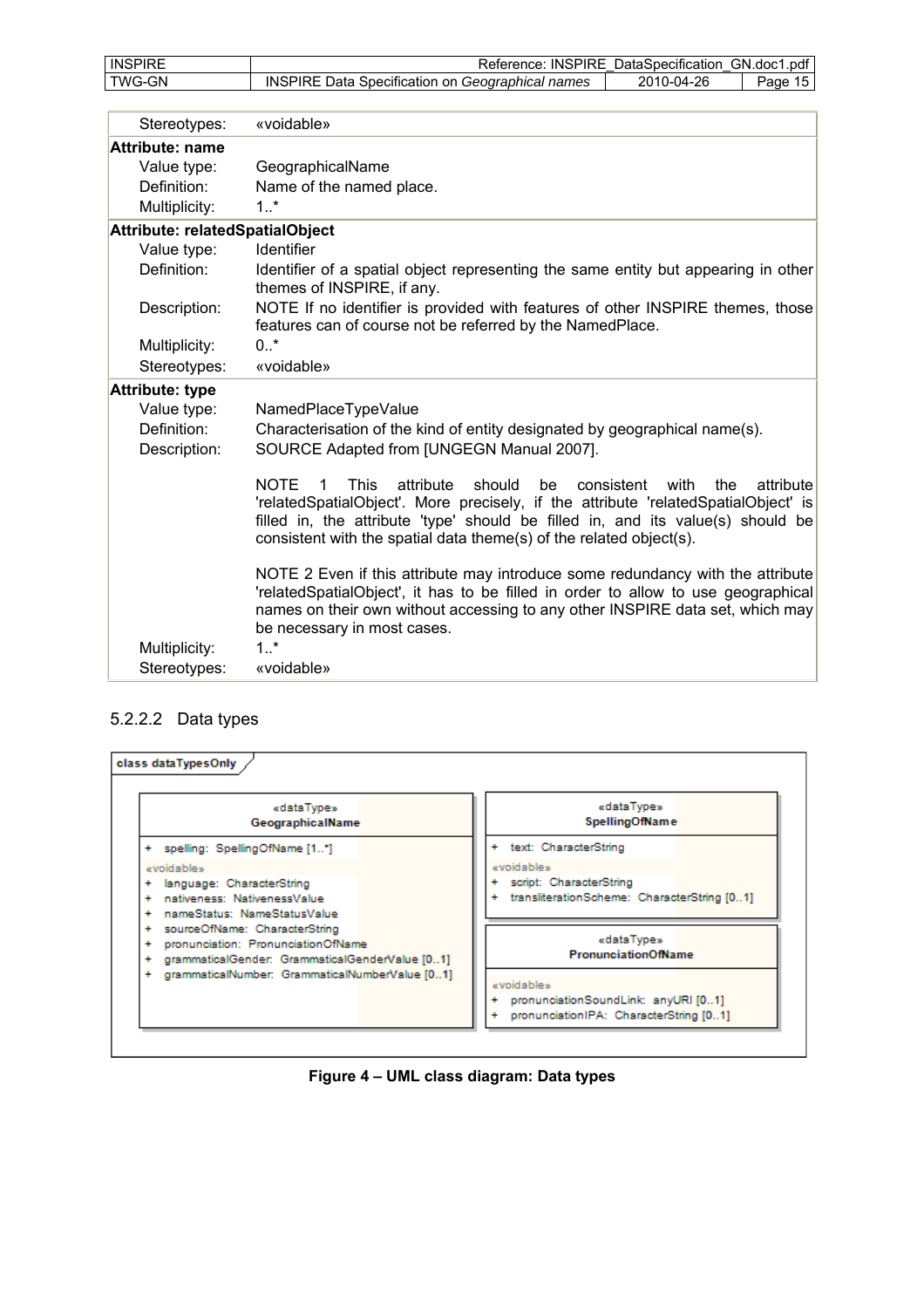| <b>INSPIRE</b> | <b>INSPIRE</b><br>Reference:                                 | DataSpecification | GN.doc1.pdf |
|----------------|--------------------------------------------------------------|-------------------|-------------|
| TWG-GN         | Data Specification on Geographical names<br><b>INSPIRE I</b> | 2010-04-26        | 16<br>Page  |

| GeographicalName             |                                                                                                                                                                                                                                                                                                                                                                                                                                                                                                                                                                                                                                                          |
|------------------------------|----------------------------------------------------------------------------------------------------------------------------------------------------------------------------------------------------------------------------------------------------------------------------------------------------------------------------------------------------------------------------------------------------------------------------------------------------------------------------------------------------------------------------------------------------------------------------------------------------------------------------------------------------------|
| Definition:                  | Proper noun applied to a real world entity.                                                                                                                                                                                                                                                                                                                                                                                                                                                                                                                                                                                                              |
| Status:                      | Proposed                                                                                                                                                                                                                                                                                                                                                                                                                                                                                                                                                                                                                                                 |
| Stereotypes:                 | «dataType»                                                                                                                                                                                                                                                                                                                                                                                                                                                                                                                                                                                                                                               |
| Attribute: grammaticalGender |                                                                                                                                                                                                                                                                                                                                                                                                                                                                                                                                                                                                                                                          |
| Value type:                  | GrammaticalGenderValue                                                                                                                                                                                                                                                                                                                                                                                                                                                                                                                                                                                                                                   |
| Definition:                  | Class of nouns reflected in the behaviour of associated words.                                                                                                                                                                                                                                                                                                                                                                                                                                                                                                                                                                                           |
| Description:                 | NOTE the attribute has cardinality [01] and is voidable, which means that:                                                                                                                                                                                                                                                                                                                                                                                                                                                                                                                                                                               |
|                              | - in case the concept of grammatical gender has no sense for a given name (i.e.                                                                                                                                                                                                                                                                                                                                                                                                                                                                                                                                                                          |
|                              | the attribute is not applicable), the attribute should not be provided.                                                                                                                                                                                                                                                                                                                                                                                                                                                                                                                                                                                  |
|                              | - in case the concept of grammatical gender has some sense for the name but is<br>unknown, the attribute should be provided but void.                                                                                                                                                                                                                                                                                                                                                                                                                                                                                                                    |
| Multiplicity:                | 01                                                                                                                                                                                                                                                                                                                                                                                                                                                                                                                                                                                                                                                       |
| Stereotypes:                 | «voidable»                                                                                                                                                                                                                                                                                                                                                                                                                                                                                                                                                                                                                                               |
| Attribute: grammaticalNumber |                                                                                                                                                                                                                                                                                                                                                                                                                                                                                                                                                                                                                                                          |
| Value type:                  | GrammaticalNumberValue                                                                                                                                                                                                                                                                                                                                                                                                                                                                                                                                                                                                                                   |
| Definition:                  | Grammatical category of nouns that expresses count distinctions.                                                                                                                                                                                                                                                                                                                                                                                                                                                                                                                                                                                         |
| Description:                 | NOTE the attribute has cardinality [01] and is voidable, which means that:                                                                                                                                                                                                                                                                                                                                                                                                                                                                                                                                                                               |
|                              | - in case the concept of grammatical number has no sense for a given name (i.e.                                                                                                                                                                                                                                                                                                                                                                                                                                                                                                                                                                          |
|                              | the attribute is not applicable), the attribute should not be provided.                                                                                                                                                                                                                                                                                                                                                                                                                                                                                                                                                                                  |
|                              | - in case the concept of grammatical number has some sense for the name but is                                                                                                                                                                                                                                                                                                                                                                                                                                                                                                                                                                           |
|                              | unknown, the attribute should be provided but void.                                                                                                                                                                                                                                                                                                                                                                                                                                                                                                                                                                                                      |
| Multiplicity:                | 0.1                                                                                                                                                                                                                                                                                                                                                                                                                                                                                                                                                                                                                                                      |
| Stereotypes:                 | «voidable»                                                                                                                                                                                                                                                                                                                                                                                                                                                                                                                                                                                                                                               |
| <b>Attribute: language</b>   |                                                                                                                                                                                                                                                                                                                                                                                                                                                                                                                                                                                                                                                          |
| Value type:                  | CharacterString                                                                                                                                                                                                                                                                                                                                                                                                                                                                                                                                                                                                                                          |
| Definition:                  | Language of the name, given as a three letters code, in accordance with either<br>ISO 639-3 or ISO 639-5.                                                                                                                                                                                                                                                                                                                                                                                                                                                                                                                                                |
| Description:                 | NOTE 1More precisely, this definition refers to the language used by the<br>community that uses the name.                                                                                                                                                                                                                                                                                                                                                                                                                                                                                                                                                |
|                              | NOTE 2 The code "mul" for "multilingual" should not be used in general.<br>However it can be used in rare cases like official names composed of two names<br>in different languages. For example, "Vitoria-Gasteiz" is such a multilingual<br>official name in Spain.                                                                                                                                                                                                                                                                                                                                                                                    |
|                              | NOTE 3 Even if this attribute is "voidable" for pragmatic reasons, it is of first<br>importance in several use cases in the multi-language context of Europe.                                                                                                                                                                                                                                                                                                                                                                                                                                                                                            |
| Multiplicity:                | 1                                                                                                                                                                                                                                                                                                                                                                                                                                                                                                                                                                                                                                                        |
| Stereotypes:                 | «voidable»                                                                                                                                                                                                                                                                                                                                                                                                                                                                                                                                                                                                                                               |
| <b>Attribute: nameStatus</b> |                                                                                                                                                                                                                                                                                                                                                                                                                                                                                                                                                                                                                                                          |
| Value type:                  | NameStatusValue                                                                                                                                                                                                                                                                                                                                                                                                                                                                                                                                                                                                                                          |
| Definition:                  | Qualitative information enabling to discern which credit should be given to the<br>name with respect to its standardisation and/or its topicality.                                                                                                                                                                                                                                                                                                                                                                                                                                                                                                       |
| Description:                 | NOTE The Geographical names application schema does not explicitly make a<br>preference between different names (e.g. official endonyms) of a specific real<br>world entity. The necessary information for making the preference (e.g. the<br>linguistic status of the administrative or geographic area in question), for a<br>certain use case, must be obtained from other data or information sources. For<br>example, the status of the language of the name may be known through queries<br>on the geometries of named places against the geometry of administrative units<br>recorded in a certain source with the language statuses information. |
| Multiplicity:                | 1                                                                                                                                                                                                                                                                                                                                                                                                                                                                                                                                                                                                                                                        |
| Stereotypes:                 | «voidable»                                                                                                                                                                                                                                                                                                                                                                                                                                                                                                                                                                                                                                               |

### *5.2.2.2.1 GeographicalName*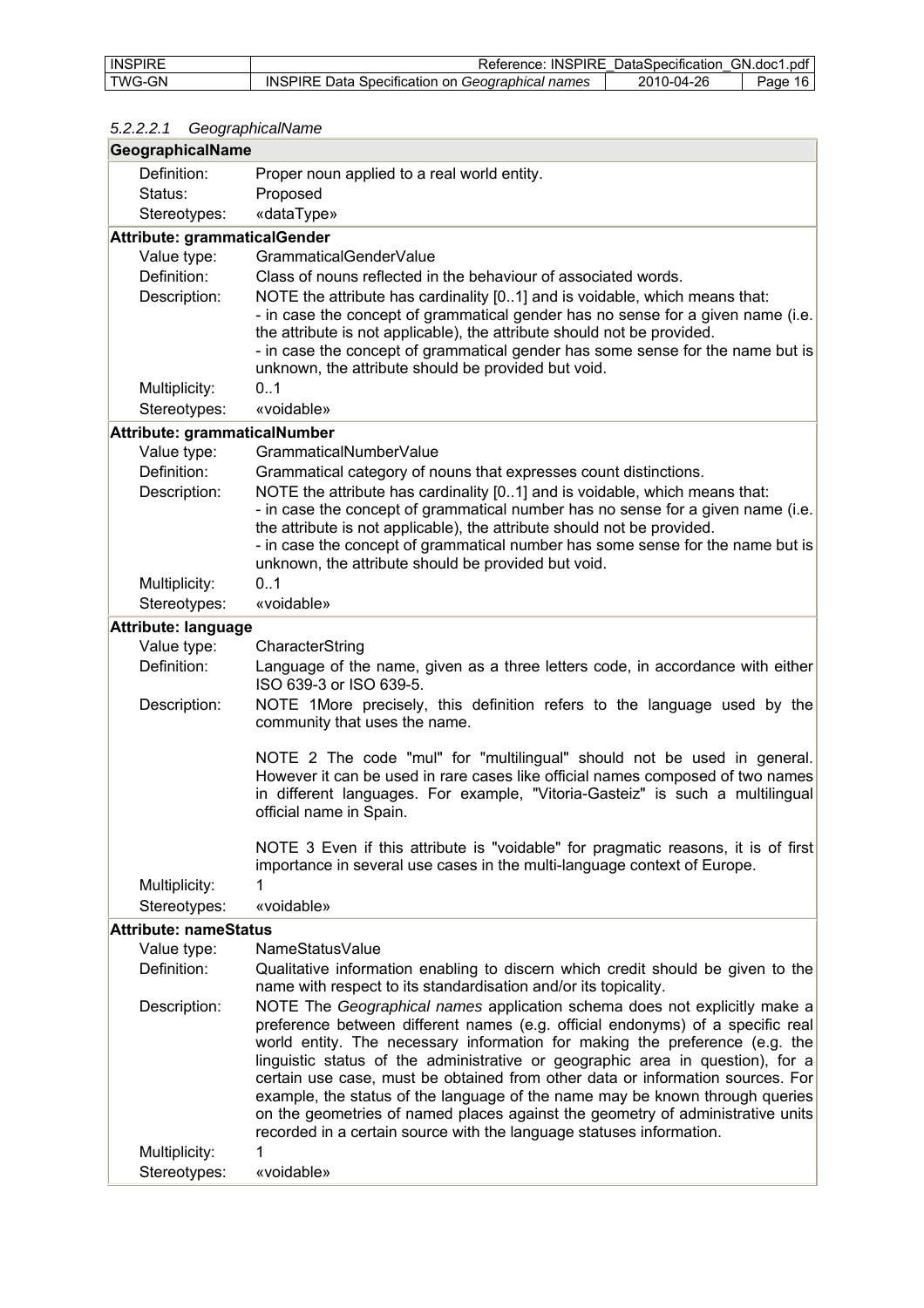| <b>INSPIRE</b> | Reference:                                             | : INSPIRE DataSpecification | GN.doc1.pdf |
|----------------|--------------------------------------------------------|-----------------------------|-------------|
| TWG-GN         | E Data Specification on Geographical names<br>INSPIRE. | 2010-04-26                  | Page        |

| GeographicalName                |                                                                                                                                                                                                                                                                  |
|---------------------------------|------------------------------------------------------------------------------------------------------------------------------------------------------------------------------------------------------------------------------------------------------------------|
| <b>Attribute: nativeness</b>    |                                                                                                                                                                                                                                                                  |
| Value type:                     | Nativeness Value                                                                                                                                                                                                                                                 |
| Definition:                     | Information enabling to acknowledge if the name is the one that is/was used in<br>the area where the spatial object is situated at the instant when the name is/was<br>in use.                                                                                   |
| Multiplicity:                   | 1                                                                                                                                                                                                                                                                |
| Stereotypes:                    | «voidable»                                                                                                                                                                                                                                                       |
| <b>Attribute: pronunciation</b> |                                                                                                                                                                                                                                                                  |
| Value type:                     | PronunciationOfName                                                                                                                                                                                                                                              |
| Definition:                     | Proper, correct or standard (standard within the linguistic community concerned)<br>pronunciation of the geographical name.                                                                                                                                      |
| Description:                    | SOURCE Adapted from [UNGEGN Manual 2006].                                                                                                                                                                                                                        |
| Multiplicity:                   |                                                                                                                                                                                                                                                                  |
| Stereotypes:                    | «voidable»                                                                                                                                                                                                                                                       |
| <b>Attribute: sourceOfName</b>  |                                                                                                                                                                                                                                                                  |
| Value type:                     | CharacterString                                                                                                                                                                                                                                                  |
| Definition:                     | Original data source from which the geographical name is taken from and<br>integrated in the data set providing/publishing it. For some named spatial objects<br>it might refer again to the publishing data set if no other information is available.           |
| Description:                    | EXAMPLES Gazetteer, geographical names data set.                                                                                                                                                                                                                 |
| Multiplicity:                   | 1                                                                                                                                                                                                                                                                |
| Stereotypes:                    | «voidable»                                                                                                                                                                                                                                                       |
| <b>Attribute: spelling</b>      |                                                                                                                                                                                                                                                                  |
| Value type:                     | SpellingOfName                                                                                                                                                                                                                                                   |
| Definition:                     | A proper way of writing the geographical name.                                                                                                                                                                                                                   |
| Description:                    | NOTE 1 Different spellings should only be used for names rendered in different<br>scripts                                                                                                                                                                        |
|                                 | NOTE 2 While a particular GeographicalName should only have one spelling in a<br>given script, providing different spellings in the same script should be done<br>through the provision of different geographical names associated with the same<br>named place. |
| Multiplicity:                   | $1.1$ *                                                                                                                                                                                                                                                          |

## *5.2.2.2.2 PronunciationOfName*

## **PronunciationOfName**

| I I UNUILUI KIUUN UUTAINE                |                                                                                                                                                                  |
|------------------------------------------|------------------------------------------------------------------------------------------------------------------------------------------------------------------|
| Definition:                              | Proper, correct or standard (standard within the linguistic community concerned)<br>pronunciation of a name.                                                     |
| Description:                             | SOURCE Adapted from [UNGEGN Manual 2006].                                                                                                                        |
| Status:                                  | Proposed                                                                                                                                                         |
| Stereotypes:                             | «dataType»                                                                                                                                                       |
| <b>Attribute: pronunciationIPA</b>       |                                                                                                                                                                  |
| Value type:                              | CharacterString                                                                                                                                                  |
| Definition:                              | Proper, correct or standard (standard within the linguistic community concerned)<br>pronunciation of a name, expressed in International Phonetic Alphabet (IPA). |
| Description:                             | SOURCE Adapted from [UNGEGN Manual 2006].                                                                                                                        |
| Multiplicity:                            | 0.1                                                                                                                                                              |
| Stereotypes:                             | «voidable»                                                                                                                                                       |
| <b>Attribute: pronunciationSoundLink</b> |                                                                                                                                                                  |
| Value type:                              | URI                                                                                                                                                              |
| Definition:                              | Proper, correct or standard (standard within the linguistic community concerned)<br>pronunciation of a name, expressed by a link to any sound file.              |
| Description:                             | SOURCE Adapted from [UNGEGN Manual 2006].                                                                                                                        |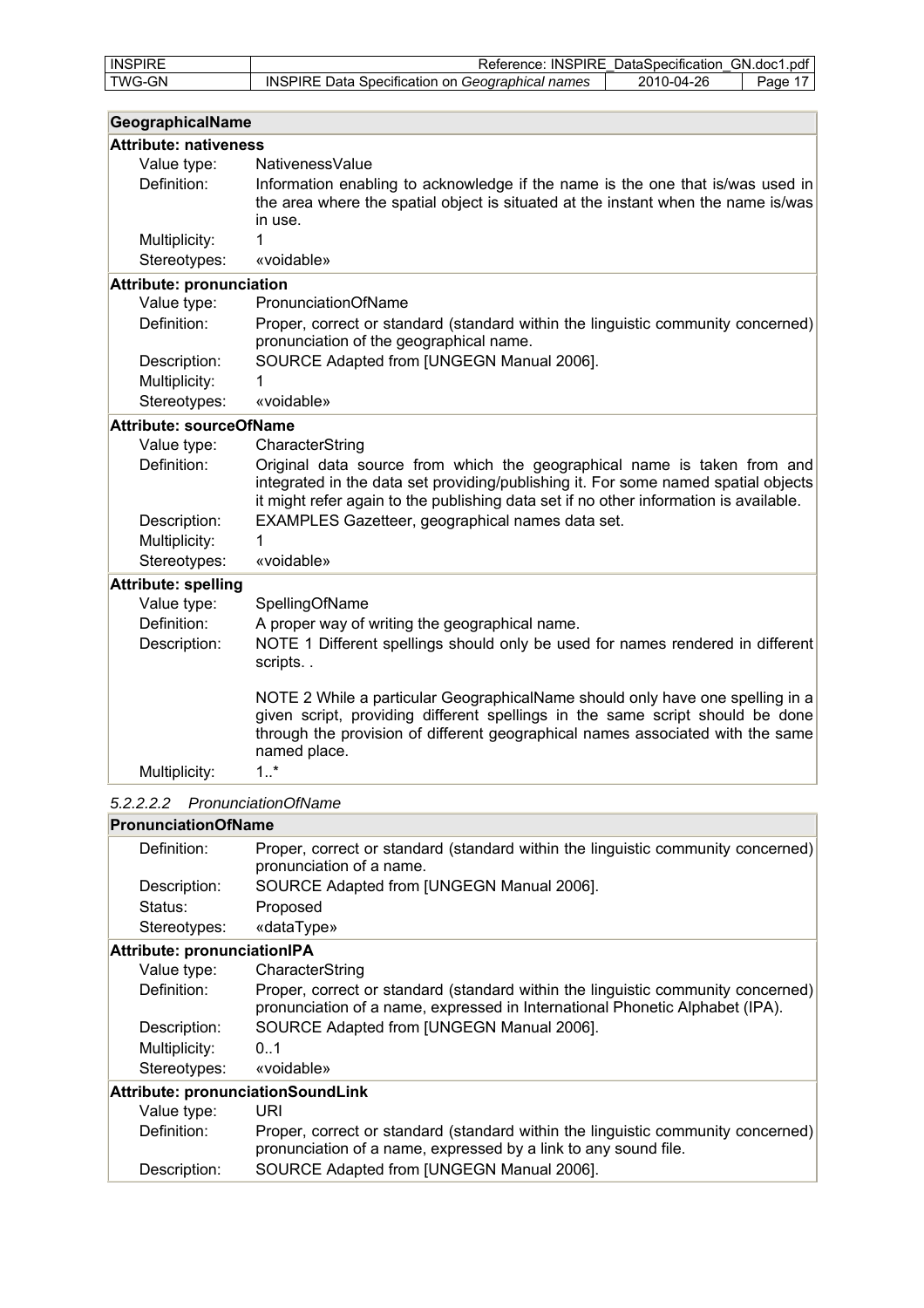| <b>INSPIRE</b> | <b>INSPIRE</b><br>⊀eterence:                                          | DataSpecification | GN.<br>.doc1<br>.pdf |
|----------------|-----------------------------------------------------------------------|-------------------|----------------------|
| <b>TWG-GN</b>  | INS<br>ا∂ata<br>.SPIRE :<br>names<br>Geographical<br>Specification on | 2010-04-26        | Page                 |

| <b>PronunciationOfName</b>                                       |                                                                                                        |  |
|------------------------------------------------------------------|--------------------------------------------------------------------------------------------------------|--|
| Multiplicity:                                                    | 0.1                                                                                                    |  |
| Stereotypes:                                                     | «voidable»                                                                                             |  |
| Constraint: pronunciationSoundLink or pronunciationIPA not empty |                                                                                                        |  |
| Natural<br>language:                                             | At least one of the two attributes pronunciation SoundLink and pronunciation IPA<br>shall not be void. |  |
| OCL:                                                             | inv: self.pronounciationIPA -> notEmpty() or self.pronounciationSoundLink -><br>notEmpty()             |  |

#### *5.2.2.2.3 SpellingOfName*

| <b>SpellingOfName</b>                   |                                                                                                                                                                                                      |
|-----------------------------------------|------------------------------------------------------------------------------------------------------------------------------------------------------------------------------------------------------|
| Definition:<br>Description:             | Proper way of writing a name.<br>SOURCE Adapted from [UNGEGN Manual 2006].                                                                                                                           |
| Status:<br>Stereotypes:                 | NOTE Proper spelling means the writing of a name with the correct capitalisation<br>and the correct letters and diacritics present in an accepted standard order.<br>Proposed<br>«dataType»          |
| <b>Attribute: script</b>                |                                                                                                                                                                                                      |
| Value type:<br>Definition:              | CharacterString<br>Set of graphic symbols (for example an alphabet) employed in writing the name,                                                                                                    |
| Description:                            | expressed using the four letters codes defined in [ISO 15924], where applicable.<br>SOURCE Adapted from [UNGEGN Glossary 2007].                                                                      |
|                                         | EXAMPLES Cyrillic, Greek, Roman/Latin scripts.                                                                                                                                                       |
|                                         | NOTE 1The four letter codes for Latin (Roman), Cyrillic and Greek script are<br>"Latn", "Cyrl" and "Grek", respectively.                                                                             |
|                                         | NOTE 2 In rare cases other codes could be used (for other scripts than Latin,<br>Greek and Cyrillic). However, this should mainly apply for historical names in<br>historical scripts.               |
|                                         | NOTE 3 This attribute is of first importance in the multi-scriptual context of<br>Europe.                                                                                                            |
| Multiplicity:                           | 1.                                                                                                                                                                                                   |
| Stereotypes:                            | «voidable»                                                                                                                                                                                           |
| <b>Attribute: text</b>                  |                                                                                                                                                                                                      |
| Value type:                             | CharacterString                                                                                                                                                                                      |
| Definition:<br>Multiplicity:            | Way the name is written.<br>1                                                                                                                                                                        |
| <b>Attribute: transliterationScheme</b> |                                                                                                                                                                                                      |
| Value type:                             | CharacterString                                                                                                                                                                                      |
| Definition:                             | Method used for the names conversion between different scripts.                                                                                                                                      |
| Description:                            | SOURCE Adapted from [UNGEGN Glossary 2007].                                                                                                                                                          |
|                                         | NOTE 1 This attribute should be filled for any transliterated spellings. If the<br>transliteration scheme used is recorded in codelists maintained by ISO or UN,<br>those codes should be preferred. |
| Multiplicity:                           | 0.1                                                                                                                                                                                                  |
| Stereotypes:                            | «voidable»                                                                                                                                                                                           |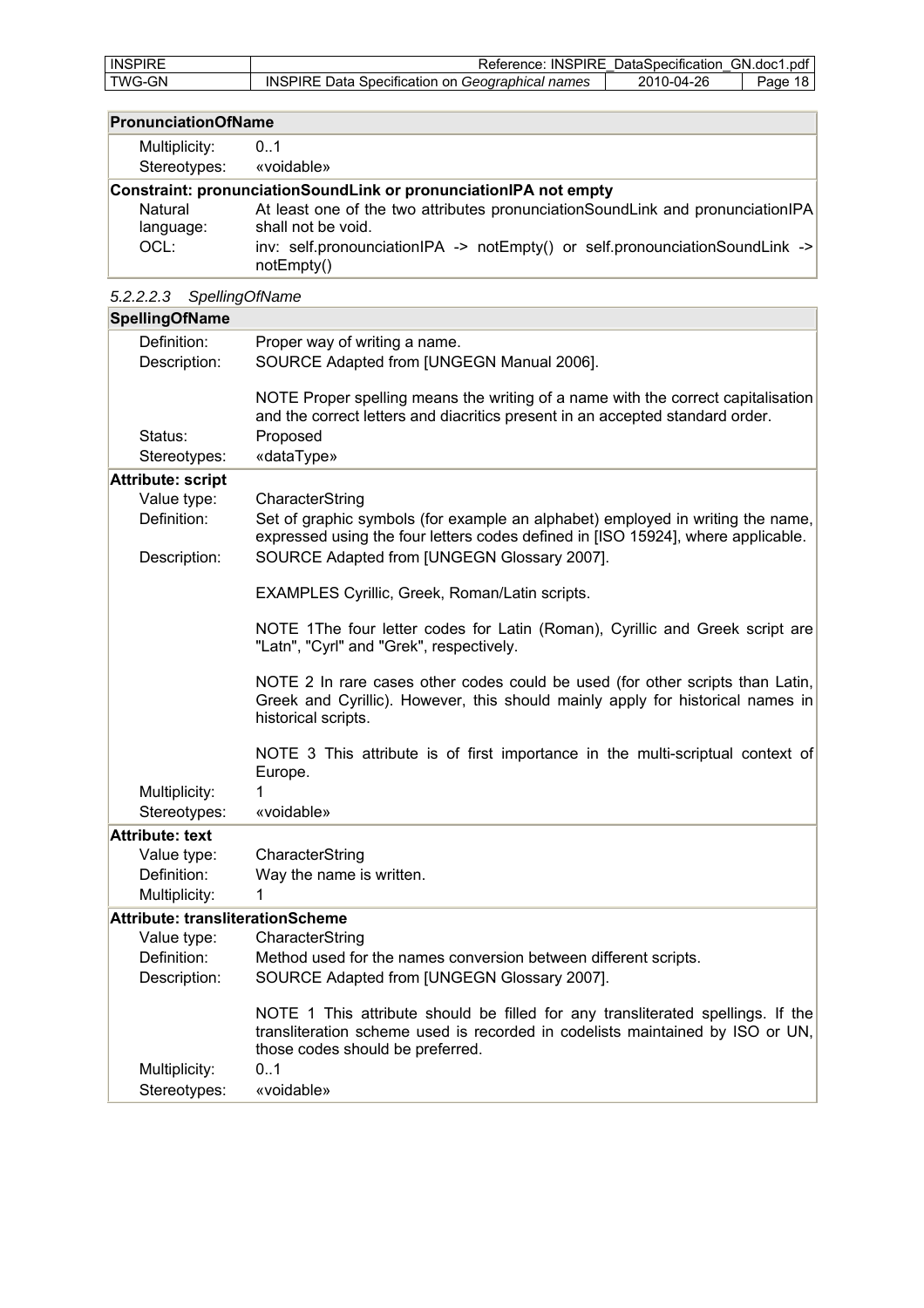| <b>INSPIRE</b> | Reference:                                              | : INSPIRE DataSpecification | GN.doc1.pdf  |
|----------------|---------------------------------------------------------|-----------------------------|--------------|
| TWG-GN         | <b>INSPIRE Data Specification on Geographical names</b> | 2010-04-26                  | 19 I<br>Paqe |

## 5.2.2.3 Enumerations and code lists



**Figure 5 – UML class diagram: Enumerations and code lists** 

| 5.2.2.3.1 GrammaticalGenderValue |
|----------------------------------|
|----------------------------------|

| <b>GrammaticalGenderValue</b>                         |                                                                                                                                                                                                                   |
|-------------------------------------------------------|-------------------------------------------------------------------------------------------------------------------------------------------------------------------------------------------------------------------|
| Definition:<br>Status:<br>Stereotypes:<br>Governance: | The grammatical gender of a geographical name.<br>Proposed<br>«codeList»<br>managed in INSPIRE code<br>URN:<br>Centrally<br>list<br>register.<br>$urn: x-$<br>inspire:def:codeList:INSPIRE:GrammaticalGenderValue |
| Value: masculine<br>Definition:<br>Description:       | Masculine grammatical gender.<br>EXAMPLES Sena (Spanish), Schwarzwald (German).                                                                                                                                   |
| Value: neuter<br>Definition:<br>Description:          | Neuter grammatical gender.<br>EXAMPLES Zwarte Woud (Dutch), Rheinland (German).                                                                                                                                   |
| Value: common<br>Definition:                          | 'Common' grammatical gender (the merging of 'masculine' and 'feminine').                                                                                                                                          |
| Value: feminine<br>Definition:<br>Description:        | Feminine grammatical gender.<br>EXAMPLES Seine (French), Forêt Noire (French).                                                                                                                                    |

| 5.2.2.3.2 | GrammaticalNumberValue |
|-----------|------------------------|
|           |                        |

| GrammaticalNumberValue |                                                                                                                                   |  |  |  |
|------------------------|-----------------------------------------------------------------------------------------------------------------------------------|--|--|--|
| Definition:            | The grammatical number of a geographical name.                                                                                    |  |  |  |
| Status:                | Proposed                                                                                                                          |  |  |  |
| Stereotypes:           | «codeList»                                                                                                                        |  |  |  |
| Governance:            | managed in INSPIRE code list<br>URN:<br>Centrally<br>register.<br>$urn:x-$<br>inspire:def:codeList:INSPIRE:GrammaticalNumberValue |  |  |  |
| Value: dual            |                                                                                                                                   |  |  |  |
| Definition:            | Dual grammatical number.                                                                                                          |  |  |  |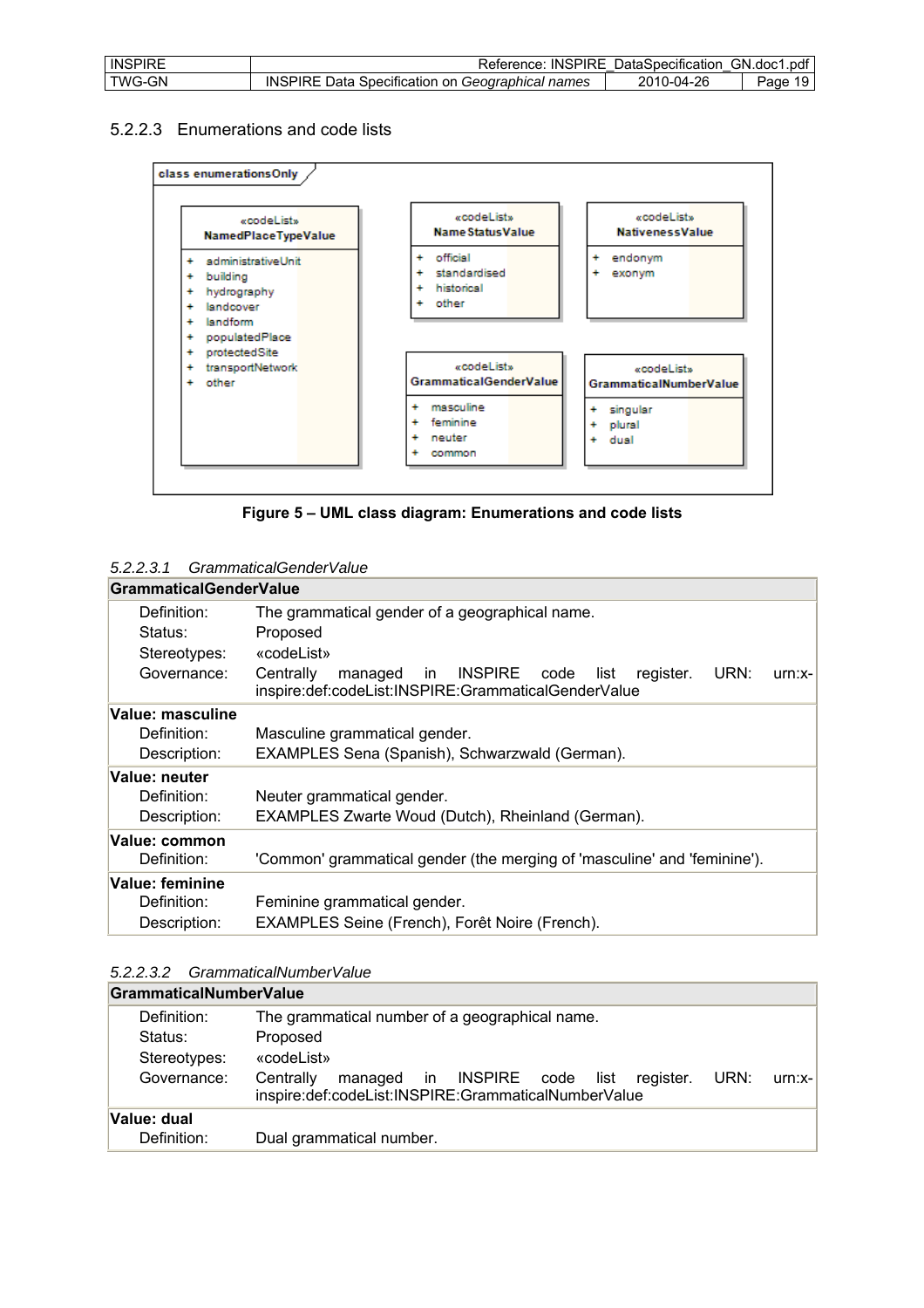| <b>INSPIRE</b> | Reference:                                              | INSPIRE DataSpecification GN.doc1.pdf |         |
|----------------|---------------------------------------------------------|---------------------------------------|---------|
| TWG-GN         | <b>INSPIRE Data Specification on Geographical names</b> | 2010-04-26                            | Page 20 |

| <b>GrammaticalNumberValue</b>                  |                                                                                                                                |
|------------------------------------------------|--------------------------------------------------------------------------------------------------------------------------------|
| Value: plural<br>Definition:<br>Description:   | Plural grammatical number.<br>EXAMPLES Alps (English), Pays-Bas (French), Waddeneilanden<br>$(Dutch)$ ,<br>Cárpatos (Spanish). |
| Value: singular<br>Definition:<br>Description: | Singular grammatical number.<br>EXAMPLES Danube (English), Lac du Bourget (French), Praha (Czech),<br>Nederland (Dutch).       |

*5.2.2.3.3 NamedPlaceTypeValue* 

| NamedPlaceTypeValue                    |                                                                                                                                                                                                                                                                     |  |
|----------------------------------------|---------------------------------------------------------------------------------------------------------------------------------------------------------------------------------------------------------------------------------------------------------------------|--|
| Definition:<br>Status:<br>Stereotypes: | The type of a named place.<br>Proposed<br>«codeList»                                                                                                                                                                                                                |  |
| Governance:                            | Centrally<br>managed in<br>INSPIRE code<br>URN:<br>list<br>register.<br>urn:x-<br>inspire:def:codeList:INSPIRE:NamedPlaceType                                                                                                                                       |  |
| Value: administrativeUnit              |                                                                                                                                                                                                                                                                     |  |
| Definition:                            | Units of administration, dividing areas where Member States have and/or<br>exercise jurisdictional rights, for local, regional and national governance,<br>separated by administrative boundaries.                                                                  |  |
| Description:                           | SOURCE Definition of Annex I theme, INSPIRE Directive [Regulation<br>1205/2008/EC].                                                                                                                                                                                 |  |
|                                        | <b>EXAMPLES</b>                                                                                                                                                                                                                                                     |  |
|                                        | - Country;<br>- Administrative unit within a country such as state, province, region, municipality.                                                                                                                                                                 |  |
| Value: building                        |                                                                                                                                                                                                                                                                     |  |
| Definition:                            | Geographical location of buildings.                                                                                                                                                                                                                                 |  |
| Description:                           | SOURCE Definition of Annex III theme [INSPIRE Directive].                                                                                                                                                                                                           |  |
|                                        | NOTE This definition of building should be refined from future works on the<br>specification of the INSPIRE annex III theme Buildings.                                                                                                                              |  |
|                                        | <b>EXAMPLES</b><br>- Public buildings such as theatre, museum, library;<br>- Industrial facility;<br>- Religious buildings such as church, mosque, synagogue;<br>- Recreational buildings such as stadium;<br>- Historical and ancient cite;<br>- Cultural monument |  |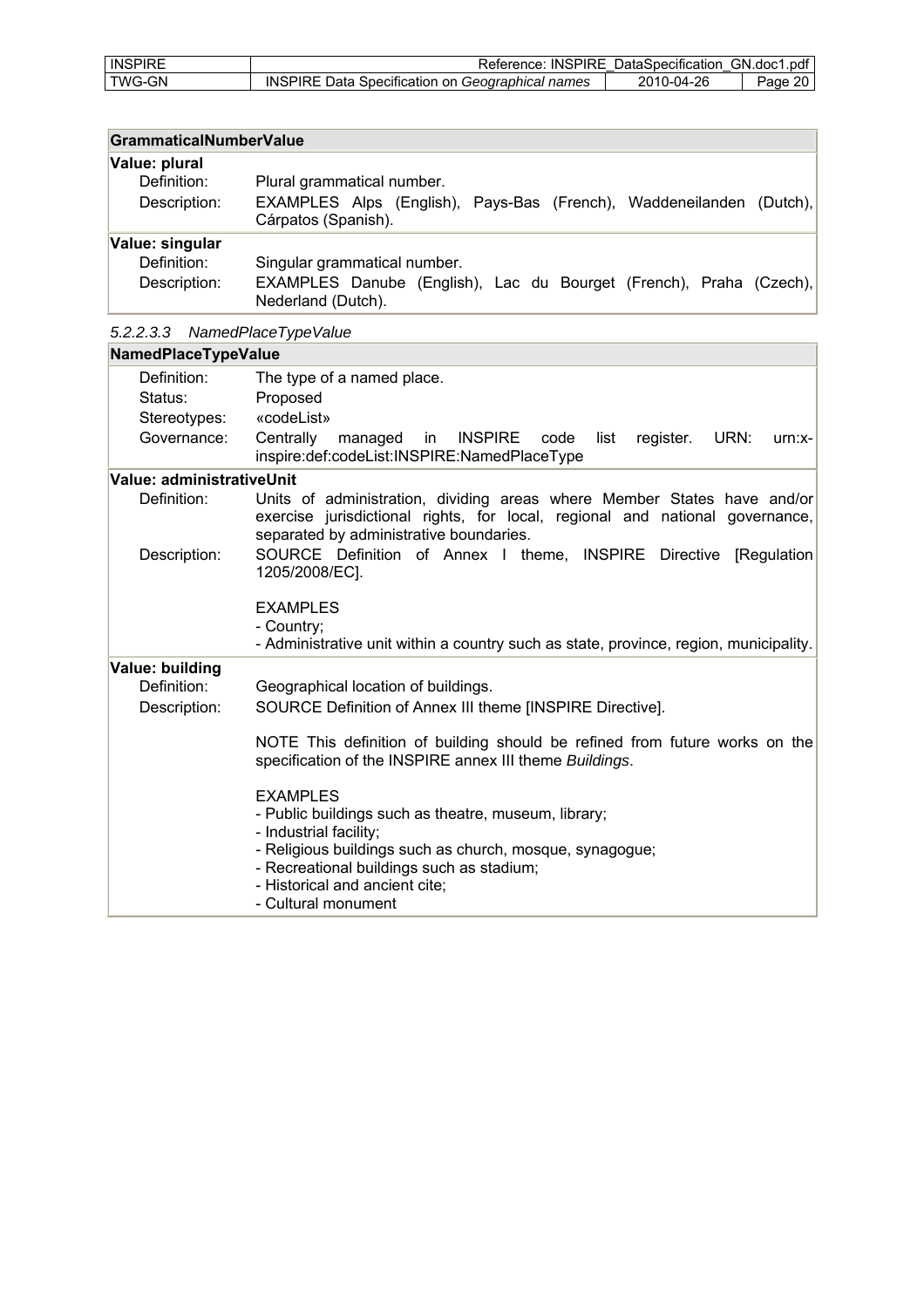| <b>INSPIRE</b> | Reference: INSPIRE DataSpecification GN.doc1.pdf        |            |           |
|----------------|---------------------------------------------------------|------------|-----------|
| TWG-GN         | <b>INSPIRE Data Specification on Geographical names</b> | 2010-04-26 | Page 21 l |

| Value: hydrography<br>Definition: | Hydrographic elements, including marine areas and all other water bodies and<br>items related to them, including river basins and sub-basins.                                                                                                 |
|-----------------------------------|-----------------------------------------------------------------------------------------------------------------------------------------------------------------------------------------------------------------------------------------------|
| Description:                      | SOURCE Definition of Annex I theme Hydrography, INSPIRE Directive<br>[Regulation 1205/2008/EC].                                                                                                                                               |
|                                   | NOTE For the usage with Geographical names this includes named places in<br>seas and oceans.                                                                                                                                                  |
|                                   | <b>EXAMPLES</b><br>- Marine areas and parts of them such as sea, gulf, sea strait, sea channel, fjord,<br>sea bay;                                                                                                                            |
|                                   | - Inland water areas such as lake, reservoir, pond, lake strait, lake bay;<br>- Watercourses such as river, stream, rapids, waterfall, canal;<br>- Other hydrographic features such as glacier, snowfield, geyser, spring,<br>fountain, well. |
| Value: landcover                  |                                                                                                                                                                                                                                               |
| Definition:                       | Physical and biological cover of the earth's surface including artificial surfaces,<br>agricultural areas, forests, (semi-)natural areas, wetlands, water bodies.                                                                             |
| Description:                      | SOURCE Definition of Annex II theme, INSPIRE Directive.                                                                                                                                                                                       |
|                                   | <b>EXAMPLES</b>                                                                                                                                                                                                                               |
|                                   | - Forest;                                                                                                                                                                                                                                     |
|                                   | - Low vegetation areas such as thicket;                                                                                                                                                                                                       |
|                                   | - Wetlands such as marsh, swamp, bog;<br>- Agricultural areas such as arable land, cultivated field, pasture;                                                                                                                                 |
|                                   | - Other terrain cover features such as desert, badland, lava field, remarkable                                                                                                                                                                |
|                                   | tree.                                                                                                                                                                                                                                         |
| Value: landform                   |                                                                                                                                                                                                                                               |
| Definition:                       | Geomorphologic terrain feature.                                                                                                                                                                                                               |
| Description:                      | <b>EXAMPLES</b>                                                                                                                                                                                                                               |
|                                   | - Land elevations such as mountain range, mountain, mountainside, fell,<br>highland, hill, ridge, peak;                                                                                                                                       |
|                                   | - Land depressions such as plain, valley, pass, gorge;                                                                                                                                                                                        |
|                                   | - Island, rocky islet, archipelago;                                                                                                                                                                                                           |
|                                   | - Coastal land formations such as peninsula, headland, cape, delta, beach, cliff;<br>- Other landforms such as cave, devil's churn, stone.                                                                                                    |
| <b>Value: other</b>               |                                                                                                                                                                                                                                               |
| Definition:                       | A spatial object not included in the other types of the code list.                                                                                                                                                                            |
| Value: populatedPlace             |                                                                                                                                                                                                                                               |
| Definition:                       | A place inhabited by people.                                                                                                                                                                                                                  |
| Description:                      | <b>EXAMPLES</b>                                                                                                                                                                                                                               |
|                                   | - City, town, town district, village;<br>- Hamlet, isolated house.                                                                                                                                                                            |
| <b>Value: protectedSite</b>       |                                                                                                                                                                                                                                               |
| Definition:                       | Area designated or managed within a framework of international, Community<br>and Member States' legislation to achieve specific conservation objectives.                                                                                      |
| Description:                      | SOURCE Definition of Annex I theme, INSPIRE Directive [Regulation]<br>1205/2008/EC].                                                                                                                                                          |
|                                   | <b>EXAMPLES National park, nature reserve.</b>                                                                                                                                                                                                |
|                                   |                                                                                                                                                                                                                                               |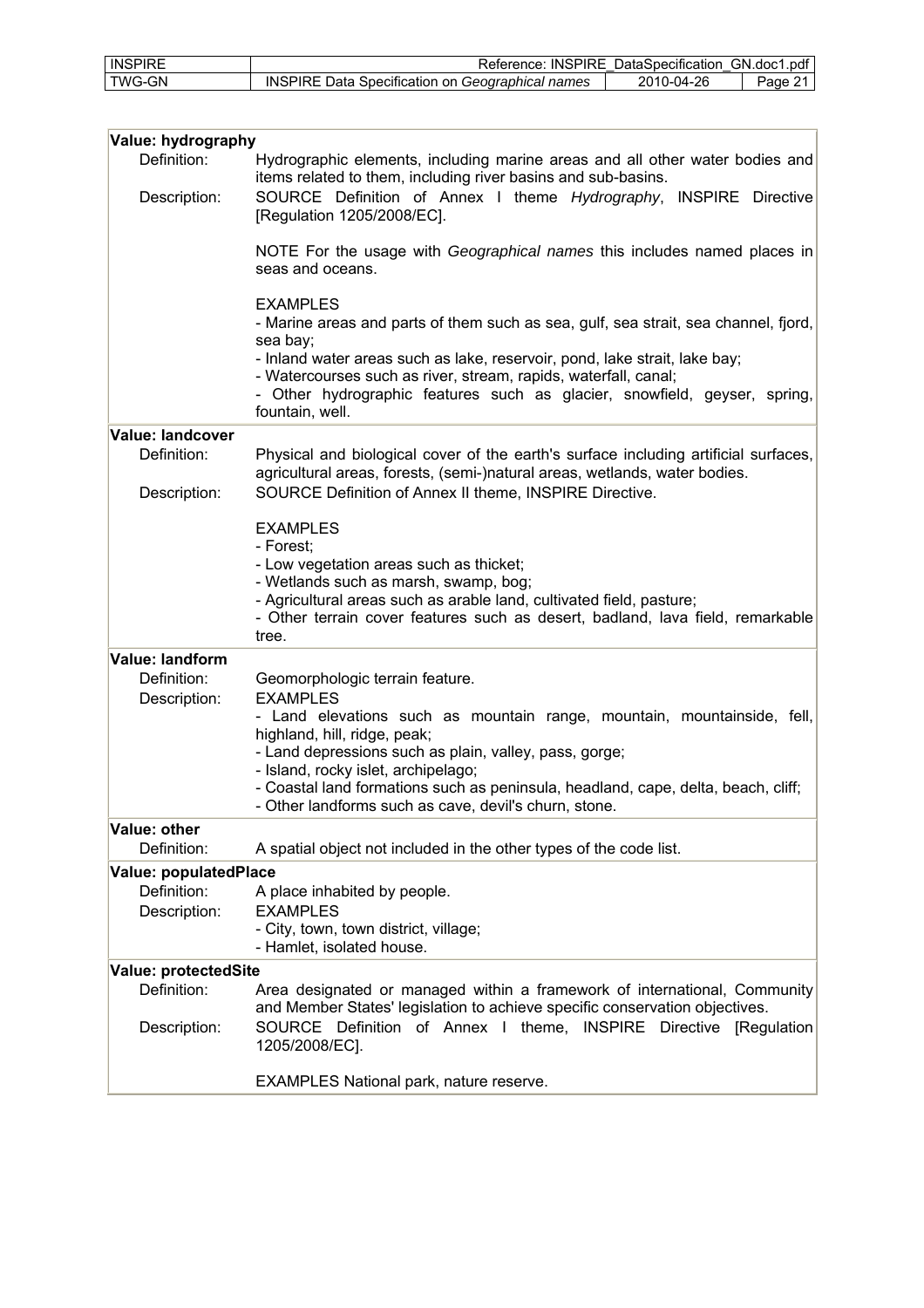| <b>INSPIRE</b> | Reference: INSPIRE DataSpecification GN.doc1.pdf        |            |         |
|----------------|---------------------------------------------------------|------------|---------|
| TWG-GN         | <b>INSPIRE Data Specification on Geographical names</b> | 2010-04-26 | Page 22 |

| Value: transportNetwork |                                                                                                                                                                                                                                                                                                                                                                                                                  |
|-------------------------|------------------------------------------------------------------------------------------------------------------------------------------------------------------------------------------------------------------------------------------------------------------------------------------------------------------------------------------------------------------------------------------------------------------|
| Definition:             | Road, rail, air and water transport networks and related infrastructure. Includes<br>links between different networks.                                                                                                                                                                                                                                                                                           |
| Description:            | SOURCE Definition of Annex I theme, INSPIRE Directive<br>[Regulation]<br>1205/2008/EC].                                                                                                                                                                                                                                                                                                                          |
|                         | <b>EXAMPLES</b><br>- Air transport structures and facilities such as airport, heliport;<br>- Water transport structures and facilities such as harbour, dock, pier, ferry line;<br>- Rail transport structures and facilities such as railway station, railway bridge,<br>railway tunnel;<br>- Road transport structures and facilities such as bus station, highway, road,<br>street, road bridge, road tunnel. |

| 5.2.2.3.4 | NameStatusValue |
|-----------|-----------------|
|           |                 |

| <b>NameStatusValue</b> |                                                                                                                                                                                          |
|------------------------|------------------------------------------------------------------------------------------------------------------------------------------------------------------------------------------|
| Definition:            | The status of a geographical name, that is the information enabling to discern<br>which credit should be given to the name with respect to its standardisation<br>and/or its topicality. |
| Description:           | NOTE The precise definition of the values 'Official', 'Standardised', 'Historical'<br>and 'Other' can only be decided by Member States according to their legislation<br>and practice.   |
| Status:                | Proposed                                                                                                                                                                                 |
| Stereotypes:           | «codeList»                                                                                                                                                                               |
| Governance:            | managed in INSPIRE code<br>Centrally<br>list<br>register.<br>URN:<br>$urn: x-$<br>inspire:def:codeList:INSPIRE:NameStatusValue                                                           |
| Value: historical      |                                                                                                                                                                                          |
| Definition:            | Historical name not in current use.                                                                                                                                                      |
| Value: official        |                                                                                                                                                                                          |
| Definition:            | Name in current use and officially approved or established by legislation.                                                                                                               |
| Value: other           |                                                                                                                                                                                          |
| Definition:            | Current, but not official, nor approved name.                                                                                                                                            |
| Value: standardized    |                                                                                                                                                                                          |
| Definition:            | Name in current use and accepted or recommended by a body assigned<br>advisory function and/or power of decision in matters of toponymy.                                                 |

## *5.2.2.3.5 NativenessValue*

| <b>NativenessValue</b>                                |                                                                                                                                                                                                                                                |  |
|-------------------------------------------------------|------------------------------------------------------------------------------------------------------------------------------------------------------------------------------------------------------------------------------------------------|--|
| Definition:<br>Status:<br>Stereotypes:<br>Governance: | The nativeness of a geographical name.<br>Proposed<br>«codeList»<br>managed in INSPIRE code<br>URN:<br>Centrally<br>register.<br>list<br>$urn: x-$<br>inspire:def:codeList:INSPIRE:NativenessValue                                             |  |
| Value: endonym                                        |                                                                                                                                                                                                                                                |  |
| Definition:                                           | Name for a geographical feature in an official or well-established language<br>occurring in that area where the feature is situated.                                                                                                           |  |
| Description:                                          | SOURCE [UNGEGN Glossary 2007].                                                                                                                                                                                                                 |  |
| Value: exonym                                         |                                                                                                                                                                                                                                                |  |
| Definition:                                           | Name used in a specific language for a geographical feature situated outside the<br>area where that language is widely spoken, and differing in form from the<br>respective endonym(s) in the area where the geographical feature is situated. |  |
| Description:                                          | SOURCE [UNGEGN Glossary 2007].                                                                                                                                                                                                                 |  |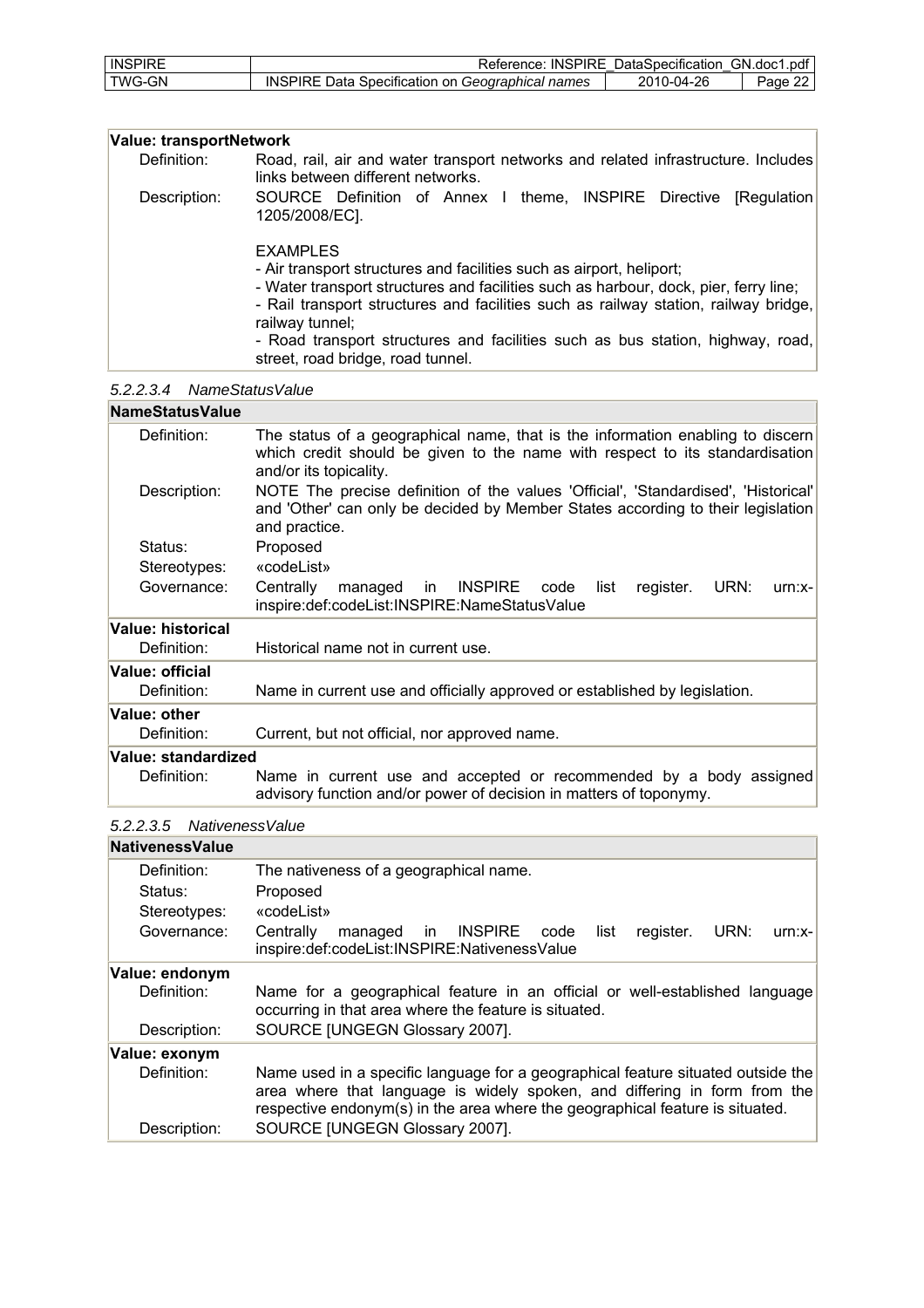| <b>INSPIRE</b> | Reference:<br><b>INSPIRE</b>                                           | DataSpecification | GN.<br>doc1.pdf |
|----------------|------------------------------------------------------------------------|-------------------|-----------------|
| <b>TWG-GN</b>  | <b>INSPIRE</b><br>Data<br>names<br>Specification on<br>∟Geographical i | 2010-04-26        | ≌age            |

### 5.2.2.4 Imported types (informative)

This section lists definitions for feature types, data types and enumerations and code lists that are defined in other application schemas. The section is purely informative and should help the reader understand the feature catalogue presented in the previous sections. For the normative documentation of these types, see the given references.

| <b>Identifier</b> |                                                                                                                                                                                         |
|-------------------|-----------------------------------------------------------------------------------------------------------------------------------------------------------------------------------------|
| Package:          | Base Types [see DS-D2.5]                                                                                                                                                                |
| Definition:       | Unique object identifier published by the responsible body, which may be used<br>by external applications to reference the spatial object.                                              |
| Description:      | NOTE1 External object identifiers are distinct from thematic object identifiers.                                                                                                        |
|                   | NOTE 2 The voidable version identifier attribute is not part of the unique identifier<br>of a spatial object and may be used to distinguish two versions of the same<br>spatial object. |
|                   | NOTE 3 The unique identifier will not change during the life-time of a spatial<br>object.                                                                                               |

# **6 Reference systems**

## *6.1 Coordinate reference systems*

### **6.1.1 Datum**

**Requirement 6** For the coordinate reference systems used for making available the INSPIRE spatial data sets, the datum shall be the datum of the European Terrestrial Reference System 1989 (ETRS89) in areas within its geographical scope, and the datum of the International Terrestrial Reference System (ITRS) or other geodetic coordinate reference systems compliant with ITRS in areas that are outside the geographical scope of ETRS89. Compliant with the ITRS means that the system definition is based on the definition of the ITRS and there is a well established and described relationship between both systems, according to EN ISO 19111.

### **6.1.2 Coordinate reference systems**

**Requirement 7** INSPIRE spatial data sets shall be made available using one of the threedimensional, two-dimensional or compound coordinate reference systems specified in the list below. Other coordinate reference systems than those listed below may only be used for

regions outside of continental Europe. The geodetic codes and parameters for these coordinate reference systems shall be documented, and an identifier shall be created, according to EN ISO 19111 and ISO 19127.

- 1. Three-dimensional Coordinate Reference Systems
	- − Three-dimensional Cartesian coordinates
	- − Three-dimensional geodetic coordinates (latitude, longitude and ellipsoidal height), using the parameters of the GRS80 ellipsoid
- 2. Two-dimensional Coordinate Reference Systems
	- − Two-dimensional geodetic coordinates, using the parameters of the GRS80 ellipsoid
	- − Plane coordinates using the Lambert Azimuthal Equal Area projection and the parameters of the GRS80 ellipsoid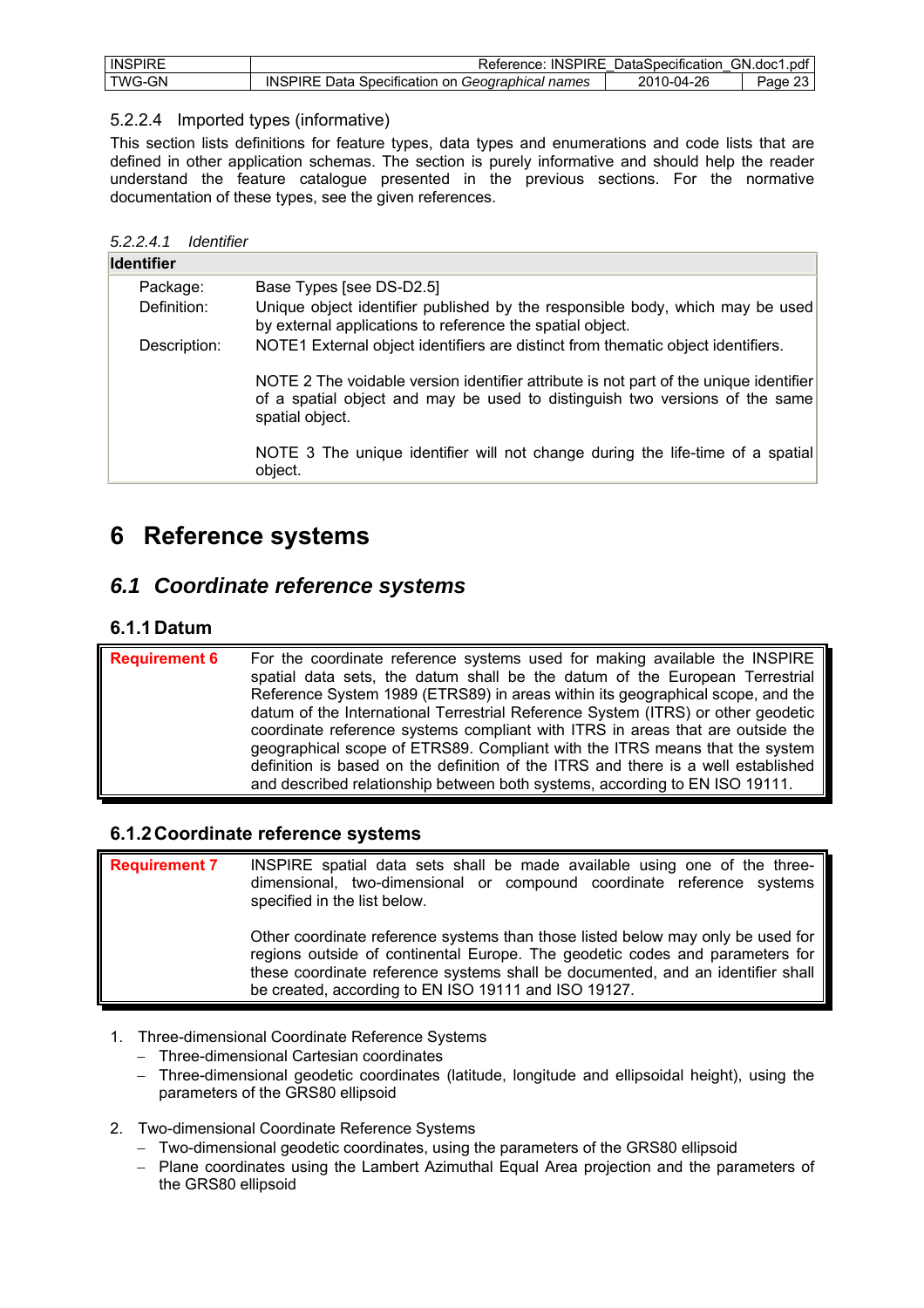| <b>INSPIRE</b> | <b>INSPIRE</b><br>Reference:                                    | DataSpecification | GN.doc1.pdf |
|----------------|-----------------------------------------------------------------|-------------------|-------------|
| TWG-GN         | <b>INSPIRE</b><br>Data<br>a Specification on Geographical names | 2010-04-26        | Page<br>2Δ  |

- − Plane coordinates using the Lambert Conformal Conic projection and the parameters of the GRS80 ellipsoid
- − Plane coordinates using the Transverse Mercator projection and the parameters of the GRS80 ellipsoid

## **6.1.3 Display**

| <b>Requirement 8</b> | For the display of the INSPIRE spatial data sets with the View Service specified in |
|----------------------|-------------------------------------------------------------------------------------|
|                      | D003152/02 Draft Commission Regulation implementing Directive 2007/2/EC of          |
|                      | the European Parliament and of the Council as regards Network Services, at least    |
|                      | the two dimensional geodetic coordinate system shall be made available.             |

## **6.1.4 Identifiers for coordinate reference systems**

| <b>Requirement 9</b> | For referring to the non-compound coordinate reference systems listed in this<br>Section, the identifiers listed below shall be used.<br>For referring to a compound coordinate reference system, an identifier composed<br>of the identifier of the horizontal component, followed by a slash $(1)$ , followed by $\parallel$<br>the identifier of the vertical component, shall be used. |
|----------------------|--------------------------------------------------------------------------------------------------------------------------------------------------------------------------------------------------------------------------------------------------------------------------------------------------------------------------------------------------------------------------------------------|
|----------------------|--------------------------------------------------------------------------------------------------------------------------------------------------------------------------------------------------------------------------------------------------------------------------------------------------------------------------------------------------------------------------------------------|

- ETRS89-XYZ for Cartesian coordinates in ETRS89
- ETRS89-GRS80h for three-dimensional geodetic coordinates in ETRS89 on the GRS80 ellipsoid
- ETRS89-GRS80 for two-dimensional geodetic coordinates in ETRS89 on the GRS80
- EVRS for height in EVRS
- LAT for depth of the sea floor, where there is an appreciable tidal range
- MSL for depth of the sea floor, in marine areas without an appreciable tidal range, in open oceans and effectively in waters that are deeper than 200m
- ISA for pressure coordinate in the free atmosphere
- PFO for Pressure coordinate in the free ocean
- ETRS89-LAEA for ETRS89 coordinates projected into plane coordinates by the Lambert Azimuthal Equal Area projection
- ETRS89-LCC for ETRS89 coordinates projected into plane coordinates by the Lambert Conformal Conic projection
- ETRS89-TMzn for ETRS89 coordinates projected into plane coordinates by the Transverse Mercator projection

## *6.2 Temporal reference system*

**Requirement 10** The Gregorian Calendar shall be used for as a reference system for date values, and the Universal Time Coordinated (UTC) or the local time including the time zone as an offset from UTC shall be used as a reference system for time values.

# **7 Data quality**

This section includes a description of data quality elements and sub-elements as well as the associated basic data quality measures to be used to describe data related to the spatial data theme *Geographical names* (see Table 5).

NOTE Additional guidance documents on procedures and methods that can be used to implement the basic data quality measures introduced in this section will be provided at a later stage.

Data quality information can be described at level of spatial object (feature), spatial object type (feature type), dataset or dataset series. Data quality information at spatial object level is modelled directly in the application schema (see section 5.2).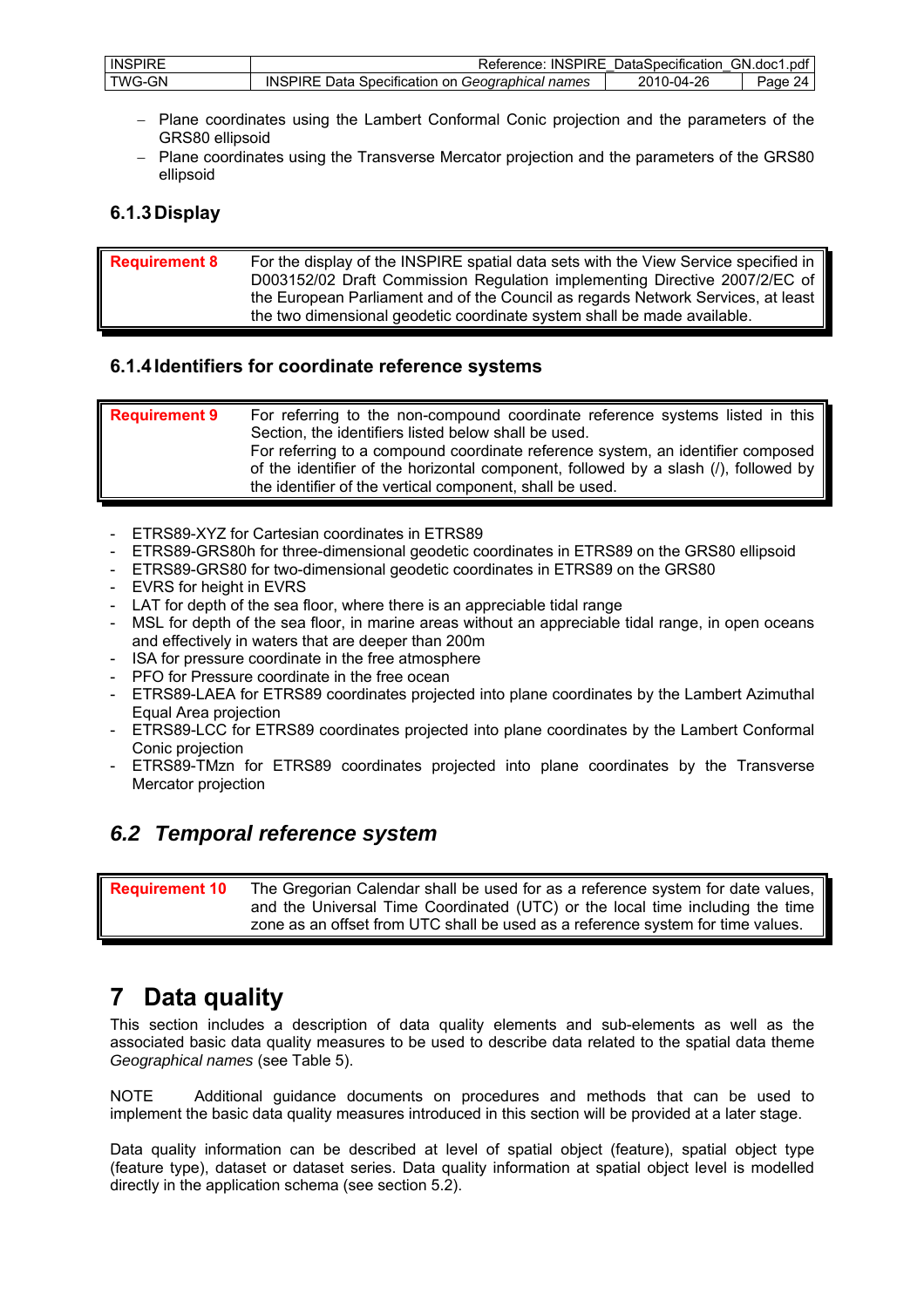| <b>INSPIRE</b> | <b>INSPIRE</b><br>Reference:                            | DataSpecification | GN.doc1.pdf |
|----------------|---------------------------------------------------------|-------------------|-------------|
| TWG-GN         | <b>INSPIRE Data Specification on Geographical names</b> | 2010-04-26        | Page        |

**Recommendation 6** Aggregated data quality information should ideally be collected at the level of spatial object types and included in the dataset (series) metadata. -<br>-------------------------

Chapter 8 describes the corresponding metadata elements to report about this data quality information.

| Table 5 – List of all data quality elements used in the spatial data theme Geographical names |  |  |  |  |
|-----------------------------------------------------------------------------------------------|--|--|--|--|
|-----------------------------------------------------------------------------------------------|--|--|--|--|

| <b>Section</b> | Data quality<br>element | Data quality sub-<br>element | Scope(s)            |
|----------------|-------------------------|------------------------------|---------------------|
| 7.1.1          | Completeness            | Omission                     | spatial object type |
| 7.2.1          | Positional accuracy     | Absolute or external         |                     |
|                |                         | accuracy                     |                     |

## *7.1 Completeness*

### **7.1.1 Omission**

Omission should be documented using the rate of missing items.

| <b>Name</b>                  | Rate of missing items                                            |
|------------------------------|------------------------------------------------------------------|
| Alternative name             |                                                                  |
| Data quality element         | Completeness                                                     |
| Data quality sub-element     | Omission                                                         |
| Data quality basic measure   | Error rate                                                       |
| <b>Definition</b>            | Number of missing items in the dataset in relation to the number |
|                              | of items that should have been present.                          |
| Description                  |                                                                  |
| Parameter                    |                                                                  |
| Data quality value type      | Real, percentage, ratio (example: 0,0189; 98,11%; 11:582)        |
| Data quality value structure |                                                                  |
| Source reference             |                                                                  |
| Example                      |                                                                  |
| Measure identifier           | 7 (ISO 19138)                                                    |

## *7.2 Positional accuracy*

## **7.2.1 Absolute or external accuracy**

|  |  |  |  | 7.2.1.1 Mean value of positional uncertainties (2D) |  |
|--|--|--|--|-----------------------------------------------------|--|
|--|--|--|--|-----------------------------------------------------|--|

| <b>Name</b>                  | mean value of positional uncertainties (1D, 2D and 3D)                                                                                                                                                                          |
|------------------------------|---------------------------------------------------------------------------------------------------------------------------------------------------------------------------------------------------------------------------------|
| Alternative name             |                                                                                                                                                                                                                                 |
| Data quality element         | DQ PositionalAccuracy                                                                                                                                                                                                           |
| Data quality subelement      | DQ AbsoluteExternalPositionalAccuracy                                                                                                                                                                                           |
| Data quality basic measure   | not applicable                                                                                                                                                                                                                  |
| <b>Definition</b>            | Mean value of the positional uncertainties for a set of positions where<br>the positional uncertainties are defined as the distance between a<br>measured position and what is considered as the corresponding true<br>position |
| Description                  | See ISO 19138                                                                                                                                                                                                                   |
| Parameter                    |                                                                                                                                                                                                                                 |
| Data quality value type      | Measure                                                                                                                                                                                                                         |
| Data quality value structure |                                                                                                                                                                                                                                 |
| Source reference             |                                                                                                                                                                                                                                 |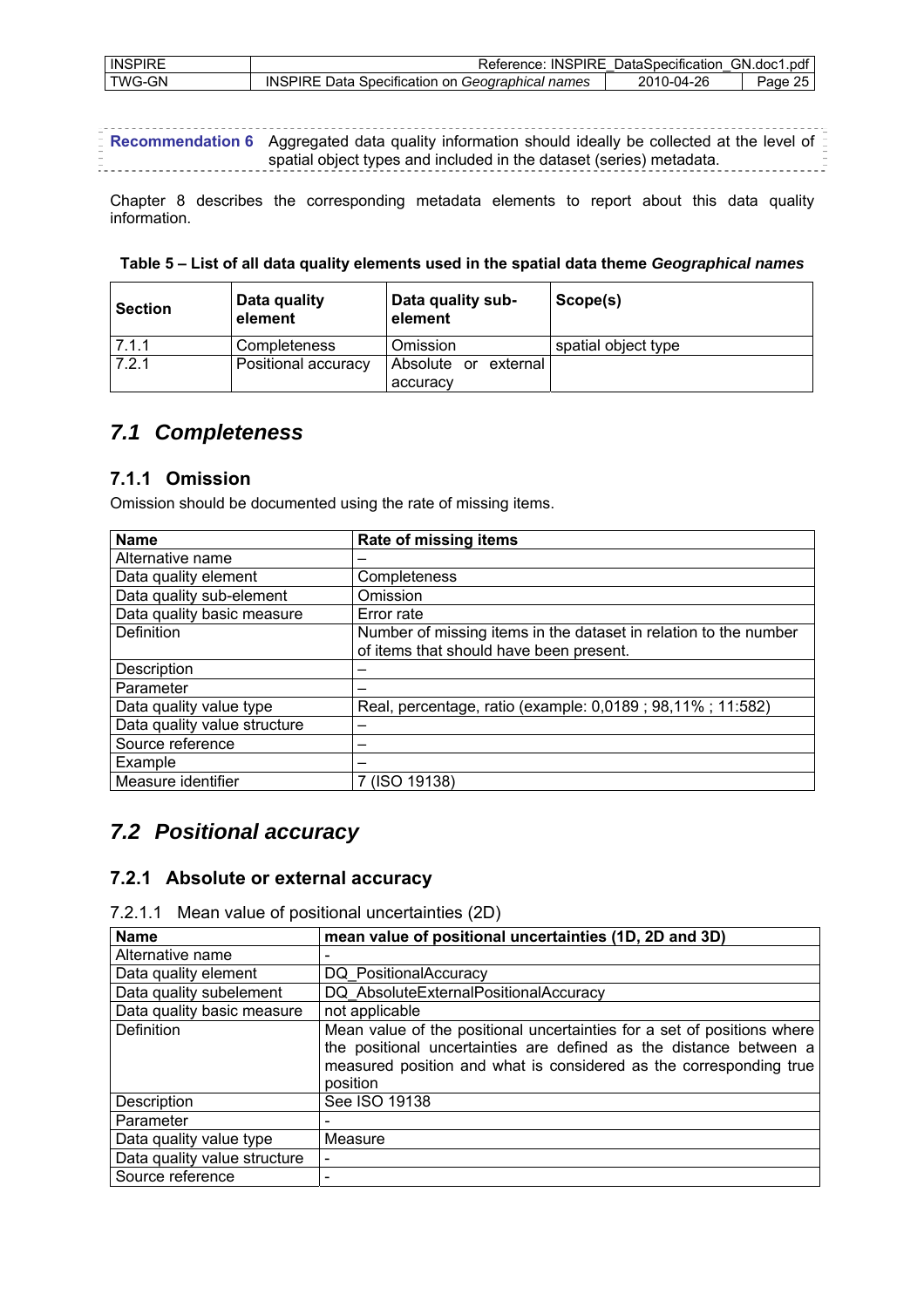| <b>INSPIRE</b> | <b>INSPIRE</b><br>≺eterence:                                     | DataSpecification     | .pdf<br>GN.<br>.doc1 |
|----------------|------------------------------------------------------------------|-----------------------|----------------------|
| TWG-GN         | Jata<br>INSPIRE<br>names<br>on.<br>Geographical<br>Specification | <sup>າ∩10-04-∠∪</sup> | റമ<br>Page           |
|                |                                                                  |                       |                      |

| -<br>поњ<br>- - - - - - -                             | -            |
|-------------------------------------------------------|--------------|
| $\overline{\phantom{a}}$<br>M<br>$-$<br>.<br>.<br>ше. | $\sim$<br>∠∪ |

# **8 Dataset-level Metadata**

Metadata can be reported for each individual spatial object (spatial object-level metadata) or once for a complete dataset or dataset series (dataset-level metadata). Spatial object-level metadata is fully described in the application schema (section 5.2). If data quality elements are used at spatial object level, the documentation shall refer to the appropriate definition in section 7. This section only specifies dataset-level metadata elements.

For some dataset-level metadata elements, in particular on data quality and maintenance, a more specific scope can be specified. This allows the definition of metadata at sub-dataset level, e.g. separately for each spatial object type. When using ISO 19115/19139 to encode the metadata, the following rules should be followed:

- − The scope element (of type DQ\_Scope) of the DQ\_DataQuality subtype should be used to encode the scope.
- − Only the following values should be used for the level element of DQ\_Scope: Series, Dataset, featureType.
- − If the level is featureType the levelDescription/MDScopeDescription/features element (of type Set< GF\_FeatureType>) shall be used to list the feature type names.

NOTE The value featureType is used to denote spatial object type.

Mandatory or conditional metadata elements are specified in Section 8.1. Optional metadata elements are specified in Section 8.2. The tables describing the metadata elements contain the following information:

- − The first column provides a reference to a more detailed description.
- − The second column specifies the name of the metadata element.
- − The third column specifies the multiplicity.
- − The fourth column specifies the condition, under which the given element becomes mandatory (only for Table 6 and Table 7)

## *8.1 Mandatory and conditional metadata elements*

**Requirement 11** The metadata describing a spatial data set or a spatial data set series related to the theme *Geographical names* shall comprise the metadata elements required by Regulation 1205/2008/EC (implementing Directive 2007/2/EC of the European Parliament and of the Council as regards metadata) for spatial datasets and spatial dataset series (Table 6) as well as the metadata elements specified in Table 7.

#### **Table 6 – Metadata for spatial datasets and spatial dataset series specified in Regulation 1205/2008/EC (implementing Directive 2007/2/EC of the European Parliament and of the Council as regards metadata)**

| Metadata<br><b>Regulation</b><br><b>Section</b> | <b>Metadata element</b> | <b>Multiplicity</b> | <b>Condition</b> |
|-------------------------------------------------|-------------------------|---------------------|------------------|
| 1.1                                             | Resource title          |                     |                  |
| 1.2                                             | Resource abstract       |                     |                  |
| 1.3                                             | Resource type           |                     |                  |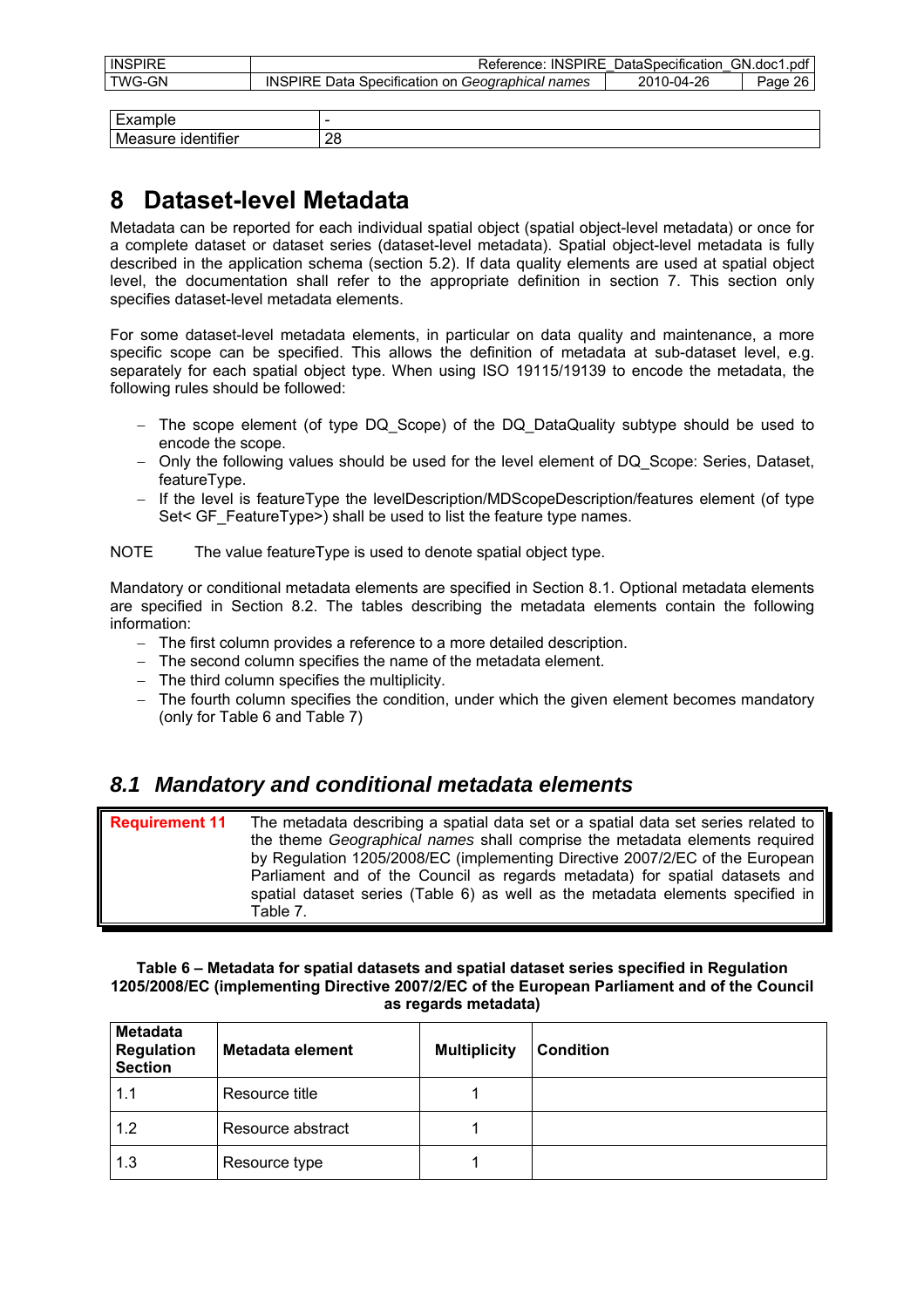| <b>INSPIRE</b> |        | Reference: INSPIRE_DataSpecification_GN.doc1.pdf        |              |                                                                                                                     |  |
|----------------|--------|---------------------------------------------------------|--------------|---------------------------------------------------------------------------------------------------------------------|--|
| <b>TWG-GN</b>  |        | <b>INSPIRE Data Specification on Geographical names</b> |              | 2010-04-26<br>Page 27                                                                                               |  |
|                |        |                                                         |              |                                                                                                                     |  |
| 1.4            |        | Resource locator                                        | $0.7*$       | Mandatory if a URL is available to obtain<br>more information on the resource, and/or<br>access related services.   |  |
| 1.5            |        | Unique resource identifier                              | 1.1          |                                                                                                                     |  |
| 1.7            |        | Resource language                                       | $0.1*$       | Mandatory if the resource includes<br>textual information.                                                          |  |
| 2.1            |        | Topic category                                          | 1.1          |                                                                                                                     |  |
| $\mathfrak{S}$ |        | Keyword                                                 | $1.1$ *      |                                                                                                                     |  |
| 4.1            |        | Geographic bounding box                                 | $1.$ *       |                                                                                                                     |  |
| 5              |        | Temporal reference                                      | $1.1$ *      |                                                                                                                     |  |
| 6.1            |        | Lineage                                                 | $\mathbf{1}$ |                                                                                                                     |  |
| 6.2            |        | Spatial resolution                                      | $0.7*$       | Mandatory for data sets and data set<br>series if an equivalent scale or a<br>resolution distance can be specified. |  |
| $\overline{7}$ |        | Conformity                                              | 1.1          |                                                                                                                     |  |
| 8.1            | use    | Conditions for access and                               | 1.1          |                                                                                                                     |  |
| 8.2            | access | Limitations on public                                   | $1.1*$       |                                                                                                                     |  |
| 9              |        | Responsible organisation                                | $1.1$ *      |                                                                                                                     |  |
| 10.1           |        | Metadata point of contact                               | $1.$ *       |                                                                                                                     |  |
| 10.2           |        | Metadata date                                           | $\mathbf 1$  |                                                                                                                     |  |
| 10.3           |        | Metadata language                                       | 1            |                                                                                                                     |  |

NOTE: Regulation 1205/2008/EC mandates using ISO 639-2 for identifying the resource language, which doesn't contain all languages used in the Member States of the European Union. For the missing language codes TWG-GN recommend using ISO 639-3 or 639-5 as defined in the language attribute of geographicalName data type.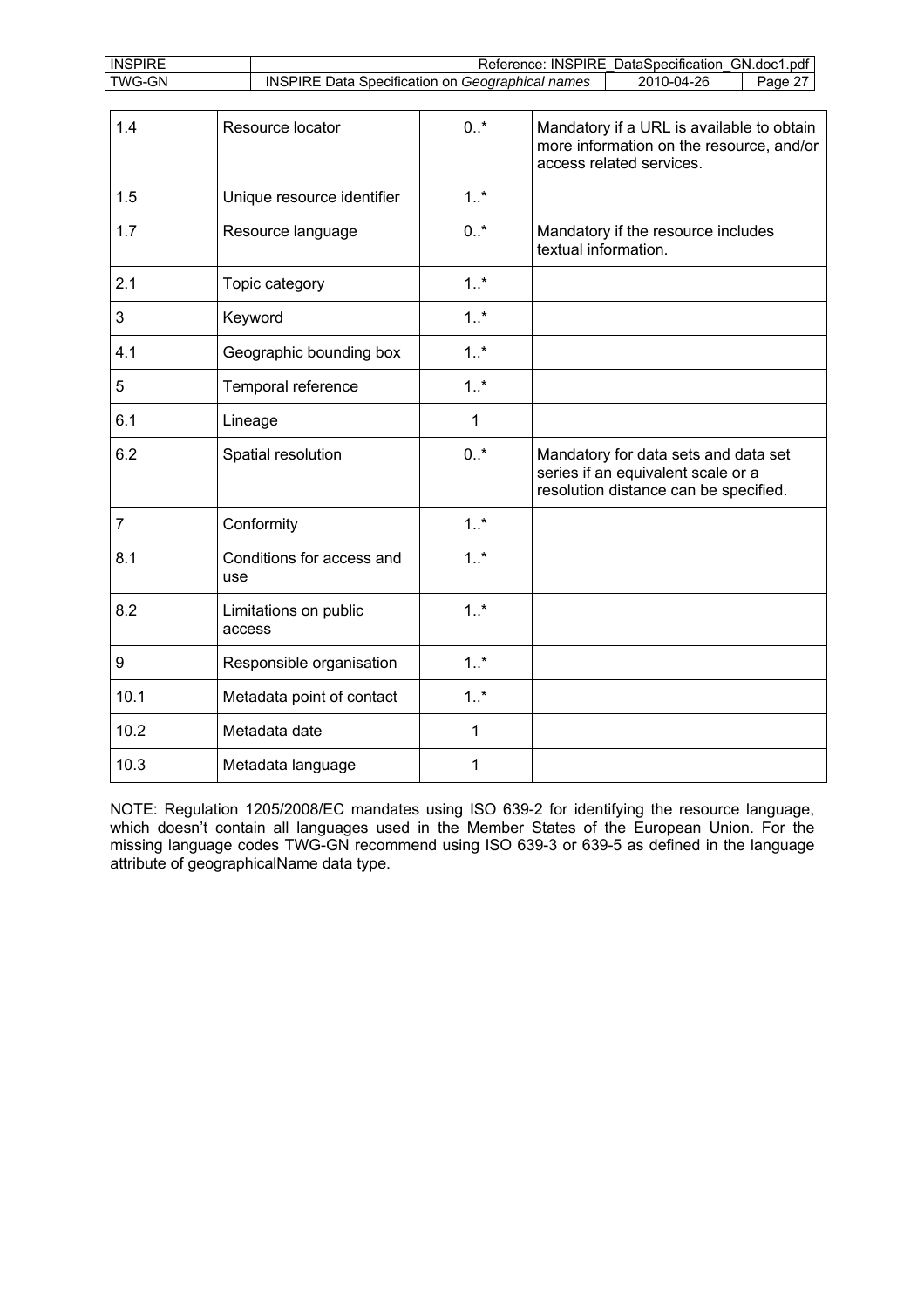| <b>INSPIRE</b> | Reference:                                              | : INSPIRE DataSpecification | GN.doc1.pdf |
|----------------|---------------------------------------------------------|-----------------------------|-------------|
| TWG-GN         | <b>INSPIRE Data Specification on Geographical names</b> | 2010-04-26                  | Page 28 l   |

#### **Table 7 – Mandatory and conditional theme-specific metadata for the theme** *Geographical names*

| <b>INSPIRE Data</b><br><b>Specification</b><br>Geographical<br>names<br><b>Section</b> | Metadata element                    | <b>Multiplicity</b> | <b>Condition</b>                                                                                                                                                                          |
|----------------------------------------------------------------------------------------|-------------------------------------|---------------------|-------------------------------------------------------------------------------------------------------------------------------------------------------------------------------------------|
| 8.1.1                                                                                  | Coordinate Reference<br>System      | 1                   |                                                                                                                                                                                           |
| 8.1.2                                                                                  | <b>Temporal Reference</b><br>System | 0.7                 | Mandatory, if the spatial data set or one<br>of its feature types contains temporal<br>information that does not refer to the<br>Gregorian Calendar or the Coordinated<br>Universal Time. |
| 8.1.3                                                                                  | Encoding                            | $1.$ *              |                                                                                                                                                                                           |
| 8.1.4                                                                                  | Character encoding                  | $0.7^*$             | Mandatory, if a non-XML-based<br>encoding is used that does not support<br>UTF-8                                                                                                          |

# **8.1.1 Coordinate Reference System**

| Metadata element name                 | <b>Coordinate Reference System</b>                                                                                                                                                                                                                                                   |
|---------------------------------------|--------------------------------------------------------------------------------------------------------------------------------------------------------------------------------------------------------------------------------------------------------------------------------------|
| Definition                            | Name of reference System used                                                                                                                                                                                                                                                        |
| ISO 19115 number and name             | 187. referenceSystemIdentifier                                                                                                                                                                                                                                                       |
| ISO/TS 19139 path                     | MD Metadata/referenceSystemInfo/MD ReferenceSystem/<br>referenceSystemIdentifier                                                                                                                                                                                                     |
| <b>INSPIRE obligation / condition</b> | mandatory                                                                                                                                                                                                                                                                            |
| <b>INSPIRE multiplicity</b>           |                                                                                                                                                                                                                                                                                      |
| Data type(and ISO 19115 no.)          | Class (187)                                                                                                                                                                                                                                                                          |
| Domain                                | Either the referenceSystemIdentifier (RS Identifier) or the<br>projection (RS Identifier), ellipsoid (RS Identifier) and datum<br>(RS Identifier) properties shall be provided.<br>referenceSystemIdentifier:<br>code: its domain is free text<br>codeSpace: Its domain is free text |
| Implementing instructions             |                                                                                                                                                                                                                                                                                      |
| Example                               | referenceSystemIdentifier:<br>code: ETRS 89<br>codeSpace: INSPIRE RS registry                                                                                                                                                                                                        |
| Example XML encoding                  |                                                                                                                                                                                                                                                                                      |
| Comments                              |                                                                                                                                                                                                                                                                                      |

# **8.1.2 Temporal Reference System**

| Metadata element name                 | <b>Temporal Reference System</b>                                                                                                                                                    |
|---------------------------------------|-------------------------------------------------------------------------------------------------------------------------------------------------------------------------------------|
| Definition                            | Name of reference System used                                                                                                                                                       |
| ISO 19115 number and name             | 187. referenceSystemIdentifier                                                                                                                                                      |
| ISO/TS 19139 path                     | MD Metadata/referenceSystemInfo/ MD ReferenceSystem/<br>referenceSystemIdentifier                                                                                                   |
| <b>INSPIRE obligation / condition</b> | mandatory, if the spatial data set or one of its feature types<br>contains temporal information that does not refer to the<br>Gregorian Calendar or the Coordinated Universal Time. |
| <b>INSPIRE multiplicity</b>           | $0.^*$                                                                                                                                                                              |
| Data type(and ISO 19115 no.)          | Class (187)                                                                                                                                                                         |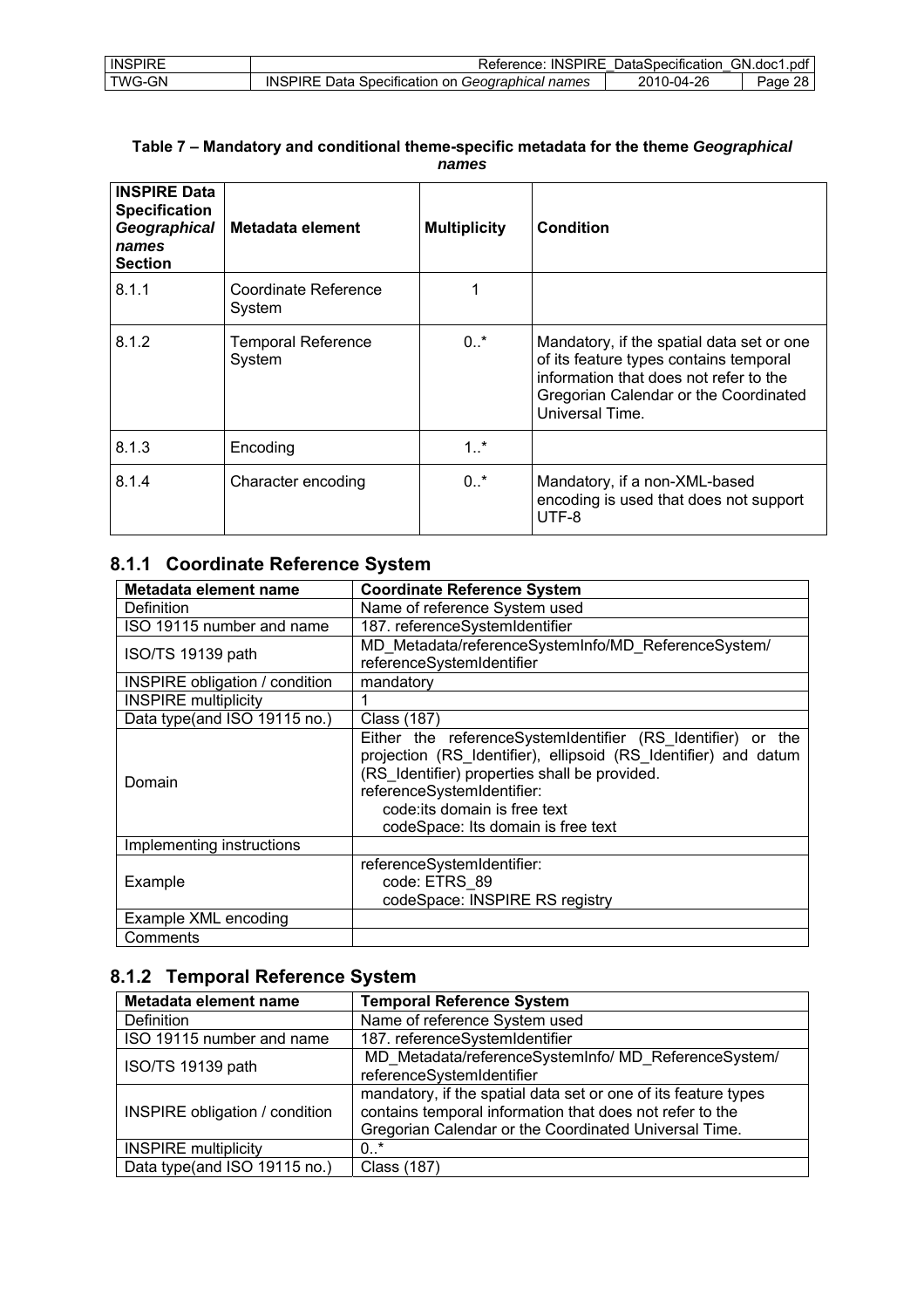| <b>INSPIRE</b> | Reference:<br><b>INSPIRE</b>                                       | ⊟ DataSpecification | GN.doc1<br>pdf |
|----------------|--------------------------------------------------------------------|---------------------|----------------|
| TWG-GN         | <b>INSPIRE</b><br>Data<br>ı Geoaraphical names<br>Specification on | 0-04-26<br>ንስ1ስ     | 29<br>aae      |

| Domain                    | No specific type is defined in ISO 19115 for temporal reference<br>systems. Thus, the generic MD_ReferenceSystem element and<br>its reference SystemIdentifier (RS Identifier) property shall be<br>provided.<br>referenceSystemIdentifier:<br>code: its domain is free text<br>codeSpace: Its domain is free text |
|---------------------------|--------------------------------------------------------------------------------------------------------------------------------------------------------------------------------------------------------------------------------------------------------------------------------------------------------------------|
| Implementing instructions |                                                                                                                                                                                                                                                                                                                    |
| Example                   | referenceSystemIdentifier:<br>code: GregorianCalendar<br>codeSpace: INSPIRE RS registry                                                                                                                                                                                                                            |
| Example XML encoding      |                                                                                                                                                                                                                                                                                                                    |
| Comments                  |                                                                                                                                                                                                                                                                                                                    |

# **8.1.3 Encoding**

| Metadata element name                 | Encoding                                                                                                                                                                                                                                                                                                                          |
|---------------------------------------|-----------------------------------------------------------------------------------------------------------------------------------------------------------------------------------------------------------------------------------------------------------------------------------------------------------------------------------|
|                                       | Description of the computer language construct that specifies                                                                                                                                                                                                                                                                     |
| Definition                            | the representation of data objects in a record, file, message,                                                                                                                                                                                                                                                                    |
|                                       | storage device or transmission channel                                                                                                                                                                                                                                                                                            |
| ISO 19115 number and name             | 271. distributionFormat                                                                                                                                                                                                                                                                                                           |
| ISO/TS 19139 path                     | MD Metadata/distributionInfo/MD Distribution/distributionForm                                                                                                                                                                                                                                                                     |
|                                       | at                                                                                                                                                                                                                                                                                                                                |
| <b>INSPIRE obligation / condition</b> | Mandatory                                                                                                                                                                                                                                                                                                                         |
| <b>INSPIRE multiplicity</b>           | 1.1                                                                                                                                                                                                                                                                                                                               |
| Data type (and ISO 19115 no.)         | Association.284.                                                                                                                                                                                                                                                                                                                  |
| Domain                                | MD Format<br>See B.2.10.4. The following property values shall be used for<br>default encoding specified in section 9.2.1<br><b>Default Encoding</b><br>- name: Geographical names GML application schema v 3.0,<br>GML version 3.2.1<br>- specification: D2.8.I.3 Data Specification on Geographical<br>names - Draft Guidelines |
| Implementing instructions             |                                                                                                                                                                                                                                                                                                                                   |
| Example                               | name: Geographical names GML application schema<br>version: version 3.0, GML, version 3.2.1<br>specification: D2.8.I.3 Data Specification on Geographical<br>names - Draft Guidelines                                                                                                                                             |
| Example XML encoding                  |                                                                                                                                                                                                                                                                                                                                   |
| Comments                              |                                                                                                                                                                                                                                                                                                                                   |

# **8.1.4 Character Encoding**

| Metadata element name                 | Metadata dataset character set                          |
|---------------------------------------|---------------------------------------------------------|
| Definition                            | Full name of the character coding standard used for the |
|                                       | dataset.                                                |
| ISO 19115 number and name             | 4. characterSet                                         |
| ISO/TS 19139 path                     | IdentificationInfo/*/characterSet                       |
| <b>INSPIRE obligation / condition</b> | Conditional, if is distinct to ISO/IEC 10646-1          |
| <b>INSPIRE</b> multiplicity           | $0.1$ *                                                 |
| Data type(and ISO 19115 no.)          | 40. MD CharacterSetCode                                 |
| Domain                                | Codelist (See B.5.10 of ISO 19115)                      |
| Implementing instructions             |                                                         |
| Example                               |                                                         |
| Example XML encoding                  |                                                         |
| Comments                              |                                                         |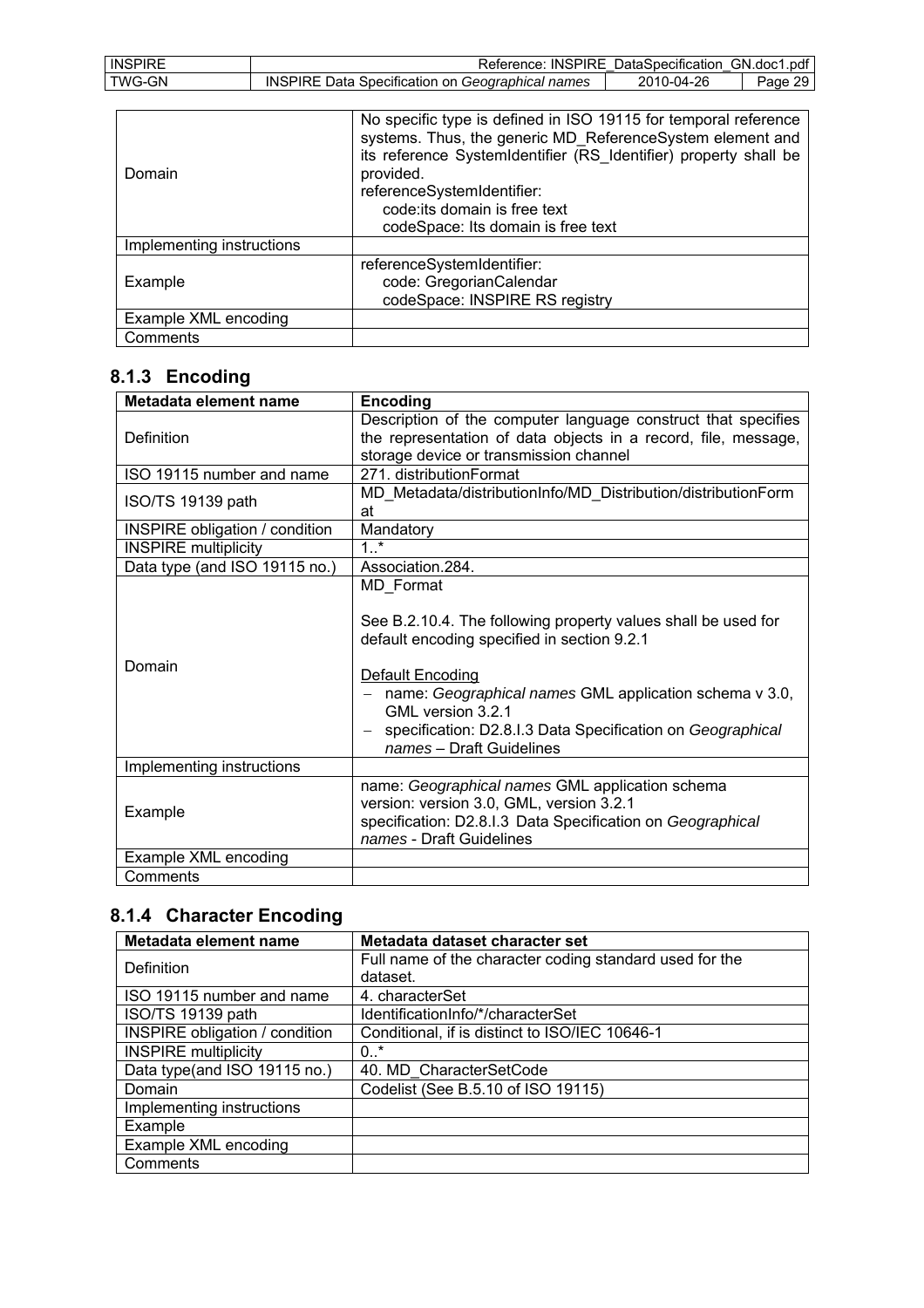| <b>INSPIRE</b> | <b>INSPIRE</b><br>Reference:                                 | DataSpecification | GN<br>.doc1.pdt |
|----------------|--------------------------------------------------------------|-------------------|-----------------|
| <b>TWG-GN</b>  | INSPIRE<br>⊿ata<br>names<br>Specification on<br>Geographical | 2010-04-26        | ∙aɑe<br>эU      |

# *8.2 Optional metadata elements*

**Recommendation 7** The metadata describing a spatial data set or a spatial data set series related = to the theme *Geographical names* should comprise the theme-specific metadata elements specified in Table 4. 

### **Table 8 – Optional theme-specific metadata for the theme** *Geographical names*

| <b>INSPIRE Data</b><br><b>Specification</b><br>Geographical<br>names Section | Metadata element                                                   | <b>Multiplicity</b> |
|------------------------------------------------------------------------------|--------------------------------------------------------------------|---------------------|
| 8.2.1                                                                        | Maintenance Information                                            | 0.1                 |
| 8.2.2                                                                        | Data Quality - Completeness - Omission                             | $0.7*$              |
| 8.2.3                                                                        | Data Quality - Positional accuracy - Absolute or external accuracy | $0.7*$              |

## **8.2.1 Maintenance Information**

| Metadata element name                 | <b>Maintenance information</b>                                                                                                                                                                                                                                                                                                                                                                                                                                                                                                                                                                                                                                                                 |
|---------------------------------------|------------------------------------------------------------------------------------------------------------------------------------------------------------------------------------------------------------------------------------------------------------------------------------------------------------------------------------------------------------------------------------------------------------------------------------------------------------------------------------------------------------------------------------------------------------------------------------------------------------------------------------------------------------------------------------------------|
| Definition                            | information about the scope and frequency of updating                                                                                                                                                                                                                                                                                                                                                                                                                                                                                                                                                                                                                                          |
| ISO 19115 number and name             | 30. resourceMaintenance                                                                                                                                                                                                                                                                                                                                                                                                                                                                                                                                                                                                                                                                        |
| ISO/TS 19139 path                     | identificationInfo/MD Identification/resourceMaintenance                                                                                                                                                                                                                                                                                                                                                                                                                                                                                                                                                                                                                                       |
| <b>INSPIRE obligation / condition</b> | Optional                                                                                                                                                                                                                                                                                                                                                                                                                                                                                                                                                                                                                                                                                       |
| <b>INSPIRE multiplicity</b>           | 01                                                                                                                                                                                                                                                                                                                                                                                                                                                                                                                                                                                                                                                                                             |
| Data type(and ISO 19115 no.)          | 142. MD MaintenanceInformation                                                                                                                                                                                                                                                                                                                                                                                                                                                                                                                                                                                                                                                                 |
| Domain                                | This is a complex type (lines 143-148 from ISO 19115).<br>At least the following elements should be used (the multiplicity<br>according to ISO 19115 is shown in parentheses):<br>maintenanceAndUpdateFrequency [1]: frequency with which<br>changes and additions are made to the resource after the<br>initial resource is completed / domain value:<br>MD_MaintenanceFrequencyCode.(Codelist B 5.18 of ISO<br>19115)<br>updateScope [0*]: scope of data to which maintenance is<br>applied / domain value: MD_ScopeCode (Codelist B 5.25 of<br>ISO 19115)<br>maintenanceNote [0*]: information regarding specific<br>requirements for maintaining the resource / domain value:<br>free text |
| Implementing instructions             |                                                                                                                                                                                                                                                                                                                                                                                                                                                                                                                                                                                                                                                                                                |
| Example                               | maintenanceAndUpdateFrecuency: annually                                                                                                                                                                                                                                                                                                                                                                                                                                                                                                                                                                                                                                                        |
| Example XML encoding                  |                                                                                                                                                                                                                                                                                                                                                                                                                                                                                                                                                                                                                                                                                                |
| Comments                              |                                                                                                                                                                                                                                                                                                                                                                                                                                                                                                                                                                                                                                                                                                |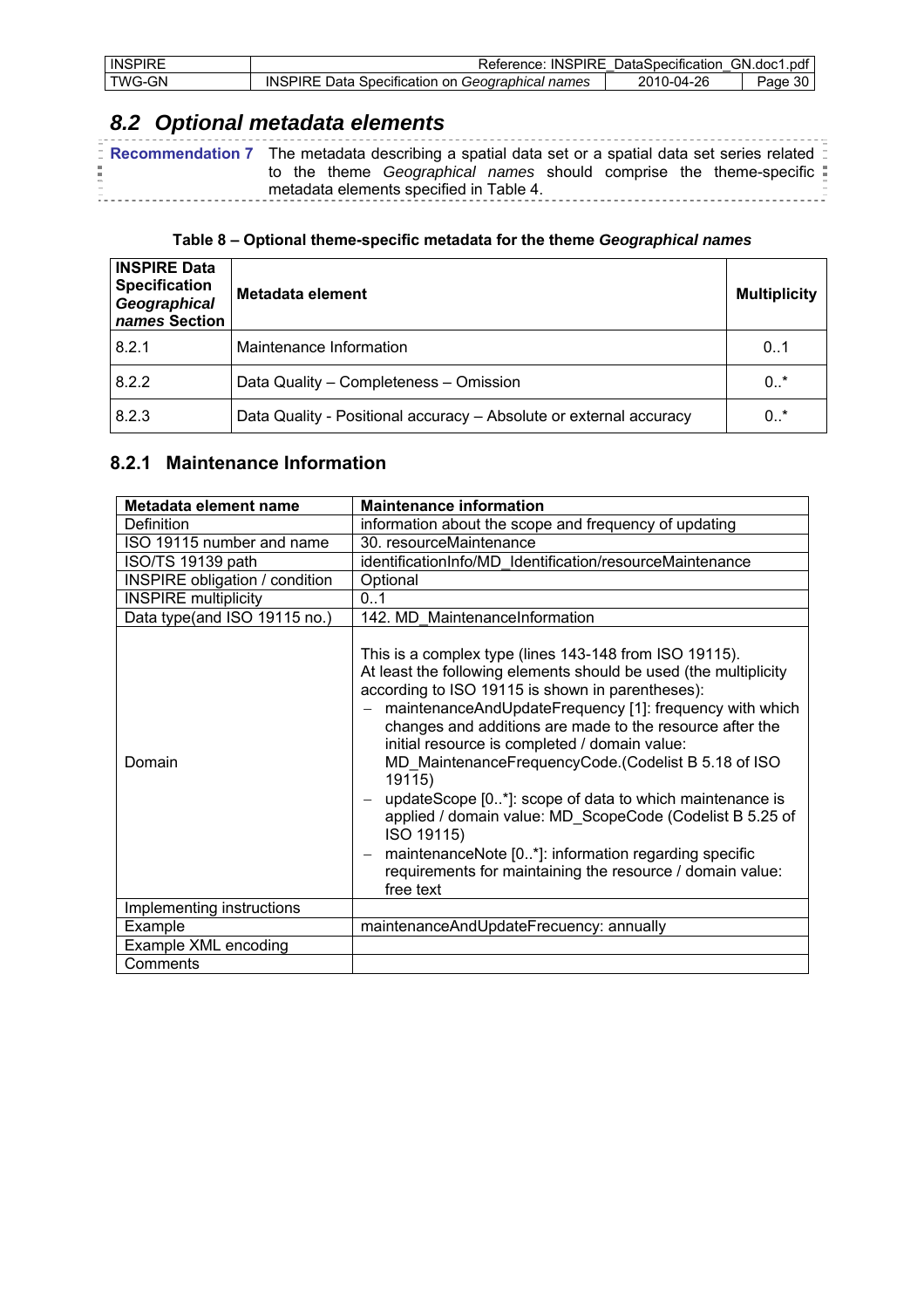| <b>INSPIRE</b> | Reference: INSPIRE DataSpecification GN.doc1.pdf        |            |         |
|----------------|---------------------------------------------------------|------------|---------|
| TWG-GN         | <b>INSPIRE Data Specification on Geographical names</b> | 2010-04-26 | Page 5. |

## **8.2.2 Data Quality – Completeness – Omission**

| Metadata element name                 | Data Quality - Completeness - Omission                                                                                                                                                                  |  |
|---------------------------------------|---------------------------------------------------------------------------------------------------------------------------------------------------------------------------------------------------------|--|
|                                       | DQ Completeness: presence and absence of features, their<br>attributes and their relationships;                                                                                                         |  |
| Definition                            | Omission: data absent from the dataset, as described by the<br>scope                                                                                                                                    |  |
| ISO 19115 number and name             | 18. dataQualityInfo                                                                                                                                                                                     |  |
| ISO/TS 19139 path                     | MD Metadata/dataQualityInfo/DQ DataQuality/*/DQ Complete<br>nessOmission                                                                                                                                |  |
| <b>INSPIRE obligation / condition</b> | optional                                                                                                                                                                                                |  |
| <b>INSPIRE multiplicity</b>           | $0.7*$                                                                                                                                                                                                  |  |
| Data type (and ISO 19115 no.)         | 110. Specified Class (DQ Completeness)                                                                                                                                                                  |  |
| Domain                                | Lines 100-107 from ISO 19115. The element number 107<br>(result) is mandatory the rest of the element are optionals.                                                                                    |  |
| Implementing instructions             | Its recommended complete the element result with:<br>value: its domain is record<br>$\cap$<br>valueUnit: its domain is Unit Of Measure<br>$\bigcap$<br>explanation: its domain is free text<br>$\Omega$ |  |
| Example                               |                                                                                                                                                                                                         |  |
| Example XML encoding                  |                                                                                                                                                                                                         |  |
| Comments                              | See clause 7.1.2 in Chapter 7 for detailed information.                                                                                                                                                 |  |

## **8.2.3 Data Quality – Positional Accuracy – Absolute or external accuracy**

| Metadata element name                                                         | Data Quality - Positional accuracy - Absolute or external<br>accuracy                                                                                                                               |  |
|-------------------------------------------------------------------------------|-----------------------------------------------------------------------------------------------------------------------------------------------------------------------------------------------------|--|
| Definition                                                                    | Closeness of reported coordinate values to values accepted as<br>or being true                                                                                                                      |  |
| ISO 19115 number and name                                                     | 18. dataQualityInfo                                                                                                                                                                                 |  |
| ISO/TS 19139 path                                                             | MD Metadata/dataQualityInfo/DQ DataQuality/*/<br>DQ AbsoluteExternalPositionalAccuracy                                                                                                              |  |
| <b>INSPIRE obligation / condition</b>                                         | Optional                                                                                                                                                                                            |  |
| <b>INSPIRE multiplicity</b>                                                   | $0.^*$                                                                                                                                                                                              |  |
| Data type(and ISO 19115 no.)<br>117. Specifies class (DQ Positional Accuracy) |                                                                                                                                                                                                     |  |
| Domain                                                                        | Lines 100-107 from ISO 19115. The element number 107<br>(result) is mandatory the rest of the element are optionals                                                                                 |  |
| Implementing instructions                                                     | Its recommended complete the element result with:<br>value: its domain is record<br>$\cap$<br>valueUnit: its domain is Unit Of Measure<br>$\cap$<br>explanation: its domain is free text<br>$\circ$ |  |
| Example                                                                       |                                                                                                                                                                                                     |  |
| Example XML encoding                                                          |                                                                                                                                                                                                     |  |
| Comments                                                                      | See clause 7.2.1 in Chapter 7 for detailed information.                                                                                                                                             |  |

## *8.3 Guidelines on using metadata elements defined in Regulation 1205/2008/EC*

## **8.3.1 Conformity**

The *Conformity* metadata element defined in Regulation 1205/2008/EC allows to report the conformance with the Implementing Rule for interoperability of spatial data sets and services or another specification. The degree of conformity of the dataset can be *Conformant* (if the dataset is fully conformant with the cited specification), *Not Conformant* (if the dataset does not conform to the cited specification) or *Not evaluated* (if the conformance has not been evaluated).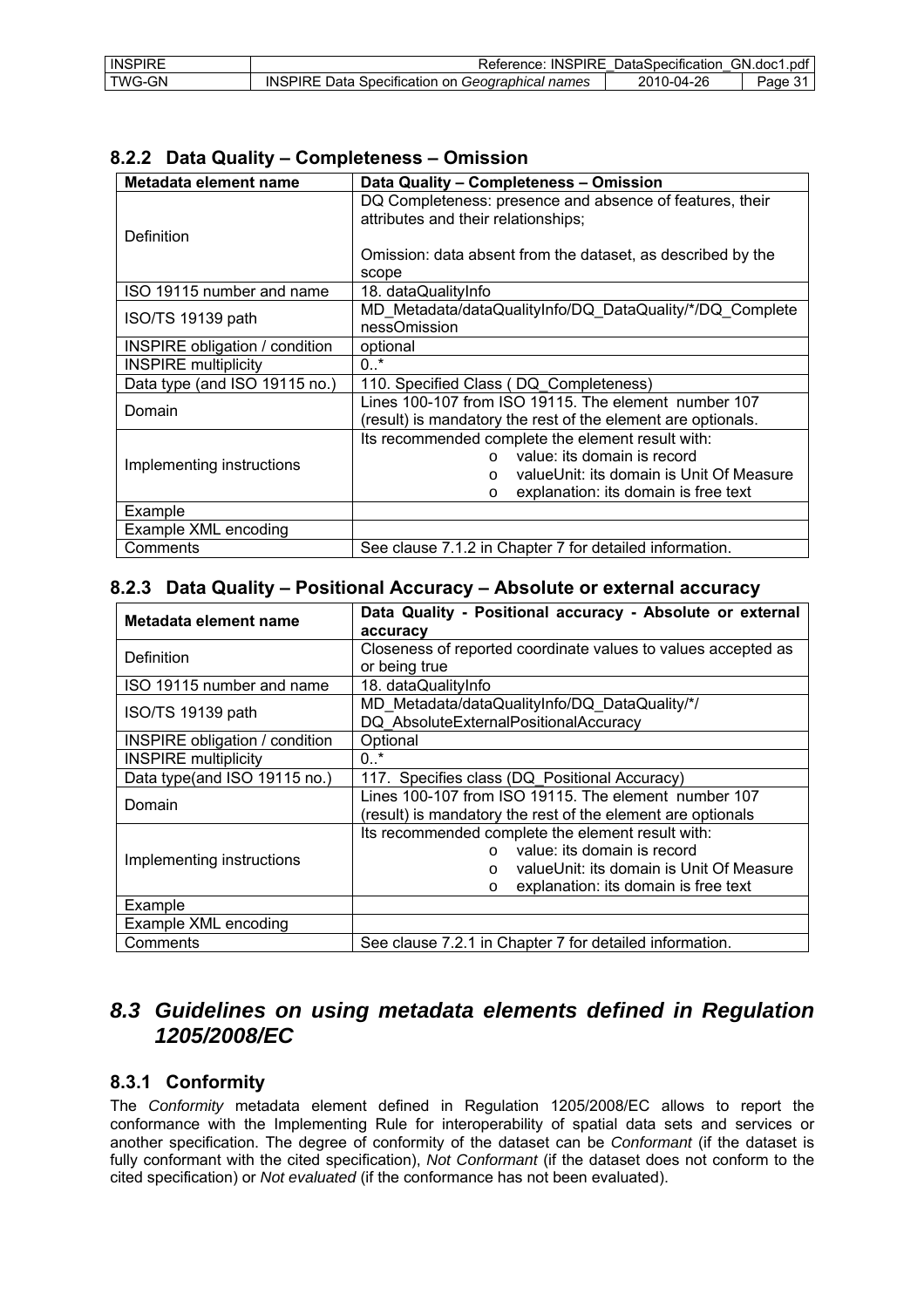| <b>INSPIRE</b> | Reference: INSPIRE DataSpecification GN.doc1.pdf        |            |         |
|----------------|---------------------------------------------------------|------------|---------|
| l TWG-GN       | <b>INSPIRE Data Specification on Geographical names</b> | 2010-04-26 | Page 32 |

|  | $\overline{z}$ Recommendation 8 In order to report conceptual consistency with this INSPIRE data specification, $\overline{z}$<br>the Conformity metadata element should be used. The value of Conformant<br>should be used for the Degree element only if the dataset passes all the<br>requirements described in the abstract test suite presented in Annex A. The<br>Specification element should be given as follows:<br>- title: "INSPIRE Data Specification on Geographical names - Guidelines"<br>- date:<br>- dateType: publication<br>- date: 2010-04-26 |
|--|-------------------------------------------------------------------------------------------------------------------------------------------------------------------------------------------------------------------------------------------------------------------------------------------------------------------------------------------------------------------------------------------------------------------------------------------------------------------------------------------------------------------------------------------------------------------|
|--|-------------------------------------------------------------------------------------------------------------------------------------------------------------------------------------------------------------------------------------------------------------------------------------------------------------------------------------------------------------------------------------------------------------------------------------------------------------------------------------------------------------------------------------------------------------------|

### **8.3.2 Lineage**

Following the ISO 19113 Quality principles, if a data provider has a procedure for quality validation of their spatial data sets then the data quality elements listed in the Chapter 8 should be used. If not, the *Lineage* metadata element (defined in Regulation 1205/2008/EC) should be used to describe the overall quality of a spatial data set.

According to Regulation 1205/2008/EC, lineage "is a statement on process history and/or overall quality of the spatial data set. Where appropriate it may include a statement whether the data set has been validated or quality assured, whether it is the official version (if multiple versions exist), and whether it has legal validity. The value domain of this metadata element is free text".

**Recommendation 9** Apart from describing the process history, if feasible within a free text, the overall quality of the dataset (series) should be included in the *Lineage*  metadata element. This statement should contain any quality information required for interoperability and/or valuable for use and evaluation of the data set (series).

## **8.3.3 Temporal reference**

According to Regulation 1205/2008/EC, at least one of the following temporal reference metadata elements shall be provided: temporal extent, date of publication, date of last revision, date of creation.

| E Recommendation 10 If feasible, the date of the last revision of a spatial data set should be reported $\bar{ }$ |  |
|-------------------------------------------------------------------------------------------------------------------|--|
|                                                                                                                   |  |
| using the Date of last revision metadata element.                                                                 |  |
|                                                                                                                   |  |
|                                                                                                                   |  |

# **9 Delivery**

## *9.1 Delivery medium*

| <b>Requirement 12</b> | Data conformant to this INSPIRE data specification shall be made available<br>through an INSPIRE network service.                                                                                                                                   |
|-----------------------|-----------------------------------------------------------------------------------------------------------------------------------------------------------------------------------------------------------------------------------------------------|
|                       |                                                                                                                                                                                                                                                     |
| <b>Requirement 13</b> | All information that is required by a calling application to be able to retrieve the<br>data through the used network service shall be made available in accordance with<br>the requirements defined in the Implementing Rules on Network Services. |

EXAMPLE 1 Through the Get Spatial Objects function, a download service can either download a pre-defined data set or pre-defined part of a data set (non-direct access download service), or give direct access to the spatial objects contained in the data set, and download selections of spatial objects based upon a query (direct access download service). To execute such a request, some of the following information might be required: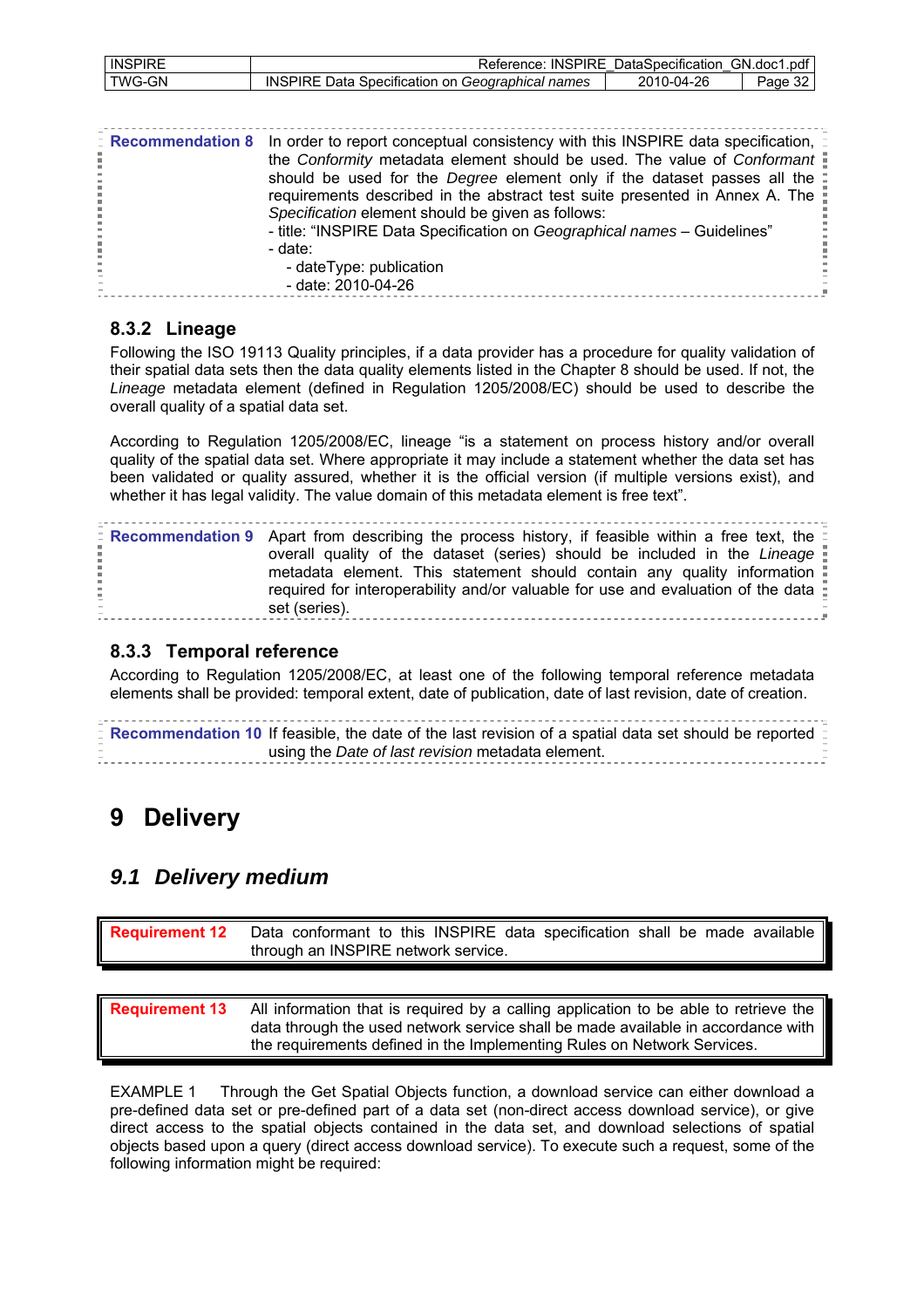| <b>INSPIRE</b> | Reference:                                              | : INSPIRE DataSpecification | GN.doc1.pdf        |
|----------------|---------------------------------------------------------|-----------------------------|--------------------|
| <b>TWG-GN</b>  | <b>INSPIRE Data Specification on Geographical names</b> | 2010-04-26                  | 22.1<br>Page<br>ാാ |

- − the list of spatial object types and/or predefined data sets that are offered by the download service (to be provided through the Get Download Service Metadata operation),
- and the query capabilities section advertising the types of predicates that may be used to form a query expression (to be provided through the Get Download Service Metadata operation, where applicable),
- − a description of spatial object types offered by a download service instance (to be proviced through the Describe Spatial Object Types operation).

EXAMPLE 2 Through the Transform function, a transformation service carries out data content transformations from native data forms to the INSPIRE-compliant form and vice versa. If this operation is directly called by an application to transform source data (e.g. obtained through a download service) that is not yet conformant with this data specification, the following parameters are required: Input data (mandatory). The data set to be transformed.

- − Source model (mandatory, if cannot be determined from the input data). The model in which the input data is provided.
- − Target model (mandatory). The model in which the results are expected.
- − Model mapping (mandatory, unless a default exists). Detailed description of how the transformation is to be carried out.

# *9.2 Encodings*

## **9.2.1 Encoding for application schema** *Geographical names*

**Requirement 14** Data conformant to the application schema *Geographical names* shall be encoded using the encoding specified in section 9.2.1.1.

## 9.2.1.1 Default Encoding: GML Application Schema

Format name: *Geographical names* GML Application Schema v 3.0 Version of the format: GML, version 3.2.1 Reference to the specification of the format: ISO 19136:2007 Character set: UTF-8

The GML Application Schema is distributed in a zip-file separately from the data specification document.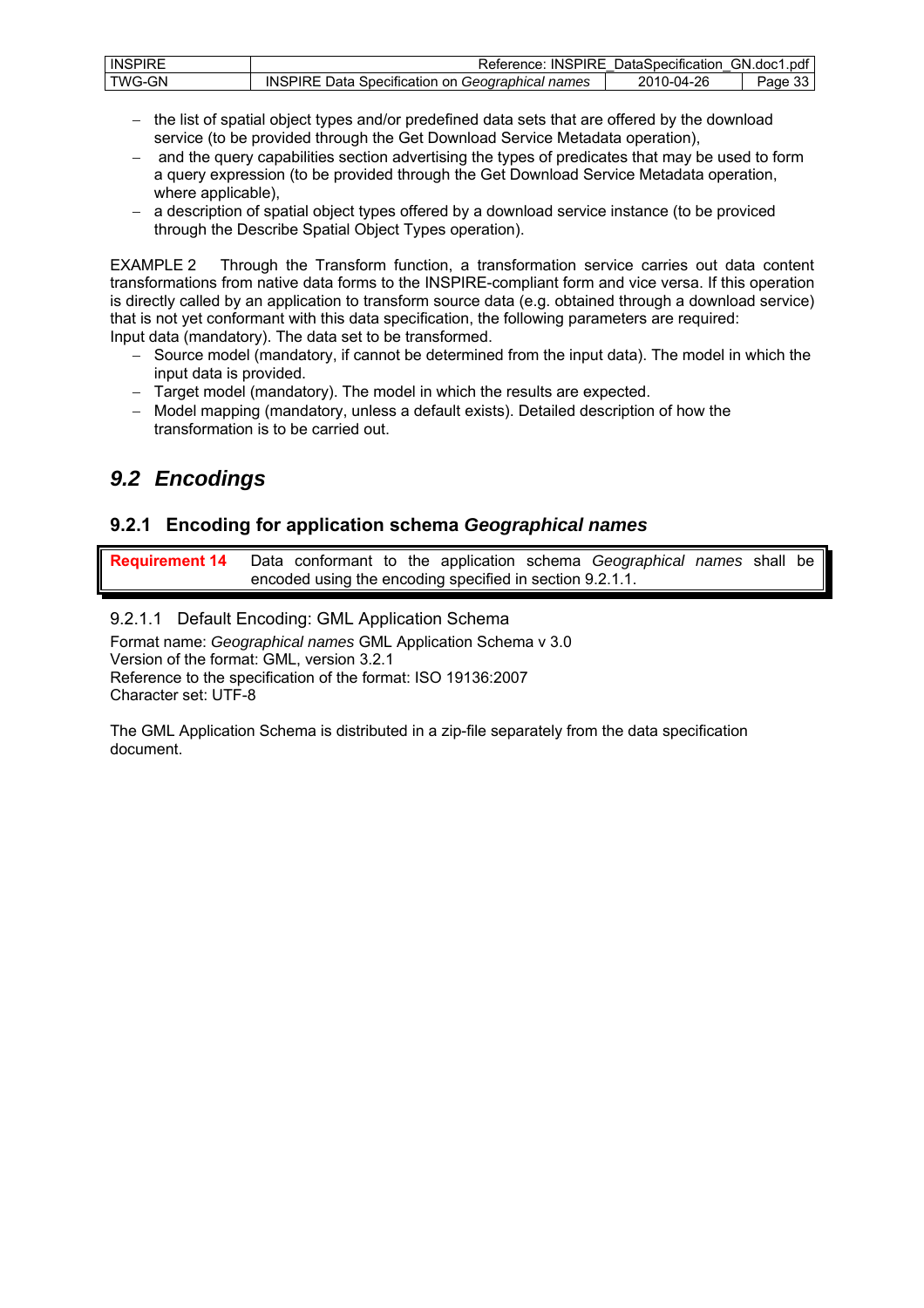| <b>INSPIRE</b> | <b>INSPIRE</b><br>Reference:                               | DataSpecification | GN.doc1.pdf |
|----------------|------------------------------------------------------------|-------------------|-------------|
| TWG-GN         | Data Specification on Geographical names<br><b>INSPIRE</b> | 2010-04-26        | 34<br>Page  |

# **10 Data Capture**

*.* 

| E Recommendation 11 Based on actual practices in Europe, the update cycle of geographical name $\bar{z}$ |
|----------------------------------------------------------------------------------------------------------|
| data sets should be from one to three years. Exceptions are acceptable if $\ddot$                        |
| required, e.g. for consistency with other products such as topographic                                   |
| databases or maps.                                                                                       |

# **11 Portrayal**

This clause defines the rules for layers and styles to be used for portrayal of the spatial object types defined for this theme.

In section 11.1, the *types* of layers are defined that are to be used for the portrayal of the spatial object types defined in this specification. A view service may offer several layers of the same type, one for each data set that it offers on a specific topic.

Section 11.2 specifies the default styles to be used for each of these layer types.

# *11.1 Layer Types*

**Requirement 15** If an INSPIRE view services supports the portrayal of data related to the theme *Geographical names*, it shall provide layers of the types specified in this section.

### **Table 9: Layer types for the spatial data theme** *Geographical names*

| <b>Layer Name</b>    | <b>Layer Title</b>        | <b>Spatial object type</b> | <b>Keywords</b>      |
|----------------------|---------------------------|----------------------------|----------------------|
| GN.GeographicalNames | <b>Geographical Names</b> | NamedPlace                 | geographical name,   |
|                      |                           |                            | place name,          |
|                      |                           |                            | location name,       |
|                      |                           |                            | feature name,        |
|                      |                           |                            | spatial object name, |
|                      |                           |                            | name,                |
|                      |                           |                            | toponym,             |
|                      |                           |                            | toponymy,            |
|                      |                           |                            | exonym,              |
|                      |                           |                            | endonym.             |

## *11.2 Default Styles*

| <b>Requirement 16</b> | If an INSPIRE view network service supports the portrayal of spatial data sets<br>corresponding to the spatial data theme Geographical names, it shall support the<br>default styles specified in the tables in this section. |
|-----------------------|-------------------------------------------------------------------------------------------------------------------------------------------------------------------------------------------------------------------------------|
|                       | If no user-defined style is specified in a portrayal request for a specific layer to an<br>INSPIRE view service, the default style specified in this section for that layer shall<br>be used.                                 |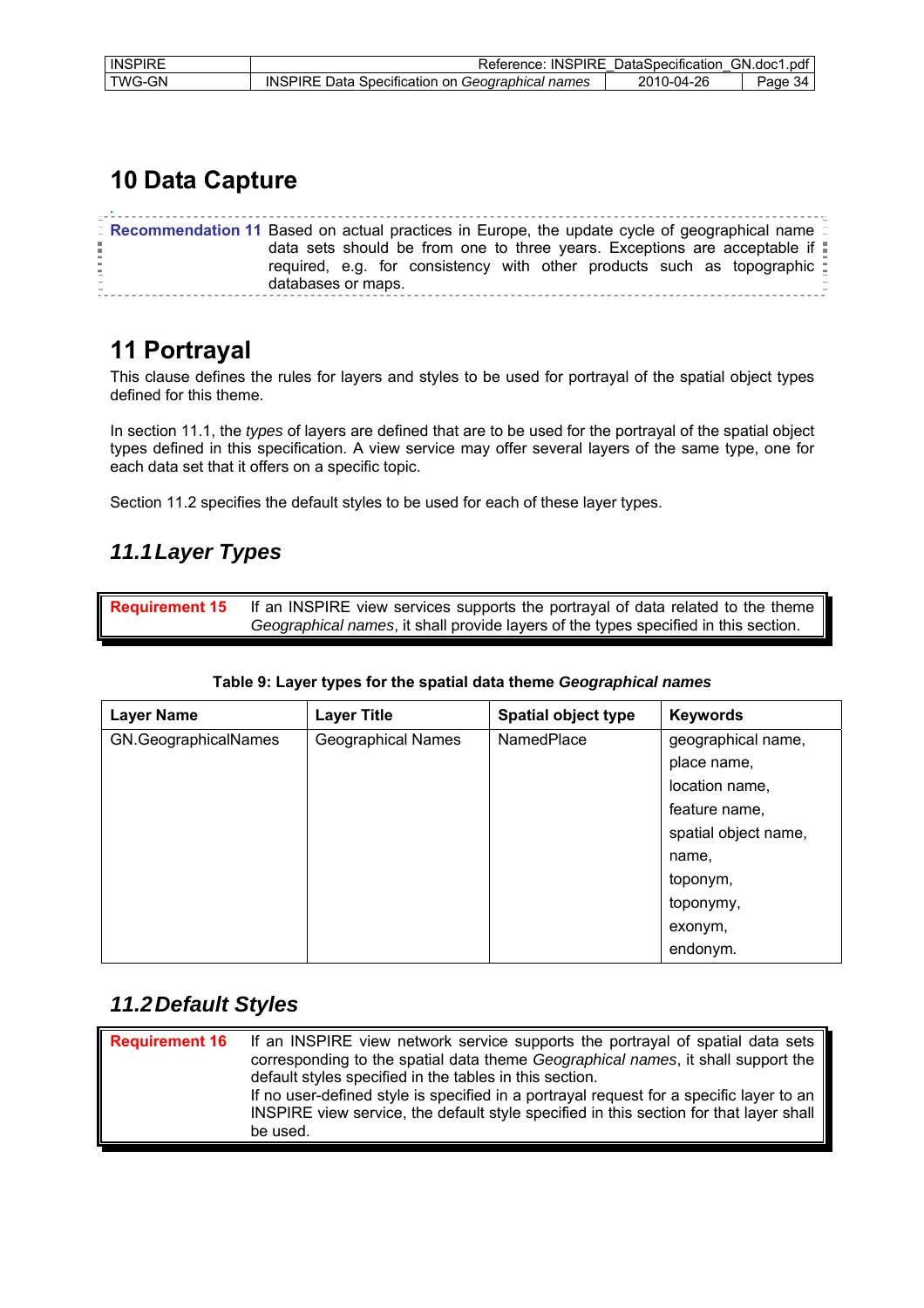| <b>INSPIRE</b> | Reference:<br><b>INSPIRE</b>                                                 | DataSpecification | GN.doc1.pdf |
|----------------|------------------------------------------------------------------------------|-------------------|-------------|
| TWG-GN         | <b>INSPIRE</b><br>a Specification on Geographical names<br>Data <sub>1</sub> | 2010-04-26        | Page J<br>. |

**Requirement 17** The typefaces and fonts used for the portrayal of geographical names shall fully and correctly reproduce all the letters and diacritics present in the spellings of geographical names to be visualised.

#### **Table 10: Default styles for the spatial data theme** *Geographical names*

| <b>Layer Name</b>                       | <b>GN.GeographicalNames</b>                                                                                                                                                                                                                                                                        |
|-----------------------------------------|----------------------------------------------------------------------------------------------------------------------------------------------------------------------------------------------------------------------------------------------------------------------------------------------------|
| <b>Style Name</b>                       | GN.GeographicalNames.Default                                                                                                                                                                                                                                                                       |
| <b>Style Title</b>                      | Geographical Name Default Style                                                                                                                                                                                                                                                                    |
| <b>Style</b><br><b>Description</b>      | All names (i.e. all spellings of all names of the named place) are displayed in black,<br>with font Arial 10pt, and located in order to touch the geometry of the named place,<br>at its centre if possible.<br>If a named place is referred by different names or different spellings of the same |
|                                         | name, all texts are displayed on the same line.<br>The order of displayed names does not indicate any preference order, as this is not<br>possible to define precisely such an order without more information, e.g. on<br>linguistic statuses in administrative units.                             |
| Symbology                               | Displaying the full list of all spellings associated to the same NamedPlace seems to<br>be an issue for the sld standard (style layer description). No sld description is thus<br>provided.                                                                                                        |
| <b>Maximum and</b><br>minimum<br>scales | Names should only be displayed at the viewing scale range defined by the<br>attributes representing the least/most detailed viewing scale of the associated<br>named place. If those attributes are not filled, then the names should be displayed<br>at all viewing scales.                       |

# **12 Additional information**

## *12.1 Rationale behind requiring ISO 639-3 and 639-5 language codes*

### Different lists of language codes exist

a) [ISO 639-1] indicates 2 letters codes for language families/groups and for individual languages. It does not go into sufficient detail to distinguish all the individual European languages.

b) [ISO 639-2] indicates 3-letters codes for language families/groups and for individual languages (number of entries: 400). It still does not go into sufficient detail to distinguish all the individual European languages (even for languages recognised as official in some administrative units of Europe).

c) [ISO 639-3] is the most comprehensive list (number of entries: 7000) with the aim to cover all known natural languages. It has the disadvantage of not providing codes for language families.

e) [ISO 639-5] supplements the coding of language groups and language families in [ISO 639-3]. It introduces a hierarchical relationship between languages, but does not add more detail to [ISO 639-3].

#### Discussion

It appears that most spatial data sets in Europe use [ISO 639-2] as a reference for language of geographical names. Prominent examples are EuroGeoNames and all EuroGeographics products (EuroRegionalMap, EuroGlobalMap and EuroBoundaryMap). In addition, [ISO 639-2] is mandated in the INSPIRE Implementing Rule on metadata ([Regulation 1205/2008/EC]).

However, [ISO 639-2] does not allow for sufficient detail to distinguish all existing European languages; even some official languages in use in parts of Europe are missing. An example is on Saami languages spoken in Northern Europe: [ISO 639-2] (updated list from 2007) encodes five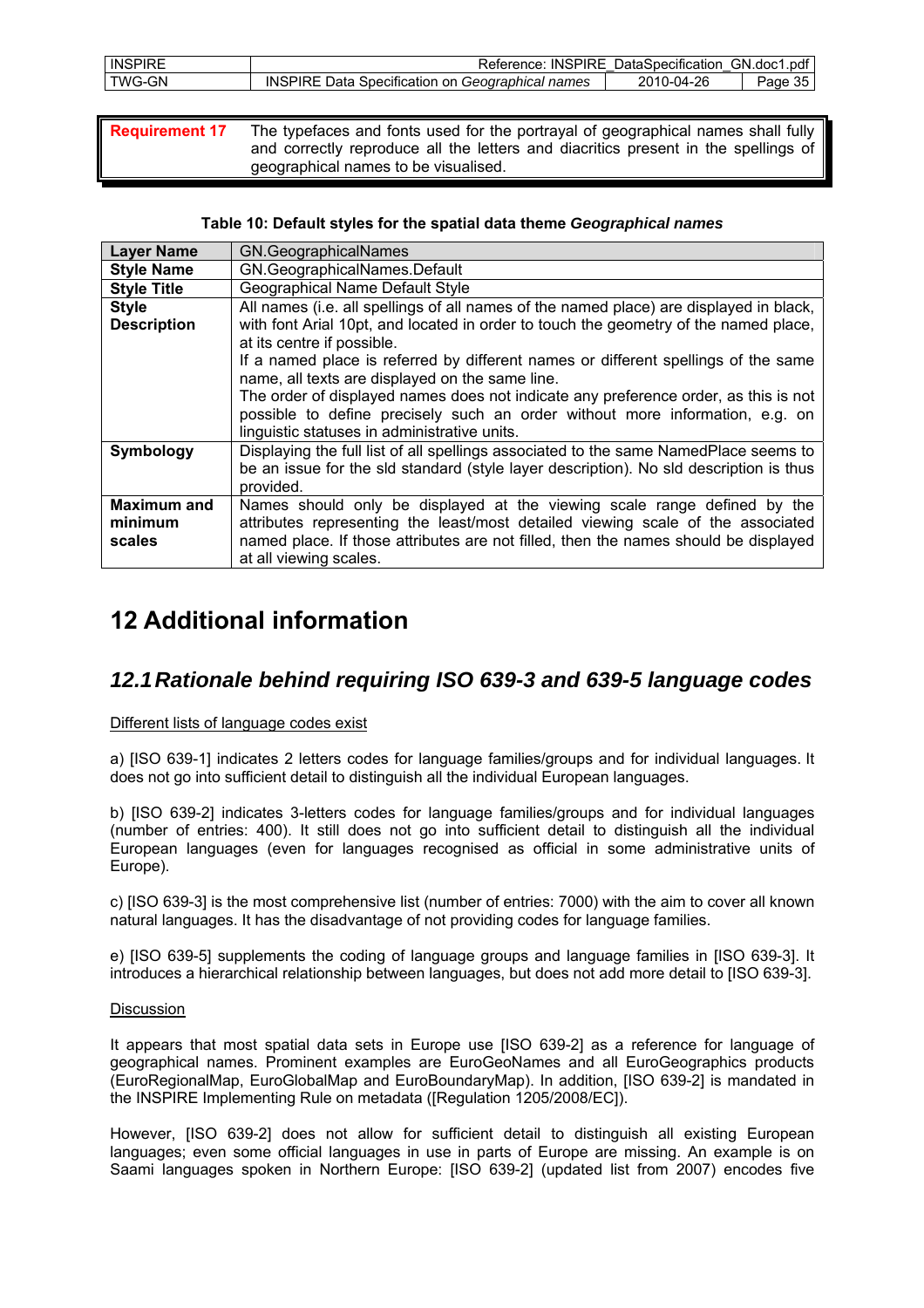| <b>INSPIRE</b> | Reference:                                              | : INSPIRE DataSpecification | GN.doc1.pdf |
|----------------|---------------------------------------------------------|-----------------------------|-------------|
| TWG-GN         | <b>INSPIRE Data Specification on Geographical names</b> | 2010-04-26                  | 36<br>Page  |

Saami languages separately, while the other five are grouped as 'Other Saami languages' (code 'smi').

[ISO 639-3] has the advantage of providing codes for most if not all languages used in Europe. On the Saami example, [ISO 639-3] separates all Saami languages from each other.

However, [ISO 639-3] has the disadvantage of not providing codes for language families. That may cause problems, for instance in Germany where topographic data sets refer to 'Sorbian languages' as a minority language, while [ISO 639-3] only offers codes 'Lower Sorbian' and 'Upper Sorbian'. Therefore it would not be possible to map the current German data with [ISO 639-3], while this is possible for [ISO 639-5].

#### Conclusion

Language is a major aspect of geographical names and the choice of most appropriate codes received much attention during the preparation of this specification. The only solution enabling to code languages with sufficient details, but also enabling to code languages family as existing in some actual data sets, appeared to be a combination of the non-conflicting codes of [ISO 639-3] and [ISO 639-5].

In addition, we strongly recommend to push ISO for a useful combination of the various versions of ISO 639 language codes.

## *12.2 Rationale behind codes for transliteration schemes*

#### Different code lists for transliteration schemes exist

It appears that there now exist no sufficiently comprehensive and widely accepted unique code list of transliteration schemes maintained by some organisation like ISO or United Nations.

More, some transliteration schemes not recorded in United Nations code list are in use in Europe. In particular, the Bulgarian current official system is different from the United Nations approved one. For example, different spellings exist for 'the city of Shumen' in Bulgaria:

- "Шумен" (endonym)
	- o language: Bulgarian
	- o script: Cyrillic
	- o transliterationScheme: *void*
- "Šumen"
	- o language: Bulgarian
	- o script: Roman/Latin
	- o transliterationScheme: UN 1977
- "Shumen"
	- o language: Bulgarian
	- o script: Roman/Latin
	- o transliterationScheme: national 2006

#### **Conclusion**

For these reasons, this specification does not recommend one unique particular code list for coding transliteration schemes.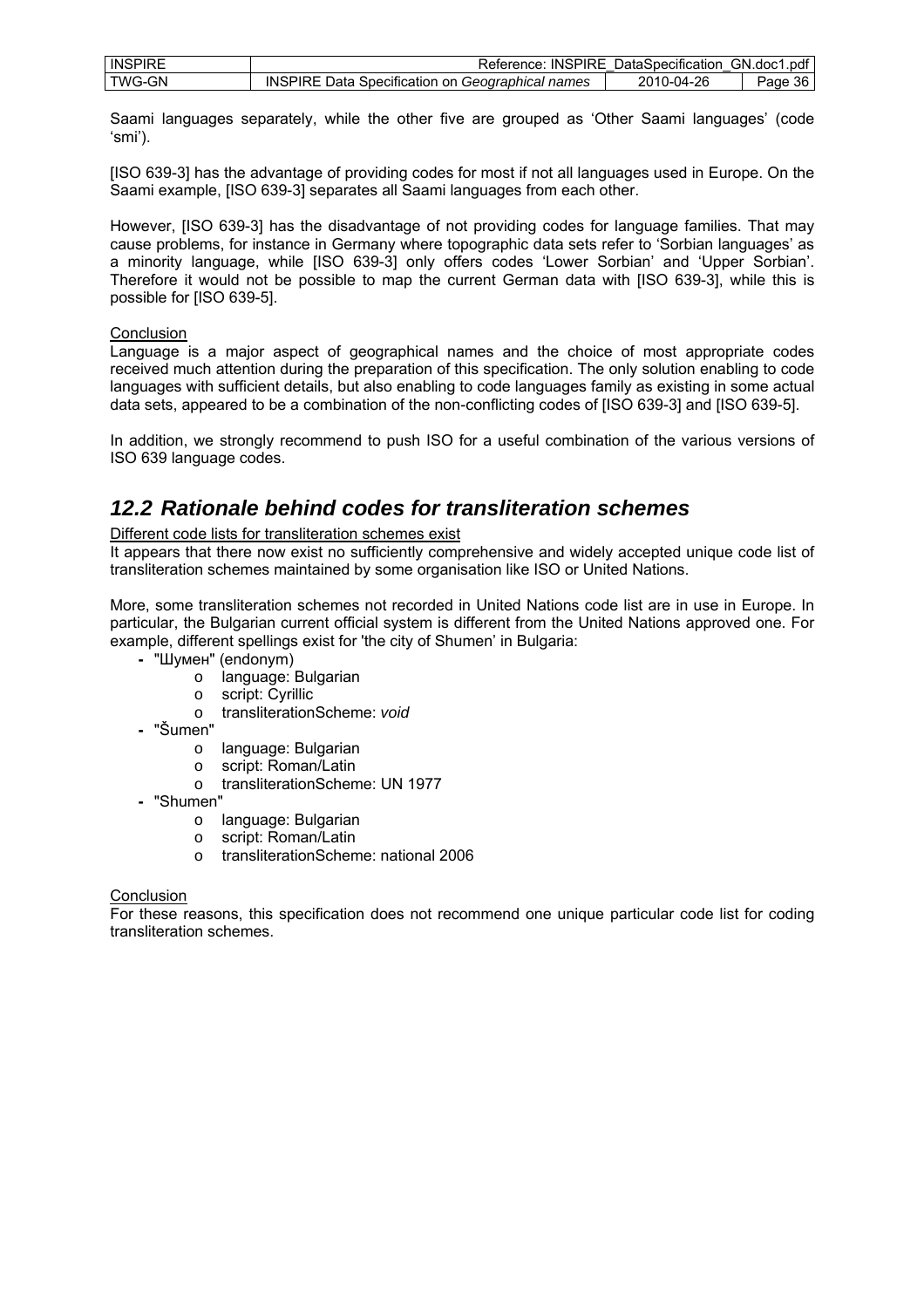| <b>INSPIRE</b> | Reference: INSPIRE DataSpecification GN.doc1.pdf        |            |         |
|----------------|---------------------------------------------------------|------------|---------|
| TWG-GN         | <b>INSPIRE Data Specification on Geographical names</b> | 2010-04-26 | Page 37 |

# **Bibliography**

- [Directive 2007/2/EC] Directive 2007/2/EC of the European Parliament and of the Council of 14 March 2007 establishing an Infrastructure for Spatial Information in the European Community (INSPIRE)
- [DS-D2.5] INSPIRE DS-D2.5, Generic Conceptual Model, v3.1, http://inspire.jrc.ec.europa.eu/reports/ImplementingRules/DataSpecifications/D2.5\_v3.1. pdf
- [EGN] EuroGeoNames (2006-2009). European project of the eContentplus program, project identifier ECP 2005 GEO 038026 EGN, http://www.eurogeonames.com
- [EGN D4.2e] Deliverable D4.2e from the EuroGeoNames project: Conceptual schema and documentation.
- [ISO 15924] EN ISO 15924:2004, Codes for the representation of names of scripts
- [ISO 19112] EN ISO 19112:2003, Geographic information Spatial referencing by geographic identifiers
- [ISO 19115] EN ISO 19115:2005, Geographic information Metadata (ISO 19115:2003)
- [ISO 19136] EN ISO 19136:2007, Geographic information Geography Markup Language (GML)
- [ISO 19137] EN ISO 19137:2007, Geographic information -- Core profile of the spatial schema.
- [ISO 19139] ISO/TS 19139:2007, Geographic information Metadata XML schema implementation
- [ISO 639-2] EN ISO 639-2:1998, Codes for the representation of names of languages Part 2: Alpha-3 Code.
- [ISO 639-3] EN ISO 639-3:2007, Codes for the representation of names of languages Part 3: Alpha-3 code for comprehensive coverage of languages
- [ISO 639-5] EN ISO 639-5:2008, Codes for the representation of names of languages Part 5: Alpha-3 code for language families and groups
- [OGC 06-103r3] Implementation Specification for Geographic Information Simple feature access Part 1: Common Architecture v1.2.0
- [Regulation 1205/2008/EC] Regulation 1205/2008/EC implementing Directive 2007/2/EC of the European Parliament and of the Council as regards metadata
- [UNGEGN Manual 2006] Manual for the National Standardization of Geographical Names. United Nations Group of Experts on Geographical Names, 2006, ISBN: 92-1-161490-2
- [UNGEGN Manual 2007] Technical reference manual for the standardization of geographical names, United Nations Group of Experts on Geographical Names, 2007, ISBN: 92-1-161500-5
- [UNGEGN Glossary 2007] Glossary of Terms for the Standardization of Geographical Names & addendum, United Nations Group of Experts on Geographical Names, ref. ST/ESA/STAT/SER.M/85 and ST/ESA/STAT/SER.M/85/Add.1.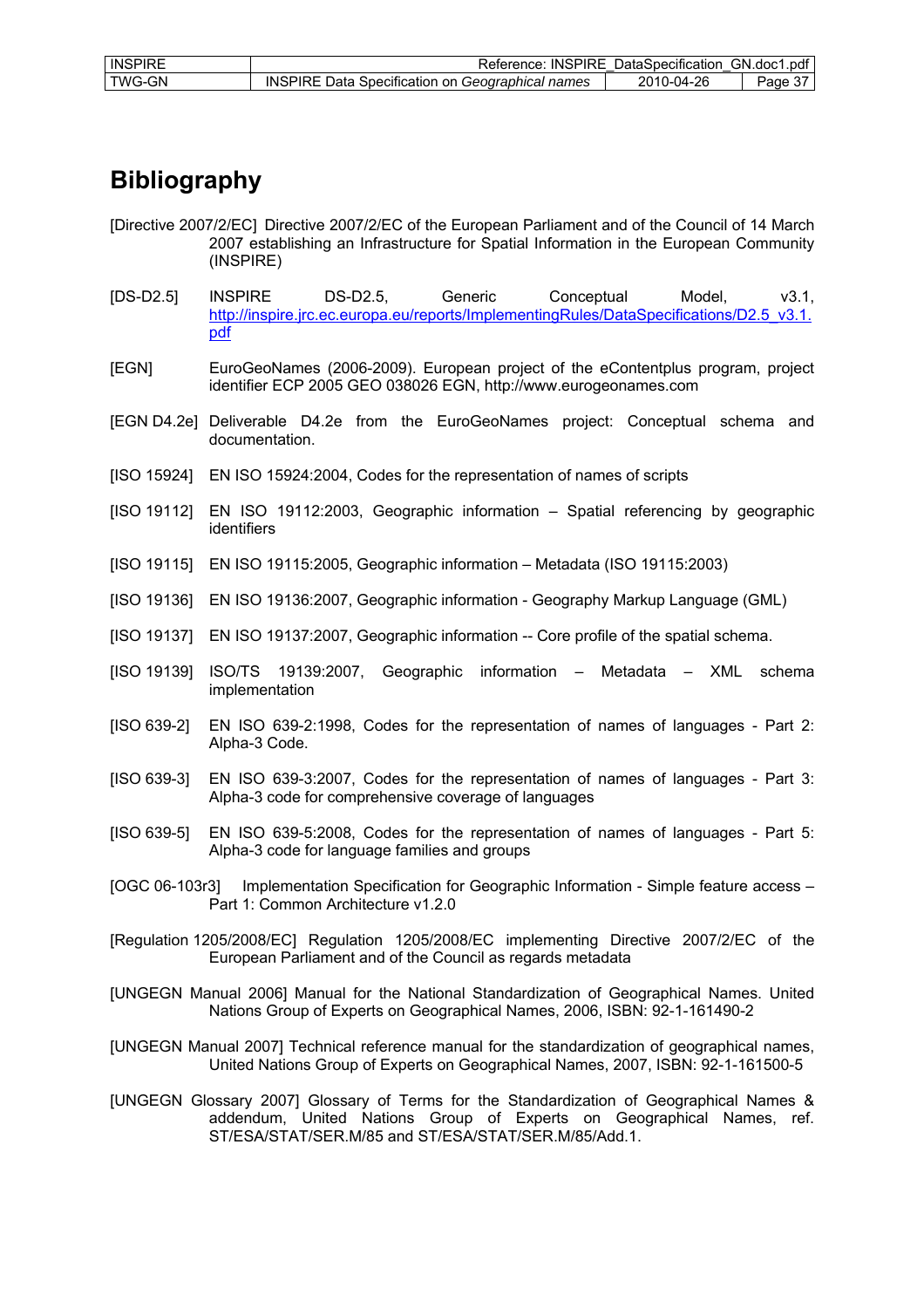| <b>INSPIRE</b> | Reference: INSPIRE DataSpecification GN.doc1.pdf        |            |         |
|----------------|---------------------------------------------------------|------------|---------|
| TWG-GN         | <b>INSPIRE Data Specification on Geographical names</b> | 2010-04-26 | Page 38 |

# **Annex A** (normative)

# **Abstract Test Suite**

Any dataset conforming to this INSPIRE data specification shall meet all requirements specified in this document.

NOTE A common abstract test suite including detailed instructions on how to test each requirement will be added at a later stage.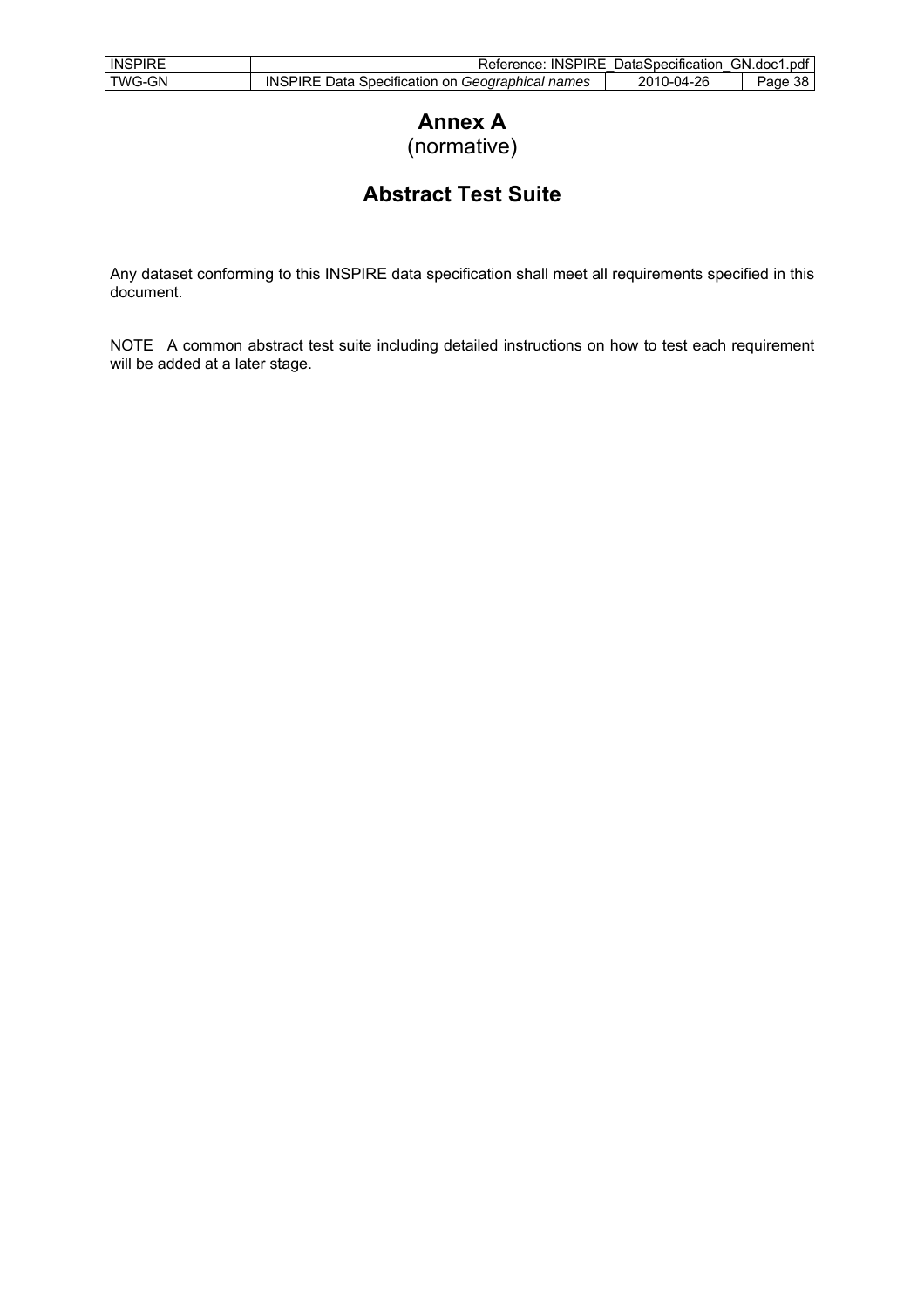## **Annex B**  (informative) **Examples**

This Annex contains informative examples of typical situations for names.

#### **NOTE**: these examples have been validated with Final Draft (2009-08-11) of the GML-Schemas v.3

Estany de Banyoles – 'simple' name

### **B.1.1 Description**

The Estany de Banyoles is one of the big natural lakes of Catalonia. This place name is the origin of the name of the 'comarca' (minor region) 'Pla de l'Estany'. The city of Banyoles is located near the lake and it is the capital of the Pla de l'Estany 'comarca'. The lake was the site of rowing competitions at the Olympic Games of 1992.

### **B.1.2 Data to be delivered**

#### **NamedPlace**

identifier: ICC.BTCv4.48701 geometry: UTMX47952582, UTMY466459166 (31-Zone) [referencePoint] type: 'Lake' typeLocal: 'hidrografia' [*Hydrography*] relatedSpatialObject: <null>

### **GeographicalName**

language : cat [Catalan] nativeValue: endonym status: Official sourceOfName: Official Gazetteer of Major Toponymy of Catalonia **Spelling** text: Estany de Banyoles script: Latin (Roman) transliterationScheme: <null>

## **B.1.3 GML encoding**

```
<?xml version="1.0" encoding="UTF-8"?>
<wfs:FeatureCollection timeStamp="2009-07-13T07:00:00" numberMatched="1" numberReturned="1"
gml:id="ES.ICC.BTCv4.0"
  xmlns="urn:x-inspire:specification:gmlas:GeographicalNames:3.0"
  xmlns:base="urn:x-inspire:specification:gmlas:BaseTypes:3.2"
  xmlns:gmd="http://www.isotc211.org/2005/gmd"
  xmlns:xlink="http://www.w3.org/1999/xlink" xmlns:wfs="http://www.opengis.net/wfs/2.0"
  xmlns:gml="http://www.opengis.net/gml/3.2" xmlns:xsi="http://www.w3.org/2001/XMLSchema-instance"
  xsi:schemaLocation="urn:x-inspire:specification:gmlas:GeographicalNames:3.0 
                                             ../XSD/GeographicalNames.xsd 
             http://www.opengis.net/wfs/2.0 ./wfs/2.0.0/wfs.xsd">
 <aml:boundedBy>
    <gml:Envelope srsName="urn:ogc:def:crs:EPSG::4258">
      <gml:lowerCorner>-20.0 30.0</gml:lowerCorner>
      <gml:upperCorner>10.0 45.0</gml:upperCorner>
    </gml:Envelope>
  </gml:boundedBy>
  <wfs:member>
    <NamedPlace gml:id="ES.ICC.BTCv4.48701">
      <beginLifespanVersion>2008-11-05T07:00:00</beginLifespanVersion>
      <geometry>
        <gml:Point gml:id="ES.ICC.BTCv4R.P01" srsName="urn:ogc:def:crs:EPSG::4258">
         <gml:pos>0.03 40.83</gml:pos>
        </gml:Point>
```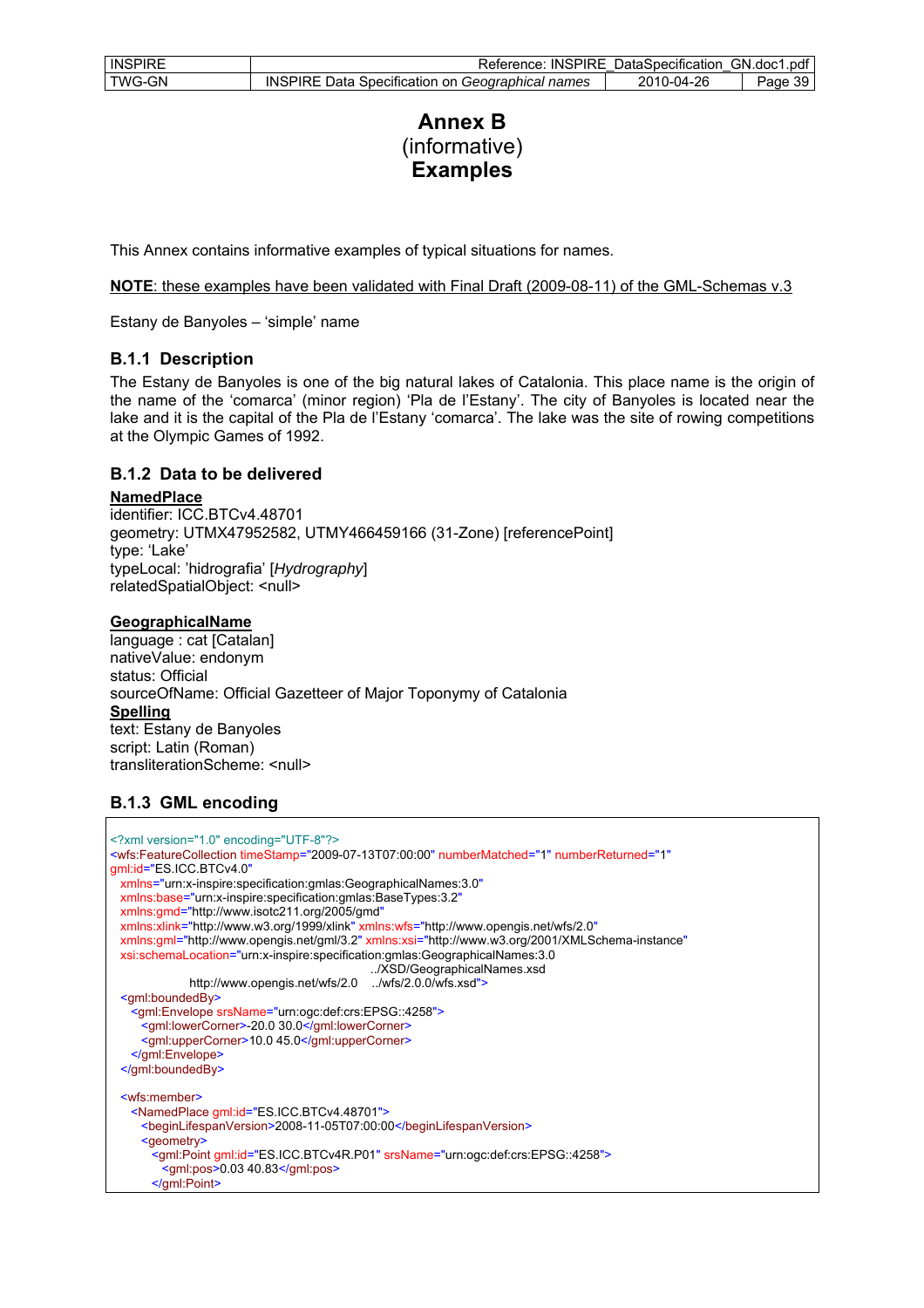| <b>INSPIRE</b> | <b>INSPIRE</b><br>Reference:                                        | DataSpecification      | GN.doc1.pdf |
|----------------|---------------------------------------------------------------------|------------------------|-------------|
| TWG-GN         | <b>INSPIRE</b><br>Data<br>Specification on<br>names<br>Geographical | <sup>ን</sup> 010-04-26 | Page<br>-40 |

| <inspireid></inspireid>                                                                 |  |
|-----------------------------------------------------------------------------------------|--|
| <base:identifier></base:identifier>                                                     |  |
| <base:localid>48701</base:localid>                                                      |  |
| <base:namespace>ES.ICC.BTCv4R</base:namespace>                                          |  |
|                                                                                         |  |
|                                                                                         |  |
| <localtype></localtype>                                                                 |  |
| <gmd:localisedcharacterstring locale="es-ES">hidrografia</gmd:localisedcharacterstring> |  |
|                                                                                         |  |
| <localtype></localtype>                                                                 |  |
| <gmd:localisedcharacterstring locale="en-GB">Hydrography</gmd:localisedcharacterstring> |  |
|                                                                                         |  |
| $name$                                                                                  |  |
| <geographicalname></geographicalname>                                                   |  |
| <language>cat</language>                                                                |  |
| <nativeness>endonym</nativeness>                                                        |  |
| <namestatus>official</namestatus>                                                       |  |
| <sourceofname>Official Gazetteer of Major Toponymy of Catalonia</sourceofname>          |  |
| <pronunciation></pronunciation>                                                         |  |
| <pronunciationofname></pronunciationofname>                                             |  |
|                                                                                         |  |
| <spelling></spelling>                                                                   |  |
| <spellingofname></spellingofname>                                                       |  |
| <text>Estany de Banyoles</text>                                                         |  |
| <script>Latn</script>                                                                   |  |
|                                                                                         |  |
|                                                                                         |  |
|                                                                                         |  |
| $<$ /name $>$                                                                           |  |
| <type>hydrography</type>                                                                |  |
|                                                                                         |  |
|                                                                                         |  |
|                                                                                         |  |
|                                                                                         |  |
|                                                                                         |  |

## **B.2 City of Athens - named only in the Greek language and Greek script**

## **B.2.1 Description**

English: Athens (IPA: [æθənz]); Greek: Αθήνα, Athina, (IPA: [a θina]), the capital and largest city of Greece.

## **B.2.2 GML encoding**

| xml version="1.0" encoding="UTF-8"?                                                                                                                  |
|------------------------------------------------------------------------------------------------------------------------------------------------------|
| <wfs:featurecollection <="" gml:id="GR.NN.PNR.0" numbermatched="1" numberreturned="1" td="" timestamp="2008-11-05T07:00:00"></wfs:featurecollection> |
| xmlns="urn:x-inspire:specification:gmlas:GeographicalNames:3.0"                                                                                      |
| xmlns:base="urn:x-inspire:specification:gmlas:BaseTypes:3.2"                                                                                         |
| xmlns:gmd="http://www.isotc211.org/2005/gmd"                                                                                                         |
| xmlns:xlink="http://www.w3.org/1999/xlink"                                                                                                           |
| xmlns:wfs="http://www.opengis.net/wfs/2.0"                                                                                                           |
| xmlns:gml="http://www.opengis.net/gml/3.2"                                                                                                           |
| xmlns:xsi="http://www.w3.org/2001/XMLSchema-instance"                                                                                                |
| xsi:schemaLocation="urn:x-inspire:specification:gmlas:GeographicalNames:3.0                                                                          |
| /XSD/GeographicalNames.xsd                                                                                                                           |
| http://www.opengis.net/wfs/2.0/wfs/2.0.0/wfs.xsd">                                                                                                   |
| <gml:boundedby></gml:boundedby>                                                                                                                      |
| <gml:envelope srsname="urn:ogc:def:crs:EPSG::4258"></gml:envelope>                                                                                   |
| <gml:lowercorner>18.0 30.0</gml:lowercorner>                                                                                                         |
| <gml:uppercorner>28.0 42.0</gml:uppercorner>                                                                                                         |
|                                                                                                                                                      |
|                                                                                                                                                      |
|                                                                                                                                                      |
| <wfs:member></wfs:member>                                                                                                                            |
| <namedplace qml:id="GR.NN.PNR.329546"></namedplace>                                                                                                  |
| <beginlifespanversion>2008-11-05T07:00:00</beginlifespanversion>                                                                                     |
| <geometry></geometry>                                                                                                                                |
| <gml:point gml:id="GR.NN.PNR.P329546" srsname="urn:ogc:def:crs:EPSG::4258"></gml:point>                                                              |
| <gml:pos>23.66 37.96</gml:pos>                                                                                                                       |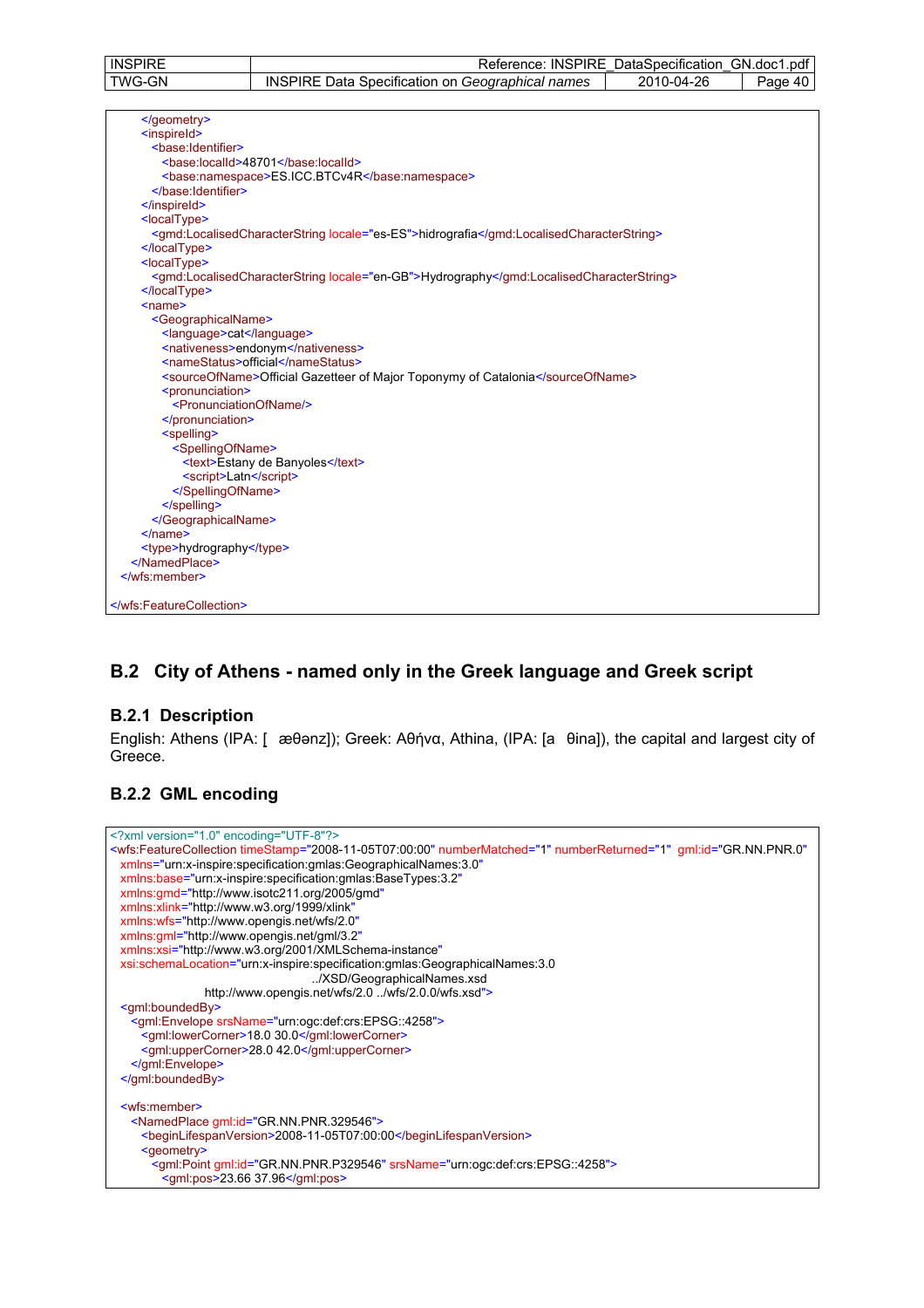| <b>INSPIRE</b> | <b>INSPIRE</b><br>⊰eterence:                                         | DataSpecification | GN.doc1<br>pdt |
|----------------|----------------------------------------------------------------------|-------------------|----------------|
| TWG-GN         | <b>INSPIRE</b><br>Data<br>. Specification on Geographical i<br>names | 2010-04-26        | Page           |

| $\le$ /qml:Point>                           |
|---------------------------------------------|
|                                             |
| <inspireid></inspireid>                     |
| <base: identifier=""></base:>               |
| <base:localid>329546</base:localid>         |
| <base:namespace>GR.NN.PNR</base:namespace>  |
|                                             |
|                                             |
| $<$ localType $>$                           |
| $name$                                      |
| <geographicalname></geographicalname>       |
| <language>gre</language>                    |
| <nativeness>endonym</nativeness>            |
| <namestatus>official</namestatus>           |
| <sourceofname></sourceofname>               |
| <pronunciation></pronunciation>             |
| <pronunciationofname></pronunciationofname> |
|                                             |
| <spelling></spelling>                       |
| <spellingofname></spellingofname>           |
| <text>Aθήva</text>                          |
| <script>Grek</script>                       |
|                                             |
|                                             |
|                                             |
| $<$ /name $>$                               |
| <type>populatedPlace</type>                 |
|                                             |
|                                             |
|                                             |
|                                             |

# **B.3 City of Athens – Greek endonym in two scripts, and English exonym**

# **B.3.1 GML encoding**

| xml version="1.0" encoding="UTF-8"?                                                                                                                  |
|------------------------------------------------------------------------------------------------------------------------------------------------------|
| <wfs:featurecollection <="" gml:id="GR.NN.PNR.0" numbermatched="1" numberreturned="1" td="" timestamp="2008-11-05T07:00:00"></wfs:featurecollection> |
| xmlns="urn:x-inspire:specification:gmlas:GeographicalNames:3.0"                                                                                      |
| xmlns:base="urn:x-inspire:specification:gmlas:BaseTypes:3.2"                                                                                         |
| xmlns:gmd="http://www.isotc211.org/2005/gmd"                                                                                                         |
| xmlns:xlink="http://www.w3.org/1999/xlink"                                                                                                           |
| xmlns:wfs="http://www.opengis.net/wfs/2.0"                                                                                                           |
| xmlns:gml="http://www.opengis.net/gml/3.2"                                                                                                           |
| xmlns:xsi="http://www.w3.org/2001/XMLSchema-instance"                                                                                                |
| xsi:schemaLocation="urn:x-inspire:specification:gmlas:GeographicalNames:3.0                                                                          |
| /XSD/GeographicalNames.xsd                                                                                                                           |
| http://www.opengis.net/wfs/2.0/wfs/2.0.0/wfs.xsd">                                                                                                   |
| <gml:boundedby></gml:boundedby>                                                                                                                      |
| <gml:envelope srsname="urn:ogc:def:crs:EPSG::4258"></gml:envelope>                                                                                   |
| <gml:lowercorner>18.0 30.0</gml:lowercorner>                                                                                                         |
| <gml:uppercorner>28.0 42.0</gml:uppercorner>                                                                                                         |
|                                                                                                                                                      |
|                                                                                                                                                      |
|                                                                                                                                                      |
| <wfs:member></wfs:member>                                                                                                                            |
| <namedplace qml:id="GR.NN.PNR.329546"></namedplace>                                                                                                  |
| <beginlifespanversion>2008-11-05T07:00:00</beginlifespanversion>                                                                                     |
| <aeometry></aeometry>                                                                                                                                |
| <gml:point gml:id="GR.NN.PNR.P329546" srsname="urn:ogc:def:crs:EPSG::4258"></gml:point>                                                              |
| <gml:pos>23.66 37.96</gml:pos>                                                                                                                       |
|                                                                                                                                                      |
|                                                                                                                                                      |
| <inspireid></inspireid>                                                                                                                              |
| <base:identifier></base:identifier>                                                                                                                  |
| <base:localid>329546</base:localid>                                                                                                                  |
| <base:namespace>GR.NN.PNR</base:namespace>                                                                                                           |
|                                                                                                                                                      |
|                                                                                                                                                      |
| <localtype></localtype>                                                                                                                              |
| $name$                                                                                                                                               |
| <geographicalname></geographicalname>                                                                                                                |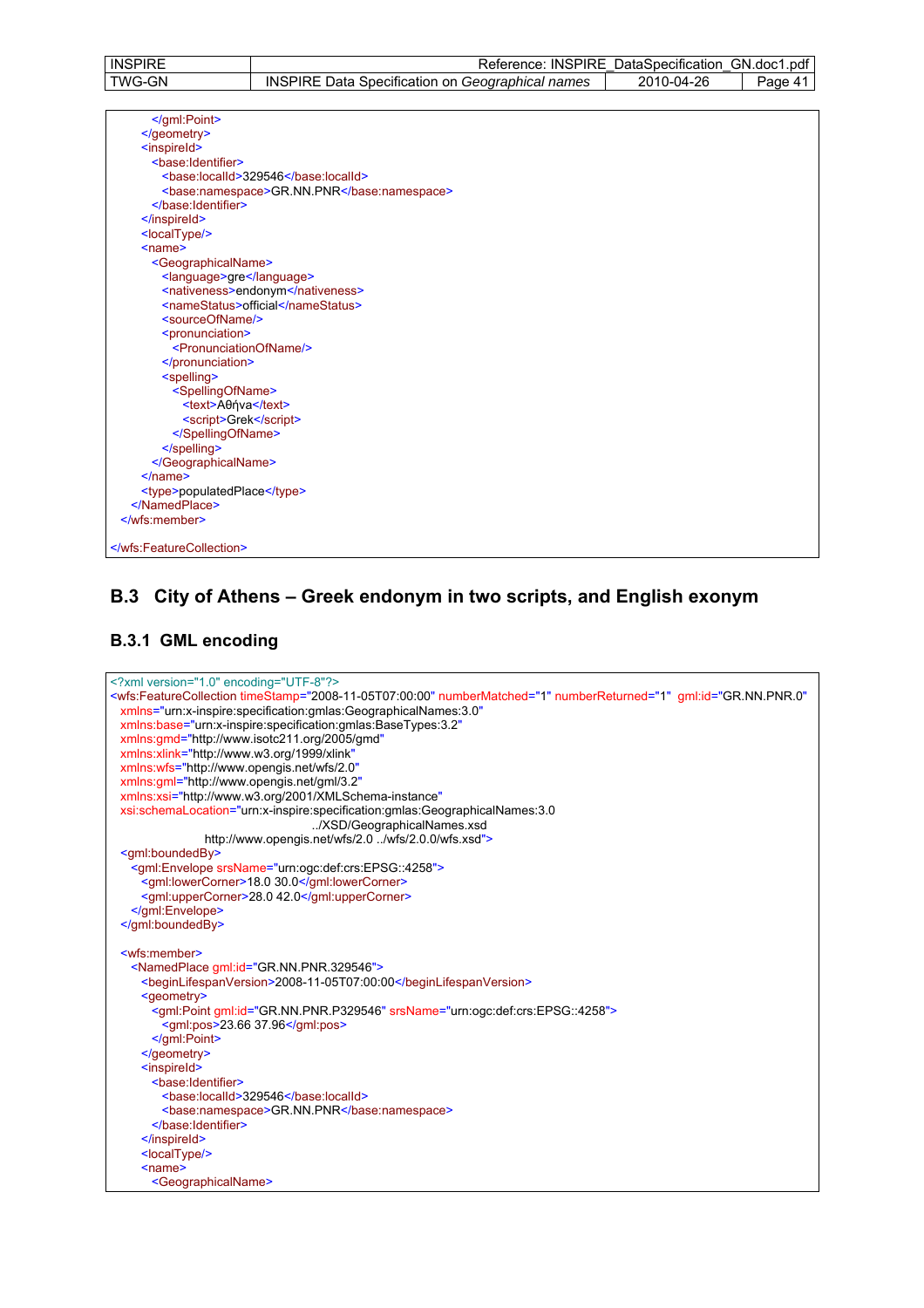| <b>INSPIRE</b> | <b>INSPIRE</b><br>rence:                                                  | DataSpecification | pdf<br>GN<br>.doc1 |
|----------------|---------------------------------------------------------------------------|-------------------|--------------------|
| TWG-GN         | INS<br>Geographical<br>names<br>nn<br>Jata<br>Sner<br>cification<br>ミレリレー | 2010-04-26        | Paɑe               |

| <language>gre</language>                                                   |  |
|----------------------------------------------------------------------------|--|
| <nativeness>endonym</nativeness>                                           |  |
| <namestatus>official</namestatus>                                          |  |
| <sourceofname></sourceofname>                                              |  |
| <pronunciation></pronunciation>                                            |  |
| <pronunciationofname></pronunciationofname>                                |  |
|                                                                            |  |
| <spelling></spelling>                                                      |  |
| <spellingofname></spellingofname>                                          |  |
| <text>Aθήva</text>                                                         |  |
| <script>Grek</script>                                                      |  |
|                                                                            |  |
|                                                                            |  |
| <spelling></spelling>                                                      |  |
| <spellingofname></spellingofname>                                          |  |
| <text>Athina</text>                                                        |  |
| <script>Latn</script>                                                      |  |
| <transliterationscheme>standard Greek romanisation</transliterationscheme> |  |
|                                                                            |  |
|                                                                            |  |
|                                                                            |  |
| $<$ /name $>$                                                              |  |
| $name$                                                                     |  |
| <geographicalname></geographicalname>                                      |  |
| <language>eng</language>                                                   |  |
| <nativeness>exonym</nativeness>                                            |  |
| <namestatus>other</namestatus>                                             |  |
| <sourceofname></sourceofname>                                              |  |
| <pronunciation></pronunciation>                                            |  |
| <pronunciationofname></pronunciationofname>                                |  |
|                                                                            |  |
| <spelling></spelling>                                                      |  |
| <spellingofname></spellingofname>                                          |  |
| <text>Athens</text>                                                        |  |
| <script>Latn</script>                                                      |  |
|                                                                            |  |
|                                                                            |  |
|                                                                            |  |
| $<$ /name $>$                                                              |  |
| <type>populatedPlace</type>                                                |  |
|                                                                            |  |
|                                                                            |  |
|                                                                            |  |
|                                                                            |  |

## **B.4 Finland - several names in different languages (Helsinki, Helsingfors)**

## **B.4.1 Description**

Helsinki is the capital of Finland and officially bilingual (Finnish–Swedish) municipality with a Finnishspeaking majority. Since municipality names have official status in Finland, both Helsinki (Finnish) and Helsingfors (Swedish) are official names of the capital.

## **B.4.2 Data to be delivered**

### **NamedPlace**

identifier: FI.NLS.GNR.10342733 geometry: N 60.16648, E 24.94344 [referencePoint] type: 'Populated place' typeLocal: 'Kaupunki' [*Populated place/City*] relatedSpatialObject: <null>

### **GeographicalName**

language: fin [Finnish] nativeValue: endonym status: Official sourceOfName: Geographical Names Register of the National Land Survey of Finland beginLifespanVersion: 2001-01-01 endLifespanVersion: <null>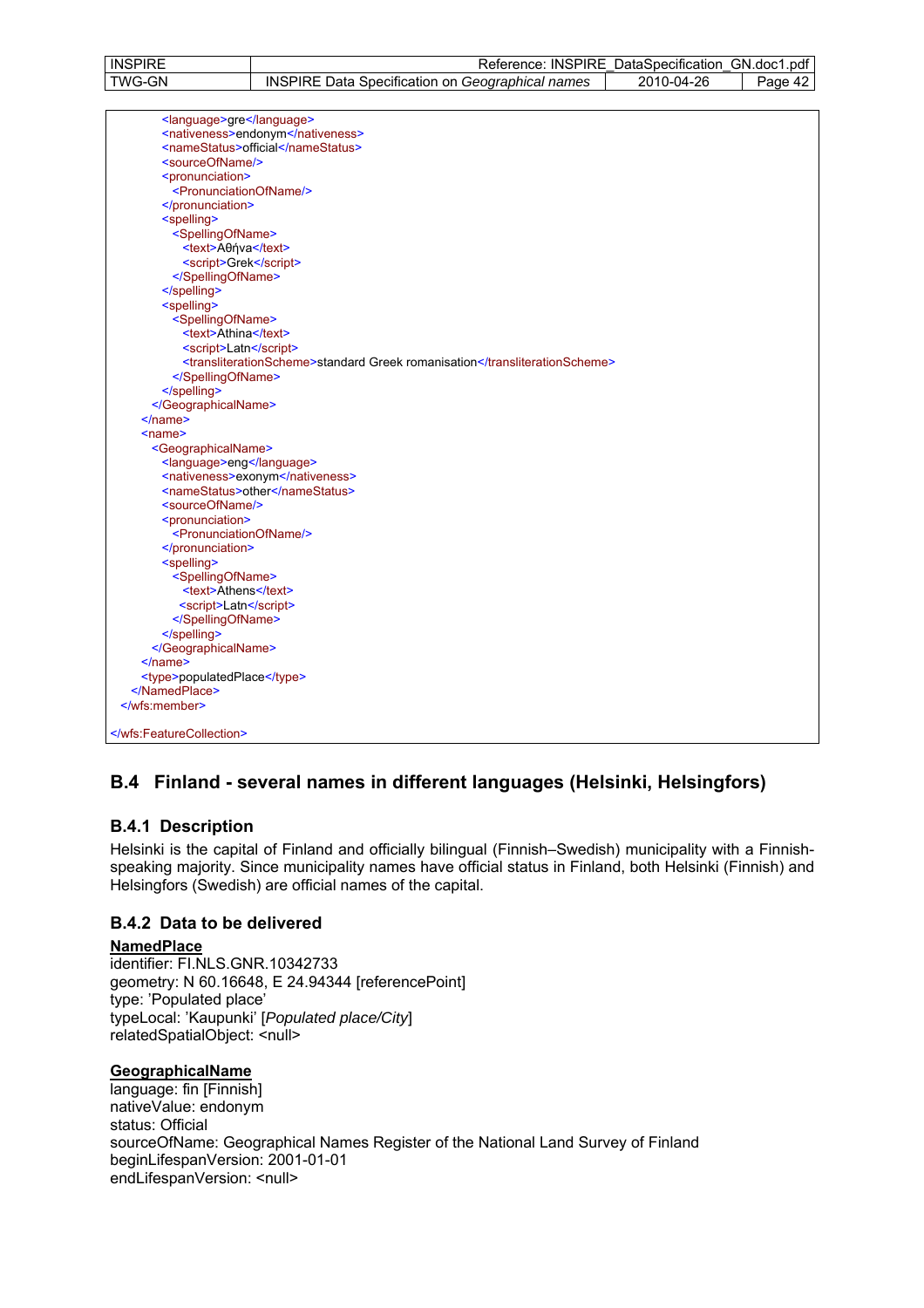| <b>INSPIRE</b> | Reference: INSPIRE DataSpecification GN.doc1.pdf        |            |         |
|----------------|---------------------------------------------------------|------------|---------|
| TWG-GN         | <b>INSPIRE Data Specification on Geographical names</b> | 2010-04-26 | Page 43 |

### **Spelling**

text: Helsinki script: Latin (Roman) transliterationScheme: <null>

#### **GeographicalName**

language: swe [Swedish] nativeValue: endonym status: Official sourceOfName: Geographical Names Register of the National Land Survey of Finland beginLifespanVersion: 2001-01-01 endLifespanVersion: <null> **Spelling** text: Helsingfors script: Latin (Roman) transliterationScheme: <null>

### **B.4.3 GML encoding**

| xml version="1.0" encoding="UTF-8"?                                                                                                                            |  |
|----------------------------------------------------------------------------------------------------------------------------------------------------------------|--|
| <wfs:featurecollection <="" gml:id="FI.NLS.GNR.0" numbermatched="1" numberreturned="1" th="" timestamp="2008-11-05T07:00:00"><th></th></wfs:featurecollection> |  |
| xmlns="urn:x-inspire:specification:gmlas:GeographicalNames:3.0"                                                                                                |  |
| xmlns:base="urn:x-inspire:specification:gmlas:BaseTypes:3.2"                                                                                                   |  |
| xmlns:gmd="http://www.isotc211.org/2005/gmd"                                                                                                                   |  |
| xmlns:xlink="http://www.w3.org/1999/xlink" xmlns:wfs="http://www.opengis.net/wfs/2.0"                                                                          |  |
| xmlns:gml="http://www.opengis.net/gml/3.2" xmlns:xsi="http://www.w3.org/2001/XMLSchema-instance"                                                               |  |
| xsi:schemaLocation="urn:x-inspire:specification:gmlas:GeographicalNames:3.0                                                                                    |  |
| /XSD/GeographicalNames.xsd                                                                                                                                     |  |
| http://www.opengis.net/wfs/2.0/wfs/2.0.0/wfs.xsd">                                                                                                             |  |
| <gml:boundedby></gml:boundedby>                                                                                                                                |  |
| <gml:envelope srsname="urn:ogc:def:crs:EPSG::4258"></gml:envelope>                                                                                             |  |
| <gml:lowercorner>20.0 55.0</gml:lowercorner>                                                                                                                   |  |
| <gml:uppercorner>35.0 75.0</gml:uppercorner>                                                                                                                   |  |
|                                                                                                                                                                |  |
|                                                                                                                                                                |  |
|                                                                                                                                                                |  |
| <wfs:member></wfs:member>                                                                                                                                      |  |
| <namedplace gml:id="FI.NLS.GNR.10342733"></namedplace>                                                                                                         |  |
| <beginlifespanversion>2001-01-01T12:00:00</beginlifespanversion><br><geometry></geometry>                                                                      |  |
| <gml:point gml:id="FI.NLS.GNR.P10342733" srsname="urn:ogc:def:crs:EPSG::4258"></gml:point>                                                                     |  |
| <gml:pos>24.94344 60.16648</gml:pos>                                                                                                                           |  |
| $\le$ /qml:Point>                                                                                                                                              |  |
|                                                                                                                                                                |  |
| <inspireid></inspireid>                                                                                                                                        |  |
| <base:identifier></base:identifier>                                                                                                                            |  |
| <base:localid>10342733</base:localid>                                                                                                                          |  |
| <base:namespace>FI.NLS.GNR</base:namespace>                                                                                                                    |  |
|                                                                                                                                                                |  |
|                                                                                                                                                                |  |
| <localtype></localtype>                                                                                                                                        |  |
| <gmd:localisedcharacterstring locale="fi-Fl">Kaupunki</gmd:localisedcharacterstring>                                                                           |  |
|                                                                                                                                                                |  |
| <localtype></localtype>                                                                                                                                        |  |
| <gmd:localisedcharacterstring locale="en-GB">Populated place/City</gmd:localisedcharacterstring>                                                               |  |
|                                                                                                                                                                |  |
| <name></name>                                                                                                                                                  |  |
| <geographicalname></geographicalname>                                                                                                                          |  |
| <language>fin</language>                                                                                                                                       |  |
| <nativeness>endonym</nativeness>                                                                                                                               |  |
| <namestatus>standardised</namestatus>                                                                                                                          |  |
| <sourceofname></sourceofname>                                                                                                                                  |  |
| <pronunciation></pronunciation>                                                                                                                                |  |
| <pronunciationofname></pronunciationofname>                                                                                                                    |  |
|                                                                                                                                                                |  |
| <spelling></spelling>                                                                                                                                          |  |
| <spellingofname></spellingofname>                                                                                                                              |  |
| <text>Helsinki</text>                                                                                                                                          |  |
| <script>Latn</script>                                                                                                                                          |  |
|                                                                                                                                                                |  |
|                                                                                                                                                                |  |
|                                                                                                                                                                |  |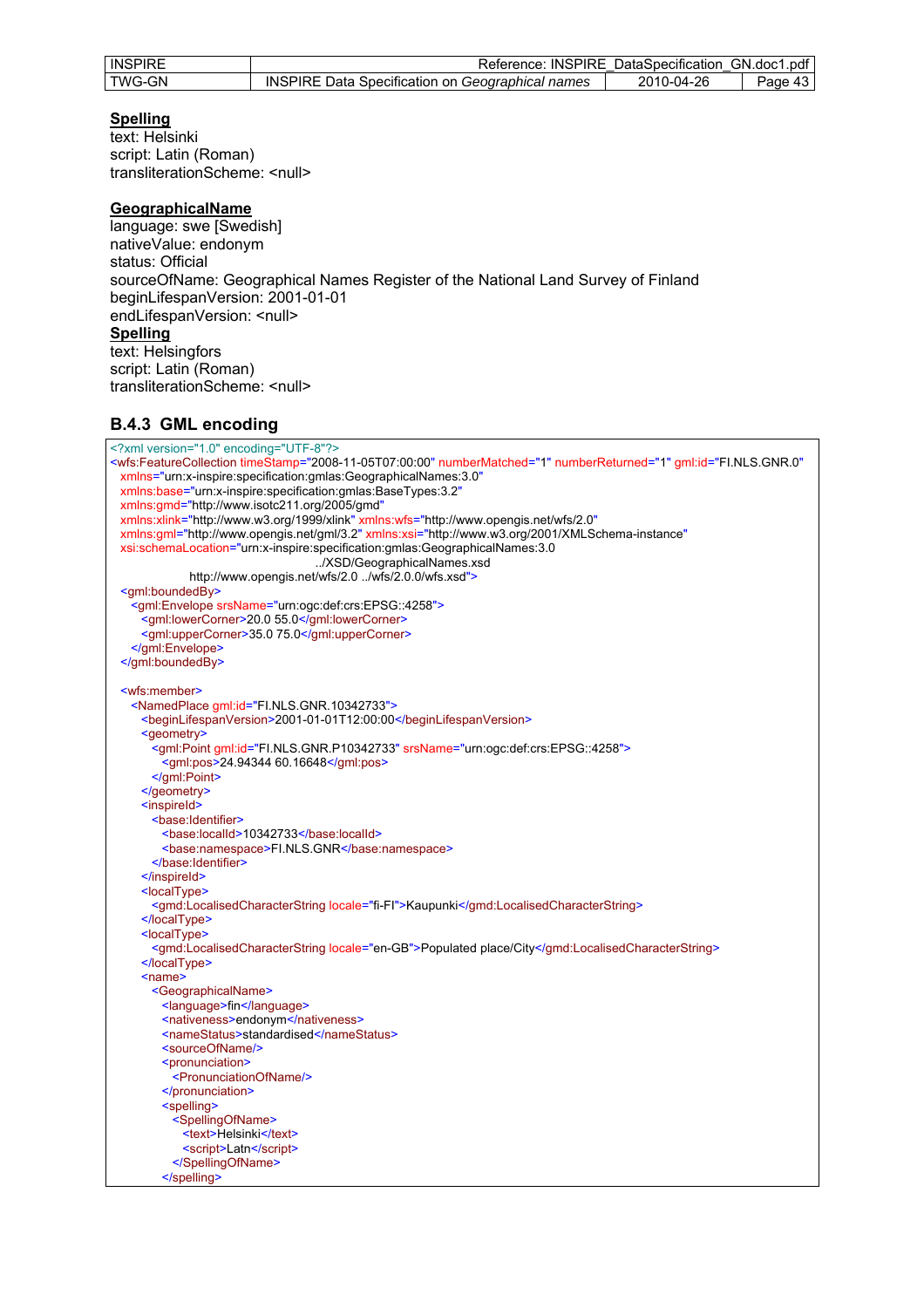| <b>INSPIRE</b> | <b>INSPIRE</b><br>Reference:                               | DataSpecification | GN.doc1.pdf |
|----------------|------------------------------------------------------------|-------------------|-------------|
| TWG-GN         | Data Specification on Geographical names<br><b>INSPIRE</b> | 2010-04-26        | Page<br>44  |
|                |                                                            |                   |             |

| $<$ /name $>$                               |
|---------------------------------------------|
| $name$                                      |
| <geographicalname></geographicalname>       |
| <language>swe</language>                    |
| <nativeness>endonym</nativeness>            |
| <namestatus>standardised</namestatus>       |
| <sourceofname></sourceofname>               |
| <pronunciation></pronunciation>             |
| <pronunciationofname></pronunciationofname> |
|                                             |
| <spelling></spelling>                       |
| <spellingofname></spellingofname>           |
| <text>Helsingfors</text>                    |
| <script>Latn</script>                       |
|                                             |
|                                             |
|                                             |
| $<$ /name $>$                               |
| <type>Administrative unit</type>            |
|                                             |
|                                             |
|                                             |

## **B.5 Finland - several names in different languages (Ivalojoki, Avviljohka, Avveeljuuhâ)**

### **B.5.1 Description**

Ivalojoki (Finnish), Avviljohka (North Saami) and Avveeljuuhâ (Inari Saami) are the names of a major river in Inari municipality, Finnish Lapland. While Finnish and Swedish are the official state languages, North Saami, Inari Saami and Skolt Saami are officially recognized minority languages in Inari municipality. The names of rivers are not official in Finland but their spellings have been standardised by a national body assigned advisory function in matters of toponymy.

### **B.5.2 Data to be delivered**

### **NamedPlace**

identifier: FI.NLS.GNR.10889831 geometry: N 68.704911, E 27.610181 [referencePoint] type: 'Flowing water'/'River' typeLocal: 'Joki' [*River*] relatedSpatialObject: <null>

### **GeographicalName**

language: fin [Finnish] nativeValue: endonym status: Standardised sourceOfName: Geographic Names Register of the National Land Survey of Finland beginLifespanVersion: 2001-01-01 endLifespanVersion: <null> **Spelling** text: Ivalojoki script: Latin (Roman) transliterationScheme: <null>

### **GeographicalName**

language: sme ['Northern Sami'] *nativeValue: endonym*  status: Standardised sourceOfName: Geographical Names Register of the National Land Survey of Finland beginLifespanVersion: 2001-01-01 endLifespanVersion: <null> **Spelling**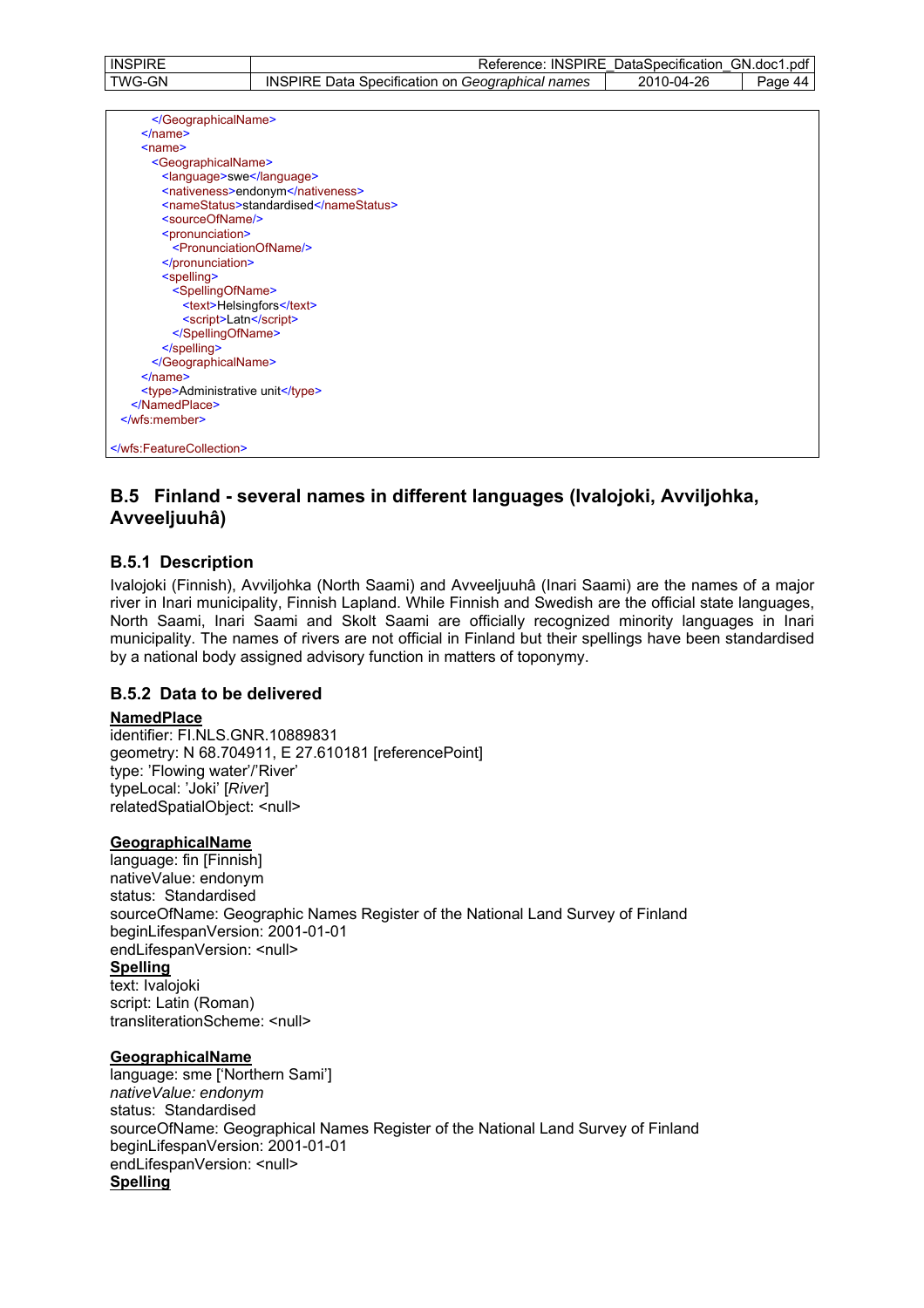| <b>INSPIRE</b> | Reference:                                              | : INSPIRE DataSpecification GN.doc1.pdf |         |
|----------------|---------------------------------------------------------|-----------------------------------------|---------|
| TWG-GN         | <b>INSPIRE Data Specification on Geographical names</b> | 2010-04-26                              | Page 45 |

text: Avviljohka script: Latin (Roman) transliterationScheme: <null>

#### **GeographicalName**

language: smn ['Inari Sami'] *nativeValue: endonym*  status: Standardised sourceOfName: Geographical Names Register of the National Land Survey of Finland beginLifespanVersion: 2001-01-01 endLifespanVersion: <null> **Spelling** text: Avveeljuuhâ

script: Latin (Roman) transliterationScheme: <null>

### **B.5.3 GML encoding**

<?xml version="1.0" encoding="UTF-8"?> <wfs:FeatureCollection timeStamp="2008-11-05T07:00:00" numberMatched="1" numberReturned="1" gml:id="FI.NLS.GNR.0" xmlns="urn:x-inspire:specification:gmlas:GeographicalNames:3.0" xmlns:base="urn:x-inspire:specification:gmlas:BaseTypes:3.2" xmlns:gmd="http://www.isotc211.org/2005/gmd" xmlns:gco="http://www.isotc211.org/2005/gco" xmlns:xlink="http://www.w3.org/1999/xlink" xmlns:wfs="http://www.opengis.net/wfs/2.0" xmlns:gml="http://www.opengis.net/gml/3.2" xmlns:xsi="http://www.w3.org/2001/XMLSchema-instance" xsi:schemaLocation="urn:x-inspire:specification:gmlas:GeographicalNames:3.0 ../XSD/GeographicalNames.xsd http://www.opengis.net/wfs/2.0 ../wfs/2.0.0/wfs.xsd"> <gml:boundedBy> <gml:Envelope srsName="urn:ogc:def:crs:EPSG::4258"> <gml:lowerCorner>20.0 55.0</gml:lowerCorner> <gml:upperCorner>35.0 75.0</gml:upperCorner> </gml:Envelope> </gml:boundedBy> <wfs:member> <NamedPlace gml:id="FI.NLS.GNR.10889831"> <beginLifespanVersion>2008-11-05T07:00:00</beginLifespanVersion> <geometry> <gml:Point gml:id="FI.NLS.GNR.P10889831" srsName="urn:ogc:def:crs:EPSG::4258"> <gml:pos>27.610181 68.704911</gml:pos> </gml:Point> </geometry> <inspireId> <br />
stase:Identifier> <base:localId>10889831</base:localId> <base:namespace>FI.NLS.GNR</base:namespace> </base:Identifier> </inspireId> <leastDetailedViewingResolution> <gmd:MD\_Resolution> <gmd:equivalentScale> <gmd:MD\_RepresentativeFraction> <gmd:denominator> <gco:Integer>50000</gco:Integer> </gmd:denominator> </gmd:MD\_RepresentativeFraction> </gmd:equivalentScale> </gmd:MD\_Resolution> </leastDetailedViewingResolution> <localType> <gmd:LocalisedCharacterString locale="en-GB">Flowing water/River</gmd:LocalisedCharacterString> </localType> <name> <GeographicalName> <language>fin</language> <nativeness>endonym</nativeness> <nameStatus>standardised</nameStatus> <sourceOfName/>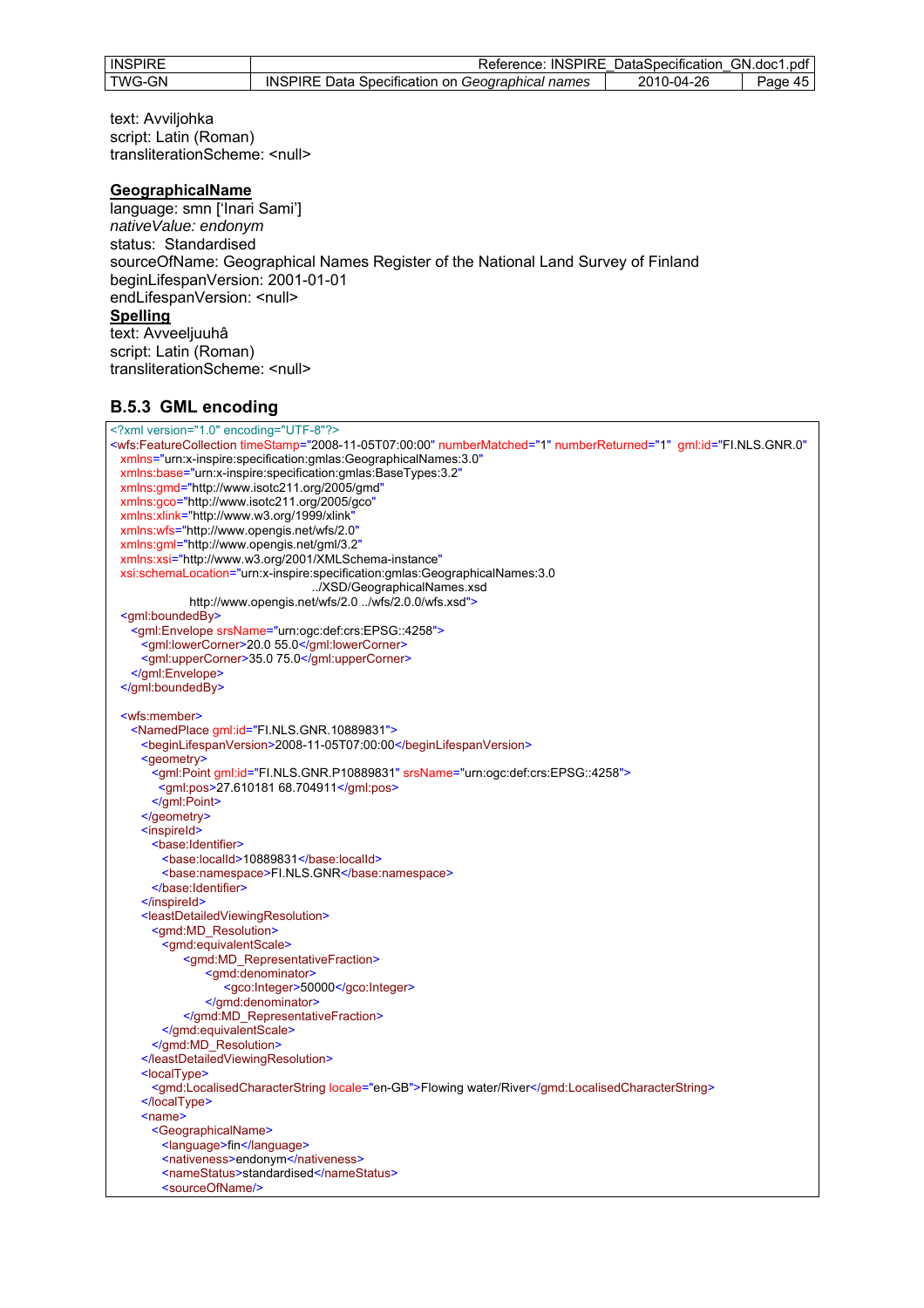| <b>INSPIRE</b> | २eference:<br>INSPIRE                                                  | $\cdot$<br>DataSpecification | GN<br>.pdf<br>.doc1 |
|----------------|------------------------------------------------------------------------|------------------------------|---------------------|
| TWG-GN         | INS<br>names<br>Geographical<br>n on<br>Specification<br>Jata<br>SPIRE | 04-26<br>2010-               | aac<br>Δŀ           |

| <pronunciation></pronunciation>             |  |
|---------------------------------------------|--|
| <pronunciationofname></pronunciationofname> |  |
|                                             |  |
| <spelling></spelling>                       |  |
| <spellingofname></spellingofname>           |  |
| <text>Ivalojoki</text>                      |  |
| <script>Latn</script>                       |  |
|                                             |  |
|                                             |  |
|                                             |  |
| $<$ /name $>$                               |  |
| $name$                                      |  |
| <geographicalname></geographicalname>       |  |
| <language>sme</language>                    |  |
| <nativeness>endonym</nativeness>            |  |
| <namestatus>standardised</namestatus>       |  |
| <sourceofname></sourceofname>               |  |
| <pronunciation></pronunciation>             |  |
| <pronunciationofname></pronunciationofname> |  |
|                                             |  |
| <spelling></spelling>                       |  |
| <spellingofname></spellingofname>           |  |
| <text>Avviljohka</text>                     |  |
| <script>Latn</script>                       |  |
|                                             |  |
|                                             |  |
|                                             |  |
| $<$ /name $>$                               |  |
| <name></name>                               |  |
| <geographicalname></geographicalname>       |  |
| <language>smn</language>                    |  |
| <nativeness>endonym</nativeness>            |  |
| <namestatus>standardised</namestatus>       |  |
| <sourceofname></sourceofname>               |  |
| <pronunciation></pronunciation>             |  |
| <pronunciationofname></pronunciationofname> |  |
|                                             |  |
| <spelling></spelling>                       |  |
| <spellingofname></spellingofname>           |  |
| <text>Avveeljuuhâ</text>                    |  |
| <script>Latn</script>                       |  |
|                                             |  |
|                                             |  |
|                                             |  |
| $<$ /name $>$                               |  |
| <type>hydrography</type>                    |  |
|                                             |  |
|                                             |  |
|                                             |  |

## **B.6 Oslo - several names with different status, and with multipoint geometry**

### **B.6.1 Description**

Oslo (called **Christiania** from 1624 to 1878, and **Kristiania** from 1878 to 1924) is the capital and largest city of Norway.

## **B.6.2 GML encoding**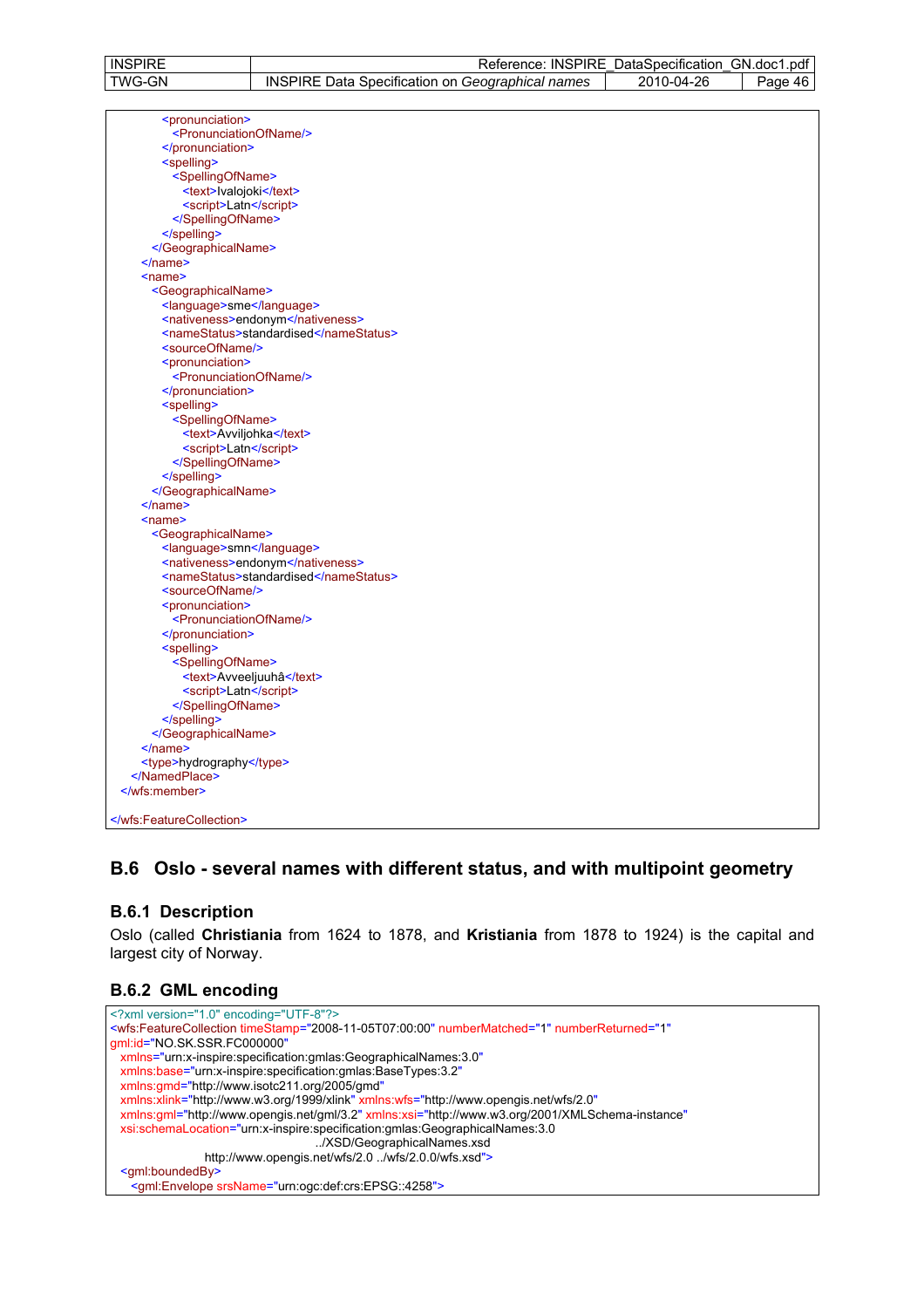| <b>INSPIRE</b>                              | Reference: INSPIRE_DataSpecification_GN.doc1.pdf                                              |
|---------------------------------------------|-----------------------------------------------------------------------------------------------|
| <b>TWG-GN</b>                               | <b>INSPIRE Data Specification on Geographical names</b><br>2010-04-26<br>Page 47              |
|                                             |                                                                                               |
|                                             |                                                                                               |
|                                             | <gml:lowercorner>5.0 58.0</gml:lowercorner>                                                   |
|                                             | <gml:uppercorner>35.0 85.0</gml:uppercorner>                                                  |
|                                             |                                                                                               |
|                                             |                                                                                               |
|                                             |                                                                                               |
|                                             |                                                                                               |
| <wfs:member></wfs:member>                   |                                                                                               |
|                                             | <namedplace gml:id="NO.SK.SSR.111111"></namedplace>                                           |
|                                             |                                                                                               |
|                                             | <beginlifespanversion>1989-01-01T11:00:00Z</beginlifespanversion>                             |
| <geometry></geometry>                       |                                                                                               |
|                                             | <gml:multipoint gml:id="NO.SK.SSR.P01" srsname="urn:ogc:def:crs:EPSG::4258"></gml:multipoint> |
| <gml:pointmember></gml:pointmember>         |                                                                                               |
|                                             | <gml:point gml:id="NO.SK.SSR.P02"></gml:point>                                                |
|                                             |                                                                                               |
|                                             | <gml:pos>10.51 59.55</gml:pos>                                                                |
|                                             |                                                                                               |
|                                             |                                                                                               |
| <gml:pointmember></gml:pointmember>         |                                                                                               |
|                                             | <gml:point gml:id="NO.SK.SSR.P03"></gml:point>                                                |
|                                             | <gml:pos>10.52 59.54</gml:pos>                                                                |
|                                             |                                                                                               |
|                                             |                                                                                               |
|                                             |                                                                                               |
| <gml:pointmember></gml:pointmember>         |                                                                                               |
|                                             | <gml:point gml:id="NO.SK.SSR.P04"></gml:point>                                                |
|                                             |                                                                                               |
|                                             | $\leq$ gml:pos>10.53 59.56 $\leq$ /gml:pos>                                                   |
|                                             |                                                                                               |
|                                             |                                                                                               |
|                                             |                                                                                               |
|                                             |                                                                                               |
| <inspireid></inspireid>                     |                                                                                               |
|                                             |                                                                                               |
| <base:identifier></base:identifier>         |                                                                                               |
|                                             | <br>base:localId>111111                                                                       |
|                                             | <base:namespace>NO.SK.SSR</base:namespace>                                                    |
|                                             |                                                                                               |
|                                             |                                                                                               |
|                                             |                                                                                               |
| <localtype></localtype>                     |                                                                                               |
|                                             | <gmd:localisedcharacterstring locale="no-NO">Hovedstad</gmd:localisedcharacterstring>         |
|                                             |                                                                                               |
| <localtype></localtype>                     |                                                                                               |
|                                             | <gmd:localisedcharacterstring locale="en-GB">Capital</gmd:localisedcharacterstring>           |
|                                             |                                                                                               |
|                                             |                                                                                               |
| $name$                                      |                                                                                               |
| <geographicalname></geographicalname>       |                                                                                               |
| <language>nor</language>                    |                                                                                               |
|                                             | <nativeness>endonym</nativeness>                                                              |
|                                             | <namestatus>official</namestatus>                                                             |
|                                             | <sourceofname>Town council decree 1925-01-01</sourceofname>                                   |
|                                             |                                                                                               |
| <pronunciation></pronunciation>             |                                                                                               |
| <pronunciationofname></pronunciationofname> |                                                                                               |
|                                             |                                                                                               |
| <spelling></spelling>                       |                                                                                               |
| <spellingofname></spellingofname>           |                                                                                               |
| <text>Oslo</text>                           |                                                                                               |
|                                             |                                                                                               |
| <script>Latn</script>                       |                                                                                               |
|                                             |                                                                                               |
|                                             |                                                                                               |
|                                             | <grammaticalgender>masculine</grammaticalgender>                                              |
|                                             | <grammaticalnumber>singular</grammaticalnumber>                                               |
|                                             |                                                                                               |
|                                             |                                                                                               |
| $<$ /name>                                  |                                                                                               |
| $name$                                      |                                                                                               |
| <geographicalname></geographicalname>       |                                                                                               |
| <language>nor</language>                    |                                                                                               |
|                                             | <nativeness>endonym</nativeness>                                                              |
|                                             | <namestatus>historical</namestatus>                                                           |
|                                             |                                                                                               |
| <sourceofname></sourceofname>               |                                                                                               |
| <pronunciation></pronunciation>             |                                                                                               |
| <pronunciationofname></pronunciationofname> |                                                                                               |
|                                             |                                                                                               |
| <spelling></spelling>                       |                                                                                               |
|                                             |                                                                                               |
| <spellingofname></spellingofname>           |                                                                                               |
| <text>Kristiania</text>                     |                                                                                               |
| <script>Latn</script>                       |                                                                                               |
|                                             |                                                                                               |
|                                             |                                                                                               |
|                                             |                                                                                               |
|                                             |                                                                                               |
| $<$ /name $>$                               |                                                                                               |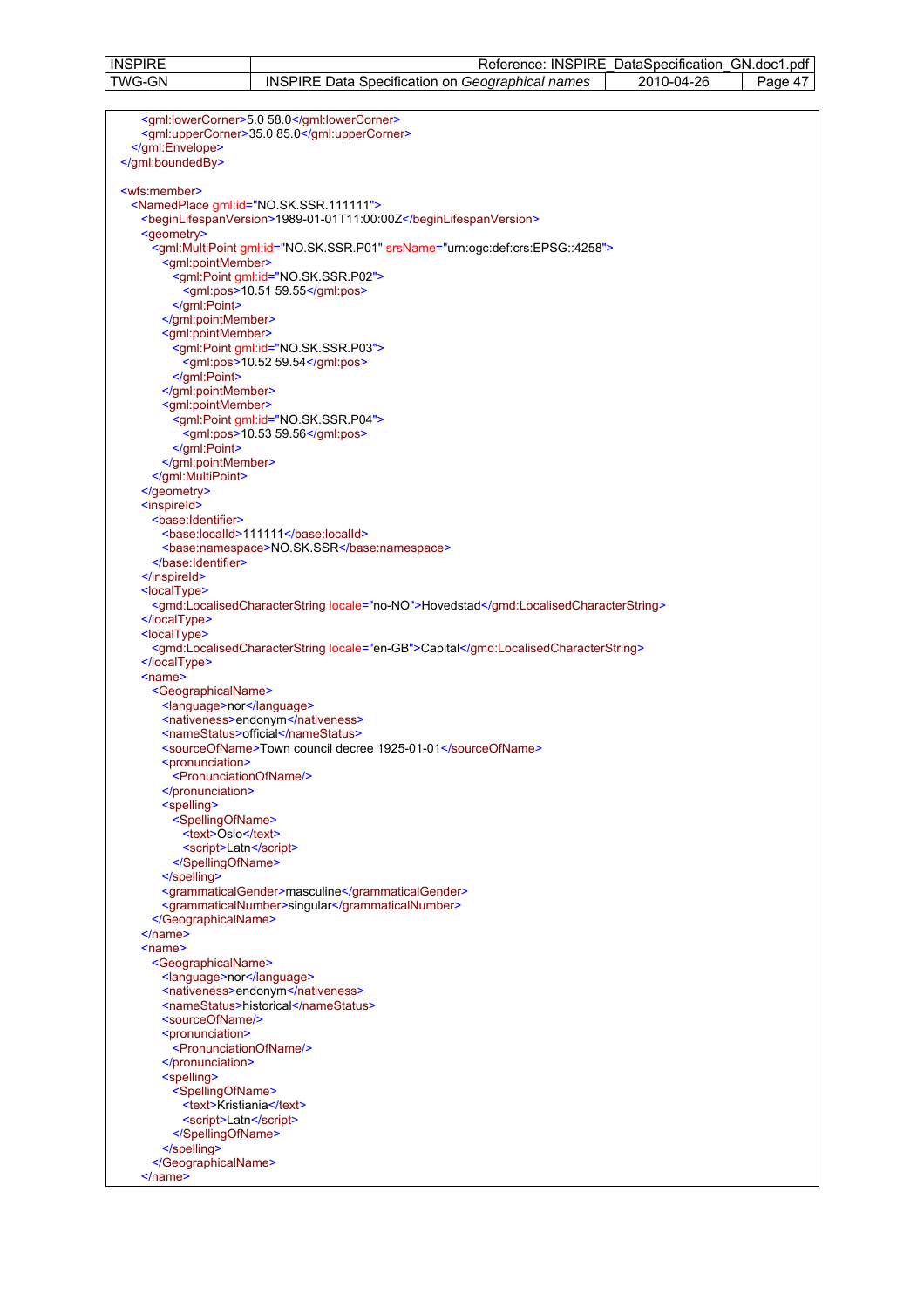| <b>INSPIRE</b> | Reference:<br>INSPIRE                                                                   | DataSnecification. | . .pdf<br>GN.doc1 |
|----------------|-----------------------------------------------------------------------------------------|--------------------|-------------------|
| TWG-GN         | .<br><b>INSI</b><br>)ata<br>names<br>Geographical I<br>Specification on<br><b>SPIRE</b> | -04-26<br>0010     | -48.<br>aae?      |

| $name$                                        |  |
|-----------------------------------------------|--|
| <geographicalname></geographicalname>         |  |
| <language>nor</language>                      |  |
| <nativeness>endonym</nativeness>              |  |
| <namestatus>historical</namestatus>           |  |
| <sourceofname></sourceofname>                 |  |
| <pronunciation></pronunciation>               |  |
| <pronunciationofname></pronunciationofname>   |  |
|                                               |  |
| <spelling></spelling>                         |  |
| <spellingofname></spellingofname>             |  |
| <text>Christiania</text>                      |  |
| <script>Latn</script>                         |  |
|                                               |  |
|                                               |  |
|                                               |  |
| $<$ /name $>$                                 |  |
| <relatedspatialobject></relatedspatialobject> |  |
| <base:identifier></base:identifier>           |  |
| <base:localid>222222</base:localid>           |  |
| <base:namespace>NO.SK.CITY</base:namespace>   |  |
|                                               |  |
|                                               |  |
| <type>populatedPlace</type>                   |  |
|                                               |  |
|                                               |  |
|                                               |  |
|                                               |  |

## **B.7 Management of Danube in EuroGeoNames, illustrating the benefit of establishing cross border capabilities**

### **B.7.1 Description**

This example describe the EuroGeoNames solution for the Danube river, crossing several countries and with several names [EGN D4.2e], through a link between "EuroGeonames Central Service" (EGN Service) and "Exonyms and other Variant Names database" (EVN-DB)

### **1) Typical use case in EuroGeoNames**

Typical usage of the EGN service: a German user wants to get the information about the Danube river and starts his single inquiry with "Donau". He aims at getting information (all names and the geographic extent) about the complete spatial object (which may be a combination of 9 spatial objects from 9 national data sets).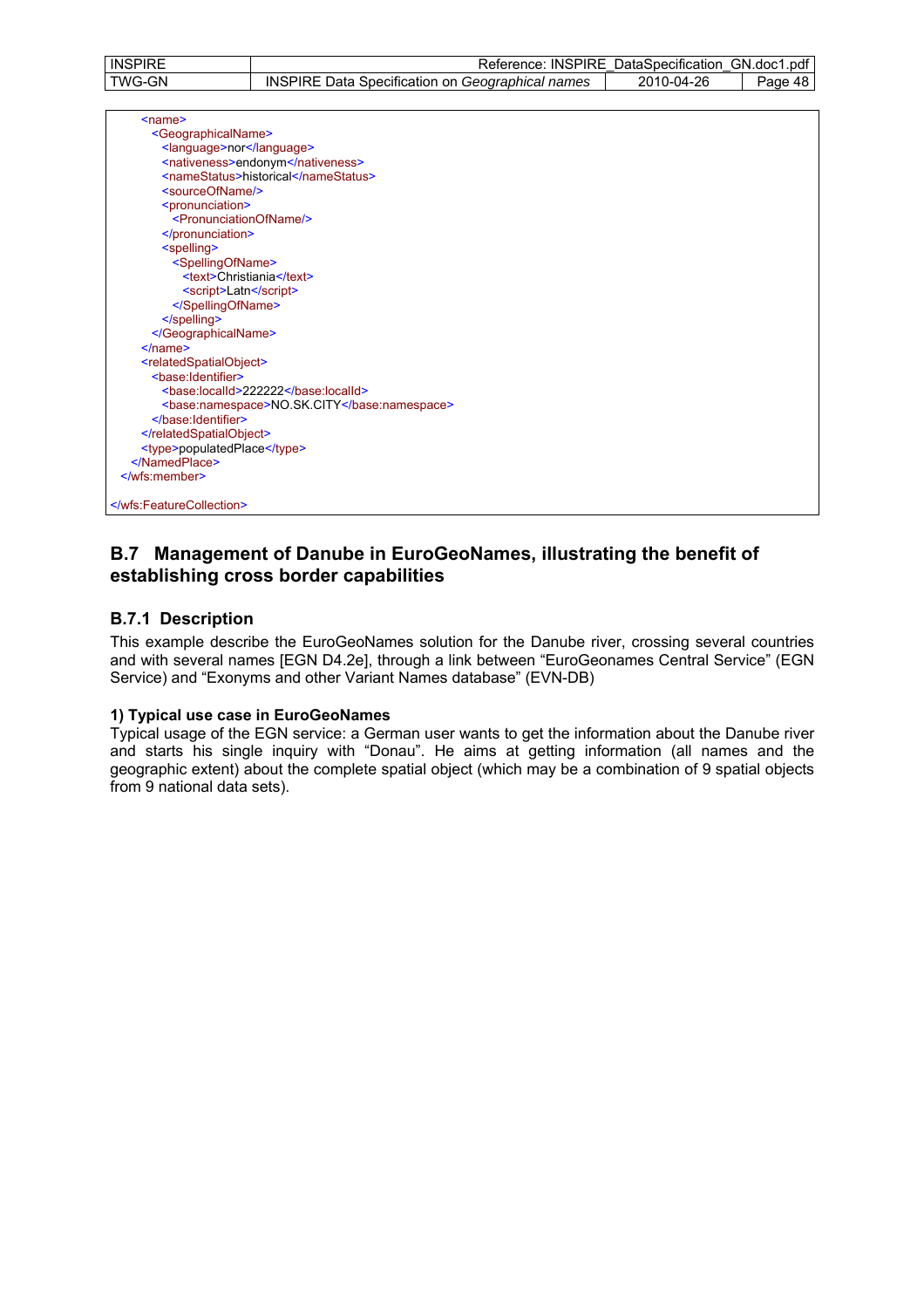| <b>INSPIRE</b> | Reference: INSPIRE DataSpecification                       |            | GN.doc1.pdf       |
|----------------|------------------------------------------------------------|------------|-------------------|
| TWG-GN         | Data Specification on Geographical names<br><b>INSPIRE</b> | 2010-04-26 | 49<br>Page<br>. J |

# Implementation - "spatialObject UID" in EGN



#### **2) EGN Local Services**

Assuming that all EGN Local Services needed are running, the EGN Local Services do provide the following information:

| <b>Country</b>  | SpatialObject_UID   | <b>Endonyms</b> | geographicIdentifier | GeographicExtent     |
|-----------------|---------------------|-----------------|----------------------|----------------------|
| Germany         | DE.BKG.GN.2XH5000A  | Donau           | Donau;DE.98673ABC    | BoundingBoxDE        |
| Austria         | AT.BEV.GN.45TZU00BV | Donau           | Donau; AT.786543C    | BoundingBoxAT        |
| Slovakia        | SK.SMA.GN.87958377  | Dunaj           | Dunaj; SI.72468764   | <b>BoundingBoxSI</b> |
| Hungary         | HU.HMA.GN.4NM4700C  | Duna            | Duna;HU.21342315     | BoundingBoxHU        |
| Croatia         | HR.HMA.GN.985463    | Dunav           | Dunav; HR. 564838    | BoundingBoxHR        |
| Serbia          | SZ.SMA.GN.9945344   | Dunav           | Dunav;SZ.ATRG778     | BoundingBoxSZ        |
| <b>Bulgaria</b> | BG.BMA.GN.33578788  | Дунав           | Dunav; BG.4238745    | BoundingBoxBG        |
| <b>Bulgaria</b> | BG.BMA.GN.33578788  | Dunav           | Dunav; BG.4238745    | BoundingBoxBG        |
| Romania         | RO.RMA.GN.56TZHN8   | <b>Dunărea</b>  | Dunărea; RO.6364287  | BoundingBoxRO        |
| Moldava         | MD.MMA.GN.85867987  | <b>Dunărea</b>  | Dunărea; MD.76ZZTH9  | BoundingBoxMD        |
| Ukraine         | UA.xy               | Dunaj           | Dunay; UA.xy         | BoundingBoxUA        |
| Ukraine         | UA.xy               | Дунай           | Dunay; UA.xy         | BoundingBoxUA        |

One country/NMCA may provide more than one geographical name associated to the respective spatialObject UID (which are unique identifiers for the respective spatial objects). The generic requirements from the Generic Conceptual Model [DS-D2.5] apply for these identifiers.

The linkage between the "national" pieces of the whole spatial object (border-crossing spatial objects) is done within the Exonyms and other Variant Names database (EVN-DB).

The EGN Central Service does provide the respective national pieces from the EGN Local Services together with the information stored and maintained in the EVN-DB.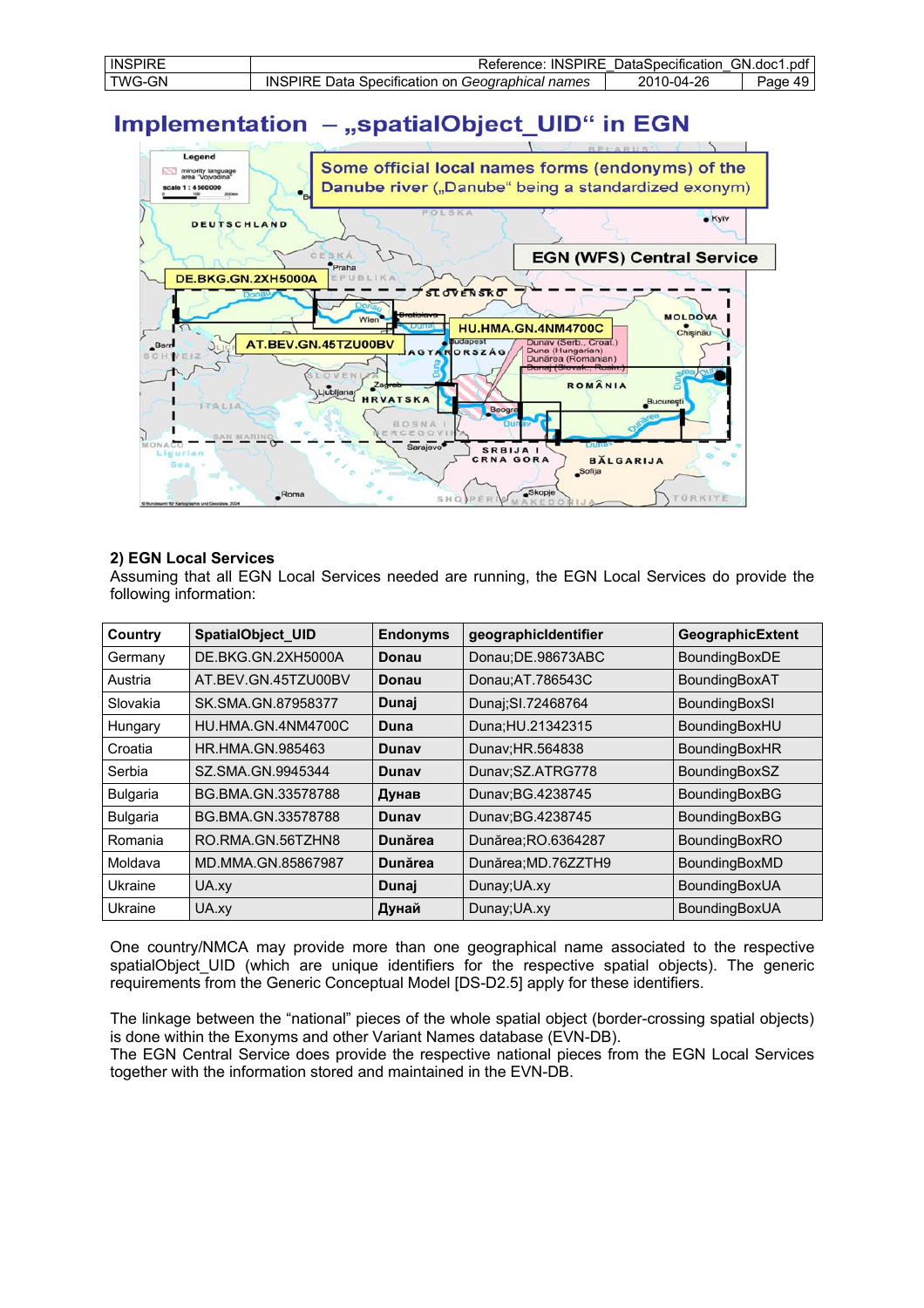| <b>INSPIRE</b> | Reference:                                              | : INSPIRE DataSpecification | GN.doc1.pdf   |
|----------------|---------------------------------------------------------|-----------------------------|---------------|
| TWG-GN         | <b>INSPIRE Data Specification on Geographical names</b> | 2010-04-26                  | .50 I<br>Page |

| <b>SpatialObject_UID</b> | Endon.  | eng    | geog.Identifier1  | Fre          | geog.Identifier2 | []   |
|--------------------------|---------|--------|-------------------|--------------|------------------|------|
| DE.BKG.GN.2XH5000A       | Donau   | Danube | Danube; EU.567493 | Danube       | Danube;EU.45637  | dito |
| AT.BEV.GN.45TZU00BV      | Donau   | Danube | dito              | <b>Ditto</b> | dito             | dito |
| SK.SMA.GN.87958377       | Dunaj   | Danube | dito              | <b>Ditto</b> | dito             | dito |
| HU.HMA.GN.4NM4700C       | Duna    | Danube | dito              | <b>Ditto</b> | dito             | dito |
| HR.HMA.GN.985463         | Dunav   | Danube | dito              | <b>Ditto</b> | dito             | dito |
| SZ.SMA.GN.9945344        | Dunav   | Danube | dito              | <b>Ditto</b> | dito             | dito |
| BG.BMA.GN.33578788       | Dunav   | Danube | dito              | <b>Ditto</b> | dito             | dito |
| RO.RMA.GN.56TZHN8        | Dunărea | Danube | dito              | <b>Ditto</b> | dito             | dito |
| MD.MMA.GN.85867987       | Dunărea | Danube | dito              | <b>Ditto</b> | dito             | dito |
| UA.xy                    | Dunav   | Danube | dito              | Ditto        | dito             | dito |

### **3) Relation to the Exonyms and other variant names database – EVN-DB**

The EVN\_DB stores one set of exonyms and variant names [1..\*] which will be associated to all (national) spatialObject\_UIDs with cardinality [1..\*].

As for the Danube river, one set of exonyms and variants are stored for 9 spatial objects – which will be linked together through the EVN-DB only.

The English exonym or variant name is always introduced if available.

Border-crossing spatial objects without associated exonyms are not linked within the EU-funded period of EuroGeoNames.

#### **4) Results provided through the EGN Central Service in combination with the EGN Reference Application (according to the EGN data model):**

| Endonym | geographicIdentifier | alternativeGeographicIdentifier                                                                                                                                                                                                 |
|---------|----------------------|---------------------------------------------------------------------------------------------------------------------------------------------------------------------------------------------------------------------------------|
| Donau   | Donau;DE.98673ABC    | Donau; AT.786543C,<br>Dunaj;SK.72468764<br>Duna;HU.21342315<br>Dunav; HR.564838<br>Dunav; SZ.ATRG778<br>Dunav; BG.4238745<br>Dunărea; RO.6364287<br>Dunărea; MD.76ZZTH9<br>Dunaj; UA.xy<br>Danube; EU.567493<br>Dunava;EU.45637 |

The example may be extracted from a cascading WFS-server who has routed the WFS request to all participating nationally managed WFS-servers, and then gathered all the responses into the same feature collection in a combined GML data set.

### **B.7.2 GML encoding**

| xml version="1.0" encoding="UTF-8"?                                                                                                                                                                          |
|--------------------------------------------------------------------------------------------------------------------------------------------------------------------------------------------------------------|
| <wfs:featurecollection <br="" gml:id="EG.EGN.0" numbermatched="1" numberreturned="1" timestamp="2008-11-05T07:00:00">xmlns="urn:x-inspire:specification:gmlas:GeographicalNames:3.0"</wfs:featurecollection> |
| xmlns:base="urn:x-inspire:specification:gmlas:BaseTypes:3.2"                                                                                                                                                 |
| xmlns:gmd="http://www.isotc211.org/2005/gmd"                                                                                                                                                                 |
| xmlns:xlink="http://www.w3.org/1999/xlink"                                                                                                                                                                   |
| xmlns:wfs="http://www.opengis.net/wfs/2.0"                                                                                                                                                                   |
| xmlns:qml="http://www.opengis.net/gml/3.2"                                                                                                                                                                   |
| xmlns:xsi="http://www.w3.org/2001/XMLSchema-instance"                                                                                                                                                        |
| xsi:schemaLocation="urn:x-inspire:specification:gmlas:GeographicalNames:3.0                                                                                                                                  |
| /XSD/GeographicalNames.xsd<br>http://www.opengis.net/wfs/2.0/wfs/2.0.0/wfs.xsd">                                                                                                                             |
| $\le$ gml:boundedBy>                                                                                                                                                                                         |
| <gml:envelope srsname="urn:ogc:def:crs:EPSG::4258"></gml:envelope>                                                                                                                                           |
| <gml:lowercorner>5.00008 40.001026</gml:lowercorner>                                                                                                                                                         |
| <gml:uppercorner>35.198694 55.099392</gml:uppercorner>                                                                                                                                                       |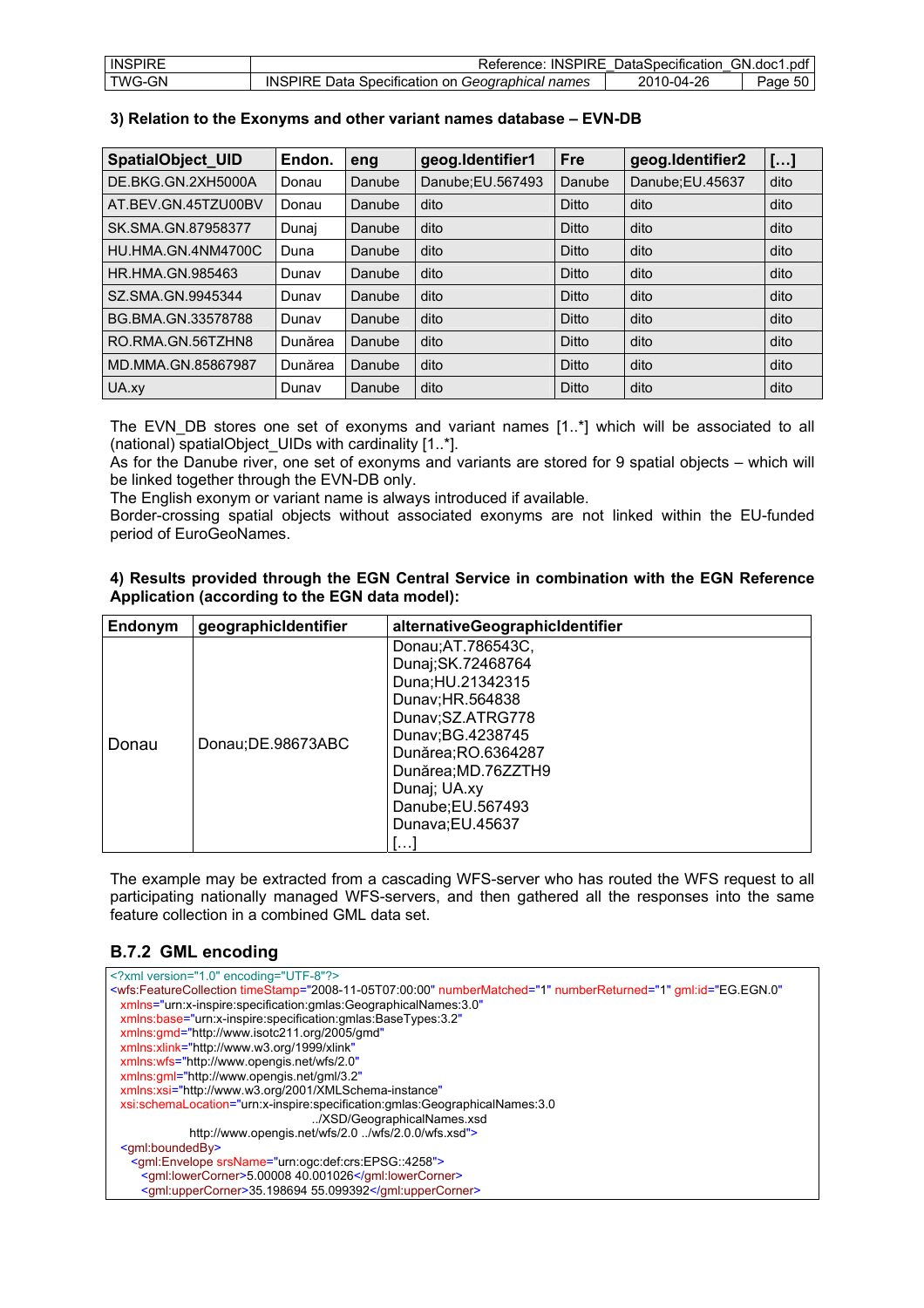| <b>INSPIRE</b> | Reference: INSPIRE DataSpecification GN.doc1.pdf        |            |         |
|----------------|---------------------------------------------------------|------------|---------|
| TWG-GN         | <b>INSPIRE Data Specification on Geographical names</b> | 2010-04-26 | Page 5. |

| <br>                                                                                                                |
|---------------------------------------------------------------------------------------------------------------------|
| <wfs:member></wfs:member>                                                                                           |
| <namedplace gml:id="DE.98673ABC"><br/><beginlifespanversion>2008-11-05T07:00:00</beginlifespanversion></namedplace> |
| <geometry></geometry>                                                                                               |
| <gml:point gml:id="DE.P01" srsname="urn:ogc:def:crs:EPSG::4258"></gml:point>                                        |
| <gml:pos>13.4 48.5</gml:pos>                                                                                        |
| $\le$ /qml:Point>                                                                                                   |
| <br><inspireid></inspireid>                                                                                         |
| <base:identifier></base:identifier>                                                                                 |
| <base:localid>98673ABC</base:localid>                                                                               |
| <base:namespace>DE</base:namespace>                                                                                 |
|                                                                                                                     |
| <br><localtype></localtype>                                                                                         |
| <gmd:localisedcharacterstring locale="de-DE">Fluss</gmd:localisedcharacterstring>                                   |
| $<$ /localType>                                                                                                     |
| <localtype></localtype>                                                                                             |
| <gmd:localisedcharacterstring locale="en-GB">River</gmd:localisedcharacterstring>                                   |
| <br>$name$                                                                                                          |
| <geographicalname></geographicalname>                                                                               |
| <language>deu</language>                                                                                            |
| <nativeness>endonym</nativeness>                                                                                    |
| <namestatus>official</namestatus>                                                                                   |
| <sourceofname></sourceofname><br><pronunciation></pronunciation>                                                    |
| <pronunciationofname></pronunciationofname>                                                                         |
| <pronunciationipa>[ do na ]</pronunciationipa>                                                                      |
|                                                                                                                     |
| <br><spelling></spelling>                                                                                           |
| <spellingofname></spellingofname>                                                                                   |
| <text>Donau</text>                                                                                                  |
| <script>Latn</script>                                                                                               |
|                                                                                                                     |
| $<$ /spelling><br>                                                                                                  |
| $<$ /name $>$                                                                                                       |
| <relatedspatialobject></relatedspatialobject>                                                                       |
| <base:identifier></base:identifier>                                                                                 |
| <base:localid>2XH5000A</base:localid><br><base:namespace>DE.BKG.GN</base:namespace>                                 |
|                                                                                                                     |
|                                                                                                                     |
| <type>hydrography</type>                                                                                            |
|                                                                                                                     |
|                                                                                                                     |
| <wfs:member></wfs:member>                                                                                           |
| <namedplace gml:id="AT.786543C"></namedplace>                                                                       |
| <beginlifespanversion>2008-11-05T07:00:00</beginlifespanversion>                                                    |
| <geometry></geometry>                                                                                               |
| <gml:point gml:id="AT.P01" srsname="urn:ogc:def:crs:EPSG::4258"><br/><gml:pos>13.4 48.5</gml:pos></gml:point>       |
|                                                                                                                     |
|                                                                                                                     |
| <inspireid></inspireid>                                                                                             |
| <base:identifier><br/><base:localld>786543C</base:localld></base:identifier>                                        |
| <base:namespace>AT</base:namespace>                                                                                 |
|                                                                                                                     |
|                                                                                                                     |
| <localtype></localtype>                                                                                             |
| <gmd:localisedcharacterstring locale="de-AT">Fluss</gmd:localisedcharacterstring><br>                               |
| <localtype></localtype>                                                                                             |
| <gmd:localisedcharacterstring locale="en-GB">River</gmd:localisedcharacterstring>                                   |
|                                                                                                                     |
| $name$<br><geographicalname></geographicalname>                                                                     |
| <language>deu</language>                                                                                            |
|                                                                                                                     |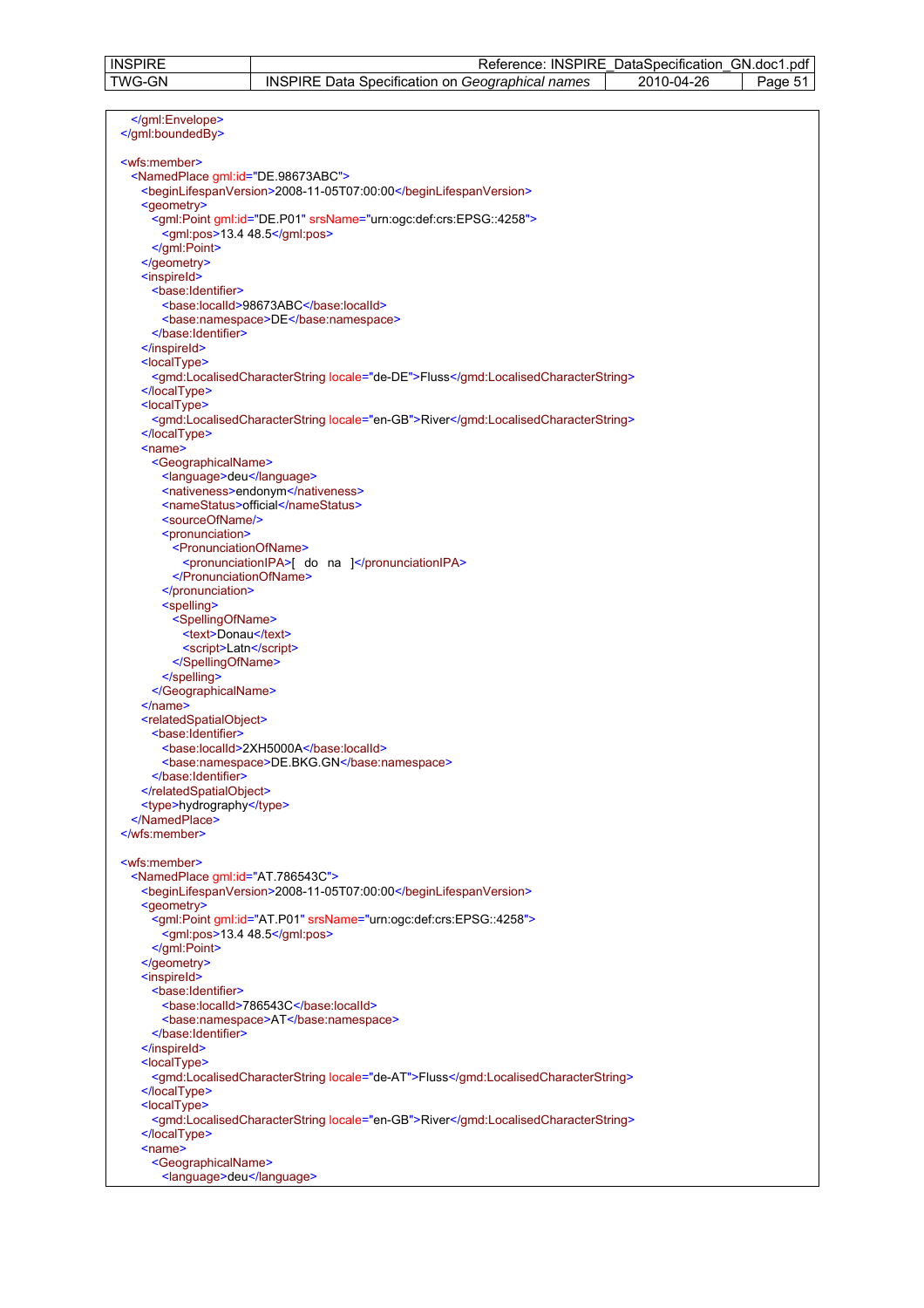| <b>INSPIRE</b>                                | Reference: INSPIRE_DataSpecification_GN.doc1.pdf                                  |
|-----------------------------------------------|-----------------------------------------------------------------------------------|
| <b>TWG-GN</b>                                 | <b>INSPIRE Data Specification on Geographical names</b><br>2010-04-26<br>Page 52  |
|                                               |                                                                                   |
|                                               |                                                                                   |
|                                               | <nativeness>endonym</nativeness>                                                  |
|                                               | <namestatus>official</namestatus>                                                 |
| <sourceofname></sourceofname>                 |                                                                                   |
| <pronunciation></pronunciation>               |                                                                                   |
|                                               | <pronunciationofname></pronunciationofname>                                       |
|                                               |                                                                                   |
|                                               |                                                                                   |
| <spelling></spelling>                         |                                                                                   |
| <spellingofname></spellingofname>             |                                                                                   |
|                                               | <text>Donau</text>                                                                |
|                                               | <script>Latn</script>                                                             |
|                                               |                                                                                   |
|                                               |                                                                                   |
|                                               |                                                                                   |
|                                               |                                                                                   |
| $<$ /name $>$                                 |                                                                                   |
| <relatedspatialobject></relatedspatialobject> |                                                                                   |
| <base:identifier></base:identifier>           |                                                                                   |
|                                               | <base:localid>45TZU00BV</base:localid>                                            |
|                                               |                                                                                   |
|                                               | <br>stase:namespace>AT.BEV.GN                                                     |
|                                               |                                                                                   |
|                                               |                                                                                   |
| <type>hydrography</type>                      |                                                                                   |
|                                               |                                                                                   |
|                                               |                                                                                   |
|                                               |                                                                                   |
|                                               |                                                                                   |
| <wfs:member></wfs:member>                     |                                                                                   |
|                                               | <namedplace gml:id="SI.72468764"></namedplace>                                    |
|                                               | <beginlifespanversion>2008-11-05T07:00:00</beginlifespanversion>                  |
| <geometry></geometry>                         |                                                                                   |
|                                               | <gml:point gml:id="SI.P01" srsname="urn:ogc:def:crs:EPSG::4258"></gml:point>      |
|                                               |                                                                                   |
|                                               | <gml:pos>18.8 47.9</gml:pos>                                                      |
|                                               |                                                                                   |
|                                               |                                                                                   |
| <inspireid></inspireid>                       |                                                                                   |
| <base:identifier></base:identifier>           |                                                                                   |
|                                               | <base:localld>72468764</base:localld>                                             |
|                                               |                                                                                   |
|                                               | <br>state:namespace>SI                                                            |
|                                               |                                                                                   |
| $<$ /inspireld>                               |                                                                                   |
| <localtype></localtype>                       |                                                                                   |
|                                               | <gmd:localisedcharacterstring locale="en-GB">River</gmd:localisedcharacterstring> |
|                                               |                                                                                   |
|                                               |                                                                                   |
| <name></name>                                 |                                                                                   |
| <geographicalname></geographicalname>         |                                                                                   |
|                                               | <language>slo</language>                                                          |
|                                               | <nativeness>endonym</nativeness>                                                  |
|                                               | <namestatus>official</namestatus>                                                 |
| <sourceofname></sourceofname>                 |                                                                                   |
|                                               |                                                                                   |
| <pronunciation></pronunciation>               |                                                                                   |
|                                               | <pronunciationofname></pronunciationofname>                                       |
|                                               |                                                                                   |
| <spelling></spelling>                         |                                                                                   |
| <spellingofname></spellingofname>             |                                                                                   |
|                                               | <text>Dunaj</text>                                                                |
|                                               | <script>Latn</script>                                                             |
|                                               |                                                                                   |
|                                               |                                                                                   |
|                                               |                                                                                   |
|                                               |                                                                                   |
| $<$ /name $>$                                 |                                                                                   |
| <relatedspatialobject></relatedspatialobject> |                                                                                   |
| <base:identifier></base:identifier>           |                                                                                   |
|                                               |                                                                                   |
|                                               | <base:localid>87958377</base:localid>                                             |
|                                               | <br>stase:namespace>SK.SMA.GN                                                     |
|                                               |                                                                                   |
|                                               |                                                                                   |
| <type>hydrography</type>                      |                                                                                   |
|                                               |                                                                                   |
|                                               |                                                                                   |
|                                               |                                                                                   |
|                                               |                                                                                   |
| <wfs:member></wfs:member>                     |                                                                                   |
|                                               | <namedplace gml:id="HU.21342315"></namedplace>                                    |
|                                               | <beginlifespanversion>2008-11-05T07:00:00</beginlifespanversion>                  |
|                                               |                                                                                   |
| <geometry></geometry>                         |                                                                                   |
|                                               | <gml:point gml:id="HU.P01" srsname="urn:ogc:def:crs:EPSG::4258"></gml:point>      |
|                                               | <gml:pos>18.8 45.9</gml:pos>                                                      |
|                                               |                                                                                   |
|                                               |                                                                                   |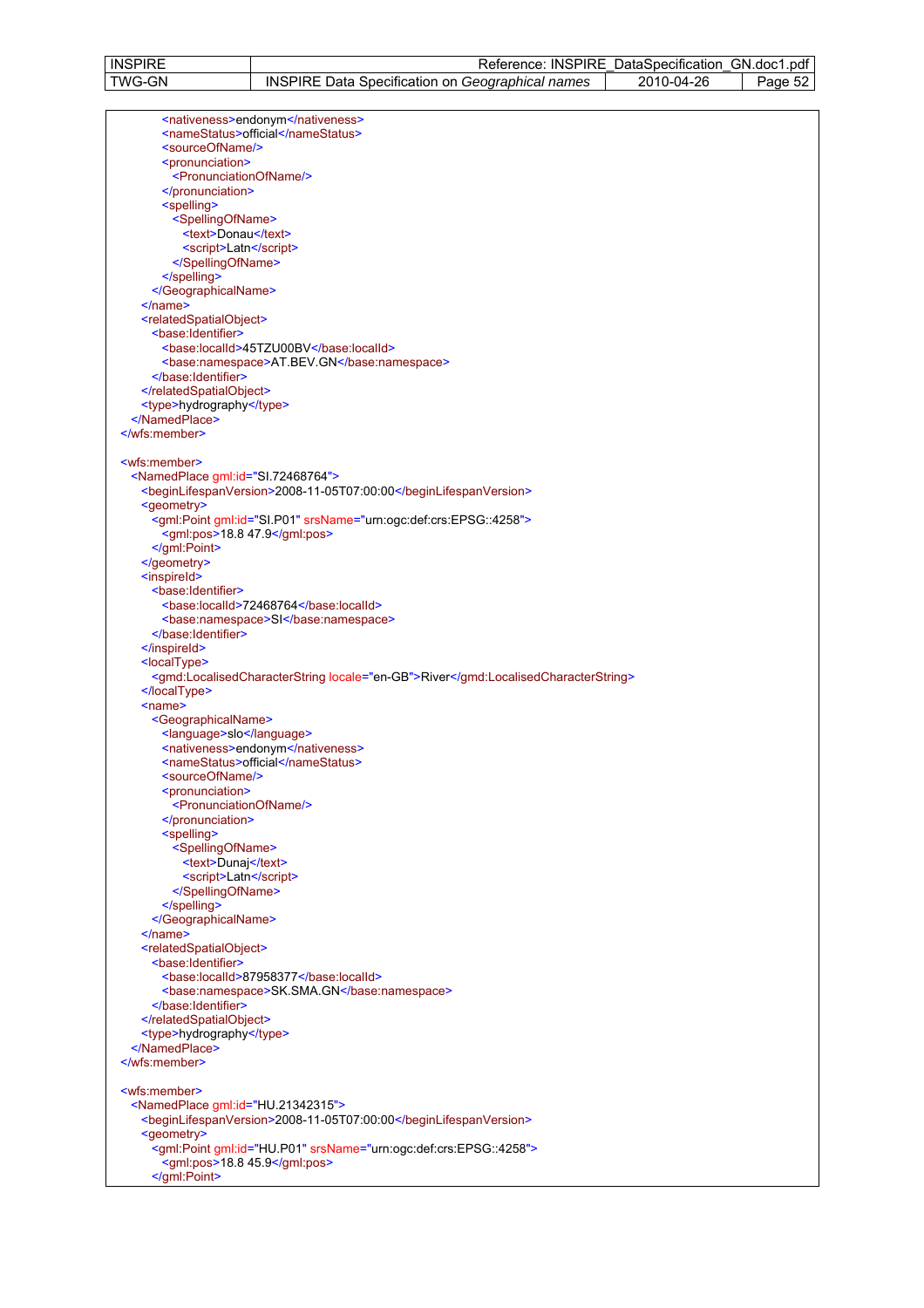| <b>INSPIRE</b> | Reference:                                              | : INSPIRE DataSpecification | GN.doc1.pdf |
|----------------|---------------------------------------------------------|-----------------------------|-------------|
| TWG-GN         | <b>INSPIRE Data Specification on Geographical names</b> | 2010-04-26                  | Page<br>ാാ  |

| $\le$ /geometry>                                                                  |  |
|-----------------------------------------------------------------------------------|--|
| <inspireld></inspireld>                                                           |  |
| <base:identifier></base:identifier>                                               |  |
| <base:localid>21342315</base:localid>                                             |  |
|                                                                                   |  |
| <base:namespace>HU</base:namespace>                                               |  |
|                                                                                   |  |
|                                                                                   |  |
| <localtype></localtype>                                                           |  |
| <gmd:localisedcharacterstring locale="en-GB">River</gmd:localisedcharacterstring> |  |
|                                                                                   |  |
| $name$                                                                            |  |
| <geographicalname></geographicalname>                                             |  |
|                                                                                   |  |
| <language>hun</language>                                                          |  |
| <nativeness>endonym</nativeness>                                                  |  |
| <namestatus>official</namestatus>                                                 |  |
| <sourceofname></sourceofname>                                                     |  |
| <pronunciation></pronunciation>                                                   |  |
| <pronunciationofname></pronunciationofname>                                       |  |
|                                                                                   |  |
| <spelling></spelling>                                                             |  |
| <spellingofname></spellingofname>                                                 |  |
|                                                                                   |  |
| <text>Duna</text>                                                                 |  |
| <script>Latn</script>                                                             |  |
|                                                                                   |  |
|                                                                                   |  |
|                                                                                   |  |
| $<$ /name $>$                                                                     |  |
| <relatedspatialobject></relatedspatialobject>                                     |  |
| <base:identifier></base:identifier>                                               |  |
| <base:localid>4NM4700C</base:localid>                                             |  |
| <base:namespace>HU.HMA.GN</base:namespace>                                        |  |
|                                                                                   |  |
|                                                                                   |  |
|                                                                                   |  |
| <type>hydrography</type>                                                          |  |
|                                                                                   |  |
|                                                                                   |  |
|                                                                                   |  |
|                                                                                   |  |
| <wfs:member></wfs:member>                                                         |  |
|                                                                                   |  |
| <namedplace gml:id="HR.564838"></namedplace>                                      |  |
| <beginlifespanversion>2008-11-05T07:00:00</beginlifespanversion>                  |  |
| <geometry></geometry>                                                             |  |
| <gml:point gml:id="HR.P01" srsname="urn:ogc:def:crs:EPSG::4258"></gml:point>      |  |
| <gml:pos>19.3 45.2</gml:pos>                                                      |  |
|                                                                                   |  |
|                                                                                   |  |
| <inspireld></inspireld>                                                           |  |
|                                                                                   |  |
| <base:identifier></base:identifier>                                               |  |
| <br>base:localld>564838                                                           |  |
| <base:namespace>HR</base:namespace>                                               |  |
|                                                                                   |  |
|                                                                                   |  |
| <localtype></localtype>                                                           |  |
| <gmd:localisedcharacterstring locale="en-GB">River</gmd:localisedcharacterstring> |  |
|                                                                                   |  |
| $name$                                                                            |  |
| <geographicalname></geographicalname>                                             |  |
|                                                                                   |  |
| <language>hrv</language>                                                          |  |
| <nativeness>endonym</nativeness>                                                  |  |
| <namestatus>official</namestatus>                                                 |  |
| <sourceofname></sourceofname>                                                     |  |
| <pronunciation></pronunciation>                                                   |  |
| <pronunciationofname></pronunciationofname>                                       |  |
|                                                                                   |  |
| <spelling></spelling>                                                             |  |
| <spellingofname></spellingofname>                                                 |  |
| <text>Dunav</text>                                                                |  |
| <script>Latn</script>                                                             |  |
|                                                                                   |  |
|                                                                                   |  |
|                                                                                   |  |
|                                                                                   |  |
| $<$ /name $>$                                                                     |  |
| <relatedspatialobject></relatedspatialobject>                                     |  |
| <base:identifier></base:identifier>                                               |  |
| <base:localid>985463</base:localid><br><base:namespace>HR.HMA.GN</base:namespace> |  |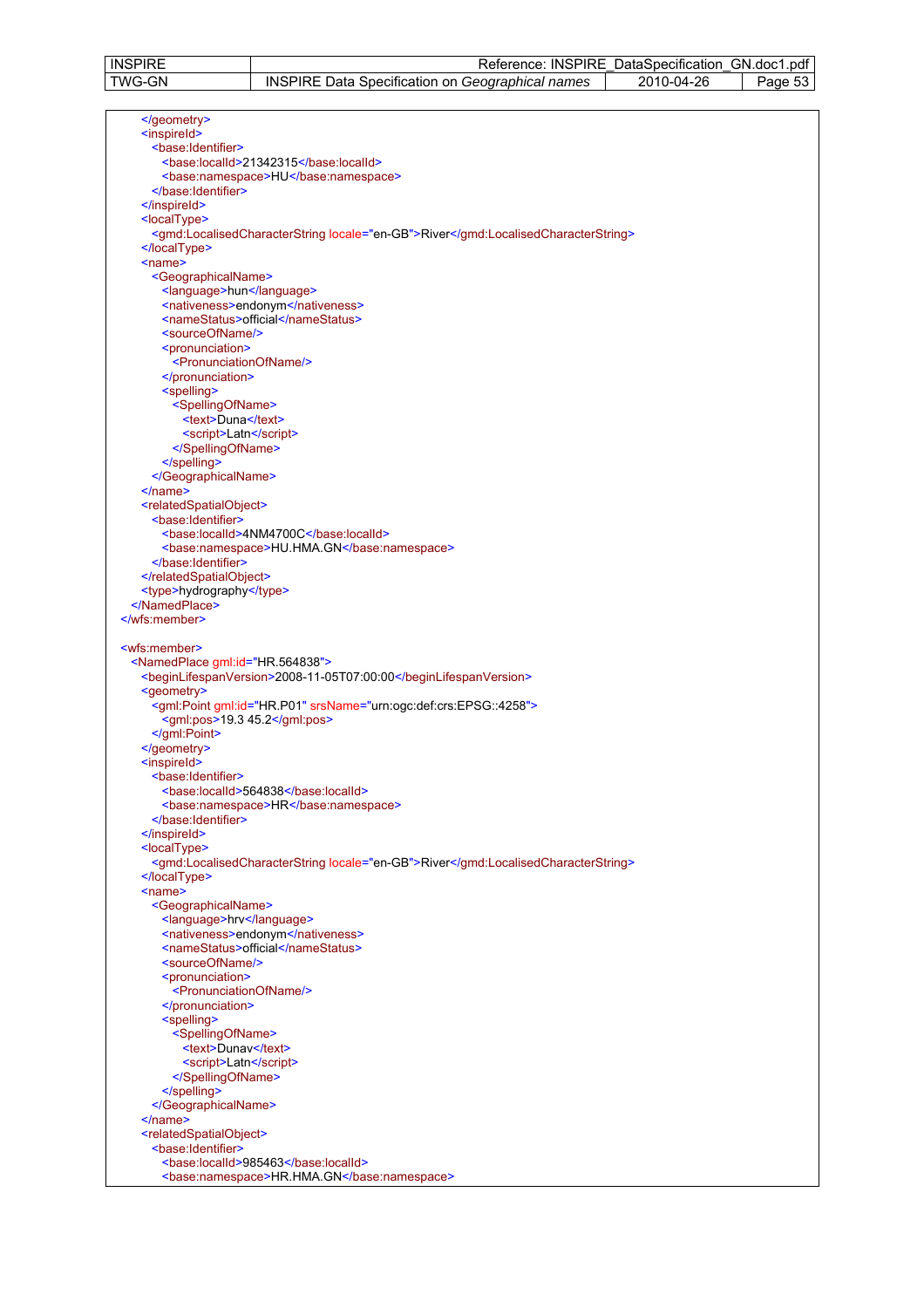| <b>INSPIRE</b> | <b>INSPIRE</b><br>⊀eterence:                                         | DataSpecification | GN.doc1.pdf |
|----------------|----------------------------------------------------------------------|-------------------|-------------|
| TWG-GN         | <b>INSPIRE</b><br>Data<br>u Specification on Geographical r<br>names | 2010-04-26        | Page<br>∽⊿  |

 </base:Identifier> </relatedSpatialObject> <type>hydrography</type> </NamedPlace> </wfs:member> <wfs:member> <NamedPlace gml:id="SZ.ATRG778"> <beginLifespanVersion>2008-11-05T07:00:00</beginLifespanVersion> <geometry> <gml:Point gml:id="SZ.P01" srsName="urn:ogc:def:crs:EPSG::4258"> <gml:pos>22.7 44.2</gml:pos> </gml:Point> </geometry> <inspireId> <br />
kase:Identifier> <base:localId>ATRG778</base:localId> <base:namespace>SZ</base:namespace> </base:Identifier> </inspireId> <localType> <gmd:LocalisedCharacterString locale="en-GB">River</gmd:LocalisedCharacterString> </localType> <name> <GeographicalName> <language>srp</language> <nativeness>endonym</nativeness> <nameStatus>official</nameStatus> <sourceOfName/> <pronunciation> <PronunciationOfName/> </pronunciation> <spelling> <SpellingOfName> <text>Dunav</text> <script>Latn</script> </SpellingOfName> </spelling> </GeographicalName> </name> <relatedSpatialObject> <br />
state:Identifier> <base:localId>9945344</base:localId> <base:namespace>SZ.SMA.GN</base:namespace> </base:Identifier> </relatedSpatialObject> <type>hydrography</type> </NamedPlace> </wfs:member> <wfs:member> <NamedPlace gml:id="BG.4238745"> <beginLifespanVersion>2008-11-05T07:00:00</beginLifespanVersion> <geometry> <gml:Point gml:id="BG.P01" srsName="urn:ogc:def:crs:EPSG::4258"> <gml:pos>23.7 44.1</gml:pos> </gml:Point> </geometry> <inspireId> <br />
se:Identifier> <base:localId>4238745</base:localId> <base:namespace>BG</base:namespace> </base:Identifier> </inspireId> <localType> <gmd:LocalisedCharacterString locale="en-GB">River</gmd:LocalisedCharacterString> </localType> <name> <GeographicalName> <language>bul</language> <nativeness>endonym</nativeness> <nameStatus>official</nameStatus> <sourceOfName/> <pronunciation> <PronunciationOfName/>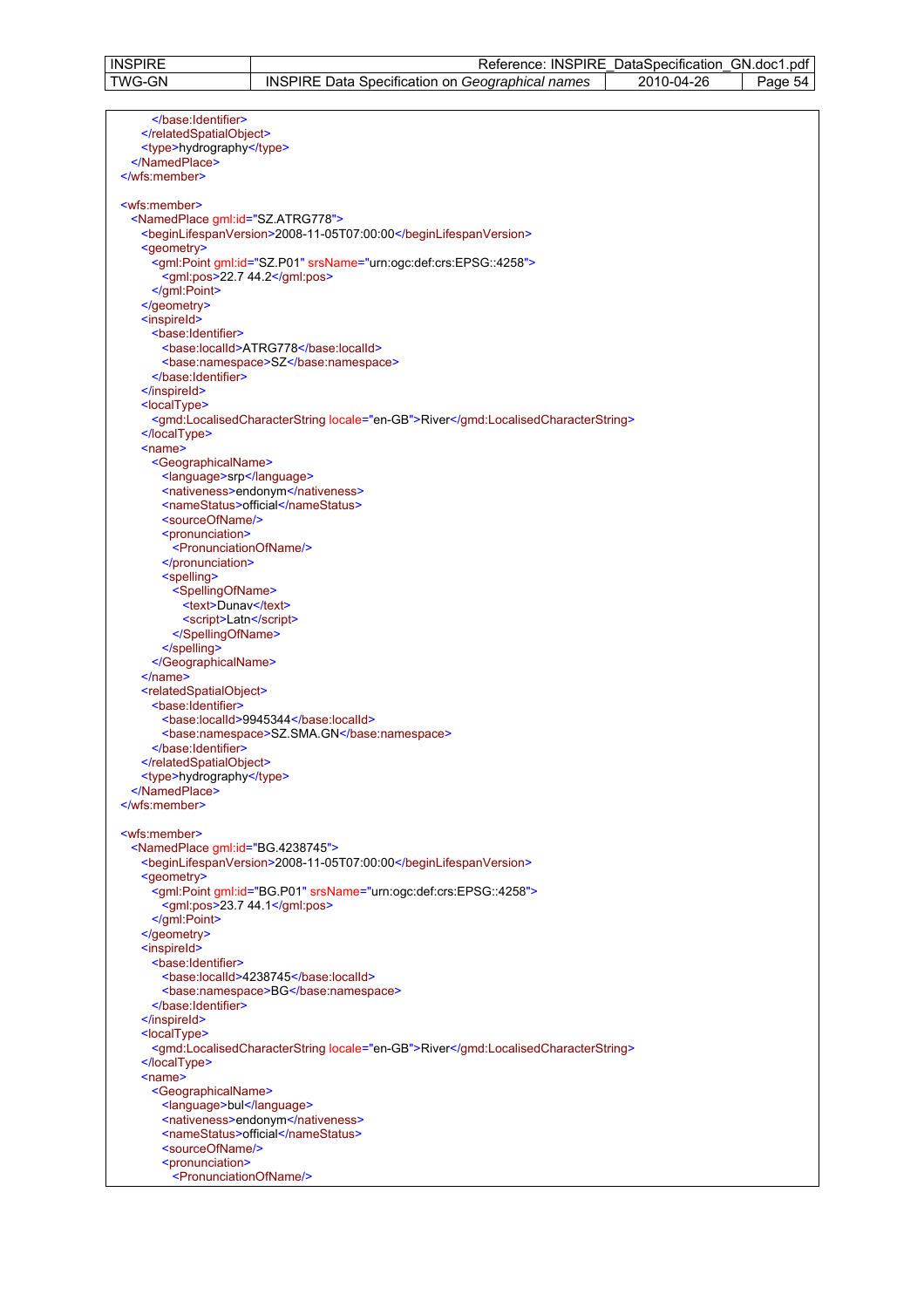| <b>INSPIRE</b> | Reference:                                                   | INSPIRE DataSpecification | GN.doc1.pdf   |
|----------------|--------------------------------------------------------------|---------------------------|---------------|
| TWG-GN         | <b>INSPIRE</b><br>≟ Data Specification on Geographical names | 2010-04-26                | $P$ aqe<br>55 |

| <spelling></spelling>                                                             |
|-----------------------------------------------------------------------------------|
| <spellingofname></spellingofname>                                                 |
| <text>Дунав</text>                                                                |
| <script>Cyrl</script>                                                             |
|                                                                                   |
|                                                                                   |
| <spelling></spelling>                                                             |
| <spellingofname></spellingofname>                                                 |
|                                                                                   |
| <text>Dunav</text>                                                                |
| <script>Latn</script>                                                             |
| <transliterationscheme>standard romanisation ?</transliterationscheme>            |
|                                                                                   |
| $<$ /spelling>                                                                    |
|                                                                                   |
| $<$ /name $>$                                                                     |
| <relatedspatialobject></relatedspatialobject>                                     |
| <base:identifier></base:identifier>                                               |
| <base:localid>33578788</base:localid>                                             |
| <base:namespace>BG.BMA.GN</base:namespace>                                        |
|                                                                                   |
|                                                                                   |
| <type>hydrography</type>                                                          |
|                                                                                   |
|                                                                                   |
|                                                                                   |
| <wfs:member></wfs:member>                                                         |
| <namedplace gml:id="RO.6364287"></namedplace>                                     |
|                                                                                   |
| <beginlifespanversion>2008-11-05T07:00:00</beginlifespanversion>                  |
| <geometry></geometry>                                                             |
| <gml:point gml:id="RO.P01" srsname="urn:ogc:def:crs:EPSG::4258"></gml:point>      |
| $\leq$ gml:pos>29.7 45.2 $\leq$ /gml:pos>                                         |
|                                                                                   |
|                                                                                   |
| <inspireld></inspireld>                                                           |
| <base:identifier></base:identifier>                                               |
| <base:localid>6364287</base:localid>                                              |
| <base:namespace>RO</base:namespace>                                               |
|                                                                                   |
| $\le$ /inspireld>                                                                 |
| <localtype></localtype>                                                           |
| <gmd:localisedcharacterstring locale="en-GB">River</gmd:localisedcharacterstring> |
|                                                                                   |
| $name$                                                                            |
| <geographicalname></geographicalname>                                             |
| <language>rom</language>                                                          |
| <nativeness>endonym</nativeness>                                                  |
| <namestatus>official</namestatus>                                                 |
| <sourceofname></sourceofname>                                                     |
|                                                                                   |
| <pronunciation></pronunciation>                                                   |
| <pronunciationofname></pronunciationofname>                                       |
|                                                                                   |
| <spelling></spelling>                                                             |
| <spellingofname></spellingofname>                                                 |
| <text>Dunărea</text>                                                              |
| <script>Latn</script>                                                             |
|                                                                                   |
|                                                                                   |
|                                                                                   |
| $<$ /name $>$                                                                     |
| <relatedspatialobject></relatedspatialobject>                                     |
| <base:identifier></base:identifier>                                               |
| <base:localid>56TZHN8</base:localid>                                              |
| <base:namespace>RO.RMA.GN</base:namespace>                                        |
|                                                                                   |
|                                                                                   |
| <type>hydrography</type>                                                          |
|                                                                                   |
|                                                                                   |
|                                                                                   |
| <wfs:member></wfs:member>                                                         |
|                                                                                   |
| <namedplace gml:id="MD.76ZZTH9"></namedplace>                                     |
| <beginlifespanversion>2008-11-05T07:00:00</beginlifespanversion>                  |
| <geometry></geometry>                                                             |
| <gml:point gml:id="MD.P01" srsname="urn:ogc:def:crs:EPSG::4258"></gml:point>      |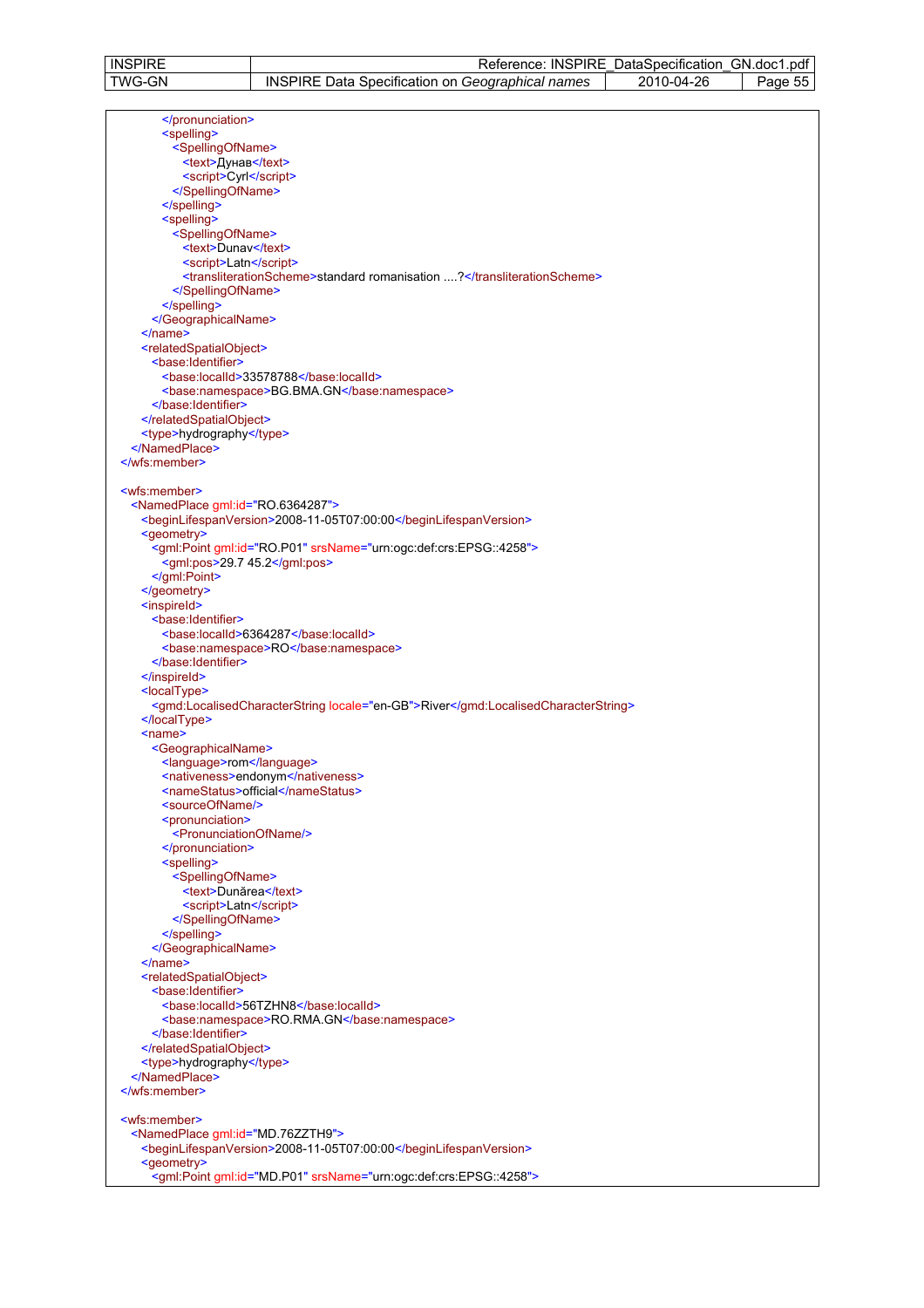| <b>INSPIRE</b> | <b>INSPIRE</b><br>⊀eference:                                          | DataSpecification | GN.doc1.<br>.pdf |
|----------------|-----------------------------------------------------------------------|-------------------|------------------|
| <b>TWG-GN</b>  | INS<br>Data<br>ISPIRE<br>names<br>Geographical.<br>Specification on ∖ | 2010-04-26        | Page<br>56       |

| $\leq$ gml:pos>28.2 45.5 $\leq$ /gml:pos>                                                            |  |
|------------------------------------------------------------------------------------------------------|--|
| $\le$ /gml:Point>                                                                                    |  |
| <br><inspireid></inspireid>                                                                          |  |
| <base:identifier></base:identifier>                                                                  |  |
| <base:localid>76ZZTH9</base:localid>                                                                 |  |
| <base:namespace>MD</base:namespace>                                                                  |  |
|                                                                                                      |  |
|                                                                                                      |  |
| <localtype></localtype>                                                                              |  |
| <gmd:localisedcharacterstring locale="en-GB">River</gmd:localisedcharacterstring><br>$<$ /localType> |  |
| <name></name>                                                                                        |  |
| <geographicalname></geographicalname>                                                                |  |
| <language>mol</language>                                                                             |  |
| <nativeness>endonym</nativeness>                                                                     |  |
| <namestatus>official</namestatus>                                                                    |  |
| <sourceofname></sourceofname><br><pronunciation></pronunciation>                                     |  |
| <pronunciationofname></pronunciationofname>                                                          |  |
|                                                                                                      |  |
| <spelling></spelling>                                                                                |  |
| <spellingofname></spellingofname>                                                                    |  |
| <text>Dunărea</text>                                                                                 |  |
| <script>Latn</script>                                                                                |  |
| <br>                                                                                                 |  |
|                                                                                                      |  |
| $<$ /name $>$                                                                                        |  |
| <relatedspatialobject></relatedspatialobject>                                                        |  |
| <base:identifier></base:identifier>                                                                  |  |
| <base:localid>85867987</base:localid>                                                                |  |
| <base:namespace>MD.MMA.GN</base:namespace><br>                                                       |  |
|                                                                                                      |  |
| <type>hydrography</type>                                                                             |  |
|                                                                                                      |  |
|                                                                                                      |  |
| <wfs:member></wfs:member>                                                                            |  |
| <namedplace gml:id="UA.xy"></namedplace>                                                             |  |
| <beginlifespanversion>2008-11-05T07:00:00</beginlifespanversion>                                     |  |
| <geometry></geometry>                                                                                |  |
| <gml:point gml:id="UA.P01" srsname="urn:ogc:def:crs:EPSG::4258"></gml:point>                         |  |
| <gml:pos>29.7 45.2</gml:pos>                                                                         |  |
| <br>                                                                                                 |  |
| <inspireid></inspireid>                                                                              |  |
| <base:identifier></base:identifier>                                                                  |  |
| <br>base:localld>xy                                                                                  |  |
| <base:namespace>UA</base:namespace>                                                                  |  |
|                                                                                                      |  |
| <br><localtype></localtype>                                                                          |  |
| <gmd:localisedcharacterstring locale="en-GB">River</gmd:localisedcharacterstring>                    |  |
| $<$ /localType>                                                                                      |  |
| <name></name>                                                                                        |  |
| <geographicalname></geographicalname>                                                                |  |
| <language>ukr</language>                                                                             |  |
| <nativeness>endonym</nativeness><br><namestatus>official</namestatus>                                |  |
| <sourceofname></sourceofname>                                                                        |  |
| <pronunciation></pronunciation>                                                                      |  |
| <pronunciationofname></pronunciationofname>                                                          |  |
|                                                                                                      |  |
| <spelling><br/><spellingofname></spellingofname></spelling>                                          |  |
| <text>Дунавб</text>                                                                                  |  |
| <script>Latn</script>                                                                                |  |
|                                                                                                      |  |
| $<$ /spelling>                                                                                       |  |
| <spelling></spelling>                                                                                |  |
| <spellingofname><br/><text>Dunaj</text></spellingofname>                                             |  |
| <script>Latn</script>                                                                                |  |
|                                                                                                      |  |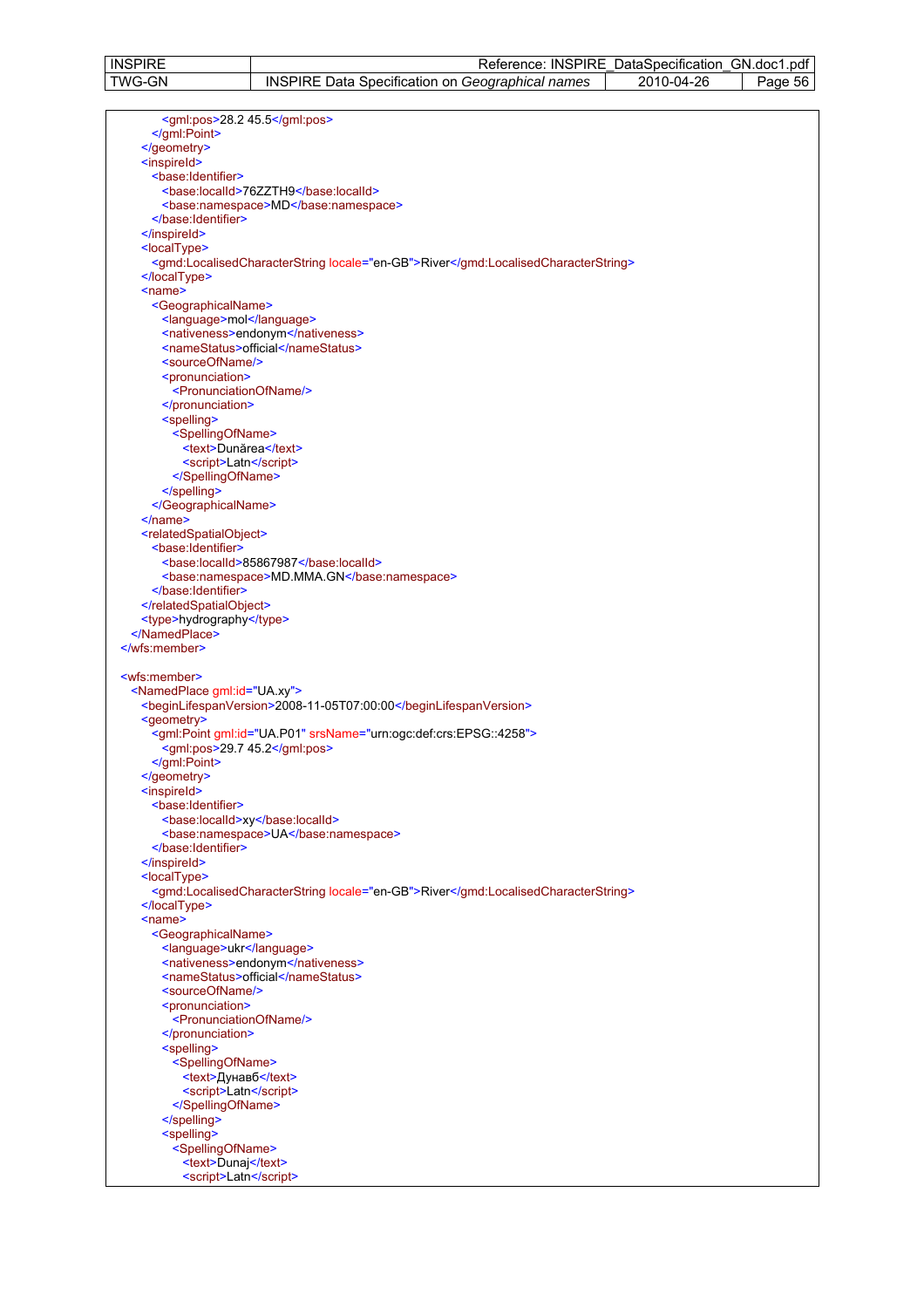| <b>INSF</b> | Reference:<br><b>INSPIRE</b>                                                  | DataSpecification | .doc1.pdf<br>GN |
|-------------|-------------------------------------------------------------------------------|-------------------|-----------------|
| TWG-GN      | <b>INSI</b><br>names<br>Geographical<br>Specification<br>.on<br>Datə<br>SPIRE | ∿2-04-2י0         | --<br>ade       |

| <transliterationscheme>standard romanisation ?</transliterationscheme>       |
|------------------------------------------------------------------------------|
|                                                                              |
|                                                                              |
|                                                                              |
| $<$ /name $>$                                                                |
| <relatedspatialobject></relatedspatialobject>                                |
| <base:identifier></base:identifier>                                          |
| <br>base:localld>xy                                                          |
| <base:namespace>UA</base:namespace>                                          |
|                                                                              |
|                                                                              |
| <type>hydrography</type>                                                     |
|                                                                              |
|                                                                              |
|                                                                              |
| <wfs:member></wfs:member>                                                    |
| <namedplace gml:id="UK xy"></namedplace>                                     |
| <beginlifespanversion>2008-11-05T07:00:00</beginlifespanversion>             |
| <geometry></geometry>                                                        |
| <gml:point gml:id="UK.P01" srsname="urn:ogc:def:crs:EPSG::4258"></gml:point> |
| <gml:pos>29.7 45.2</gml:pos>                                                 |
|                                                                              |
|                                                                              |
| <inspireid></inspireid>                                                      |
| <base:identifier></base:identifier>                                          |
| <br>base:localId>xy                                                          |
| <base:namespace>UK</base:namespace>                                          |
|                                                                              |
|                                                                              |
| <localtype></localtype>                                                      |
| <name></name>                                                                |
| <geographicalname></geographicalname>                                        |
| <language>eng</language>                                                     |
| <nativeness>endonym</nativeness>                                             |
| <namestatus>official</namestatus>                                            |
| <sourceofname></sourceofname>                                                |
| <pronunciation></pronunciation>                                              |
| <pronunciationofname></pronunciationofname>                                  |
|                                                                              |
| <spelling></spelling>                                                        |
| <spellingofname></spellingofname>                                            |
| <text>Danube</text>                                                          |
| <script>Latn</script>                                                        |
|                                                                              |
|                                                                              |
|                                                                              |
| $<$ /name $>$                                                                |
| <relatedspatialobject></relatedspatialobject>                                |
| <base:identifier></base:identifier>                                          |
| <base:localid>xy</base:localid>                                              |
| <base:namespace>UK</base:namespace>                                          |
|                                                                              |
|                                                                              |
| <type>hydrography</type>                                                     |
|                                                                              |
|                                                                              |
|                                                                              |
|                                                                              |
|                                                                              |

## **B.8 Vitoria-Gasteiz - multilingual name**

### **B.8.1 Description**

"Vitoria-Gasteiz" is a multilingual official name, Vitoria is in the Spanish language and Gasteiz is in the Basque language. The placenames like this example have two geographical names in different languages and these have the same importance, they are thus used together to build the official name. These geographic names are due to by politic agreements. It can be noticed that the signs "-" and "/" do not have the same meaning in all of the placenames of Spain: when a geographical name use the sign "/" like for example in "Arrasate/Mondragón", the place has two officials names and both can be used.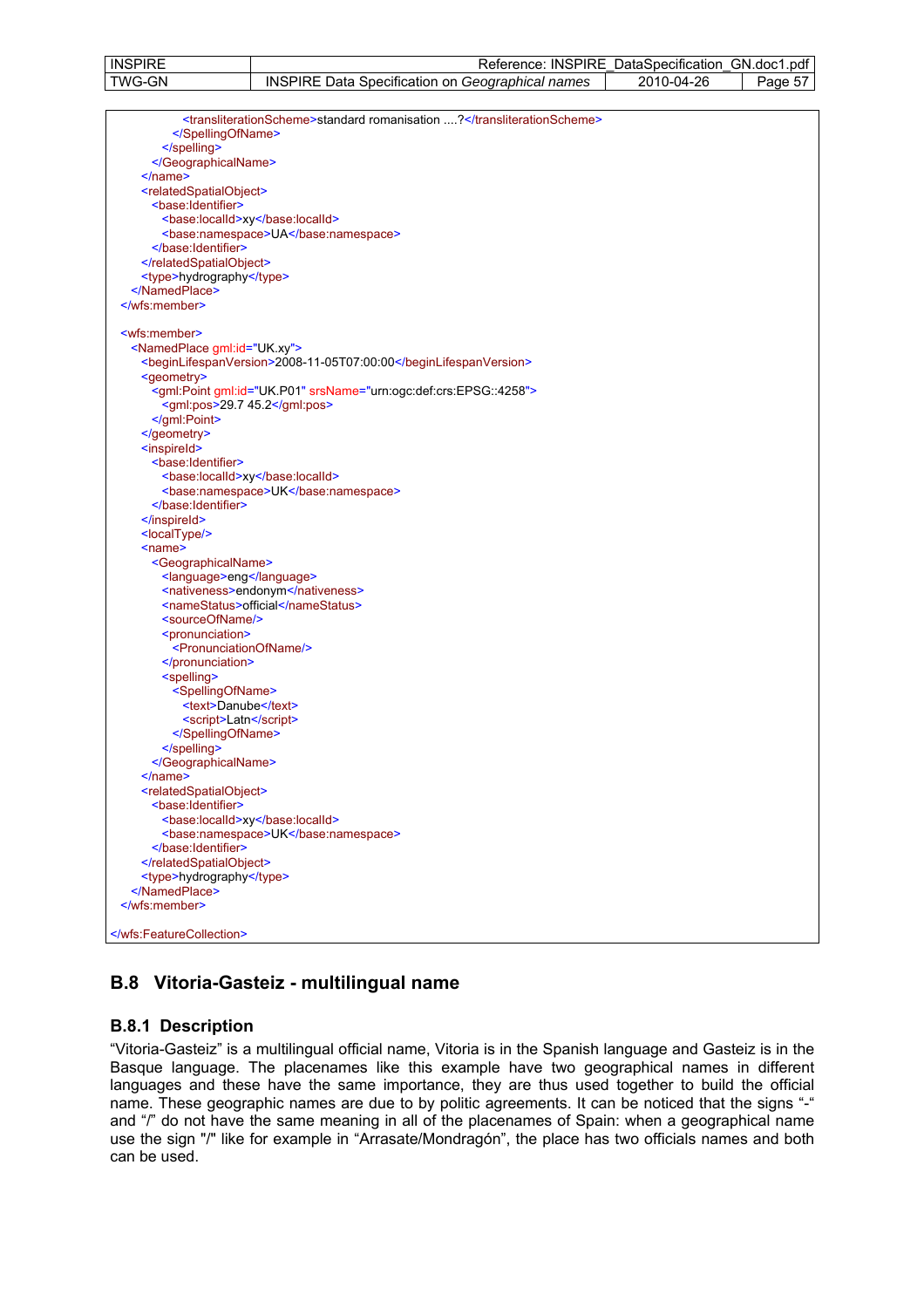| <b>INSPIRE</b> | Reference:                                              | : INSPIRE DataSpecification | GN.doc1.pdf   |
|----------------|---------------------------------------------------------|-----------------------------|---------------|
| TWG-GN         | <b>INSPIRE Data Specification on Geographical names</b> | 2010-04-26                  | -58 I<br>Page |

### **B.8.2 Data to be delivered**

#### **NamedPlace**

identifier: SPA.IGN.NG.EN.GE2TANRXGA3A geometry: W2.6696057, N42.8421121 [referencePoint] typeLocal: 'Capital de Provincia' [*Populated place/City*] type: 'Administrative units' relatedSpatialObject: <null>

#### **GeographicalName**

language: mul [Multiple Languages] nativeValue: endonym status: Official sourceOfName: Data Base of Geographical Names of National Geographic Institute (Spain) beginLifespanVersion: 2000-01-01 endLifespanVersion: <null>

#### **Spelling**

text: Vitoria-Gasteiz script: Latin (Roman) transliterationScheme: <null>

### **B.8.3 GML encoding**

<?xml version="1.0" encoding="UTF-8"?> <wfs:FeatureCollection timeStamp="2008-11-05T07:00:00" numberMatched="1" numberReturned="1" gml:id="SPA.IGN.NG.EN.0" xmlns="urn:x-inspire:specification:gmlas:GeographicalNames:3.0" xmlns:base="urn:x-inspire:specification:gmlas:BaseTypes:3.2" xmlns:gmd="http://www.isotc211.org/2005/gmd" xmlns:xlink="http://www.w3.org/1999/xlink" xmlns:wfs="http://www.opengis.net/wfs/2.0" xmlns:gml="http://www.opengis.net/gml/3.2" xmlns:xsi="http://www.w3.org/2001/XMLSchema-instance" xsi:schemaLocation="urn:x-inspire:specification:gmlas:GeographicalNames:3.0 ../XSD/GeographicalNames.xsd http://www.opengis.net/wfs/2.0 ../wfs/2.0.0/wfs.xsd"> <gml:boundedBy> <gml:Envelope srsName="urn:ogc:def:crs:EPSG::4258"> <gml:lowerCorner>-20.0 30.0</gml:lowerCorner> <gml:upperCorner>10.0 45.0</gml:upperCorner> </gml:Envelope> </gml:boundedBy> <wfs:member> <NamedPlace gml:id="SPA.IGN.NG.EN.GE2TANRXGA3A"> <beginLifespanVersion>2008-11-05T07:00:00</beginLifespanVersion> <geometry> <gml:Point gml:id="P01" srsName="urn:ogc:def:crs:EPSG::4258"> <gml:pos>2.6696057 42.8421121</gml:pos> </gml:Point> </geometry> <inspireId> <br />
kase:Identifier> <base:localId>GE2TANRXGA3A</base:localId> <base:namespace>SPA.IGN.NG.EN</base:namespace> </base:Identifier> </inspireId> <localType/> <name> <GeographicalName> <language>mul</language> <nativeness>endonym</nativeness> <nameStatus>official</nameStatus> <sourceOfName/> <pronunciation> <PronunciationOfName/> </pronunciation> <spelling> <SpellingOfName> <text>Vitoria-Gasteiz</text>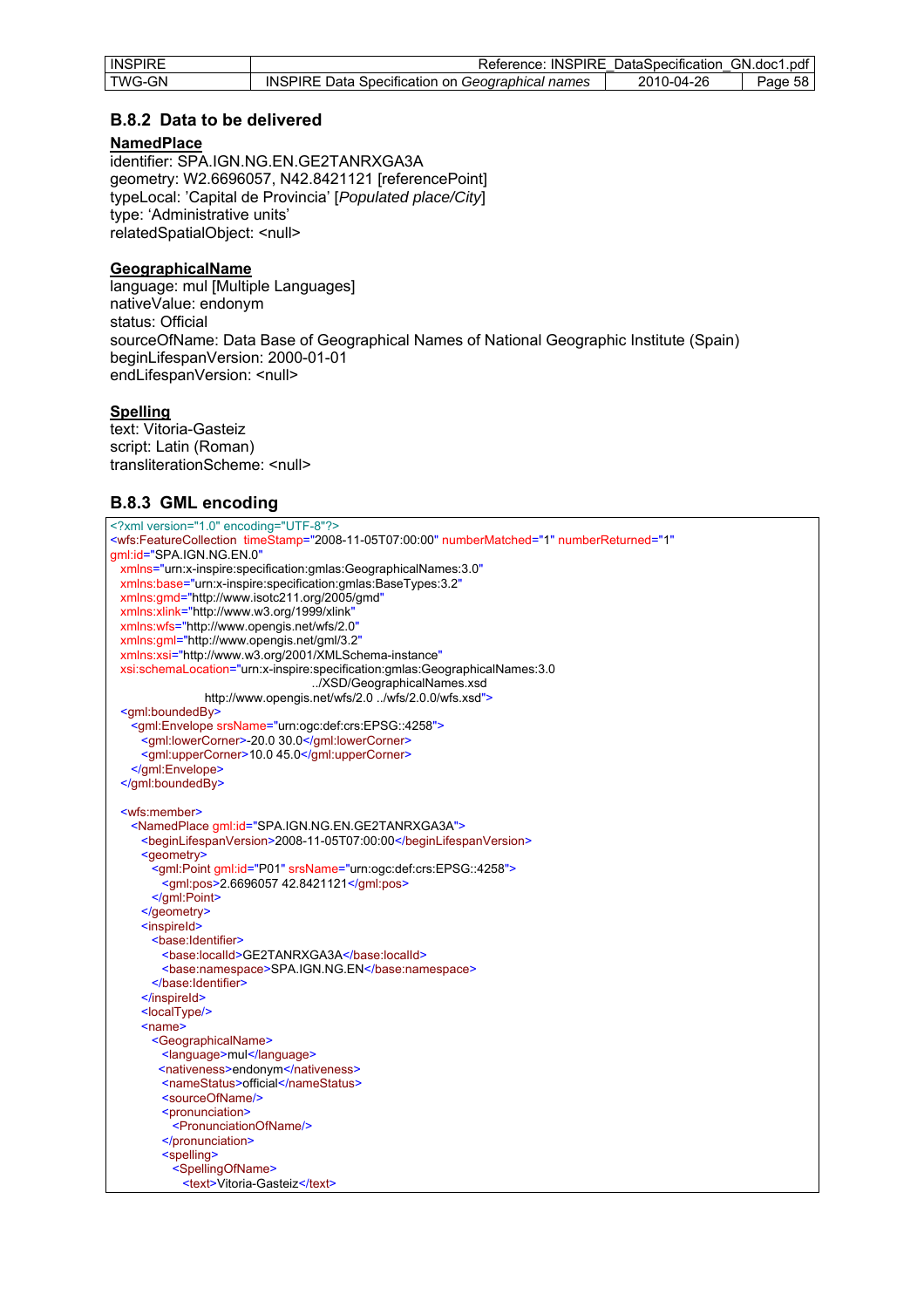| <b>INSPIRE</b> | Reference:<br><b>INSPIRE</b>                                   | DataSpecification | GN.doc1<br>.pdf |
|----------------|----------------------------------------------------------------|-------------------|-----------------|
| TWG-GN         | Geographical .<br>names<br>INSPIRE<br>Specification on<br>)ata | 2010-04-26        | uade J          |

 <script>Latn</script> </SpellingOfName> </spelling> </GeographicalName> </name> <type>administrativeUnit</type> </NamedPlace> </wfs:member>

</wfs:FeatureCollection>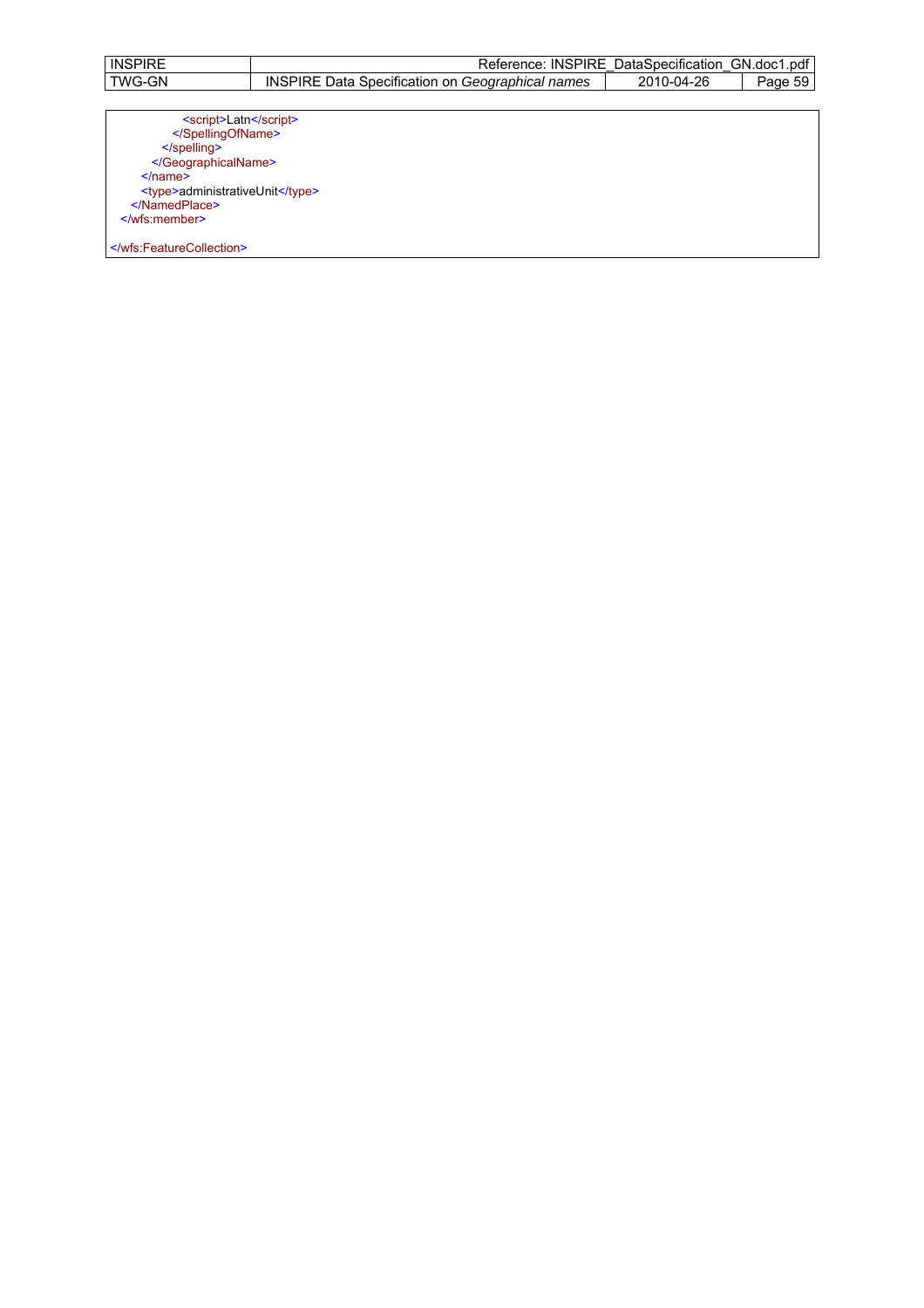# **Annex C**

## (informative) **Using the datatype GeographicalName in other INSPIRE themes**

## **C.1 Importance of names and multilingual aspects in European products**

This rationale is adapted from documents of the EuroGeoNames project [EGN]

Primary access to multilingual geographic information (GI) is frequently done via an indirect form of geographical reference such as a geographical name, e.g. 'Bruxelles' or 'Brussel' or 'Brüssel' or 'Brussels', rather than through more direct referencing such as co-ordinate information e.g. latitude/longitude. The significance of the distinction between direct and indirect geographical referencing ('geo-referencing') lies in that the latter approach is more popular amongst non GI professionals but is less precise and fraught with ambiguity.

Geographical names are much more than just 'names on a map' and are not only used for the search and overview of maps but in other spatially related products as well, such as administrative reports, statistical summary tables etc. Indeed, geographical names are arguably the primary geographic referencing system used throughout Europe and thus have vast potential to inter-relate and crossreference disparate data sources. They are therefore a critical component for the indexing, discovery and use of a broad superset of information. Their clear, unambiguous and consistent use is thus important for a wide range of administrative and decision-making tasks not only in the European Union itself, but also in the administration of all member States as well as in more specialised domain of spatially based applications.

There is no doubt, that correctly spelled multilingual geographical names are indispensable for, *inter alia*, postal services, telecommunication, health and risk management, safety and rescue services, transportation and navigation, translation services, tourism, for the purpose of popular education or for use in the mass media. Additionally, geoportals and Location Based Services (LBS) do not only need multilingual geographical names as a means for access, but also for enhancing the attractiveness of their services in general. It is also worth noting that cartographic map producers, atlas and dictionary publishers, museums, archives and libraries would also benefit from the provision of consistent and comprehensive multilingual geographical names data.

Finally, multilingual data are important to allow services based on these data to be equally accessible by all languages officially spoken in the participating European countries, including the officially recognized minority languages. In doing so, the services will help to promote cultural diversity and multilingualism in Europe and will provide a means by which users can search for geographical names spelt in their native language.

## **C.2 Modelling principles for names in INSPIRE themes**

Within the context of INSPIRE, a data model for geographical names is of course defined in this *Geogrpahical names* specification. In addition, many other INSPIRE themes did/will define spatial objects associated with names as attributes.

In this document, it is argued that a harmonised approach for modelling attributes related to names should be followed in all the INPSIRE themes. Globally, this is important to increase the readability of INSPIRE data specifications. From the data users' point of view, this is also important to increase the ease of use of INSPIRE data sets by various applications relying on data from different themes. From the data producers' point of view, this important to minimise the efforts for transforming data from their own data model of various INSPIRE data models. The latter argument is particularly true when data providers transform one single data set into several INSPIRE data sets (e.g. a single rivers database used to populate the models specified in the *Geographical names*, *Hydrography* and *Transport networks* themes).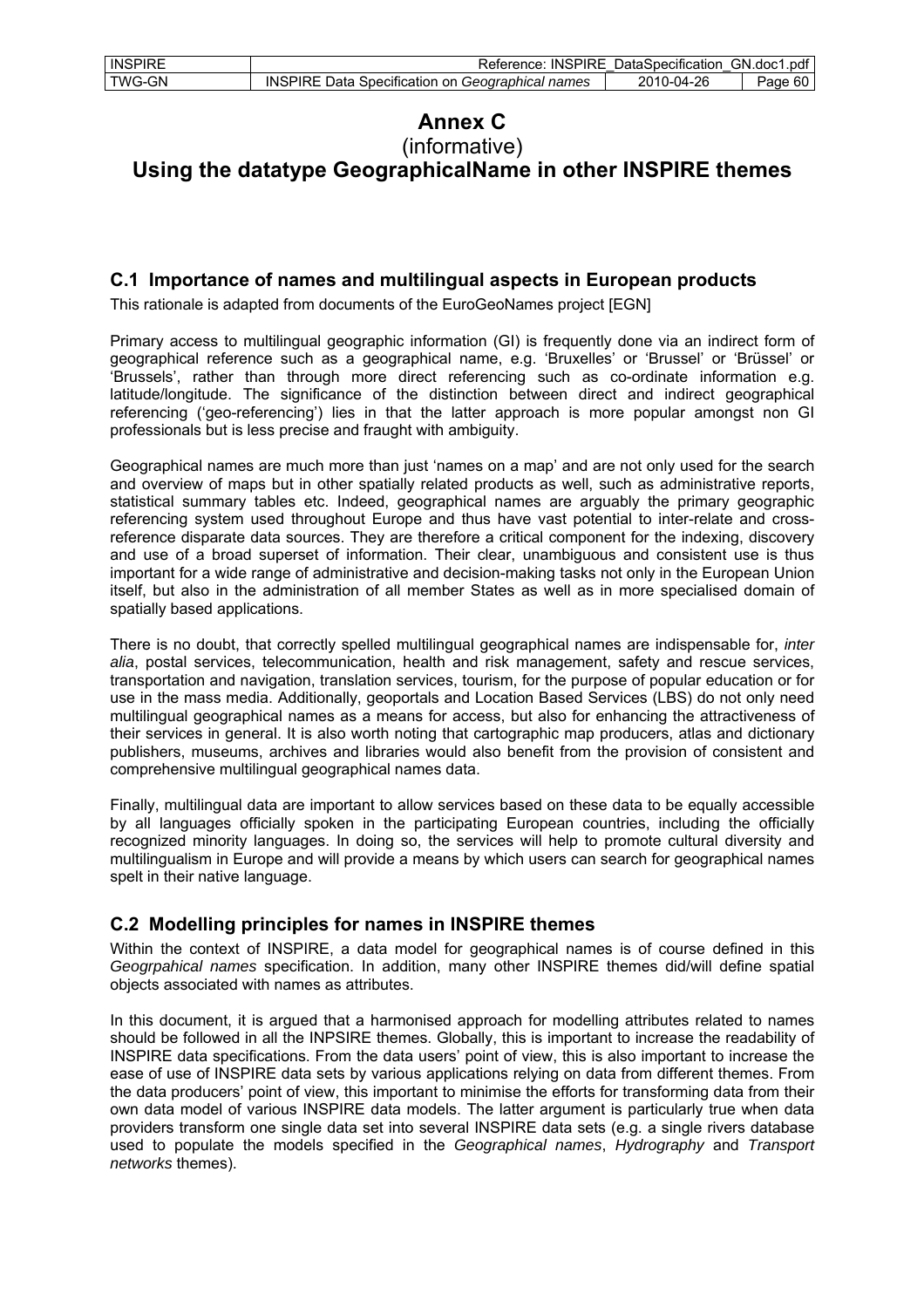| <b>INSPIRE</b> | Reference: INSPIRE DataSpecification GN.doc1.pdf        |            |         |
|----------------|---------------------------------------------------------|------------|---------|
| TWG-GN         | <b>INSPIRE Data Specification on Geographical names</b> | 2010-04-26 | Page 61 |

In addition, it is argued that data models defined within the context of INSPIRE should offer the possibility to provide names of related spatial objects in different languages and in different scripts, as this diversity is doubtlessly the situation in Europe.

Therefore, as this specification defines a dataType 'GeographicalName'. It is recommended to use this dataType for modelling names associated to any spatial object defined in INSPIRE and holding names, as explained below and in Figure C.1:

- the spatial object should use one attribute to model names (named for example 'name');
- this attribute should be typed by the dataType 'GeographicalName';
- this attribute should have the cardinality of [0..\*] or [1..\*], because of the importance of multilingual issues as explained above.



 **Figure C.1 – UML class diagram: recommended use of the dataType GeographicalName in INSPIRE thematic specifications** 

It should be noticed that the dataType 'GeographicalName' may look complex at first sight. However, when restricted to its non-voidable elements, this type is relatively simple in a context requiring managing names in multiple languages and in multiple scripts. More, this relative complexity is the necessary counterpart of harmonisation between all INSPIRE themes and thus should not prevent using this dataType. For the sake of simplicity, specifications of INSPIRE theme can however make some recommendations in their specification on how to fill the voidable elements of the dataType 'GeographicalName'. By this way, each specification may choose the adapted level of simplicity/richness of the model, between the ones proposed in figures C.2 and C.3.



**Figure C.2 – UML class diagram: simplest use of the dataType GeographicalName**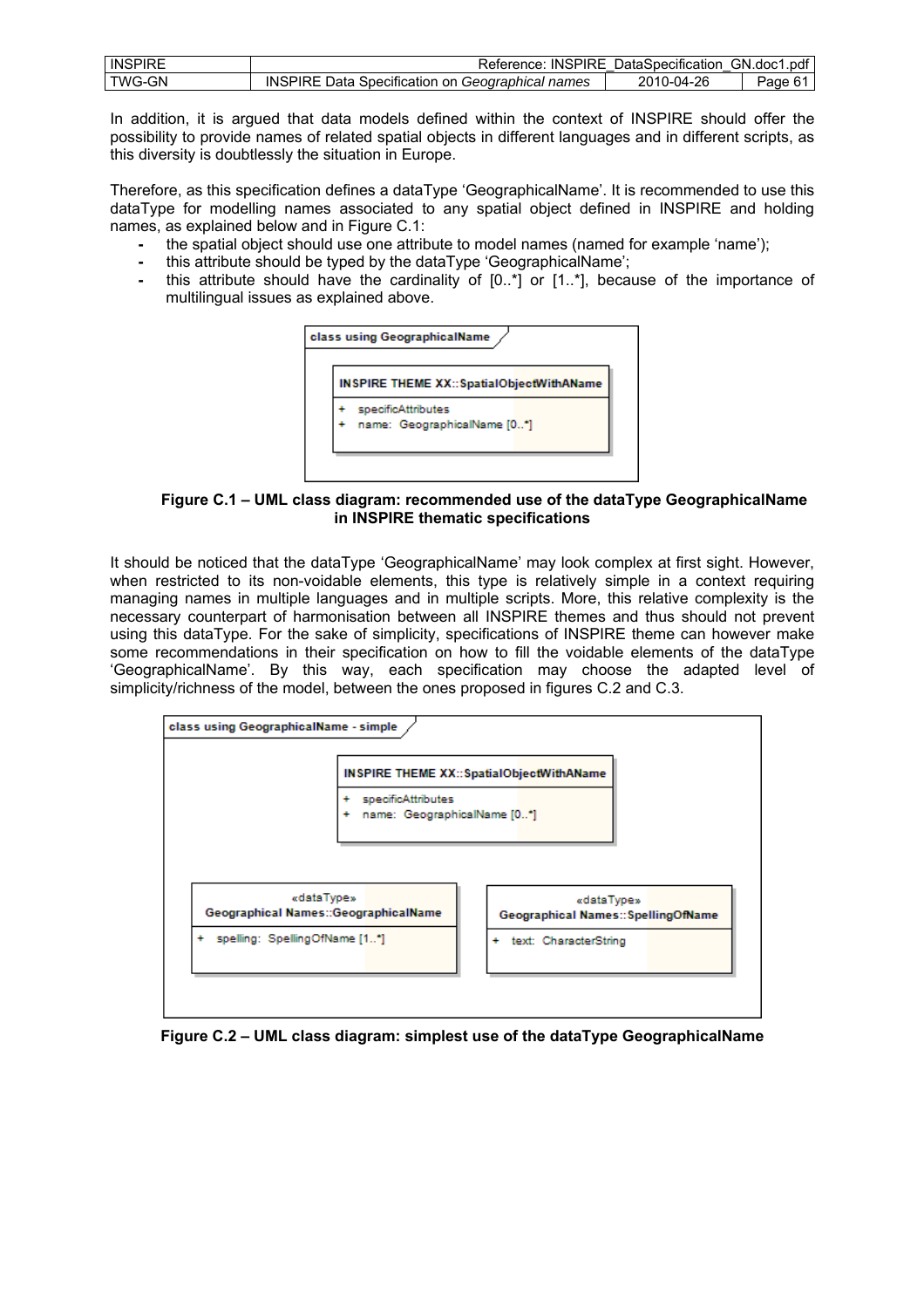

**Figure C.3 – UML class diagram: richest use of the dataType GeographicalName**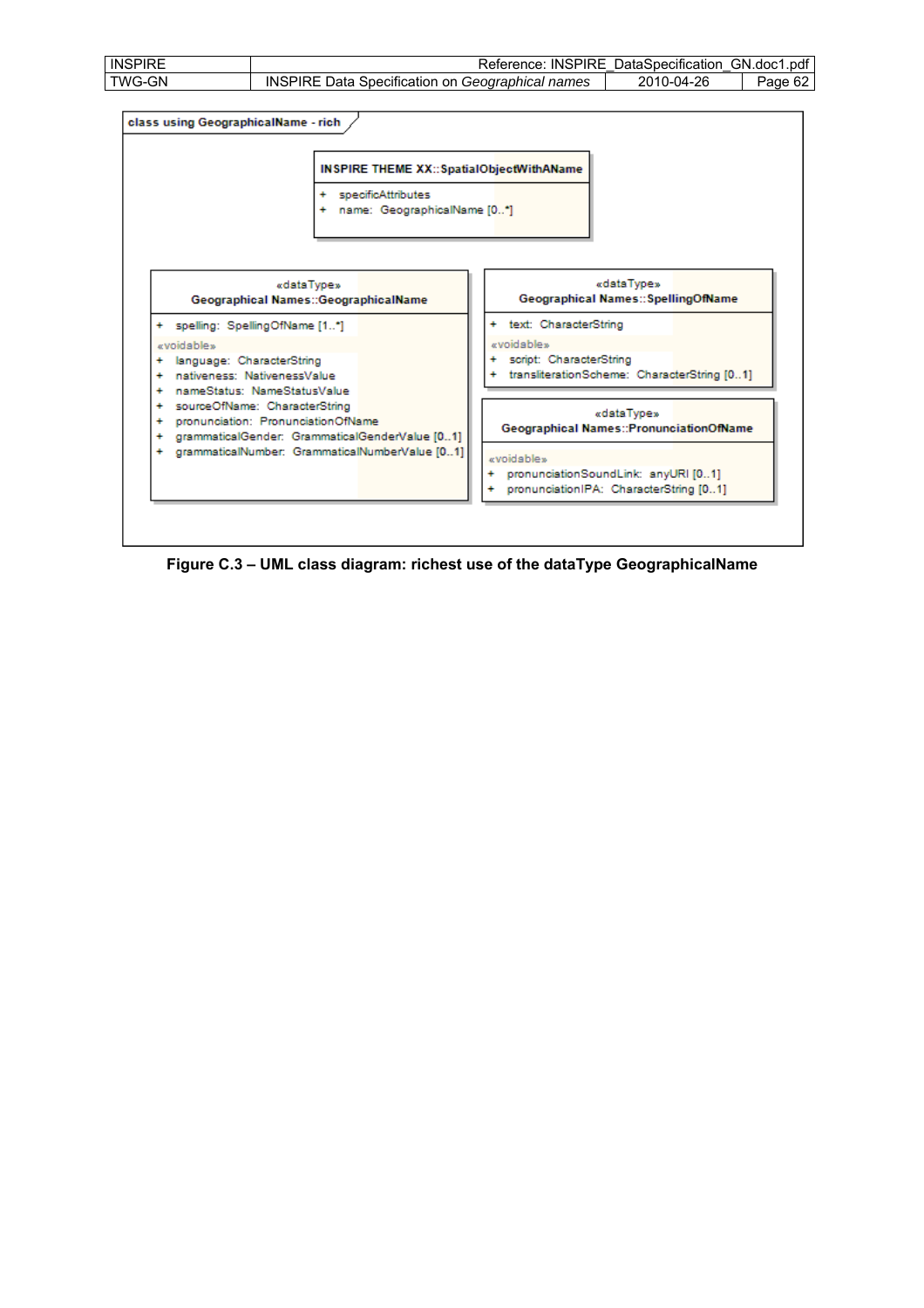| <b>INSPIRE</b> | Reference: INSPIRE DataSpecification GN.doc1.pdf |            |         |
|----------------|--------------------------------------------------|------------|---------|
| TWG-GN         | INSPIRE Data Specification on Geographical names | 2010-04-26 | Page 63 |

## **Annex D**

(informative) **Mapping INSPIRE** *Geographical names* **and INSPIRE Gazetteer** 

The INSPIRE Generic Conceptual Model provides a schema for the INSPIRE Gazetteer shown in the following figure. This annex explains how geographical names modelled in this specification could be mapped to the main elements of the gazetteer. It does not put any requirement on geographical names, and is there for information only.



**Figure D.1 – Schema for INSPIRE Gazetteer [INSPIRE DS-D2.5]**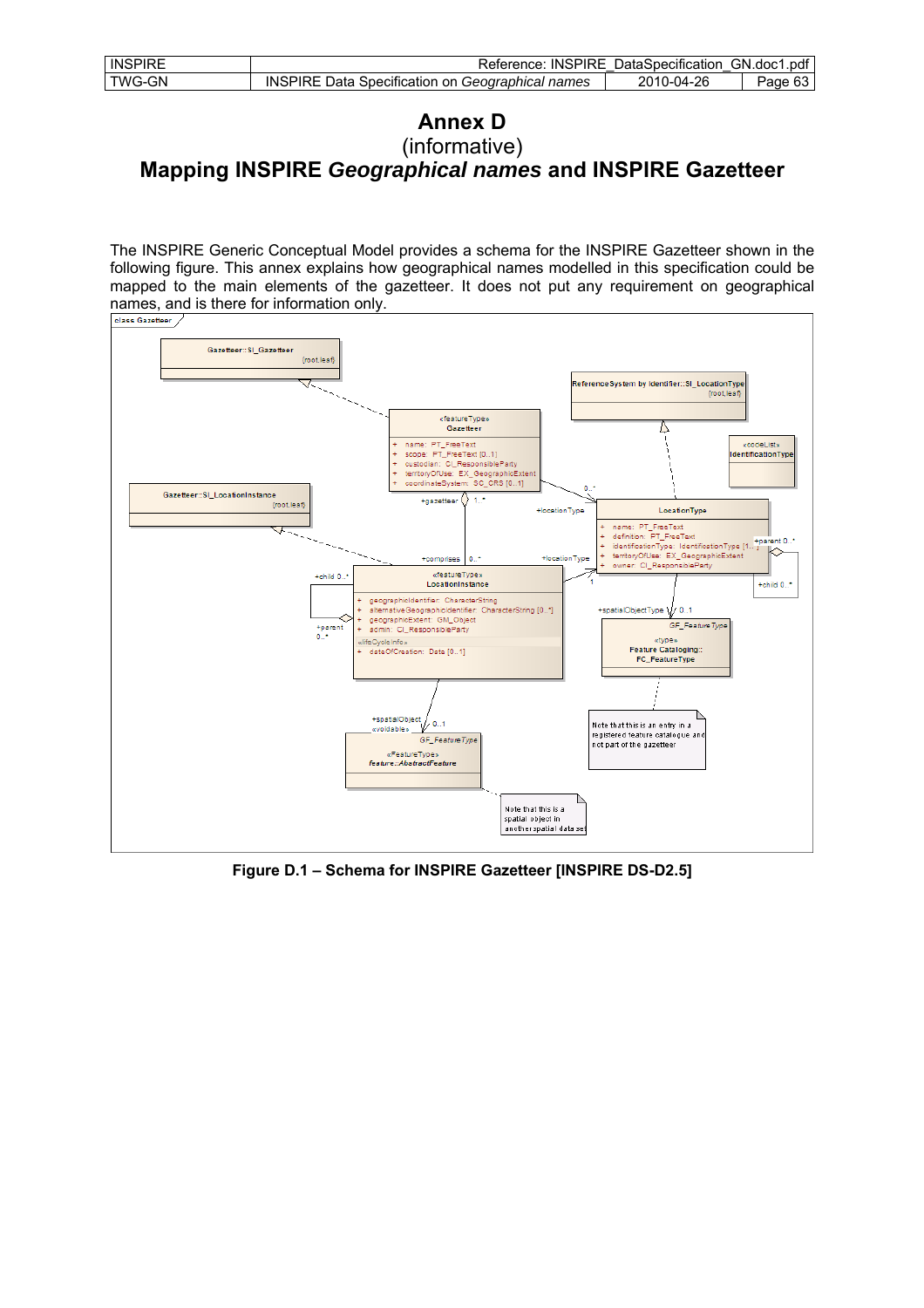| <b>INSPIRE</b> | Reference: INSPIRE DataSpecification GN.doc1.pdf        |            |         |
|----------------|---------------------------------------------------------|------------|---------|
| l TWG-GN       | <b>INSPIRE Data Specification on Geographical names</b> | 2010-04-26 | Page 64 |

## **Table D.1 – Mapping INSPIRE gazetteer to INSPIRE** *Geographical names*

| <b>Element of the gazetteer</b>                                                                   | <b>Element of the</b>                                                                              | <b>Comment</b>                                                                                                                                                                                                                                                                                                                                                                                                                                                                                                                                                                                                                                                                                                                                                                                                                                                                           |
|---------------------------------------------------------------------------------------------------|----------------------------------------------------------------------------------------------------|------------------------------------------------------------------------------------------------------------------------------------------------------------------------------------------------------------------------------------------------------------------------------------------------------------------------------------------------------------------------------------------------------------------------------------------------------------------------------------------------------------------------------------------------------------------------------------------------------------------------------------------------------------------------------------------------------------------------------------------------------------------------------------------------------------------------------------------------------------------------------------------|
| schema                                                                                            | <b>Geographical names</b><br>schema                                                                |                                                                                                                                                                                                                                                                                                                                                                                                                                                                                                                                                                                                                                                                                                                                                                                                                                                                                          |
| < <featuretype>&gt;<br/>Gazetteer</featuretype>                                                   | None                                                                                               | The full INSPIRE gazetteer will be build<br>from the different data sets of INSPIRE<br>Geographical names and/or the data<br>elements of spatial objects in different<br><b>INSPIRE</b> themes.                                                                                                                                                                                                                                                                                                                                                                                                                                                                                                                                                                                                                                                                                          |
| < <featuretype>&gt;<br/>LocationInstance</featuretype>                                            | < <datatype>&gt;<br/>Spelling</datatype>                                                           | Following ISO 19112 principles, if a<br>multi-names<br>and<br>multi-lingual<br>geographical names gazetteer shall be<br>established, then for each Spelling, a<br>LocationInstance is built, and the<br>Spelling.text is the geographicIdentifier.<br>The links between the different spellings<br>are not lost because they are related<br>with each other via the same abstract<br>feature / named place. All spellings can<br>also be cross-related with each other<br>through alternativeGeographicIdentifier.                                                                                                                                                                                                                                                                                                                                                                       |
| < <featuretype>&gt;<br/>LocationInstance</featuretype>                                            | < <featuretype>&gt;<br/>NamedPlace<br/>or &lt;<datatype>&gt;<br/>Spelling</datatype></featuretype> | Different strategies can be followed,<br>each one raising an issue:<br>- For<br>each<br>NamedPlace,<br>one<br>LocationInstance is built, and one<br>among its multiple spellings is chosen<br>as the geographicIdentifier, while the<br>spellings<br>other<br>will<br>be<br>alternativeGeographicIdentifiers.<br>In.<br>this case one spelling has to be<br>chosen as a reference which may be<br>problematic<br>theoretically<br>and<br>incorrect.<br>- For each Spelling, a LocationInstance<br>is built, and the Spelling.text is the<br>geographicIdentifier. In this case, links<br>between spellings is lost.<br>- For each Spelling, a LocationInstance<br>is built, and the Spelling.text is the<br>geographicIdentifier; while all other<br>related<br>spellings<br>its<br>are<br>alternativeGeographicIdentifiers.<br>In.<br>this case, the gazetteer is<br>very<br>redundant. |
| LocationInstance.<br>geographicIdentifier<br>LocationInstance.<br>alternativeGeographicIdentifier | Spelling.text<br>+ other info (metadata,<br>NamedPlace.geometry)                                   | identifier<br><b>Building</b><br>will<br>not<br>be<br>straightforward:<br>geographicIdentifier<br>should be unique, while spellings are<br>not. The identifiers should then be build<br>from the spelling plus other info, among<br>which the country of the NamedPlace<br>that can be derived from the data set<br>metadata (at the country level) or<br>through geometric queries.                                                                                                                                                                                                                                                                                                                                                                                                                                                                                                     |
| LocationInstance.<br>geographicExtent                                                             | NamedPlace.geometry                                                                                | <b>Building</b><br>geographicExtent<br>from<br>а<br>referencePoint may only be<br>very<br>approximate as the size of the object is<br>not known in this case.                                                                                                                                                                                                                                                                                                                                                                                                                                                                                                                                                                                                                                                                                                                            |
| LocationInstance.                                                                                 | CI_ResponsibleParty in data                                                                        |                                                                                                                                                                                                                                                                                                                                                                                                                                                                                                                                                                                                                                                                                                                                                                                                                                                                                          |
| admin<br>LocationInstance.                                                                        | set metadata<br>NamedPlace.                                                                        |                                                                                                                                                                                                                                                                                                                                                                                                                                                                                                                                                                                                                                                                                                                                                                                                                                                                                          |
| dateOfCreation                                                                                    | beginLifespanVersion                                                                               |                                                                                                                                                                                                                                                                                                                                                                                                                                                                                                                                                                                                                                                                                                                                                                                                                                                                                          |